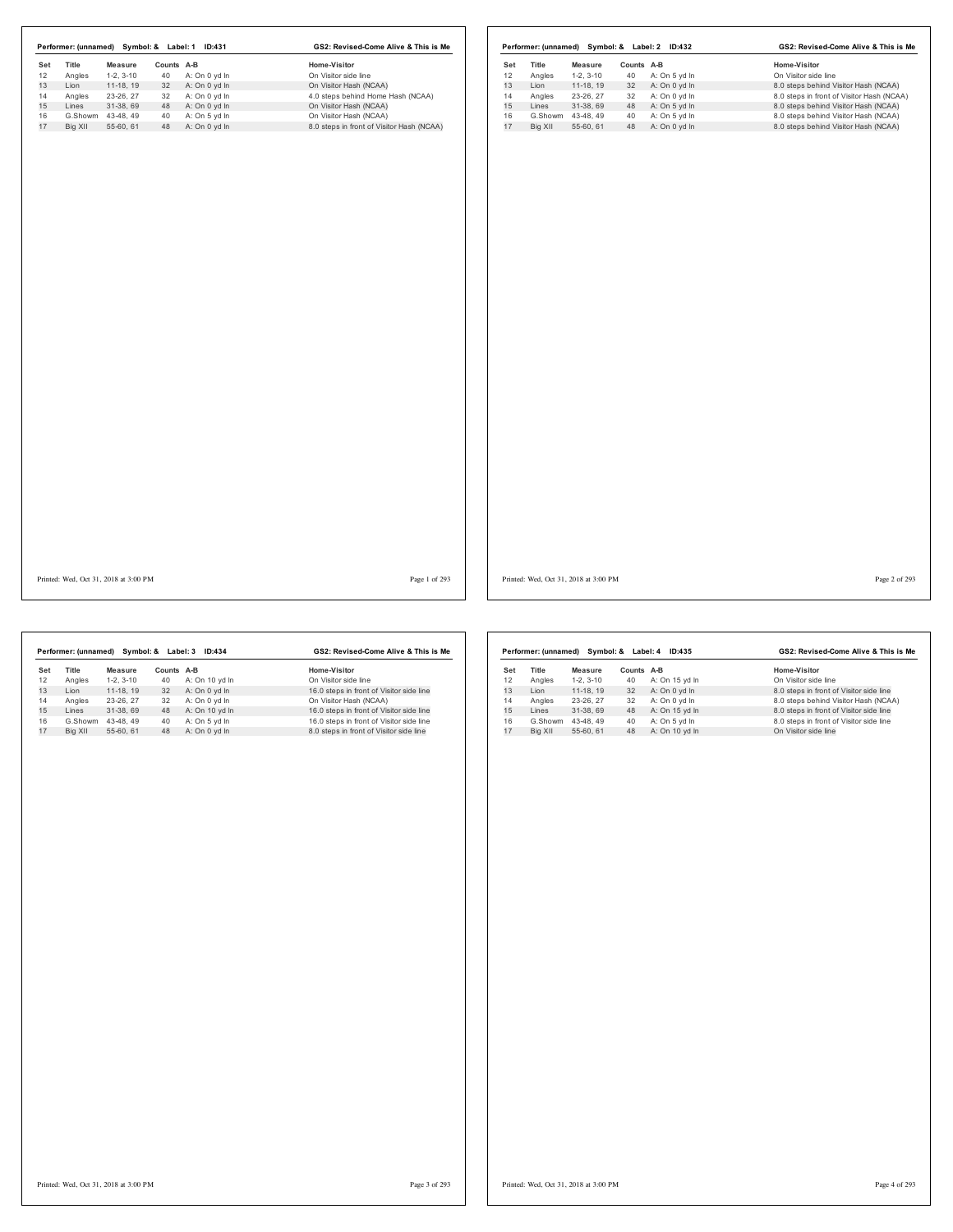| Angles<br>Lion<br>Angles | $1-2, 3-10$            |          | Counts A-B                     | Home-Visitor                                                           | Set      | Title           | Measure                | Counts A-B |                                | Home-Visitor                                                                           |
|--------------------------|------------------------|----------|--------------------------------|------------------------------------------------------------------------|----------|-----------------|------------------------|------------|--------------------------------|----------------------------------------------------------------------------------------|
|                          |                        | 40       | A: 4.0 steps inside 0 yd ln    | 8.0 steps in front of Visitor side line                                | 12       | Angles          | $1-2, 3-10$            | 40         | A: 4.0 steps inside 5 yd In    | 8.0 steps in front of Visitor side line                                                |
|                          | $11-18, 19$            | 32       | A: On 5 yd In                  | On Visitor Hash (NCAA)                                                 | 13       | Lion            | 11-18, 19              | 32         | A: On 5 yd In                  | 8.0 steps behind Visitor Hash (NCAA)                                                   |
|                          | 23-26, 27<br>31-38, 69 | 32<br>48 | A: On 5 yd In<br>A: On 0 yd In | 4.0 steps behind Home Hash (NCAA)<br>4.0 steps behind Home Hash (NCAA) | 14<br>15 | Angles<br>Lines | 23-26, 27<br>31-38, 69 | 32<br>48   | A: On 5 yd In<br>A: On 5 yd In | 8.0 steps in front of Visitor Hash (NCAA)<br>8.0 steps in front of Visitor Hash (NCAA) |
| Lines                    | G.Showm 43-48, 49      | 40       | A: On 10 yd In                 | 4.0 steps behind Home Hash (NCAA)                                      | 16       |                 | G.Showm 43-48, 49      | 40         | A: On 10 yd In                 | 8.0 steps in front of Visitor Hash (NCAA)                                              |
| Big XII                  | 55-60, 61              |          | 48 A: On 0 yd In               | 12.0 steps in front of Home Hash (NCAA)                                | 17       | Big XII         | 55-60, 61              | 48         | A: On 0 yd In                  | 4.0 steps in front of Home Hash (NCAA)                                                 |
|                          |                        |          |                                |                                                                        |          |                 |                        |            |                                |                                                                                        |
|                          |                        |          |                                |                                                                        |          |                 |                        |            |                                |                                                                                        |
|                          |                        |          |                                |                                                                        |          |                 |                        |            |                                |                                                                                        |
|                          |                        |          |                                |                                                                        |          |                 |                        |            |                                |                                                                                        |
|                          |                        |          |                                |                                                                        |          |                 |                        |            |                                |                                                                                        |

Printed: Wed, Oct 31, 2018 at 3:00 PM Page 5 of 293

Printed: Wed, Oct 31, 2018 at 3:00 PM Page 6 of 293

|     | Performer: (unnamed) |            | Symbol: & Label: 7 | GS2: Revised-Come Alive & This is Me |                                          |  |
|-----|----------------------|------------|--------------------|--------------------------------------|------------------------------------------|--|
| Set | Title                | Measure    | Counts A-B         |                                      | Home-Visitor                             |  |
| 12  | Angles               | $1-2.3-10$ | 40                 | A: 4.0 steps inside 10 yd In         | 8.0 steps in front of Visitor side line  |  |
| 13  | I ion                | 11-18.19   | 32                 | A: On 5 yd In                        | 16.0 steps in front of Visitor side line |  |
| 14  | Angles               | 23-26.27   | 32                 | A: On 5 yd In                        | On Visitor Hash (NCAA)                   |  |
| 15  | Lines                | 31-38.69   | 48                 | A: On 10 yd In                       | On Visitor Hash (NCAA)                   |  |
| 16  | G.Showm              | 43-48.49   | 40                 | A: On 10 yd In                       | On Visitor Hash (NCAA)                   |  |
| 17  | Big XII              | 55-60.61   | 48                 | A: On 0 vd In                        | 4.0 steps behind Home Hash (NCAA)        |  |

|     | Performer: (unnamed) | Symbol: &  | Label: 8   | GS2: Revised-Come Alive & This is Me |                                         |  |
|-----|----------------------|------------|------------|--------------------------------------|-----------------------------------------|--|
| Set | Title                | Measure    | Counts A-B |                                      | Home-Visitor                            |  |
| 12  | Angles               | $1-2.3-10$ | 40         | A: 4.0 steps inside 15 yd In         | 8.0 steps in front of Visitor side line |  |
| 13  | I ion                | 11-18.19   | 32         | A: On 5 yd In                        | 8.0 steps in front of Visitor side line |  |
| 14  | Angles               | 23-26.27   | 32         | A: On 5 yd In                        | 8.0 steps behind Visitor Hash (NCAA)    |  |
| 15  | Lines                | 31-38.69   | 48         | A: On 15 yd In                       | 8.0 steps behind Visitor Hash (NCAA)    |  |
| 16  | G.Showm              | 43-48.49   | 40         | A: On 10 yd In                       | 8.0 steps behind Visitor Hash (NCAA)    |  |
| 17  | Big XII              | 55-60.61   | 48         | A: On 0 vd In                        | On Visitor Hash (NCAA)                  |  |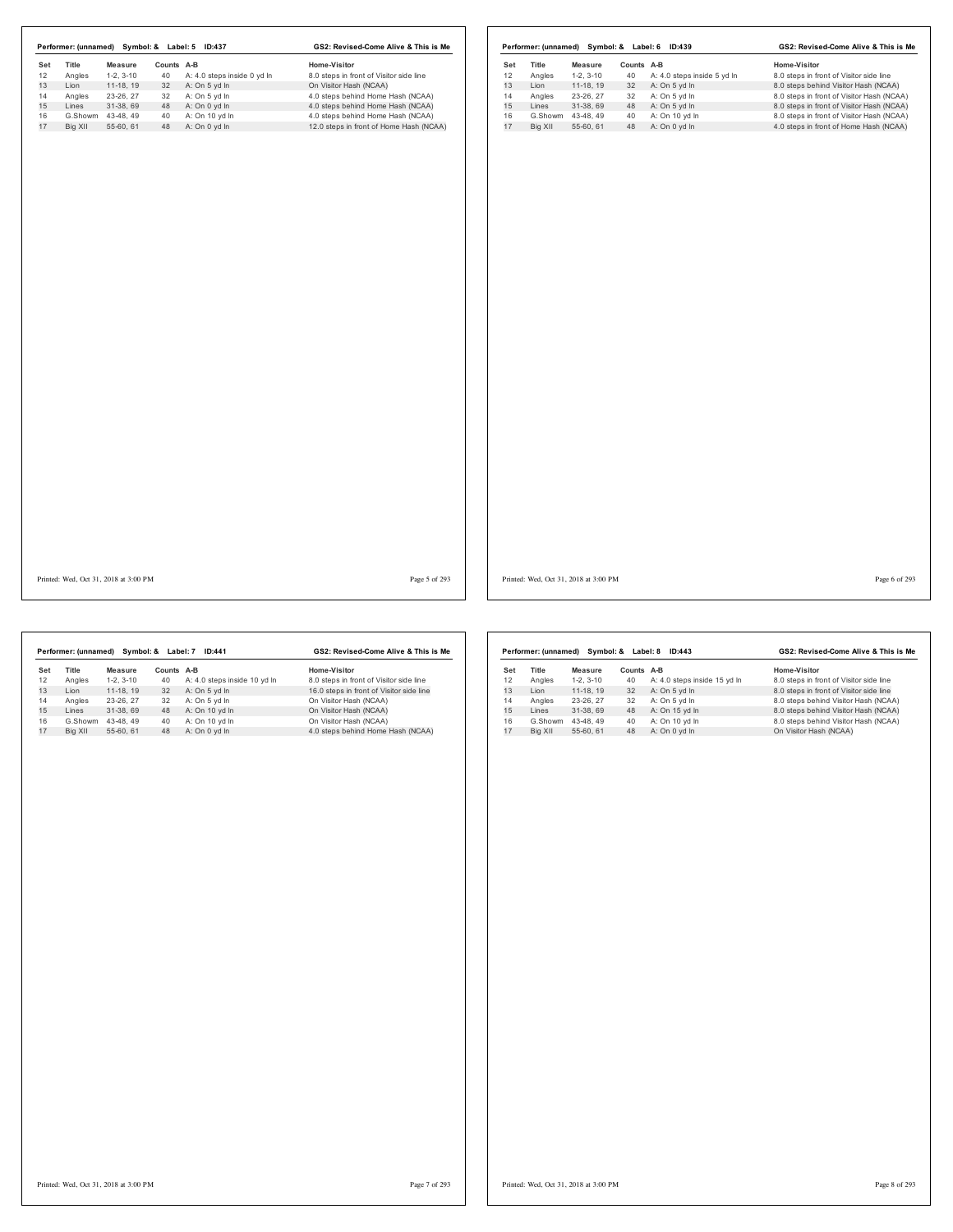| Set     |                 | Measure                        | Counts A-B |                                    | Home-Visitor                                                                         | Set      | Title   | <b>Measure</b>                 | Counts A-B |                                    | Home-Visitor                                                     |
|---------|-----------------|--------------------------------|------------|------------------------------------|--------------------------------------------------------------------------------------|----------|---------|--------------------------------|------------|------------------------------------|------------------------------------------------------------------|
| 12      | Title<br>Angles | $1-2, 3-10$                    |            | 40 A: 4.0 steps inside 20 yd In    | 8.0 steps in front of Visitor side line                                              | 12       | Angles  | $1-2, 3-10$                    | 40         | A: On 20 yd In                     | On Visitor side line                                             |
|         | Lion            | 11-18, 19                      | 32         | A: On 10 yd In                     | 8.0 steps in front of Visitor side line                                              | 13       | Lion    | $11-18, 19$                    | 32         | A: On 0 yd In                      | On Visitor side line                                             |
|         |                 |                                |            | 32 A: On 5 yd In                   |                                                                                      |          |         |                                |            | 32 A: On 0 yd In                   |                                                                  |
| Angles  |                 | 23-26, 27                      |            |                                    | 16.0 steps in front of Visitor side line                                             | 14<br>15 | Angles  | 23-26, 27                      |            |                                    | 16.0 steps in front of Visitor side line<br>On Visitor side line |
| Lines   |                 | 31-38, 69                      | 48         | A: On 20 yd In                     | 16.0 steps in front of Visitor side line                                             |          | Lines   | 31-38, 69                      |            | 48 A: On 20 yd In                  |                                                                  |
| Big XII |                 | G.Showm 43-48, 49<br>55-60, 61 | 40         | A: On 10 yd In<br>48 A: On 0 yd In | 16.0 steps in front of Visitor side line<br>16.0 steps in front of Visitor side line | 16<br>17 | Big XII | G.Showm 43-48, 49<br>55-60, 61 | 40         | A: On 5 yd In<br>48 A: On 15 yd In | On Visitor side line<br>On Visitor side line                     |
|         |                 |                                |            |                                    |                                                                                      |          |         |                                |            |                                    |                                                                  |
|         |                 |                                |            |                                    |                                                                                      |          |         |                                |            |                                    |                                                                  |
|         |                 |                                |            |                                    |                                                                                      |          |         |                                |            |                                    |                                                                  |
|         |                 |                                |            |                                    |                                                                                      |          |         |                                |            |                                    |                                                                  |
|         |                 |                                |            |                                    |                                                                                      |          |         |                                |            |                                    |                                                                  |
|         |                 |                                |            |                                    |                                                                                      |          |         |                                |            |                                    |                                                                  |
|         |                 |                                |            |                                    |                                                                                      |          |         |                                |            |                                    |                                                                  |
|         |                 |                                |            |                                    |                                                                                      |          |         |                                |            |                                    |                                                                  |

Printed: Wed, Oct 31, 2018 at 3:00 PM Page 9 of 293

I

Printed: Wed, Oct 31, 2018 at 3:00 PM Page 10 of 293

|     | Performer: (unnamed) |            | Symbol: & Label: 11 | ID:449         | GS2: Revised-Come Alive & This is Me     |
|-----|----------------------|------------|---------------------|----------------|------------------------------------------|
| Set | <b>Title</b>         | Measure    | Counts A-B          |                | Home-Visitor                             |
| 12  | Angles               | $1-2.3-10$ | 40                  | A: On 25 yd In | On Visitor side line                     |
| 13  | Lion                 | 11-18.19   | 32                  | A: On 5 vd In  | On Visitor side line                     |
| 14  | Angles               | 23-26.27   | 32                  | A: On 0 vd In  | 8.0 steps in front of Visitor side line  |
| 15  | Lines                | 31-38.69   | 48                  | A: On 0 yd In  | 16.0 steps in front of Visitor side line |
| 16  | G.Showm              | 43-48.49   | 40                  | A: On 0 yd In  | 8.0 steps in front of Visitor side line  |
| 17  | Big XII              | 55-60.61   | 48                  | A: On 0 vd In  | On Visitor side line                     |

|     | Performer: (unnamed) |            | Symbol: & Label: 12 | ID:451         | GS2: Revised-Come Alive & This is Me |
|-----|----------------------|------------|---------------------|----------------|--------------------------------------|
| Set | Title                | Measure    | Counts A-B          |                | Home-Visitor                         |
| 12  | Angles               | $1-2.3-10$ | 40                  | A: On 30 vd In | On Visitor side line                 |
| 13  | Lion                 | 11-18.19   | 32                  | A: On 10 yd In | On Visitor side line                 |
| 14  | Angles               | 23-26.27   | 32                  | A: On 0 yd In  | On Visitor side line                 |
| 15  | Lines                | 31-38.69   | 48                  | A: On 10 yd In | On Visitor side line                 |
| 16  | G.Showm              | 43-48.49   | 40                  | A: On 0 yd In  | On Visitor side line                 |
| 17  | Big XII              | 55-60, 61  | 48                  | A: On 5 vd In  | On Visitor side line                 |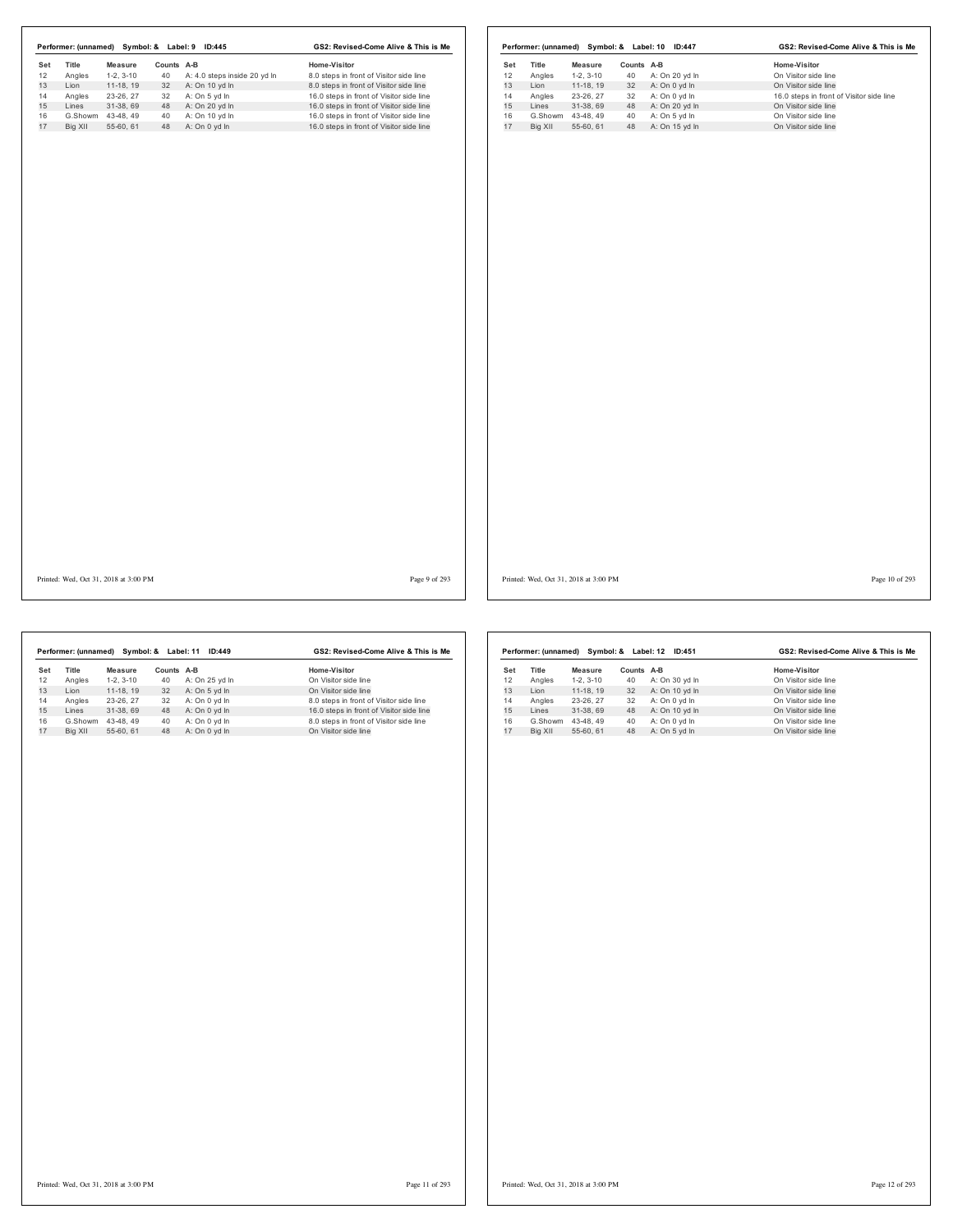Printed: Wed, Oct 31, 2018 at 3:00 PM Page 13 of 293

Printed: Wed, Oct 31, 2018 at 3:00 PM Page 14 of 293

|     |              | Performer: (unnamed) Symbol: & Label: 15 ID:428 | GS2: Revised-Come Alive & This is Me |                               |                                         |  |
|-----|--------------|-------------------------------------------------|--------------------------------------|-------------------------------|-----------------------------------------|--|
| Set | <b>Title</b> | Measure                                         | Counts A-B                           |                               | Home-Visitor                            |  |
| 12  | Angles       | $1-2.3-10$                                      | 40                                   | B: 4.0 steps outside 35 yd In | 8.0 steps in front of Visitor side line |  |
| 13  | I ion        | 11-18.19                                        | 32                                   | B: On 15 yd In                | 8.0 steps in front of Visitor side line |  |
| 14  | Angles       | 23-26.27                                        | 32                                   | B: On 5 vd In                 | 8.0 steps in front of Visitor side line |  |
| 15  | Lines        | 31-38.69                                        | 48                                   | B: On 25 yd In                | 8.0 steps in front of Visitor side line |  |
| 16  | G.Showm      | 43-48.49                                        | 40                                   | B: On 10 yd In                | 8.0 steps in front of Visitor side line |  |
| 17  | Big XII      | 55-60.61                                        | 48                                   | B: On 20 vd In                | On Visitor side line                    |  |
|     |              |                                                 |                                      |                               |                                         |  |

|     | Performer: (unnamed) |            | Symbol: & Label: 16 | GS2: Revised-Come Alive & This is Me |                                          |  |
|-----|----------------------|------------|---------------------|--------------------------------------|------------------------------------------|--|
| Set | Title                | Measure    | Counts              | A-B                                  | Home-Visitor                             |  |
| 12  | Angles               | $1-2.3-10$ | 40                  | B: 4.0 steps outside 30 yd In        | 8.0 steps in front of Visitor side line  |  |
| 13  | I ion                | 11-18.19   | 32                  | B: On 10 yd In                       | 8.0 steps in front of Visitor side line  |  |
| 14  | Angles               | 23-26.27   | 32                  | B: On 5 yd In                        | 16.0 steps in front of Visitor side line |  |
| 15  | I ines               | 31-38.69   | 48                  | B: On 20 yd In                       | 16.0 steps in front of Visitor side line |  |
| 16  | G.Showm              | 43-48.49   | 40                  | B: On 10 yd In                       | 16.0 steps in front of Visitor side line |  |
| 17  | Big XII              | 55-60.61   | 48                  | B: On 0 yd In                        | 16.0 steps in front of Visitor side line |  |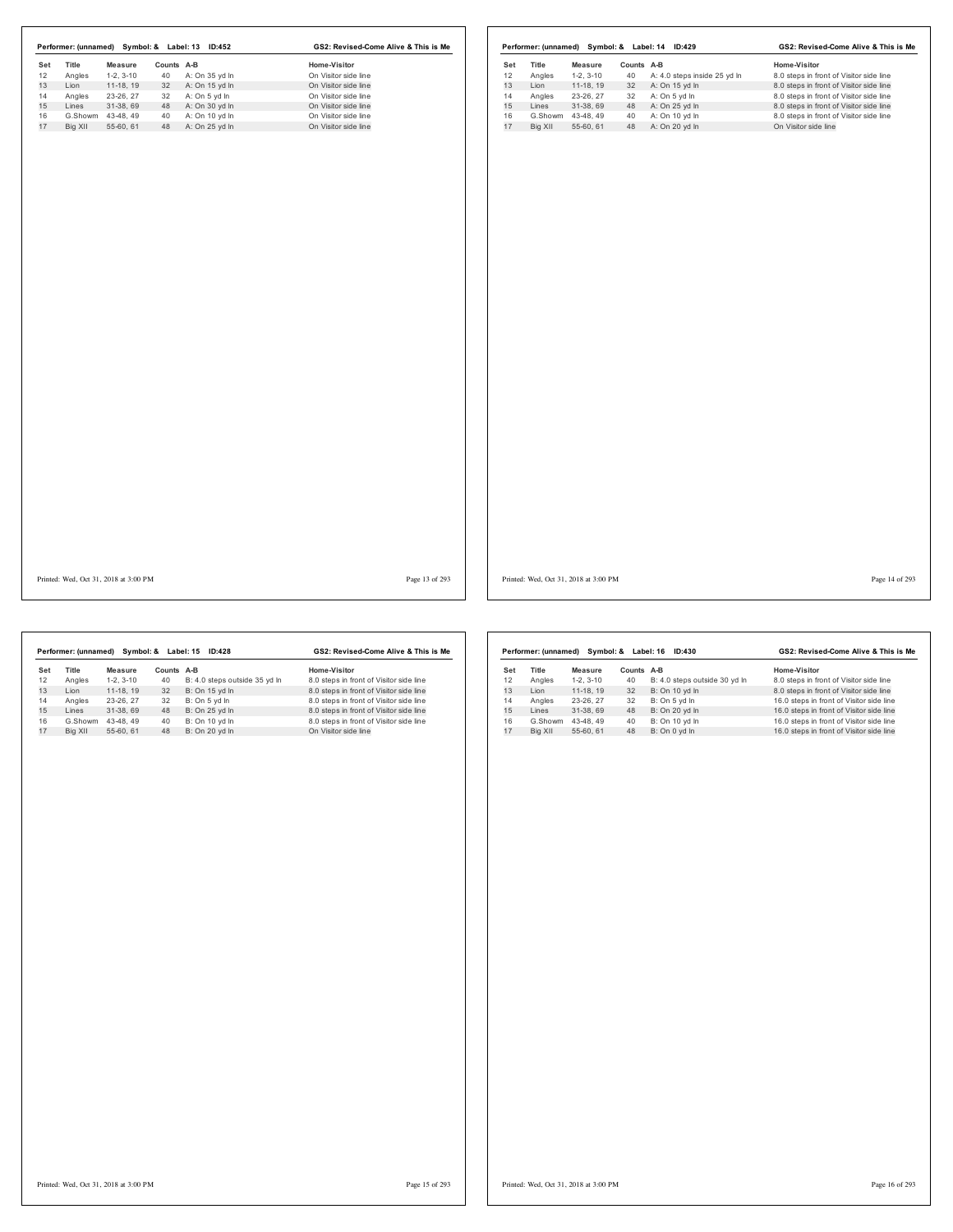Printed: Wed, Oct 31, 2018 at 3:00 PM Page 17 of 293

Printed: Wed, Oct 31, 2018 at 3:00 PM Page 18 of 293

|     | Performer: (unnamed) |                | Symbol: & Label: 19 | ID:455         | GS2: Revised-Come Alive & This is Me     |  |  |
|-----|----------------------|----------------|---------------------|----------------|------------------------------------------|--|--|
| Set | Title                | <b>Measure</b> | Counts A-B          |                | Home-Visitor                             |  |  |
| 12  | Angles               | $1-2.3-10$     | 40                  | B: On 25 yd In | On Visitor side line                     |  |  |
| 13  | I ion                | 11-18.19       | 32                  | B: On 5 yd In  | On Visitor side line                     |  |  |
| 14  | Angles               | 23-26.27       | 32                  | B: On 0 yd In  | 8.0 steps in front of Visitor side line  |  |  |
| 15  | Lines                | 31-38.69       | 48                  | B: On 0 yd In  | 16.0 steps in front of Visitor side line |  |  |
| 16  | G.Showm              | 43-48.49       | 40                  | B: On 0 yd In  | 8.0 steps in front of Visitor side line  |  |  |
| 17  | Big XII              | 55-60.61       | 48                  | B: On 0 vd In  | On Visitor side line                     |  |  |
|     |                      |                |                     |                |                                          |  |  |

|         |            |                      | ID:456         | GS2: Revised-Come Alive & This is Me     |  |  |
|---------|------------|----------------------|----------------|------------------------------------------|--|--|
| Title   | Measure    |                      |                | Home-Visitor                             |  |  |
| Angles  | $1-2.3-10$ | 40                   | B: On 20 yd In | On Visitor side line                     |  |  |
| Lion    | 11-18.19   | 32                   | B: On 0 yd In  | On Visitor side line                     |  |  |
| Angles  | 23-26.27   | 32                   | B: On 0 yd In  | 16.0 steps in front of Visitor side line |  |  |
| Lines   | 31-38.69   | 48                   | B: On 20 yd In | On Visitor side line                     |  |  |
| G.Showm | 43-48.49   | 40                   | B: On 5 yd In  | On Visitor side line                     |  |  |
| Bia XII | 55-60.61   | 48                   | B: On 15 vd In | On Visitor side line                     |  |  |
|         |            | Performer: (unnamed) |                | Symbol: & Label: 20<br>Counts A-B        |  |  |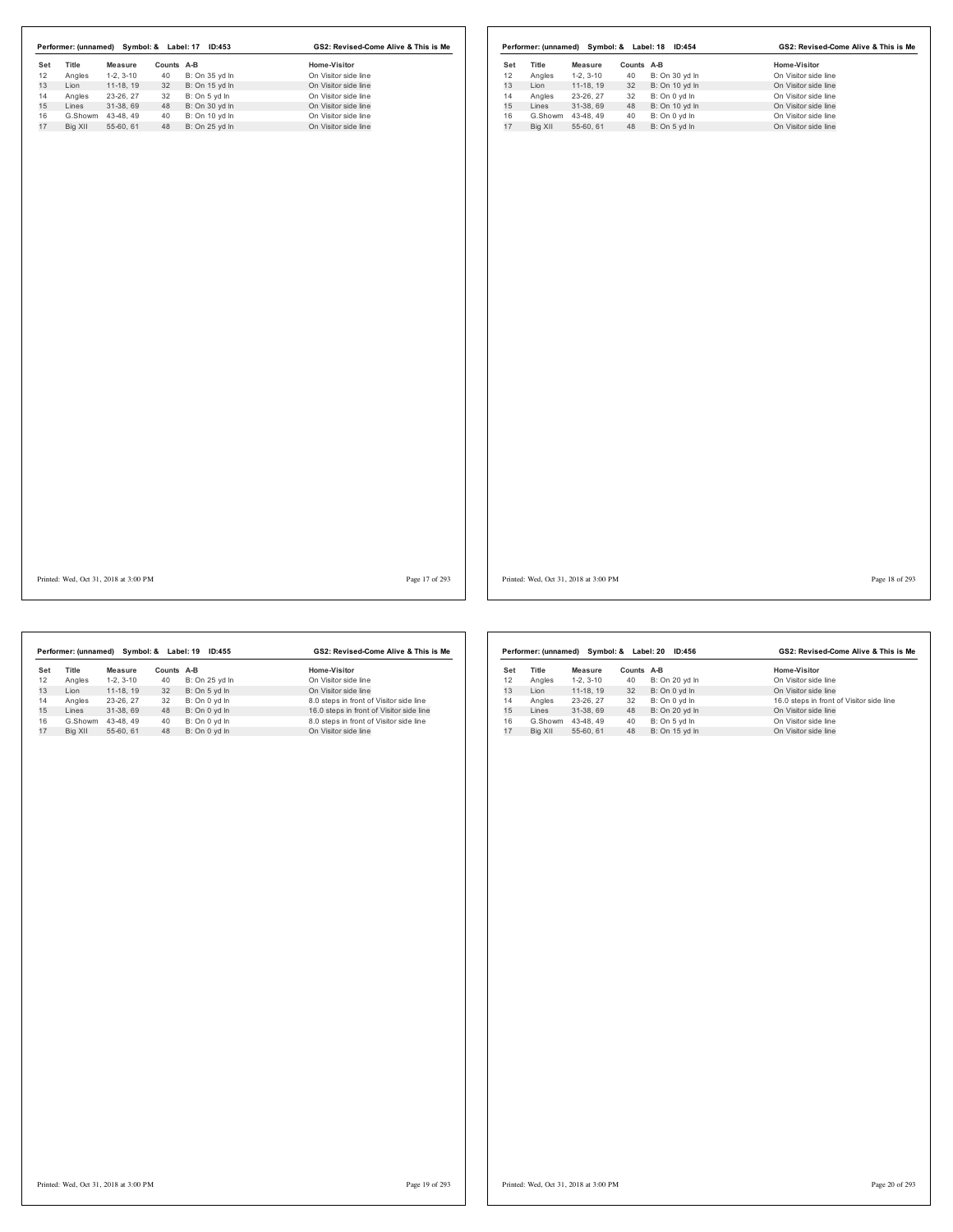Printed: Wed, Oct 31, 2018 at 3:00 PM Page 21 of 293

Printed: Wed, Oct 31, 2018 at 3:00 PM Page 22 of 293

|     |         | Performer: (unnamed) Symbol: & Label: 23 |            | ID:459        | GS2: Revised-Come Alive & This is Me      |  |  |
|-----|---------|------------------------------------------|------------|---------------|-------------------------------------------|--|--|
| Set | Title   | Measure                                  | Counts A-B |               | Home-Visitor                              |  |  |
| 12  | Angles  | $1-2.3-10$                               | 40         | B: On 5 yd In | On Visitor side line                      |  |  |
| 13  | I ion   | 11-18.19                                 | 32         | B: On 0 vd In | 8.0 steps behind Visitor Hash (NCAA)      |  |  |
| 14  | Angles  | 23-26.27                                 | 32         | B: On 0 yd In | 8.0 steps in front of Visitor Hash (NCAA) |  |  |
| 15  | Lines   | 31-38.69                                 | 48         | B: On 5 yd In | 8.0 steps behind Visitor Hash (NCAA)      |  |  |
| 16  | G.Showm | 43-48.49                                 | 40         | B: On 5 vd In | 8.0 steps behind Visitor Hash (NCAA)      |  |  |
| 17  | Big XII | 55-60.61                                 | 48         | B: On 0 yd In | 8.0 steps behind Visitor Hash (NCAA)      |  |  |

|     | Performer: (unnamed) |            | Symbol: & Label: 24 | ID:460        | GS2: Revised-Come Alive & This is Me      |
|-----|----------------------|------------|---------------------|---------------|-------------------------------------------|
| Set | <b>Title</b>         | Measure    | Counts              | A-B           | Home-Visitor                              |
| 12  | Angles               | $1-2.3-10$ | 40                  | B: On 0 yd In | On Visitor side line                      |
| 13  | I ion                | 11-18.19   | 32                  | B: On 0 yd In | On Visitor Hash (NCAA)                    |
| 14  | Angles               | 23-26, 27  | 32                  | B: On 0 yd In | 4.0 steps behind Home Hash (NCAA)         |
| 15  | Lines                | 31-38.69   | 48                  | B: On 0 yd In | On Visitor Hash (NCAA)                    |
| 16  | G.Showm              | 43-48.49   | 40                  | B: On 5 yd In | On Visitor Hash (NCAA)                    |
| 17  | Big XII              | 55-60.61   | 48                  | B: On 0 vd In | 8.0 steps in front of Visitor Hash (NCAA) |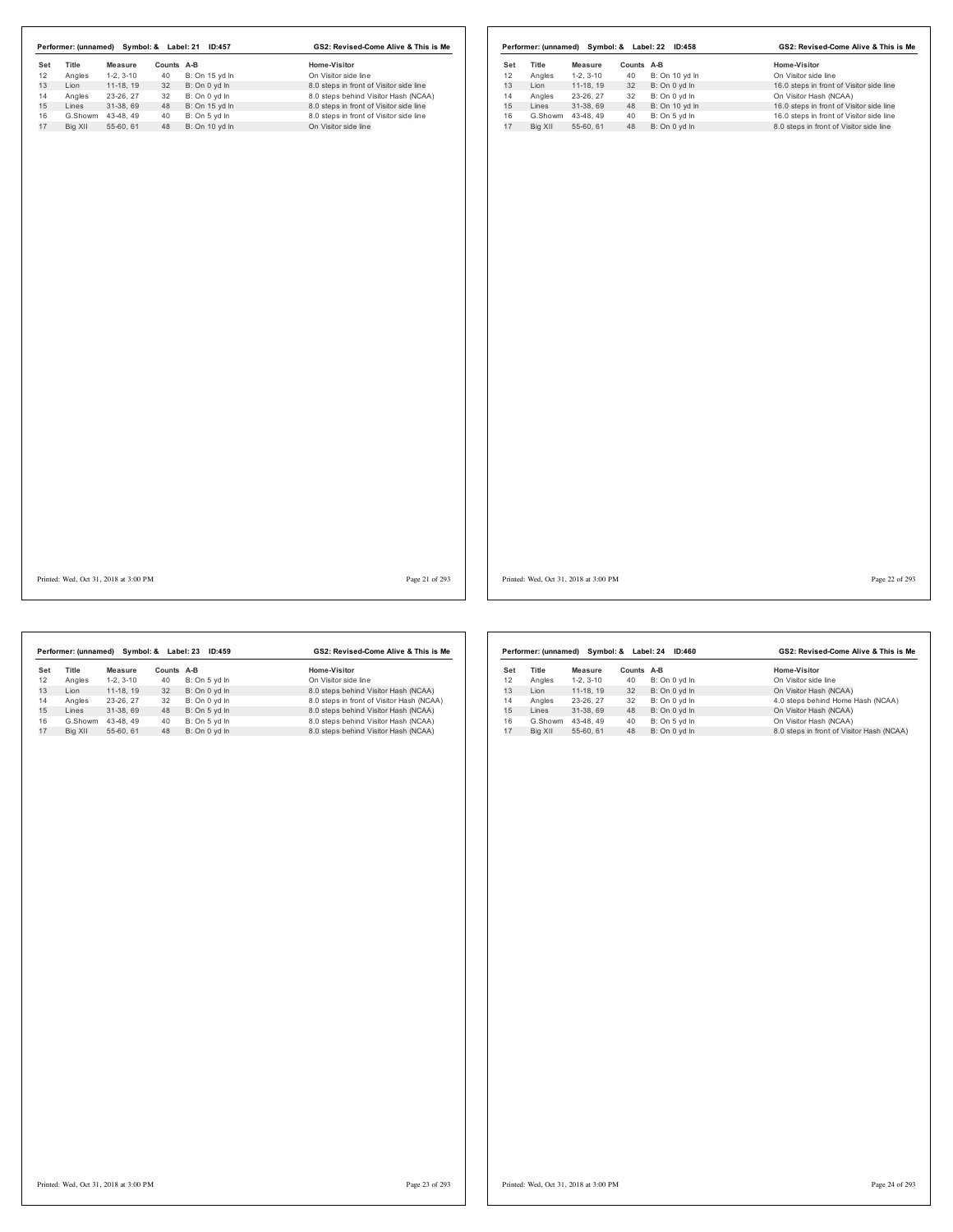| Set             |                                       |                  |                               | Home-Visitor                            |           |                                       |                        |                  |                               | Home-Visitor                             |
|-----------------|---------------------------------------|------------------|-------------------------------|-----------------------------------------|-----------|---------------------------------------|------------------------|------------------|-------------------------------|------------------------------------------|
| Title<br>Angles | <b>Measure</b><br>$1-2, 3-10$         | Counts A-B<br>40 | B: 4.0 steps outside 25 yd In | 8.0 steps in front of Visitor side line | Set<br>12 | Title<br>Angles                       | Measure<br>$1-2, 3-10$ | Counts A-B<br>40 | B: 4.0 steps outside 20 yd In | 8.0 steps in front of Visitor side line  |
| Lion            | 11-18, 19                             | 32               | B: On 5 yd In                 | 8.0 steps in front of Visitor side line | 13        | Lion                                  | 11-18, 19              | 32               | B: On 5 yd In                 | 16.0 steps in front of Visitor side line |
| Angles          | 23-26, 27                             | 32               | B: On 5 yd In                 | 8.0 steps behind Visitor Hash (NCAA)    | 14        | Angles                                | 23-26, 27              | 32               | B: On 5 yd In                 | On Visitor Hash (NCAA)                   |
|                 | 31-38, 69                             | 48               | B: On 15 yd In                | 8.0 steps behind Visitor Hash (NCAA)    | 15        | Lines                                 | 31-38, 69              |                  | 48 B: On 10 yd In             | On Visitor Hash (NCAA)                   |
|                 | G.Showm 43-48, 49                     | 40               | B: On 10 yd In                | 8.0 steps behind Visitor Hash (NCAA)    | 16        | G.Showm                               | 43-48, 49              | 40               | B: On 10 yd In                | On Visitor Hash (NCAA)                   |
|                 | 55-60, 61                             | 48               | B: On 0 yd In                 | On Visitor Hash (NCAA)                  | 17        | Big XII                               | 55-60, 61              |                  | 48 B: On 0 yd In              | 4.0 steps behind Home Hash (NCAA)        |
|                 |                                       |                  |                               |                                         |           |                                       |                        |                  |                               |                                          |
|                 | Printed: Wed, Oct 31, 2018 at 3:00 PM |                  |                               | Page 25 of 293                          |           | Printed: Wed, Oct 31, 2018 at 3:00 PM |                        |                  |                               | Page 26 of 293                           |

 $\overline{\phantom{a}}$ 

|     | Performer: (unnamed) | Symbol: &  | Label: 27  | GS2: Revised-Come Alive & This is Me |                                           |  |
|-----|----------------------|------------|------------|--------------------------------------|-------------------------------------------|--|
| Set | Title                | Measure    | Counts A-B |                                      | Home-Visitor                              |  |
| 12  | Angles               | $1-2.3-10$ | 40         | B: 4.0 steps outside 15 yd In        | 8.0 steps in front of Visitor side line   |  |
| 13  | Lion                 | 11-18.19   | 32         | B: On 5 vd In                        | 8.0 steps behind Visitor Hash (NCAA)      |  |
| 14  | Angles               | 23-26.27   | 32         | B: On 5 yd In                        | 8.0 steps in front of Visitor Hash (NCAA) |  |
| 15  | Lines                | 31-38.69   | 48         | B: On 5 yd In                        | 8.0 steps in front of Visitor Hash (NCAA) |  |
| 16  | G.Showm              | 43-48.49   | 40         | B: On 10 yd In                       | 8.0 steps in front of Visitor Hash (NCAA) |  |
| 17  | Big XII              | 55-60.61   | 48         | B: On 0 vd In                        | 4.0 steps in front of Home Hash (NCAA)    |  |

|     | Performer: (unnamed) |            | Symbol: & Label: 28 | GS2: Revised-Come Alive & This is Me |                                         |
|-----|----------------------|------------|---------------------|--------------------------------------|-----------------------------------------|
| Set | Title                | Measure    | Counts              | A-B                                  | Home-Visitor                            |
| 12  | Angles               | $1-2.3-10$ | 40                  | B: 4.0 steps outside 10 yd In        | 8.0 steps in front of Visitor side line |
| 13  | I ion                | 11-18.19   | 32                  | B: On 5 yd In                        | On Visitor Hash (NCAA)                  |
| 14  | Angles               | 23-26, 27  | 32                  | B: On 5 yd In                        | 4.0 steps behind Home Hash (NCAA)       |
| 15  | Lines                | 31-38.69   | 48                  | B: On 0 yd In                        | 4.0 steps behind Home Hash (NCAA)       |
| 16  | G.Showm              | 43-48.49   | 40                  | B: On 10 yd In                       | 4.0 steps behind Home Hash (NCAA)       |
| 17  | Big XII              | 55-60.61   | 48                  | B: On 0 yd In                        | 12.0 steps in front of Home Hash (NCAA) |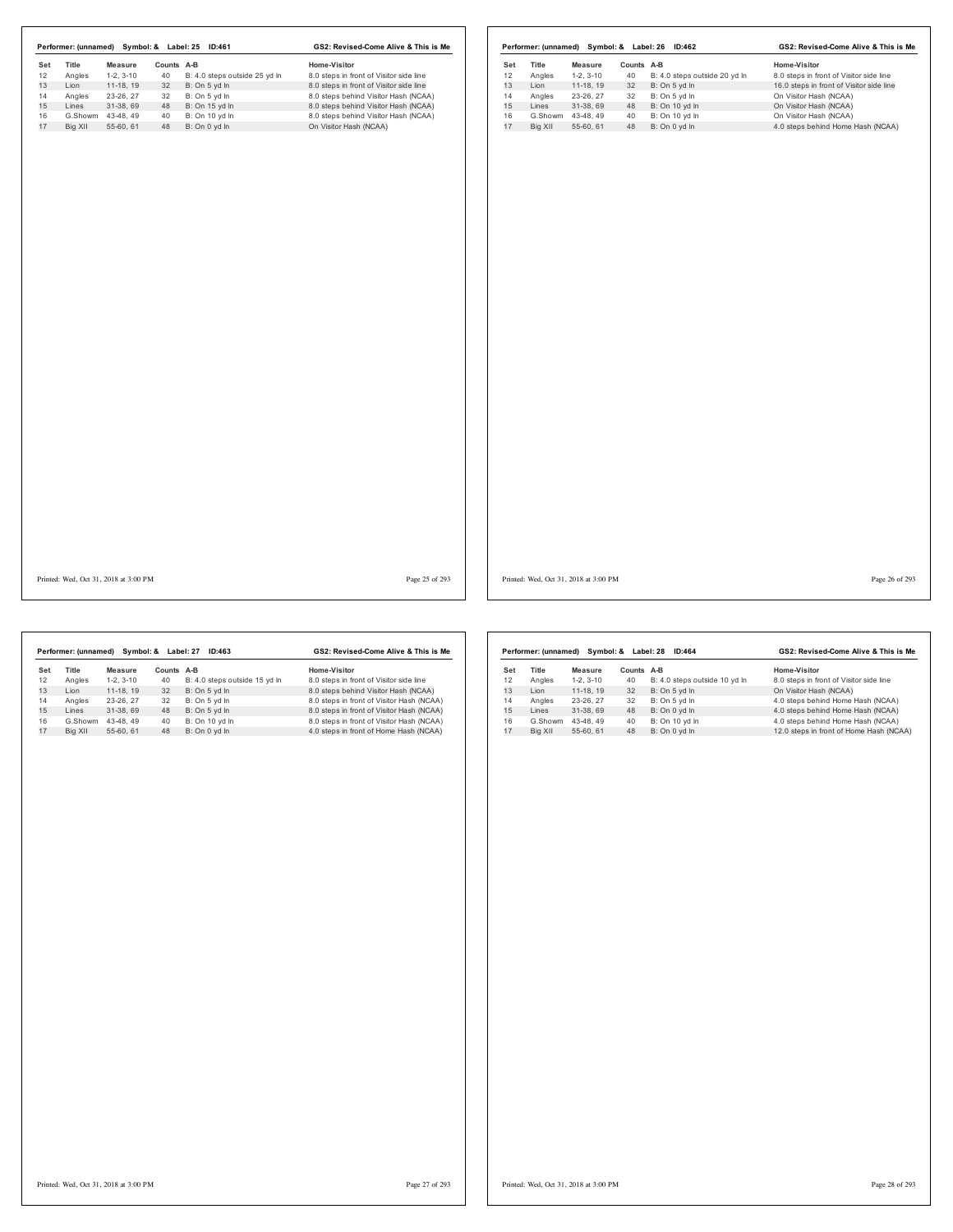|     | Performer: (unnamed) | Symbol: *  | Label: 1   | ID:396                        | GS2: Revised-Come Alive & This is Me      |  |  |
|-----|----------------------|------------|------------|-------------------------------|-------------------------------------------|--|--|
| Set | Title                | Measure    | Counts A-B |                               | Home-Visitor                              |  |  |
| 12  | Angles               | $1-2.3-10$ | 40         | A: 2.5 steps outside 45 yd In | 8.0 steps behind Home Hash (NCAA)         |  |  |
| 13  | I ion                | 11-18.19   | 32         | A: 1.5 steps inside 40 yd In  | 3.0 steps in front of Visitor Hash (NCAA) |  |  |
| 14  | Angles               | 23-26.27   | 32         | A: 1.0 steps inside 45 vd In  | On Visitor Hash (NCAA)                    |  |  |
| 15  | Lines                | 31-38.69   | 48         | A: On 45 yd In                | 8.0 steps in front of Visitor side line   |  |  |
| 16  | G.Showm              | 43-48.49   | 40         | A: 1.0 steps inside 45 yd In  | On Visitor side line                      |  |  |
| 17  | Big XII              | 55-60.61   | 48         | B: 4.0 steps outside 50 yd In | 6.0 steps in front of Visitor side line   |  |  |

|     | Performer: (unnamed) | Symbol: *  | GS2: Revised-Come Alive & This is Me |                               |                                            |
|-----|----------------------|------------|--------------------------------------|-------------------------------|--------------------------------------------|
| Set | <b>Title</b>         | Measure    | Counts                               | A-B                           | Home-Visitor                               |
| 12  | Angles               | $1-2.3-10$ | 40                                   | A: 0.5 steps inside 45 yd In  | 8.0 steps behind Home Hash (NCAA)          |
| 13  | I ion                | 11-18.19   | 32                                   | A: 4.0 steps outside 45 yd In | 3.75 steps in front of Visitor Hash (NCAA) |
| 14  | Angles               | 23-26.27   | 32                                   | A: 3.0 steps inside 45 vd In  | On Visitor Hash (NCAA)                     |
| 15  | I ines               | 31-38.69   | 48                                   | A: 2.0 steps inside 45 yd In  | 10.0 steps in front of Visitor side line   |
| 16  | G.Showm              | 43-48.49   | 40                                   | A: 3.0 steps inside 45 vd In  | On Visitor side line                       |
| 17  | Big XII              | 55-60.61   | 48                                   | B: 2.0 steps inside 45 vd In  | 6.0 steps in front of Visitor side line    |
|     |                      |            |                                      |                               |                                            |

Printed: Wed, Oct 31, 2018 at 3:00 PM Page 29 of 293

Printed: Wed, Oct 31, 2018 at 3:00 PM Page 30 of 293

|     | Performer: (unnamed) | Symbol: *  | Label: 3   | <b>ID:398</b>                 | GS2: Revised-Come Alive & This is Me       |  |  |
|-----|----------------------|------------|------------|-------------------------------|--------------------------------------------|--|--|
| Set | Title                | Measure    | Counts A-B |                               | Home-Visitor                               |  |  |
| 12  | Angles               | $1-2.3-10$ | 40         | A: 3.5 steps inside 45 yd In  | 8.0 steps behind Home Hash (NCAA)          |  |  |
| 13  | I ion                | 11-18.19   | 32         | A: 1.5 steps outside 45 vd In | 4.75 steps in front of Visitor Hash (NCAA) |  |  |
| 14  | Angles               | 23-26.27   | 32         | A: 3.0 steps outside 50 yd In | On Visitor Hash (NCAA)                     |  |  |
| 15  | Lines                | 31-38.69   | 48         | A: 4.0 steps inside 45 yd In  | 12.0 steps in front of Visitor side line   |  |  |
| 16  | G.Showm              | 43-48.49   | 40         | A: 3.0 steps outside 50 yd In | On Visitor side line                       |  |  |
| 17  | Big XII              | 55-60.61   | 48         | B: On 45 vd In                | 6.0 steps in front of Visitor side line    |  |  |
|     |                      |            |            |                               |                                            |  |  |

|     | Performer: (unnamed) | Symbol: *  | Label: 4 | GS2: Revised-Come Alive & This is Me |                                           |  |
|-----|----------------------|------------|----------|--------------------------------------|-------------------------------------------|--|
| Set | <b>Title</b>         | Measure    | Counts   | A-B                                  | Home-Visitor                              |  |
| 12  | Angles               | $1-2.3-10$ | 40       | A: 1.5 steps outside 50 yd In        | 8.0 steps behind Home Hash (NCAA)         |  |
| 13  | I ion                | 11-18, 19  | 32       | A: 1.0 steps inside 45 vd In         | 5.5 steps in front of Visitor Hash (NCAA) |  |
| 14  | Angles               | 23-26, 27  | 32       | A: 1.0 steps outside 50 vd ln        | On Visitor Hash (NCAA)                    |  |
| 15  | Lines                | 31-38.69   | 48       | A: 2.0 steps outside 50 yd In        | 14.0 steps in front of Visitor side line  |  |
| 16  | G.Showm              | 43-48.49   | 40       | A: 1.0 steps outside 50 vd In        | On Visitor side line                      |  |
| 17  | Big XII              | 55-60.61   | 48       | B: 2.0 steps outside 45 vd In        | 6.0 steps in front of Visitor side line   |  |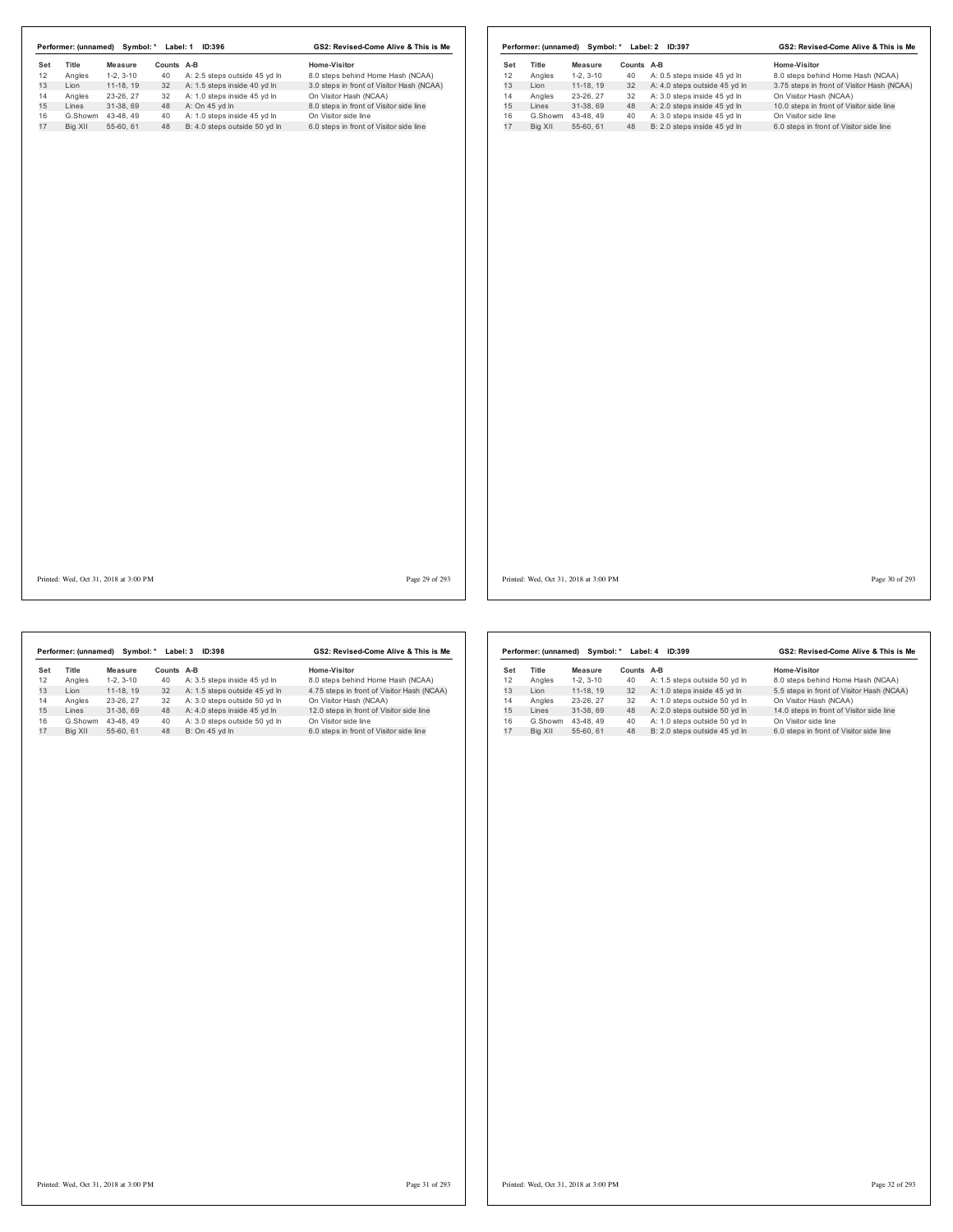|     | Performer: (unnamed) | Symbol: *  | Label: 5   | GS2: Revised-Come Alive & This is Me |                                           |  |
|-----|----------------------|------------|------------|--------------------------------------|-------------------------------------------|--|
| Set | Title                | Measure    | Counts A-B |                                      | Home-Visitor                              |  |
| 12  | Angles               | $1-2.3-10$ | 40         | B: 1.5 steps outside 50 yd In        | 8.0 steps behind Home Hash (NCAA)         |  |
| 13  | I ion                | 11-18.19   | 32         | B: On 45 vd In                       | 8.0 steps in front of Visitor Hash (NCAA) |  |
| 14  | Angles               | 23-26.27   | 32         | B: 1.0 steps outside 50 yd In        | On Visitor Hash (NCAA)                    |  |
| 15  | Lines                | 31-38.69   | 48         | B: 2.0 steps outside 50 yd In        | 14.0 steps in front of Visitor side line  |  |
| 16  | G.Showm              | 43-48.49   | 40         | B: 1.0 steps outside 50 yd In        | On Visitor side line                      |  |
| 17  | Big XII              | 55-60.61   | 48         | B: 4.0 steps outside 45 vd In        | 6.0 steps in front of Visitor side line   |  |

|     | Performer: (unnamed) | Symbol: *  | Label: 6 | ID:401                         | GS2: Revised-Come Alive & This is Me       |  |  |
|-----|----------------------|------------|----------|--------------------------------|--------------------------------------------|--|--|
| Set | <b>Title</b>         | Measure    | Counts   | A-B                            | Home-Visitor                               |  |  |
| 12  | Angles               | $1-2.3-10$ | 40       | B: 3.5 steps inside 45 yd In   | 8.0 steps behind Home Hash (NCAA)          |  |  |
| 13  | I ion                | 11-18.19   | 32       | B: 1.25 steps outside 45 yd In | 4.75 steps in front of Visitor Hash (NCAA) |  |  |
| 14  | Angles               | 23-26.27   | 32       | B: 3.0 steps outside 50 vd ln  | On Visitor Hash (NCAA)                     |  |  |
| 15  | Lines                | 31-38.69   | 48       | B: 4.0 steps outside 50 yd In  | 12.0 steps in front of Visitor side line   |  |  |
| 16  | G.Showm              | 43-48.49   | 40       | B: 3.0 steps outside 50 yd In  | On Visitor side line                       |  |  |
| 17  | Big XII              | 55-60.61   | 48       | B: 2.0 steps inside 40 yd In   | 6.0 steps in front of Visitor side line    |  |  |
|     |                      |            |          |                                |                                            |  |  |

Printed: Wed, Oct 31, 2018 at 3:00 PM Page 33 of 293

Printed: Wed, Oct 31, 2018 at 3:00 PM Page 34 of 293

|     | Performer: (unnamed) | Symbol: *  | Label: 7   | ID:402                         | GS2: Revised-Come Alive & This is Me       |  |  |
|-----|----------------------|------------|------------|--------------------------------|--------------------------------------------|--|--|
| Set | <b>Title</b>         | Measure    | Counts A-B |                                | Home-Visitor                               |  |  |
| 12  | Angles               | $1-2.3-10$ | 40         | B: 0.5 steps inside 45 yd In   | 8.0 steps behind Home Hash (NCAA)          |  |  |
| 13  | I ion                | 11-18.19   | 32         | B: 3.75 steps outside 45 yd In | 3.75 steps in front of Visitor Hash (NCAA) |  |  |
| 14  | Angles               | 23-26.27   | 32         | B: 3.0 steps inside 45 vd In   | On Visitor Hash (NCAA)                     |  |  |
| 15  | I ines               | 31-38.69   | 48         | B: 2.0 steps inside 45 yd In   | 10.0 steps in front of Visitor side line   |  |  |
| 16  | G.Showm              | 43-48.49   | 40         | B: 3.0 steps inside 45 vd In   | On Visitor side line                       |  |  |
| 17  | Big XII              | 55-60.61   | 48         | B: On 40 vd In                 | 6.0 steps in front of Visitor side line    |  |  |
|     |                      |            |            |                                |                                            |  |  |

|     | Performer: (unnamed) |            | Symbol: * Label: 8 | ID:403                        | GS2: Revised-Come Alive & This is Me      |  |  |
|-----|----------------------|------------|--------------------|-------------------------------|-------------------------------------------|--|--|
| Set | Title                | Measure    | Counts             | A-B                           | Home-Visitor                              |  |  |
| 12  | Angles               | $1-2.3-10$ | 40                 | B: 2.5 steps outside 45 yd In | 8.0 steps behind Home Hash (NCAA)         |  |  |
| 13  | I ion                | 11-18.19   | 32                 | B: 1.75 steps inside 40 yd In | 3.0 steps in front of Visitor Hash (NCAA) |  |  |
| 14  | Angles               | 23-26.27   | 32                 | B: 1.0 steps inside 45 vd In  | On Visitor Hash (NCAA)                    |  |  |
| 15  | Lines                | 31-38.69   | 48                 | B: On 45 yd In                | 8.0 steps in front of Visitor side line   |  |  |
| 16  | G.Showm              | 43-48.49   | 40                 | B: 1.0 steps inside 45 vd In  | On Visitor side line                      |  |  |
| 17  | Big XII              | 55-60, 61  | 48                 | B: 2.0 steps outside 40 vd ln | 6.0 steps in front of Visitor side line   |  |  |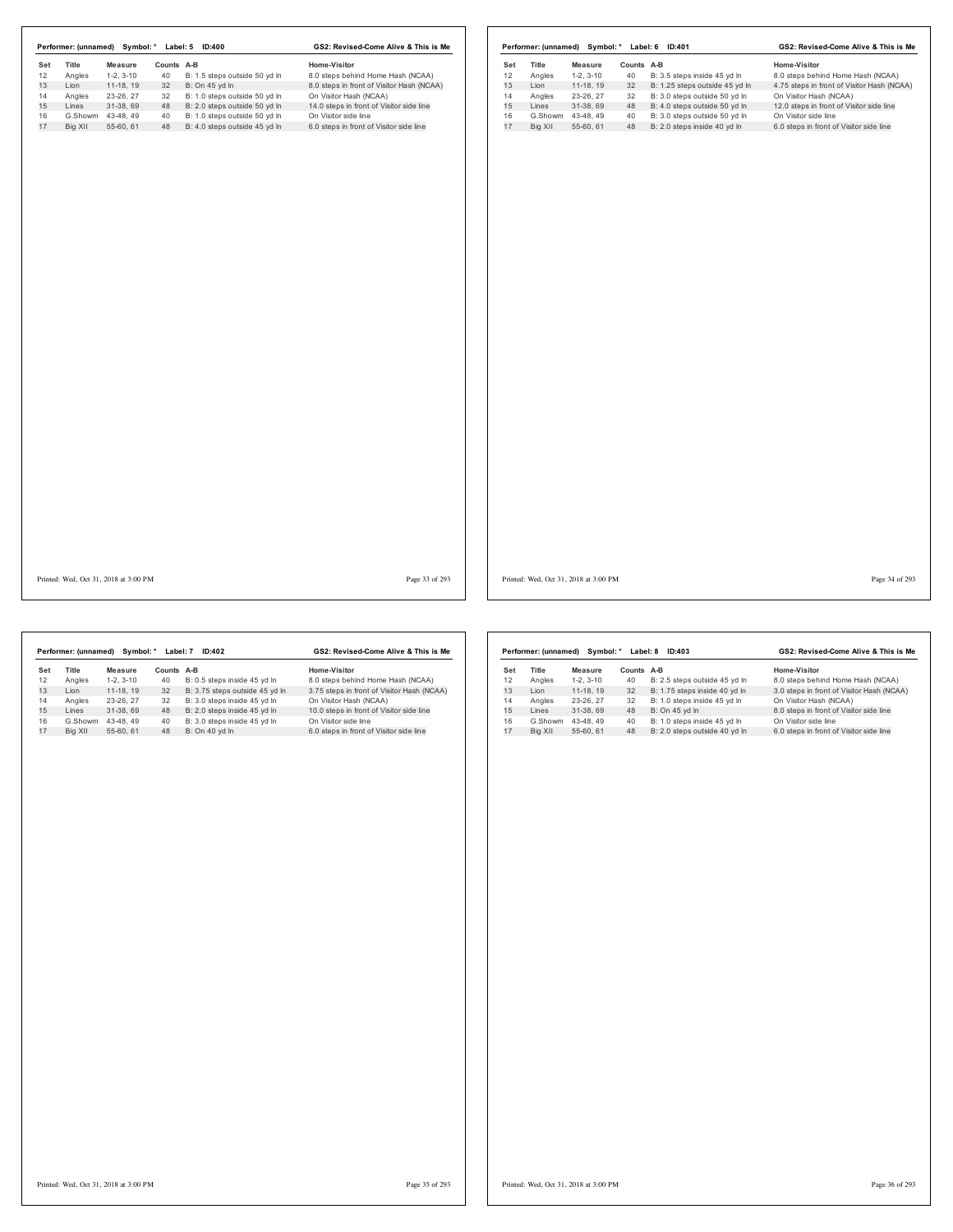| Set             |                        |            |                                                               |                                                                |           |                |                        |            |                                                                 |                                                                                   |
|-----------------|------------------------|------------|---------------------------------------------------------------|----------------------------------------------------------------|-----------|----------------|------------------------|------------|-----------------------------------------------------------------|-----------------------------------------------------------------------------------|
| Title<br>Angles | <b>Measure</b>         | Counts A-B |                                                               | Home-Visitor                                                   | Set<br>12 | Title          | Measure                | Counts A-B |                                                                 | Home-Visitor                                                                      |
|                 | $1-2, 3-10$            | 40         | A: 4.0 steps inside 25 yd In                                  | 8.0 steps behind Home Hash (NCAA)                              |           | Angles         | $1-2, 3-10$            | 40         | A: On 25 yd In                                                  | 8.0 steps behind Home Hash (NCAA)                                                 |
|                 | 11-18, 19<br>23-26, 27 | 32<br>32   | A: 0.5 steps outside 35 yd In<br>A: 2.0 steps inside 25 yd In | 1.5 steps behind Visitor Hash (NCAA)<br>On Visitor Hash (NCAA) | 13<br>14  | Lion<br>Angles | 11-18, 19<br>23-26, 27 | 32<br>32   | A: 2.75 steps outside 25 yd In<br>A: 2.0 steps outside 20 yd In | 2.0 steps behind Visitor Hash (NCAA)<br>6.0 steps in front of Visitor Hash (NCAA) |
|                 | 31-38, 69              | 48         | A: 2.0 steps inside 20 yd In                                  | 2.0 steps in front of Visitor Hash (NCAA)                      | 15        | Lines          | 31-38, 69              | 48         | A: 3.5 steps inside 20 yd In                                    | 8.0 steps in front of Home Hash (NCAA)                                            |
| G.Showm         | 43-48, 49              | 40         | A: 4.0 steps inside 15 yd In                                  | 8.0 steps in front of Visitor Hash (NCAA)                      | 16        |                | G.Showm 43-48, 49      | 40         | A: On 25 yd In                                                  | 16.0 steps behind Home side line                                                  |
|                 | 55-60, 61              | 48         | A: 1.75 steps outside 25 yd In                                | 3.0 steps behind Visitor Hash (NCAA)                           | 17        | Big XII        | 55-60, 61              |            | 48 A: 2.25 steps outside 25 yd In                               | 3.75 steps in front of Home Hash (NCAA)                                           |
|                 |                        |            |                                                               |                                                                |           |                |                        |            |                                                                 |                                                                                   |
|                 |                        |            |                                                               |                                                                |           |                |                        |            |                                                                 |                                                                                   |
|                 |                        |            |                                                               |                                                                |           |                |                        |            |                                                                 |                                                                                   |
|                 |                        |            |                                                               |                                                                |           |                |                        |            |                                                                 | Page 38 of 293                                                                    |

|     | Performer: (unnamed) | Symbol: A  | Label: 3 | ID:229                        | GS2: Revised-Come Alive & This is Me      |  |  |
|-----|----------------------|------------|----------|-------------------------------|-------------------------------------------|--|--|
| Set | <b>Title</b>         | Measure    | Counts   | $A-B$                         | Home-Visitor                              |  |  |
| 12  | Angles               | $1-2.3-10$ | 40       | A: On 20 yd In                | 8.0 steps behind Home Hash (NCAA)         |  |  |
| 13  | I ion                | 11-18.19   | 32       | A: 3.0 steps inside 20 vd In  | 5.0 steps behind Visitor Hash (NCAA)      |  |  |
| 14  | Angles               | 23-26.27   | 32       | A: 2.0 steps inside 15 vd In  | 2.0 steps in front of Visitor Hash (NCAA) |  |  |
| 15  | I ines               | 31-38.69   | 48       | A: 1.5 steps outside 20 yd In | 8.0 steps in front of Home Hash (NCAA)    |  |  |
| 16  | G.Showm              | 43-48.49   | 40       | A: 4.0 steps inside 20 vd In  | 16.0 steps behind Home side line          |  |  |
| 17  | Big XII              | 55-60.61   | 48       | A: 3.0 steps inside 20 yd In  | 12.0 steps in front of Home Hash (NCAA)   |  |  |

|     | Performer: (unnamed) |            | Symbol: A Label: 4 | ID:230                        | GS2: Revised-Come Alive & This is Me   |  |  |
|-----|----------------------|------------|--------------------|-------------------------------|----------------------------------------|--|--|
| Set | Title                | Measure    | Counts             | A-B                           | Home-Visitor                           |  |  |
| 12  | Angles               | $1-2.3-10$ | 40                 | A: 4.0 steps inside 15 yd In  | 8.0 steps behind Home Hash (NCAA)      |  |  |
| 13  | I ion                | 11-18.19   | 32                 | A: 1.25 steps inside 20 yd In | 6.0 steps behind Visitor Hash (NCAA)   |  |  |
| 14  | Angles               | 23-26.27   | 32                 | A: On 15 vd In                | On Visitor Hash (NCAA)                 |  |  |
| 15  | Lines                | 31-38.69   | 48                 | A: 4.0 steps inside 15 yd In  | 8.0 steps in front of Home Hash (NCAA) |  |  |
| 16  | G.Showm              | 43-48.49   | 40                 | A: 2.0 steps inside 20 vd In  | 16.0 steps behind Home side line       |  |  |
| 17  | Big XII              | 55-60.61   | 48                 | A: 1.0 steps inside 20 yd In  | 14.5 steps behind Home side line       |  |  |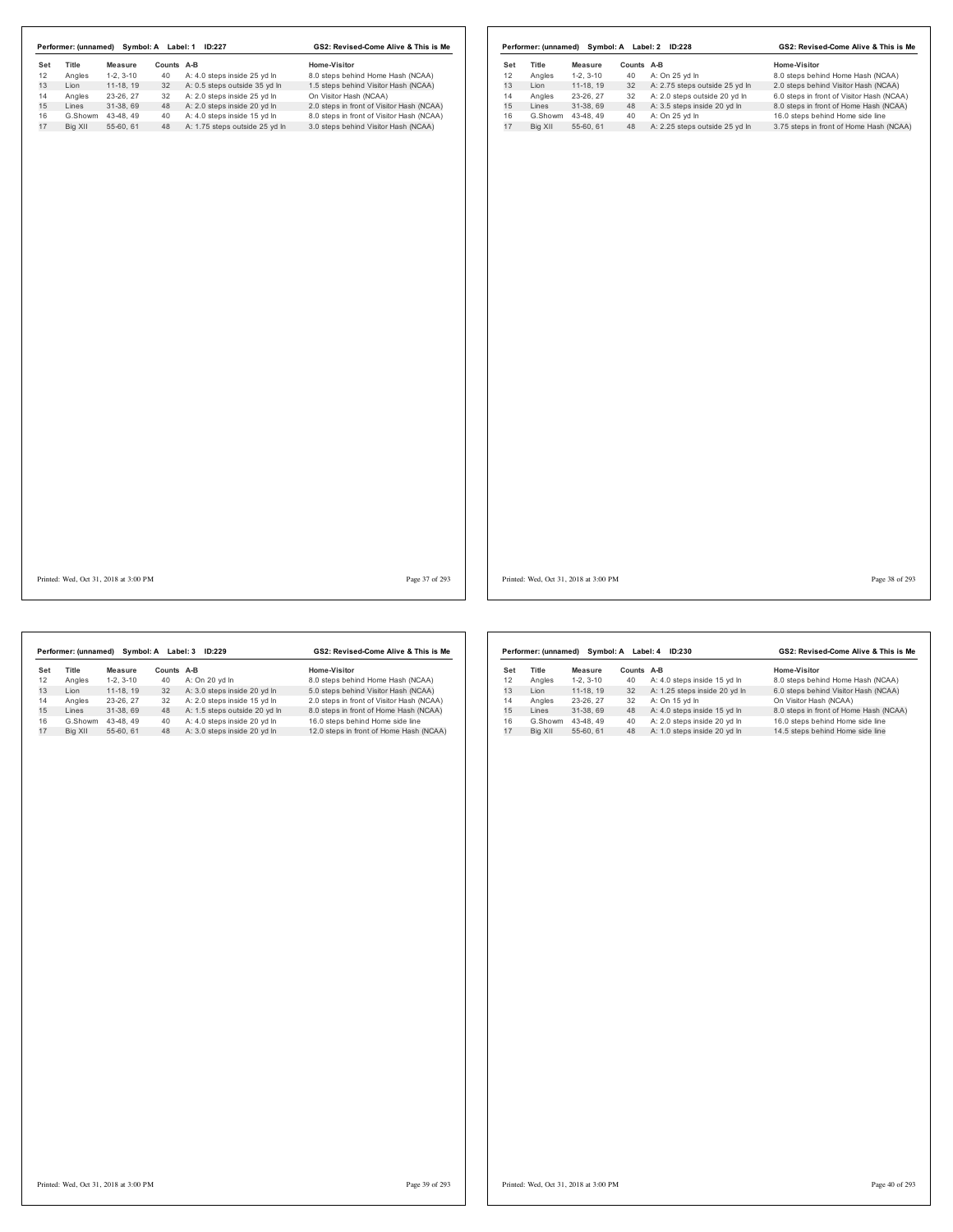|     |         |                                       |            | Performer: (unnamed) Symbol: A Label: 5 ID:231 | GS2: Revised-Come Alive & This is Me      |     |         |                                       |            | Performer: (unnamed) Symbol: A Label: 6 ID:232 | GS2: Revised-Come Alive & This is Me      |
|-----|---------|---------------------------------------|------------|------------------------------------------------|-------------------------------------------|-----|---------|---------------------------------------|------------|------------------------------------------------|-------------------------------------------|
| Set | Title   | <b>Measure</b>                        | Counts A-B |                                                | Home-Visitor                              | Set | Title   | <b>Measure</b>                        | Counts A-B |                                                | Home-Visitor                              |
| 12  | Angles  | $1-2, 3-10$                           | 40         | A: 4.0 steps inside 25 yd In                   | 8.0 steps in front of Visitor Hash (NCAA) | 12  | Angles  | $1-2, 3-10$                           | 40         | A: 4.0 steps inside 20 yd In                   | 8.0 steps behind Home Hash (NCAA)         |
| 13  | Lion    | 11-18, 19                             | 32         | A: 2.0 steps outside 30 yd In                  | 6.0 steps behind Visitor Hash (NCAA)      | 13  | Lion    | 11-18, 19                             | 32         | A: 3.25 steps outside 25 yd In                 | 3.75 steps behind Visitor Hash (NCAA)     |
| 14  | Angles  | 23-26, 27                             | 32         | A: On 25 yd In                                 | 12.0 steps behind Visitor Hash (NCAA)     | 14  | Angles  | 23-26, 27                             | 32         | A: 4.0 steps inside 15 yd In                   | 4.0 steps in front of Visitor Hash (NCAA) |
| 15  | Lines   | 31-38, 69                             | 48         | A: 4.0 steps inside 25 yd In                   | 4.0 steps in front of Visitor Hash (NCAA) | 15  | Lines   | 31-38, 69                             | 48         | A: 1.0 steps inside 20 yd In                   | 8.0 steps in front of Home Hash (NCAA)    |
| 16  |         | G.Showm 43-48, 49                     | 40         | A: 4.0 steps inside 20 yd In                   | 4.0 steps in front of Visitor Hash (NCAA) | 16  |         | G.Showm 43-48, 49                     | 40         | A: 2.0 steps outside 25 yd In                  | 16.0 steps behind Home side line          |
|     | Big XII | 55-60, 61                             | 48         | A: 0.75 steps outside 25 yd In                 | 0.25 steps behind Visitor Hash (NCAA)     | 17  | Big XII | 55-60, 61                             | 48         | A: 3.25 steps outside 25 yd In                 | 6.5 steps in front of Home Hash (NCAA)    |
|     |         |                                       |            |                                                |                                           |     |         |                                       |            |                                                |                                           |
|     |         |                                       |            |                                                |                                           |     |         |                                       |            |                                                |                                           |
|     |         |                                       |            |                                                |                                           |     |         |                                       |            |                                                |                                           |
|     |         |                                       |            |                                                |                                           |     |         |                                       |            |                                                |                                           |
|     |         |                                       |            |                                                |                                           |     |         |                                       |            |                                                |                                           |
|     |         | Printed: Wed, Oct 31, 2018 at 3:00 PM |            |                                                | Page 41 of 293                            |     |         | Printed: Wed, Oct 31, 2018 at 3:00 PM |            |                                                | Page 42 of 293                            |

|     | Performer: (unnamed) |            | Symbol: A Label: 7 | ID:206                         | GS2: Revised-Come Alive & This is Me      |  |  |
|-----|----------------------|------------|--------------------|--------------------------------|-------------------------------------------|--|--|
| Set | <b>Title</b>         | Measure    | Counts             | A-B                            | Home-Visitor                              |  |  |
| 12  | Angles               | $1-2.3-10$ | 40                 | A: On 30 vd In                 | 8.0 steps in front of Home Hash (NCAA)    |  |  |
| 13  | I ion                | 11-18.19   | 32                 | A: 2.25 steps outside 35 yd In | 3.0 steps behind Home Hash (NCAA)         |  |  |
| 14  | Angles               | 23-26.27   | 32                 | A: 2.0 steps outside 35 vd In  | 2.0 steps behind Home Hash (NCAA)         |  |  |
| 15  | I ines               | 31-38.69   | 48                 | A: 2.75 steps outside 35 yd In | On Home Hash (NCAA)                       |  |  |
| 16  | G.Showm              | 43-48.49   | 40                 | A: 2.0 steps inside 20 yd In   | 8.0 steps behind Home Hash (NCAA)         |  |  |
| 17  | Big XII              | 55-60.61   | 48                 | A: 0.75 steps inside 30 yd In  | 8.5 steps in front of Visitor Hash (NCAA) |  |  |

|     | Performer: (unnamed) |            | Symbol: A Label: 8 | ID:207                         | GS2: Revised-Come Alive & This is Me      |  |  |
|-----|----------------------|------------|--------------------|--------------------------------|-------------------------------------------|--|--|
| Set | <b>Title</b>         | Measure    | Counts             | $A-B$                          | Home-Visitor                              |  |  |
| 12  | Angles               | $1-2.3-10$ | 40                 | A: 4.0 steps inside 25 yd In   | 8.0 steps in front of Home Hash (NCAA)    |  |  |
| 13  | I ion                | 11-18.19   | 32                 | A: 2.0 steps outside 35 yd In  | 5.0 steps behind Home Hash (NCAA)         |  |  |
| 14  | Angles               | 23-26.27   | 32                 | A: 4.0 steps inside 30 vd In   | 4.0 steps behind Home Hash (NCAA)         |  |  |
| 15  | I ines               | 31-38.69   | 48                 | A: 2.75 steps inside 30 yd In  | On Home Hash (NCAA)                       |  |  |
| 16  | G.Showm              | 43-48.49   | 40                 | A: On 20 vd In                 | 8.0 steps behind Home Hash (NCAA)         |  |  |
| 17  | Big XII              | 55-60, 61  | 48                 | A: 1.25 steps outside 30 yd In | 7.0 steps in front of Visitor Hash (NCAA) |  |  |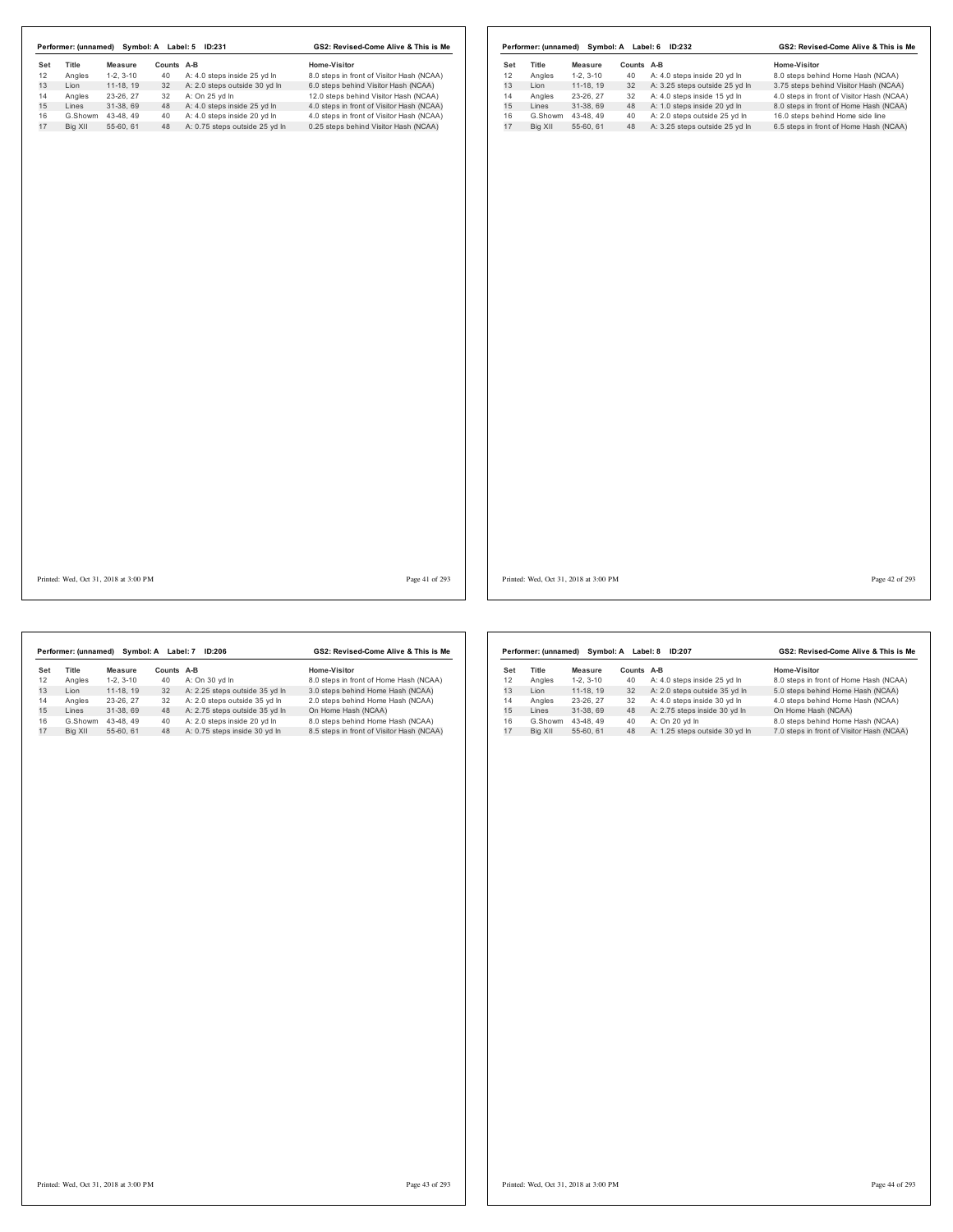|     |                                       |                   |            | Performer: (unnamed) Symbol: A Label: 9 ID:208 | GS2: Revised-Come Alive & This is Me       |     |                                       |             |            | Performer: (unnamed) Symbol: A Label: 10 ID:209 | GS2: Revised-Come Alive & This is Me       |
|-----|---------------------------------------|-------------------|------------|------------------------------------------------|--------------------------------------------|-----|---------------------------------------|-------------|------------|-------------------------------------------------|--------------------------------------------|
| Set | Title                                 | Measure           | Counts A-B |                                                | Home-Visitor                               | Set | Title                                 | Measure     | Counts A-B |                                                 | Home-Visitor                               |
| 12  | Angles                                | $1-2, 3-10$       | 40         | B: 4.0 steps outside 35 yd In                  | 8.0 steps behind Home Hash (NCAA)          | 12  | Angles                                | $1-2, 3-10$ | 40         | A: 4.0 steps inside 45 yd In                    | 8.0 steps in front of Visitor Hash (NCAA)  |
| 13  | Lion                                  | 11-18, 19         | 32         | B: 1.0 steps inside 35 yd In                   | 3.0 steps behind Visitor Hash (NCAA)       | 13  | Lion                                  | 11-18, 19   | 32         | A: 1.0 steps outside 40 yd In                   | 5.0 steps behind Visitor Hash (NCAA)       |
| 14  | Angles                                | 23-26, 27         | 32         | B: 4.0 steps outside 30 yd In                  | On Visitor Hash (NCAA)                     | 14  | Angles                                | 23-26, 27   | 32         | A: 4.0 steps inside 30 yd In                    | On Visitor Hash (NCAA)                     |
| 15  | Lines                                 | 31-38, 69         | 48         | B: 4.0 steps outside 25 yd In                  | 4.0 steps in front of Visitor Hash (NCAA)  | 15  | Lines                                 | 31-38, 69   | 48         | A: 2.0 steps outside 30 yd In                   | 6.0 steps in front of Visitor Hash (NCAA)  |
| 16  |                                       | G.Showm 43-48, 49 | 40         | B: 2.0 steps outside 25 yd In                  | 6.75 steps in front of Visitor Hash (NCAA) | 16  | G.Showm                               | 43-48, 49   | 40         | A: 4.0 steps inside 20 yd In                    | 6.75 steps in front of Visitor Hash (NCAA) |
| 17  | Big XII                               | 55-60, 61         |            | 48 B: 0.75 steps outside 25 yd In              | 0.25 steps behind Visitor Hash (NCAA)      | 17  | Big XII                               | 55-60, 61   | 48         | A: 0.25 steps inside 25 yd In                   | 2.5 steps in front of Visitor Hash (NCAA)  |
|     |                                       |                   |            |                                                |                                            |     |                                       |             |            |                                                 |                                            |
|     | Printed: Wed, Oct 31, 2018 at 3:00 PM |                   |            |                                                | Page 45 of 293                             |     | Printed: Wed, Oct 31, 2018 at 3:00 PM |             |            |                                                 | Page 46 of 293                             |

|     | Performer: (unnamed) | Symbol: A  |        | Label: 11<br>ID:210           | GS2: Revised-Come Alive & This is Me       |  |  |
|-----|----------------------|------------|--------|-------------------------------|--------------------------------------------|--|--|
| Set | Title                | Measure    | Counts | A-B                           | Home-Visitor                               |  |  |
| 12  | Angles               | $1-2.3-10$ | 40     | A: 4.0 steps inside 40 yd In  | 8.0 steps in front of Visitor Hash (NCAA)  |  |  |
| 13  | I ion                | 11-18.19   | 32     | A: 3.75 steps inside 35 yd In | 3.75 steps behind Visitor Hash (NCAA)      |  |  |
| 14  | Angles               | 23-26.27   | 32     | A: 2.0 steps inside 30 vd In  | On Visitor Hash (NCAA)                     |  |  |
| 15  | I ines               | 31-38.69   | 48     | A: 2.0 steps inside 25 yd In  | 10.0 steps in front of Visitor Hash (NCAA) |  |  |
| 16  | G.Showm              | 43-48.49   | 40     | A: 4.0 steps inside 20 vd In  | 9.25 steps in front of Visitor Hash (NCAA) |  |  |
| 17  | Big XII              | 55-60.61   | 48     | A: 2.5 steps inside 25 vd In  | 4.0 steps in front of Visitor Hash (NCAA)  |  |  |
|     |                      |            |        |                               |                                            |  |  |

|     | Performer: (unnamed) |            | Symbol: A Label: 12 | ID:211                        | GS2: Revised-Come Alive & This is Me      |  |  |
|-----|----------------------|------------|---------------------|-------------------------------|-------------------------------------------|--|--|
| Set | Title                | Measure    | Counts              | $A-B$                         | Home-Visitor                              |  |  |
| 12  | Angles               | $1-2.3-10$ | 40                  | A: 4.0 steps inside 30 yd In  | 8.0 steps behind Home Hash (NCAA)         |  |  |
| 13  | I ion                | 11-18.19   | 32                  | A: 2.25 steps inside 35 yd In | 3.25 steps behind Visitor Hash (NCAA)     |  |  |
| 14  | Angles               | 23-26.27   | 32                  | A: 2.0 steps outside 30 vd In | On Visitor Hash (NCAA)                    |  |  |
| 15  | I ines               | 31-38.69   | 48                  | A: 2.0 steps outside 25 yd In | 6.0 steps in front of Visitor Hash (NCAA) |  |  |
| 16  | G.Showm              | 43-48.49   | 40                  | A: 2.0 steps outside 20 vd In | 8.0 steps behind Home Hash (NCAA)         |  |  |
| 17  | Big XII              | 55-60, 61  | 48                  | A: 1.5 steps outside 30 yd In | 6.75 steps behind Home Hash (NCAA)        |  |  |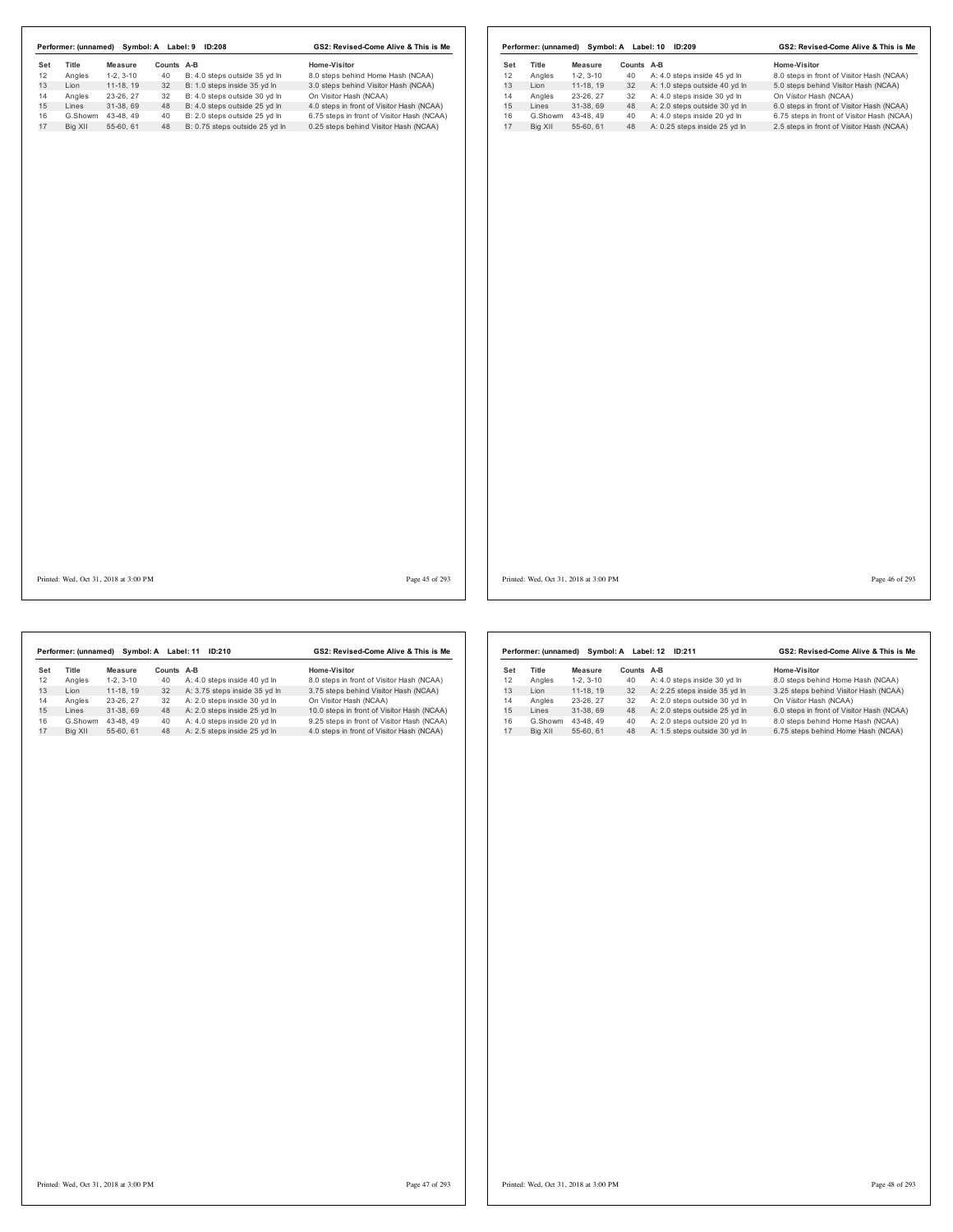$\overline{1}$ 

Printed: Wed, Oct 31, 2018 at 3:00 PM Page 49 of 293

Printed: Wed, Oct 31, 2018 at 3:00 PM Page 50 of 293

|              | Performer: (unnamed) |            | Symbol: A Label: 15 | ID:235                        | GS2: Revised-Come Alive & This is Me       |
|--------------|----------------------|------------|---------------------|-------------------------------|--------------------------------------------|
| Set          | Title                | Measure    | Counts A-B          |                               | Home-Visitor                               |
| 12           | Angles               | $1-2.3-10$ | 40                  | B: On 20 vd In                | On Home Hash (NCAA)                        |
| 13           | I ion                | 11-18.19   | 32                  | B: 3.0 steps outside 25 vd In | 9.25 steps in front of Visitor Hash (NCAA) |
| 14           | Angles               | 23-26.27   | 32                  | B: 2.0 steps inside 25 vd In  | 2.0 steps behind Home Hash (NCAA)          |
| 15           | Lines                | 31-38.69   | 48                  | B: 2.75 steps inside 30 yd In | 8.0 steps in front of Home Hash (NCAA)     |
| 16<br>(NCAA) | G.Showm              | 43-48.49   | 40                  | B: 2.0 steps outside 35 vd In | 10.75 steps in front of Home Hash          |
|              |                      |            |                     |                               |                                            |
| 17           | Big XII              | 55-60.61   | 48                  | B: 1.0 steps inside 35 vd In  | 5.75 steps behind Home Hash (NCAA)         |

|     | Performer: (unnamed) |            | Symbol: A Label: 16 | GS2: Revised-Come Alive & This is Me |                                            |  |
|-----|----------------------|------------|---------------------|--------------------------------------|--------------------------------------------|--|
| Set | <b>Title</b>         | Measure    | Counts              | A-B                                  | Home-Visitor                               |  |
| 12  | Angles               | $1-2.3-10$ | 40                  | B: 4.0 steps outside 20 yd In        | On Home Hash (NCAA)                        |  |
| 13  | I ion                | 11-18.19   | 32                  | B: 4.0 steps inside 20 vd In         | 7.75 steps in front of Visitor Hash (NCAA) |  |
| 14  | Angles               | 23-26.27   | 32                  | B: On 25 vd In                       | 4.0 steps behind Home Hash (NCAA)          |  |
| 15  | I ines               | 31-38.69   | 48                  | B: 0.25 steps inside 30 yd In        | 8.0 steps in front of Home Hash (NCAA)     |  |
| 16  | G.Showm              | 43-48.49   | 40                  | B: 4.0 steps outside 35 vd In        | 8.0 steps in front of Home Hash (NCAA)     |  |
| 17  | Big XII              | 55-60, 61  | 48                  | B: 1.0 steps inside 35 yd In         | 8.5 steps in front of Visitor Hash (NCAA)  |  |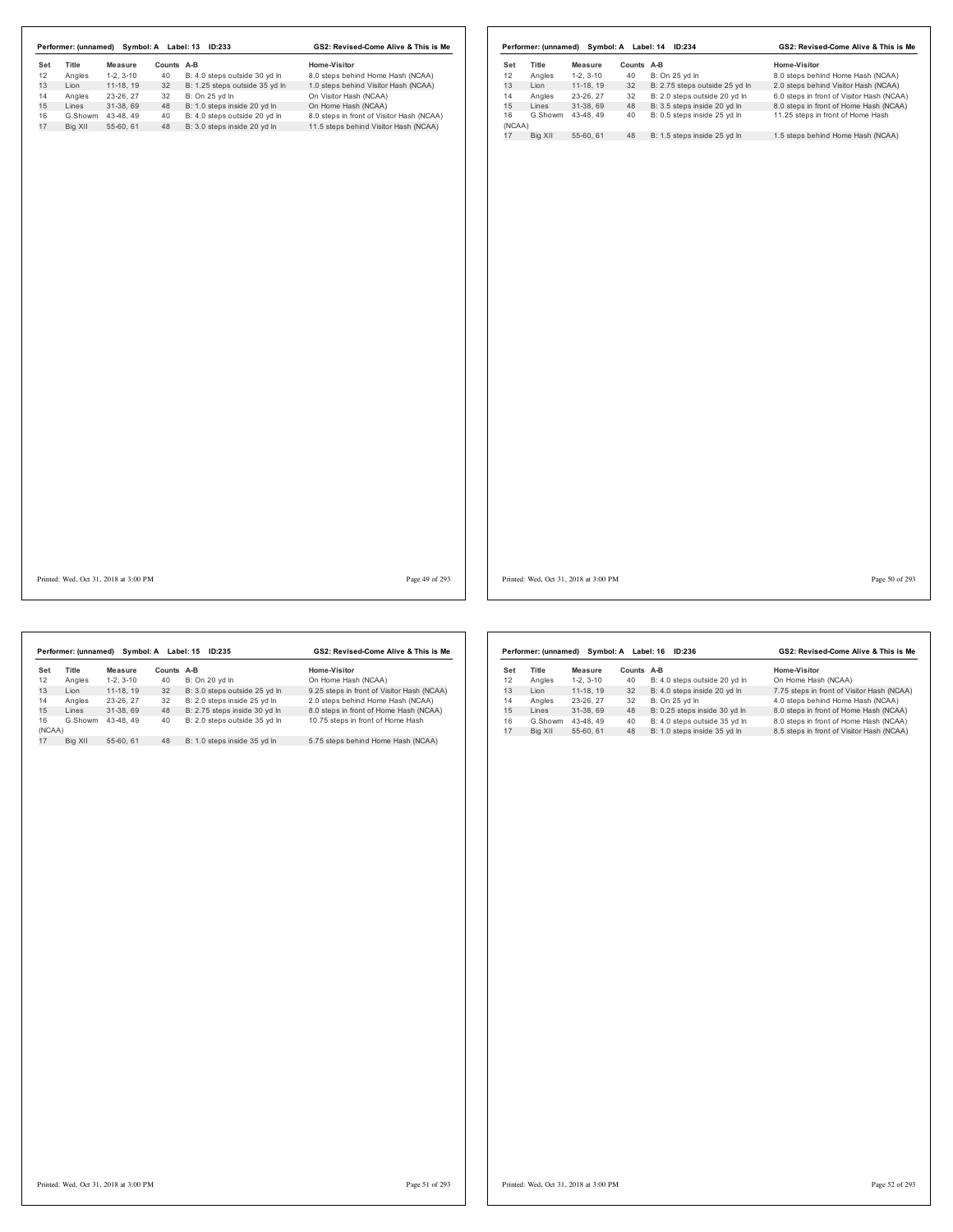| Title<br>Title<br><b>Measure</b><br>Counts A-B<br>Home-Visitor<br>Set<br>Counts A-B<br>Home-Visitor<br>Measure<br>12<br>Angles<br>$1-2, 3-10$<br>40<br>B: 4.0 steps outside 25 yd In<br>On Home Hash (NCAA)<br>Angles<br>$1-2, 3-10$<br>40<br>B: 4.0 steps outside 20 yd In<br>4.0 steps behind Home Hash (NCAA)<br>9.0 steps behind Home Hash (NCAA)<br>13<br>B: 3.25 steps outside 25 yd In<br>Lion<br>11-18, 19<br>32<br>B: 2.0 steps outside 25 yd In<br>Lion<br>$11-18, 19$<br>32<br>On Visitor Hash (NCAA)<br>14<br>Angles<br>23-26, 27<br>32<br>B: 4.0 steps outside 30 yd In<br>On Home Hash (NCAA)<br>Angles<br>23-26, 27<br>32<br>B: On 20 yd In<br>31-38, 69<br>B: 2.75 steps outside 35 yd In<br>15<br>Lines<br>48<br>8.0 steps in front of Home Hash (NCAA)<br>Lines<br>31-38, 69<br>48<br>B: 2.0 steps outside 25 yd In<br>G.Showm 43-48, 49<br>B: On 35 yd In<br>40<br>13.25 steps in front of Home Hash<br>16<br>G.Showm<br>B: 2.0 steps inside 25 yd In<br>43-48, 49<br>40<br>17<br>Big XII<br>55-60, 61<br>48<br>B: 2.0 steps outside 30 yd In<br>Big XII<br>55-60, 61<br>B: 1.0 steps inside 35 yd In<br>0.25 steps in front of Home Hash (NCAA)<br>48<br>Page 53 of 293<br>Printed: Wed, Oct 31, 2018 at 3:00 PM | Performer: (unnamed) Symbol: A Label: 17 ID:237 | GS2: Revised-Come Alive & This is Me |  |  | Performer: (unnamed) Symbol: A Label: 18 ID:238 | GS2: Revised-Come Alive & This is Me       |
|--------------------------------------------------------------------------------------------------------------------------------------------------------------------------------------------------------------------------------------------------------------------------------------------------------------------------------------------------------------------------------------------------------------------------------------------------------------------------------------------------------------------------------------------------------------------------------------------------------------------------------------------------------------------------------------------------------------------------------------------------------------------------------------------------------------------------------------------------------------------------------------------------------------------------------------------------------------------------------------------------------------------------------------------------------------------------------------------------------------------------------------------------------------------------------------------------------------------------------------|-------------------------------------------------|--------------------------------------|--|--|-------------------------------------------------|--------------------------------------------|
|                                                                                                                                                                                                                                                                                                                                                                                                                                                                                                                                                                                                                                                                                                                                                                                                                                                                                                                                                                                                                                                                                                                                                                                                                                      | Set                                             |                                      |  |  |                                                 |                                            |
| 15<br>16<br>(NCAA)<br>17<br>Printed: Wed, Oct 31, 2018 at 3:00 PM                                                                                                                                                                                                                                                                                                                                                                                                                                                                                                                                                                                                                                                                                                                                                                                                                                                                                                                                                                                                                                                                                                                                                                    | 12                                              |                                      |  |  |                                                 |                                            |
|                                                                                                                                                                                                                                                                                                                                                                                                                                                                                                                                                                                                                                                                                                                                                                                                                                                                                                                                                                                                                                                                                                                                                                                                                                      | 13                                              |                                      |  |  |                                                 |                                            |
|                                                                                                                                                                                                                                                                                                                                                                                                                                                                                                                                                                                                                                                                                                                                                                                                                                                                                                                                                                                                                                                                                                                                                                                                                                      | 14                                              |                                      |  |  |                                                 | 8.0 steps in front of Visitor Hash (NCAA)  |
|                                                                                                                                                                                                                                                                                                                                                                                                                                                                                                                                                                                                                                                                                                                                                                                                                                                                                                                                                                                                                                                                                                                                                                                                                                      |                                                 |                                      |  |  |                                                 | 8.0 steps in front of Home Hash (NCAA)     |
|                                                                                                                                                                                                                                                                                                                                                                                                                                                                                                                                                                                                                                                                                                                                                                                                                                                                                                                                                                                                                                                                                                                                                                                                                                      |                                                 |                                      |  |  |                                                 | 8.0 steps in front of Home Hash (NCAA)     |
|                                                                                                                                                                                                                                                                                                                                                                                                                                                                                                                                                                                                                                                                                                                                                                                                                                                                                                                                                                                                                                                                                                                                                                                                                                      |                                                 |                                      |  |  |                                                 | 10.0 steps in front of Visitor Hash (NCAA) |
|                                                                                                                                                                                                                                                                                                                                                                                                                                                                                                                                                                                                                                                                                                                                                                                                                                                                                                                                                                                                                                                                                                                                                                                                                                      |                                                 |                                      |  |  |                                                 |                                            |
|                                                                                                                                                                                                                                                                                                                                                                                                                                                                                                                                                                                                                                                                                                                                                                                                                                                                                                                                                                                                                                                                                                                                                                                                                                      |                                                 |                                      |  |  |                                                 | Page 54 of 293                             |

|     | Performer: (unnamed) |            | Symbol: A Label: 19 | ID:212                         | GS2: Revised-Come Alive & This is Me      |
|-----|----------------------|------------|---------------------|--------------------------------|-------------------------------------------|
| Set | Title                | Measure    | Counts A-B          |                                | Home-Visitor                              |
| 12  | Angles               | $1-2.3-10$ | 40                  | B: On 30 yd In                 | 8.0 steps behind Home Hash (NCAA)         |
| 13  | I ion                | 11-18.19   | 32                  | B: 0.25 steps outside 35 yd In | 2.25 steps behind Visitor Hash (NCAA)     |
| 14  | Angles               | 23-26.27   | 32                  | B: 2.0 steps inside 25 yd In   | On Visitor Hash (NCAA)                    |
| 15  | Lines                | 31-38.69   | 48                  | B: 2.0 steps inside 20 yd In   | 2.0 steps in front of Visitor Hash (NCAA) |
| 16  | G.Showm              | 43-48.49   | 40                  | B: On 15 yd In                 | 4.0 steps behind Visitor Hash (NCAA)      |
| 17  | Big XII              | 55-60.61   | 48                  | B: On 20 vd In                 | 12.0 steps in front of Visitor side line  |
|     |                      |            |                     |                                |                                           |

|         |            |                      | GS2: Revised-Come Alive & This is Me |                                            |  |
|---------|------------|----------------------|--------------------------------------|--------------------------------------------|--|
| Title   | Measure    | Counts               | $A-B$                                | Home-Visitor                               |  |
| Angles  | $1-2.3-10$ | 40                   | B: 4.0 steps outside 25 yd In        | 4.0 steps behind Home Hash (NCAA)          |  |
| I ion   | 11-18.19   | 32                   | B: 3.5 steps inside 20 yd In         | 3.75 steps in front of Visitor Hash (NCAA) |  |
| Angles  | 23-26, 27  | 32                   | B: 4.0 steps outside 25 vd In        | 8.0 steps behind Home Hash (NCAA)          |  |
| I ines  | 31-38.69   | 48                   | B: 3.25 steps inside 25 yd In        | 8.0 steps in front of Home Hash (NCAA)     |  |
| G.Showm | 43-48.49   | 40                   | B: 2.0 steps inside 25 vd In         | 12.0 steps in front of Home Hash (NCAA)    |  |
| Big XII | 55-60.61   | 48                   | B: 3.75 steps inside 25 vd In        | 2.75 steps behind Home Hash (NCAA)         |  |
|         |            | Performer: (unnamed) |                                      | Symbol: A Label: 20<br>ID:213              |  |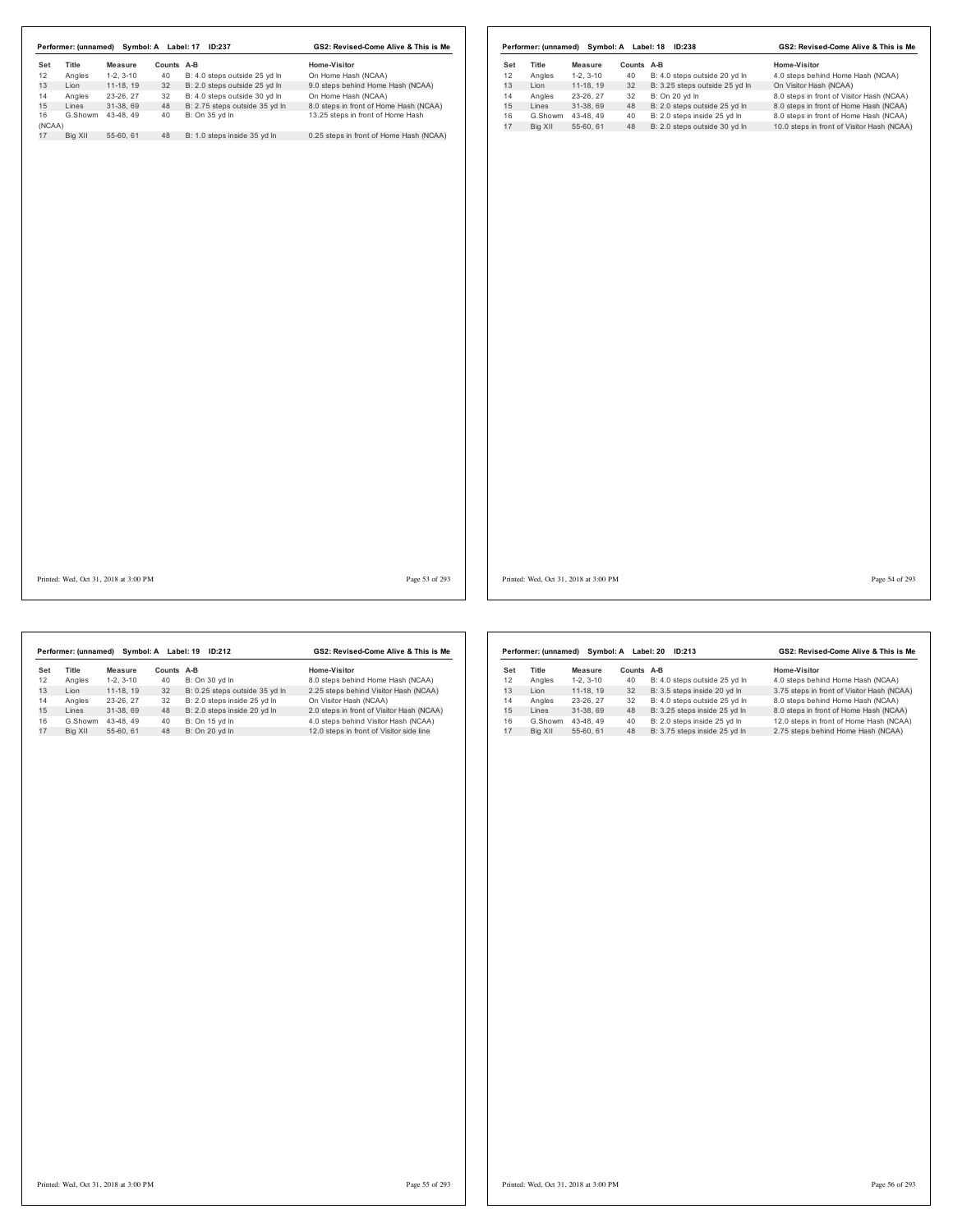|          |         |                                       |            | Performer: (unnamed) Symbol: A Label: 21 ID:214 | GS2: Revised-Come Alive & This is Me       |              |         |                                       |            | Performer: (unnamed) Symbol: A Label: 22 ID:215 | GS2: Revised-Come Alive & This is Me       |                |
|----------|---------|---------------------------------------|------------|-------------------------------------------------|--------------------------------------------|--------------|---------|---------------------------------------|------------|-------------------------------------------------|--------------------------------------------|----------------|
| Set      | Title   | Measure                               | Counts A-B |                                                 | Home-Visitor                               | Set          | Title   | Measure                               | Counts A-B |                                                 | Home-Visitor                               |                |
| 12       | Angles  | $1-2, 3-10$                           | 40         | B: On 20 yd In                                  | 4.0 steps behind Home Hash (NCAA)          | 12           | Angles  | $1-2, 3-10$                           | 40         | B: On 25 yd In                                  | 4.0 steps behind Home Hash (NCAA)          |                |
| 13<br>14 | Lion    | 11-18, 19                             | 32         | B: 3.75 steps outside 25 yd In                  | 2.0 steps in front of Visitor Hash (NCAA)  | 13           | Lion    | 11-18, 19                             | 32         | B: 3.25 steps inside 20 yd In                   | 5.75 steps in front of Visitor Hash (NCAA) |                |
|          | Angles  | 23-26, 27                             | 32         | B: 2.0 steps inside 20 yd In                    | 10.0 steps in front of Visitor Hash (NCAA) | 14           | Angles  | 23-26, 27                             | 32         | B: 2.0 steps outside 25 yd In                   | 6.0 steps behind Home Hash (NCAA)          |                |
|          | Lines   | 31-38, 69                             | 48         | B: 0.75 steps inside 25 yd In                   | 8.0 steps in front of Home Hash (NCAA)     | 15           | Lines   | 31-38, 69                             | 48         | B: 2.25 steps outside 30 yd In                  | 8.0 steps in front of Home Hash (NCAA)     |                |
| 16       | G.Showm | 43-48, 49                             | 40         | B: 2.0 steps inside 25 yd In                    | 10.0 steps in front of Home Hash (NCAA)    | 16           | G.Showm | 43-48, 49                             | 40         | B: 2.0 steps inside 30 yd In                    | 10.75 steps in front of Home Hash          |                |
| 17       | Big XII | 55-60, 61                             | 48         | B: 2.0 steps outside 30 yd In                   | 4.0 steps behind Home Hash (NCAA)          | (NCAA)<br>17 | Big XII | 55-60, 61                             | 48         | B: 1.0 steps inside 35 yd In                    | 8.5 steps behind Home Hash (NCAA)          |                |
|          |         |                                       |            |                                                 |                                            |              |         |                                       |            |                                                 |                                            |                |
|          |         | Printed: Wed, Oct 31, 2018 at 3:00 PM |            |                                                 | Page 57 of 293                             |              |         | Printed: Wed, Oct 31, 2018 at 3:00 PM |            |                                                 |                                            | Page 58 of 293 |

|     | Performer: (unnamed) |            | Symbol: A Label: 23 | ID:216                         | GS2: Revised-Come Alive & This is Me    |
|-----|----------------------|------------|---------------------|--------------------------------|-----------------------------------------|
| Set | Title                | Measure    | Counts A-B          |                                | Home-Visitor                            |
| 12  | Angles               | $1-2.3-10$ | 40                  | B: On 25 vd In                 | On Home Hash (NCAA)                     |
| 13  | I ion                | 11-18.19   | 32                  | B: 2.0 steps outside 25 vd In  | 7.0 steps behind Home Hash (NCAA)       |
| 14  | Angles               | 23-26.27   | 32                  | B: 2.0 steps outside 30 vd In  | 2.0 steps in front of Home Hash (NCAA)  |
| 15  | Lines                | 31-38.69   | 48                  | B: 0.25 steps outside 35 yd In | 8.0 steps in front of Home Hash (NCAA)  |
| 16  | G.Showm              | 43-48.49   | 40                  | B: On 35 vd In                 | 16.0 steps behind Home side line        |
| 17  | Big XII              | 55-60.61   | 48                  | B: 1.5 steps inside 35 yd In   | 7.75 steps in front of Home Hash (NCAA) |

|     | Performer: (unnamed) |            | Symbol: B Label: 1 | GS2: Revised-Come Alive & This is Me |                                           |  |
|-----|----------------------|------------|--------------------|--------------------------------------|-------------------------------------------|--|
| Set | Title                | Measure    | Counts             | A-B                                  | Home-Visitor                              |  |
| 12  | Angles               | $1-2.3-10$ | 40                 | A: 4.0 steps inside 30 yd In         | 8.0 steps in front of Home Hash (NCAA)    |  |
| 13  | I ion                | 11-18.19   | 32                 | A: 1.5 steps outside 35 vd In        | 1.0 steps behind Home Hash (NCAA)         |  |
| 14  | Angles               | 23-26.27   | 32                 | A: 4.0 steps inside 35 vd In         | 8.0 steps behind Home Hash (NCAA)         |  |
| 15  | I ines               | 31-38.69   | 48                 | A: 3.25 steps outside 40 yd In       | On Home Hash (NCAA)                       |  |
| 16  | G.Showm              | 43-48.49   | 40                 | A: 4.0 steps inside 25 vd In         | 4.0 steps in front of Visitor Hash (NCAA) |  |
| 17  | Big XII              | 55-60.61   | 48                 | A: 3.0 steps inside 25 yd In         | 11.25 steps behind Visitor Hash (NCAA)    |  |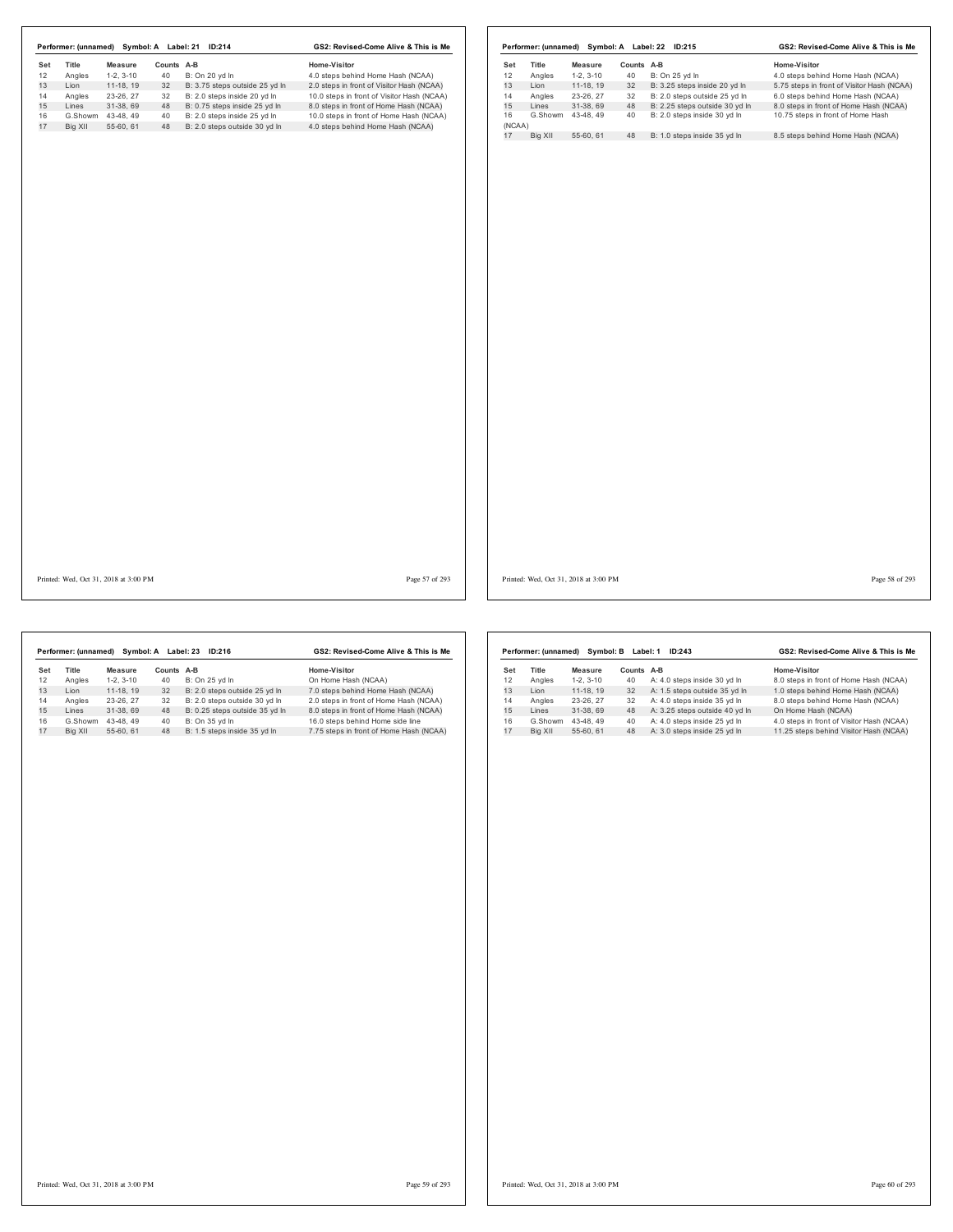|           |                 |                               |                  |                                                                  | Home-Visitor                                                                      |           |                 |                        |                  |                                                               | Home-Visitor                                                                       |
|-----------|-----------------|-------------------------------|------------------|------------------------------------------------------------------|-----------------------------------------------------------------------------------|-----------|-----------------|------------------------|------------------|---------------------------------------------------------------|------------------------------------------------------------------------------------|
| Set<br>12 | Title<br>Angles | <b>Measure</b><br>$1-2, 3-10$ | Counts A-B<br>40 | A: 4.0 steps inside 30 yd In                                     | 12.0 steps in front of Home Hash (NCAA)                                           | Set<br>12 | Title<br>Angles | Measure<br>$1-2, 3-10$ | Counts A-B<br>40 | B: On 30 yd In                                                | 12.0 steps behind Home side line                                                   |
| 13        | Lion            | 11-18, 19                     | 32               | A: 3.75 steps inside 35 yd In                                    | 2.5 steps in front of Home Hash (NCAA)                                            | 13        | Lion            | 11-18, 19              | 32               | B: 4.0 steps inside 45 yd In                                  | 12.0 steps in front of Home Hash (NCAA)                                            |
|           | Angles          | 23-26, 27                     | 32               | A: 2.0 steps inside 40 yd In                                     | 2.0 steps behind Home Hash (NCAA)                                                 | 14        |                 | 23-26, 27              | 32               | B: 2.0 steps outside 45 yd In                                 | 14.0 steps in front of Home Hash (NCAA)                                            |
|           | Lines           | 31-38, 69                     |                  | 48 A: 3.5 steps outside 45 yd In                                 | On Home Hash (NCAA)                                                               | 15        | Angles<br>Lines | 31-38, 69              | 48               | B: 1.0 steps outside 45 yd In                                 | 8.0 steps in front of Home Hash (NCAA)                                             |
|           |                 | G.Showm 43-48, 49             |                  |                                                                  |                                                                                   | 16        |                 | G.Showm 43-48, 49      |                  |                                                               |                                                                                    |
|           | Big XII         | 55-60, 61                     | 40               | A: 2.0 steps inside 30 yd In<br>48 A: 3.75 steps inside 30 yd In | 4.0 steps in front of Visitor Hash (NCAA)<br>9.0 steps behind Visitor Hash (NCAA) | 17        | Big XII         | 55-60, 61              | 40<br>48         | A: 2.0 steps outside 50 yd In<br>B: 3.5 steps inside 45 yd In | 6.75 steps in front of Visitor Hash (NCAA)<br>6.0 steps behind Visitor Hash (NCAA) |
|           |                 |                               |                  |                                                                  |                                                                                   |           |                 |                        |                  |                                                               |                                                                                    |
|           |                 |                               |                  |                                                                  |                                                                                   |           |                 |                        |                  |                                                               |                                                                                    |
|           |                 |                               |                  |                                                                  |                                                                                   |           |                 |                        |                  |                                                               |                                                                                    |
|           |                 |                               |                  |                                                                  |                                                                                   |           |                 |                        |                  |                                                               |                                                                                    |

Printed: Wed, Oct 31, 2018 at 3:00 PM Page 61 of 293

Printed: Wed, Oct 31, 2018 at 3:00 PM Page 62 of 293

|     | Performer: (unnamed) | Symbol: B  |            | ID:246<br>Label: 4            | GS2: Revised-Come Alive & This is Me       |
|-----|----------------------|------------|------------|-------------------------------|--------------------------------------------|
| Set | Title                | Measure    | Counts A-B |                               | Home-Visitor                               |
| 12  | Angles               | $1-2.3-10$ | 40         | B: 4.0 steps outside 30 yd In | 8.0 steps behind Home side line            |
| 13  | I ion                | 11-18.19   | 32         | B: 0.75 steps inside 45 vd In | 14.5 steps in front of Home Hash (NCAA)    |
| 14  | Angles               | 23-26.27   | 32         | B: 2.0 steps inside 40 vd In  | 10.0 steps in front of Home Hash (NCAA)    |
| 15  | Lines                | 31-38.69   | 48         | B: 2.0 steps inside 40 yd In  | 8.0 steps in front of Home Hash (NCAA)     |
| 16  | G.Showm              | 43-48.49   | 40         | B: 2.0 steps outside 40 yd In | 8.0 steps in front of Home Hash (NCAA)     |
| 17  | Big XII              | 55-60.61   | 48         | B: 1.0 steps outside 45 vd In | 2.25 steps in front of Visitor Hash (NCAA) |
|     |                      |            |            |                               |                                            |

|              |            |                      | GS2: Revised-Come Alive & This is Me |                                            |  |
|--------------|------------|----------------------|--------------------------------------|--------------------------------------------|--|
| <b>Title</b> | Measure    |                      |                                      | Home-Visitor                               |  |
| Angles       | $1-2.3-10$ | 40                   | A: On 45 vd In                       | 12.0 steps behind Home side line           |  |
| I ion        | 11-18, 19  | 32                   | A: 1.25 steps inside 45 yd In        | 9.75 steps behind Home side line           |  |
| Angles       | 23-26, 27  | 32                   | A: On 40 vd In                       | 12.0 steps behind Home side line           |  |
| I ines       | 31-38.69   | 48                   | A: 3.5 steps outside 45 yd In        | 16.0 steps behind Home side line           |  |
| G.Showm      | 43-48.49   | 40                   | A: 2.0 steps outside 50 yd In        | 16.0 steps behind Home side line           |  |
| Big XII      | 55-60, 61  | 48                   | A: 1.5 steps inside 45 yd In         | 1.75 steps behind Home Hash (NCAA)         |  |
|              |            | Performer: (unnamed) |                                      | Symbol: B Label: 5<br>ID:222<br>Counts A-B |  |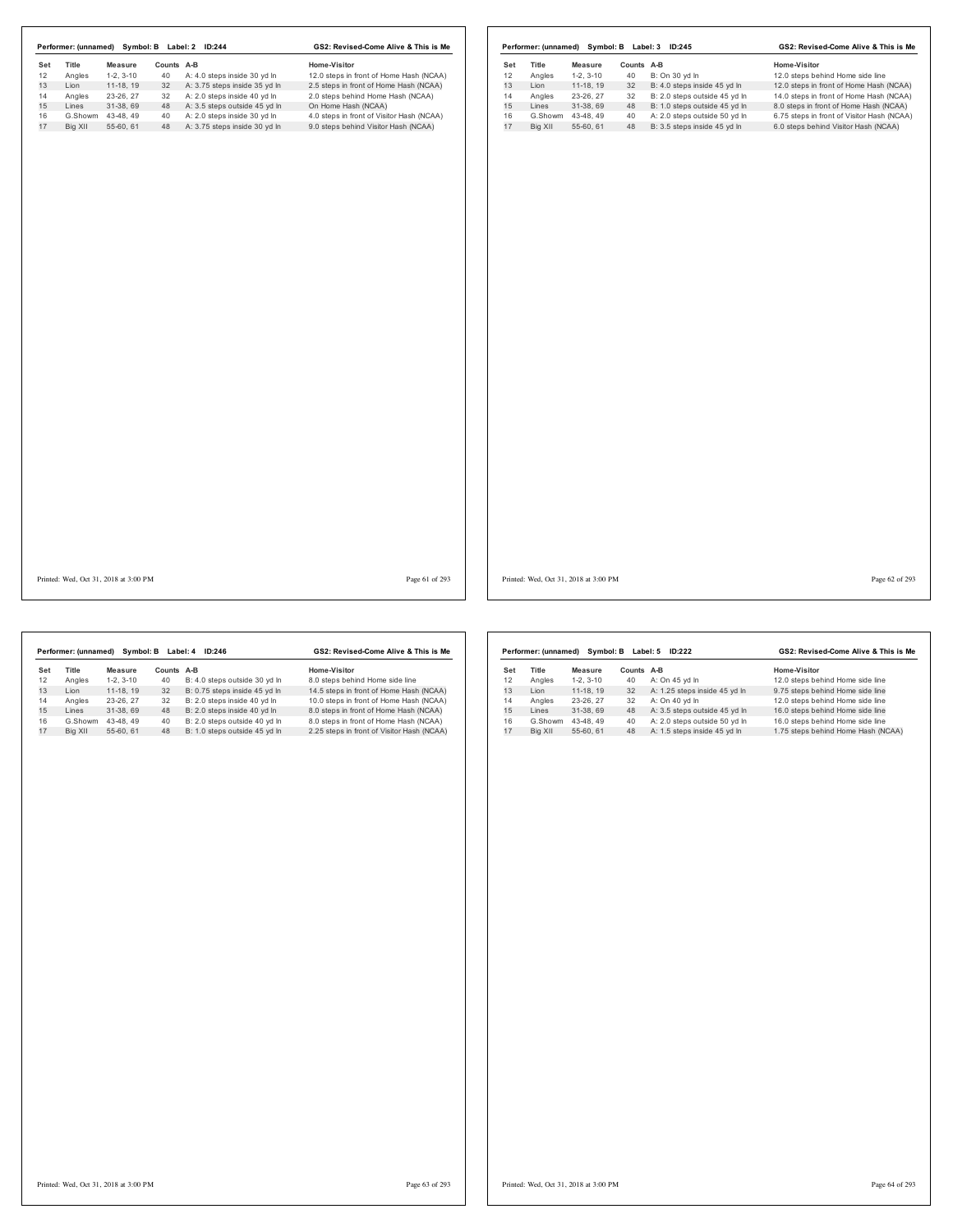|     |         |                                       |            | Performer: (unnamed) Symbol: B Label: 6 ID:223 | GS2: Revised-Come Alive & This is Me       |        |         |                                       |            | Performer: (unnamed) Symbol: B Label: 7 ID:260 | GS2: Revised-Come Alive & This is Me      |
|-----|---------|---------------------------------------|------------|------------------------------------------------|--------------------------------------------|--------|---------|---------------------------------------|------------|------------------------------------------------|-------------------------------------------|
| Set | Title   | Measure                               | Counts A-B |                                                | Home-Visitor                               | Set    | Title   | Measure                               | Counts A-B |                                                | Home-Visitor                              |
| 12  | Angles  | $1-2, 3-10$                           | 40         | A: 4.0 steps inside 25 yd In                   | 4.0 steps in front of Home Hash (NCAA)     | 12     | Angles  | $1-2, 3-10$                           | 40         | B: On 30 yd In                                 | 8.0 steps behind Home side line           |
| 13  | Lion    | 11-18, 19                             | 32         | A: 3.0 steps inside 30 yd In                   | 9.75 steps in front of Visitor Hash (NCAA) | 13     | Lion    | $11-18, 19$                           | 32         | B: 2.5 steps inside 45 yd In                   | 13.25 steps in front of Home Hash         |
| 14  | Angles  | 23-26, 27                             | 32         | A: 2.0 steps outside 30 yd In                  | 10.0 steps in front of Visitor Hash (NCAA) | (NCAA) |         |                                       |            |                                                |                                           |
| 15  | Lines   | 31-38, 69                             | 48         | A: 3.25 steps inside 25 yd In                  | On Home Hash (NCAA)                        | 14     | Angles  | 23-26, 27                             | 32         | B: 4.0 steps outside 45 yd In                  | 12.0 steps in front of Home Hash (NCAA)   |
| 16  | G.Showm | 43-48, 49                             | 40         | A: On 30 yd In                                 | 12.0 steps in front of Home Hash (NCAA)    | 15     | Lines   | 31-38, 69                             | 48         | B: 3.5 steps outside 45 yd In                  | 8.0 steps in front of Home Hash (NCAA)    |
| 17  | Big XII | 55-60, 61                             |            | 48 A: 1.5 steps outside 30 yd In               | 6.0 steps in front of Home Hash (NCAA)     | 16     |         | G.Showm 43-48, 49                     | 40         | B: On 40 yd In                                 | 10.5 steps in front of Home Hash (NCAA)   |
|     |         |                                       |            |                                                |                                            | 17     | Big XII | 55-60, 61                             | 48         | B: 1.0 steps outside 45 yd In                  | 8.5 steps in front of Visitor Hash (NCAA) |
|     |         |                                       |            |                                                |                                            |        |         |                                       |            |                                                |                                           |
|     |         | Printed: Wed, Oct 31, 2018 at 3:00 PM |            |                                                | Page 65 of 293                             |        |         | Printed: Wed, Oct 31, 2018 at 3:00 PM |            |                                                | Page 66 of 293                            |

|     | Performer: (unnamed) | Symbol: B  |            | Label: 8<br>ID:261             | GS2: Revised-Come Alive & This is Me       |
|-----|----------------------|------------|------------|--------------------------------|--------------------------------------------|
| Set | Title                | Measure    | Counts A-B |                                | Home-Visitor                               |
| 12  | Angles               | $1-2.3-10$ | 40         | B: 4.0 steps outside 35 yd In  | 8.0 steps behind Home side line            |
| 13  | I ion                | 11-18.19   | 32         | B: 2.5 steps outside 50 yd In  | 10.5 steps in front of Home Hash (NCAA)    |
| 14  | Angles               | 23-26.27   | 32         | B: On 45 vd In                 | 16.0 steps behind Home side line           |
| 15  | Lines                | 31-38.69   | 48         | B: 1.5 steps inside 45 yd In   | 8.0 steps in front of Home Hash (NCAA)     |
| 16  | G.Showm              | 43-48.49   | 40         | A: 4.0 steps inside 45 vd In   | 6.75 steps in front of Visitor Hash (NCAA) |
| 17  | Big XII              | 55-60.61   | 48         | A: 1.25 steps outside 45 yd In | 4.25 steps in front of Visitor Hash (NCAA) |

|     | Performer: (unnamed) |            | Symbol: B Label: 9 | ID:262                         | GS2: Revised-Come Alive & This is Me       |  |  |
|-----|----------------------|------------|--------------------|--------------------------------|--------------------------------------------|--|--|
| Set | Title                | Measure    | Counts             | $A-B$                          | Home-Visitor                               |  |  |
| 12  | Angles               | $1-2.3-10$ | 40                 | B: 4.0 steps outside 30 yd In  | 12.0 steps behind Home side line           |  |  |
| 13  | I ion                | 11-18.19   | 32                 | B: 1.25 steps outside 45 yd In | 15.5 steps in front of Home Hash (NCAA)    |  |  |
| 14  | Angles               | 23-26, 27  | 32                 | B: On 40 vd In                 | 8.0 steps in front of Home Hash (NCAA)     |  |  |
| 15  | I ines               | 31-38.69   | 48                 | B: 0.75 steps outside 40 yd In | 8.0 steps in front of Home Hash (NCAA)     |  |  |
| 16  | G.Showm              | 43-48.49   | 40                 | B: 2.0 steps outside 40 vd In  | 10.0 steps in front of Home Hash (NCAA)    |  |  |
| 17  | Big XII              | 55-60, 61  | 48                 | B: 1.0 steps outside 45 yd In  | 5.25 steps in front of Visitor Hash (NCAA) |  |  |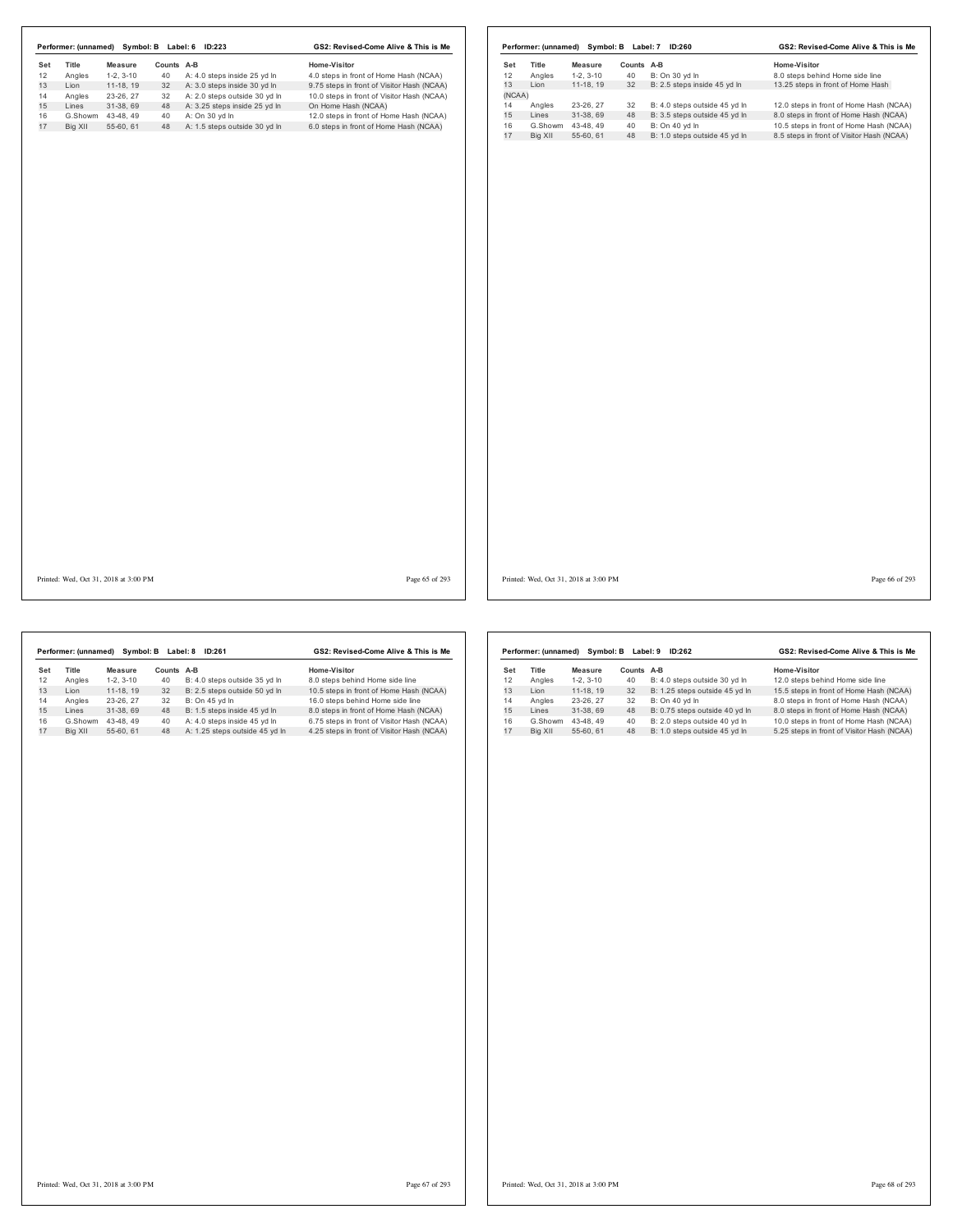|     | Performer: (unnamed) | Symbol: B Label: 10 | GS2: Revised-Come Alive & This is Me |                                |                                         |
|-----|----------------------|---------------------|--------------------------------------|--------------------------------|-----------------------------------------|
| Set | Title                | Measure             | Counts                               | $A-B$                          | Home-Visitor                            |
| 12  | Angles               | $1-2.3-10$          | 40                                   | B: 4.0 steps outside 45 yd In  | 8.0 steps behind Home side line         |
| 13  | I ion                | 11-18.19            | 32                                   | B: 3.0 steps inside 40 yd In   | 2.5 steps behind Home side line         |
| 14  | Angles               | 23-26.27            | 32                                   | B: 2.0 steps outside 35 vd In  | 4.0 steps behind Home side line         |
| 15  | Lines                | 31-38.69            | 48                                   | B: 0.75 steps outside 40 yd In | 8.0 steps behind Home side line         |
| 16  | G.Showm              | 43-48.49            | 40                                   | B: 2.0 steps outside 40 vd In  | 10.0 steps behind Home side line        |
| 17  | Big XII              | 55-60.61            | 48                                   | B: 0.25 steps outside 40 yd In | 13.0 steps in front of Home Hash (NCAA) |

|        | Performer: (unnamed) |            | Symbol: B Label: 11 | ID:241                        | GS2: Revised-Come Alive & This is Me       |  |  |
|--------|----------------------|------------|---------------------|-------------------------------|--------------------------------------------|--|--|
| Set    | <b>Title</b>         | Measure    | Counts A-B          |                               | Home-Visitor                               |  |  |
| 12     | Angles               | $1-2.3-10$ | 40                  | B: On 25 vd In                | 16.0 steps behind Home side line           |  |  |
| 13     | Lion                 | 11-18.19   | 32                  | B: 0.75 steps inside 40 yd In | 14.25 steps in front of Home Hash          |  |  |
| (NCAA) |                      |            |                     |                               |                                            |  |  |
| 14     | Angles               | 23-26, 27  | 32                  | B: 2.0 steps inside 35 yd In  | 2.0 steps in front of Home Hash (NCAA)     |  |  |
| 15     | Lines                | 31-38.69   | 48                  | B: 2.25 steps inside 35 vd In | On Home Hash (NCAA)                        |  |  |
| 16     | G.Showm              | 43-48.49   | 40                  | On 50 vd In                   | 9.25 steps in front of Visitor Hash (NCAA) |  |  |
| 17     | Bia XII              | 55-60.61   | 48                  | A: 3.25 steps inside 45 yd In | 0.25 steps in front of Visitor Hash (NCAA) |  |  |

Printed: Wed, Oct 31, 2018 at 3:00 PM Page 69 of 293

Printed: Wed, Oct 31, 2018 at 3:00 PM Page 70 of 293

|     | Performer: (unnamed) |            | Symbol: B Label: 12 | ID:242                        | GS2: Revised-Come Alive & This is Me       |
|-----|----------------------|------------|---------------------|-------------------------------|--------------------------------------------|
| Set | <b>Title</b>         | Measure    | Counts A-B          |                               | Home-Visitor                               |
| 12  | Angles               | $1-2.3-10$ | 40                  | B: On 30 yd In                | 16.0 steps behind Home side line           |
| 13  | I ion                | 11-18.19   | 32                  | B: 1.0 steps outside 40 yd In | 5.0 steps in front of Home Hash (NCAA)     |
| 14  | Angles               | 23-26.27   | 32                  | B: On 45 vd In                | 4.0 steps in front of Home Hash (NCAA)     |
| 15  | Lines                | 31-38.69   | 48                  | B: 4.0 steps outside 50 yd In | On Home Hash (NCAA)                        |
| 16  | G.Showm              | 43-48.49   | 40                  | A: On 45 yd In                | 1.25 steps in front of Visitor Hash (NCAA) |
| 17  | Big XII              | 55-60.61   | 48                  | A: 0.5 steps inside 45 yd In  | 6.25 steps behind Visitor Hash (NCAA)      |

|     | Performer: (unnamed) | Svmbol: C  | Label: 1 | ID:111                         | GS2: Revised-Come Alive & This is Me    |  |  |
|-----|----------------------|------------|----------|--------------------------------|-----------------------------------------|--|--|
| Set | Title                | Measure    | Counts   | A-B                            | Home-Visitor                            |  |  |
| 12  | Angles               | $1-2.3-10$ | 40       | A: On 20 yd In                 | 12.0 steps in front of Home Hash (NCAA) |  |  |
| 13  | I ion                | 11-18, 19  | 32       | A: 0.25 steps inside 30 yd In  | 5.25 steps in front of Home Hash (NCAA) |  |  |
| 14  | Angles               | 23-26.27   | 32       | A: On 25 yd In                 | 8.0 steps in front of Home Hash (NCAA)  |  |  |
| 15  | Lines                | 31-38.69   | 48       | A: 2.25 steps outside 30 yd In | 16.0 steps behind Home side line        |  |  |
| 16  | G.Showm              | 43-48.49   | 40       | A: On 35 vd In                 | 16.0 steps behind Home side line        |  |  |
| 17  | Big XII              | 55-60.61   | 48       | A: 1.5 steps inside 35 vd In   | 7.75 steps in front of Home Hash (NCAA) |  |  |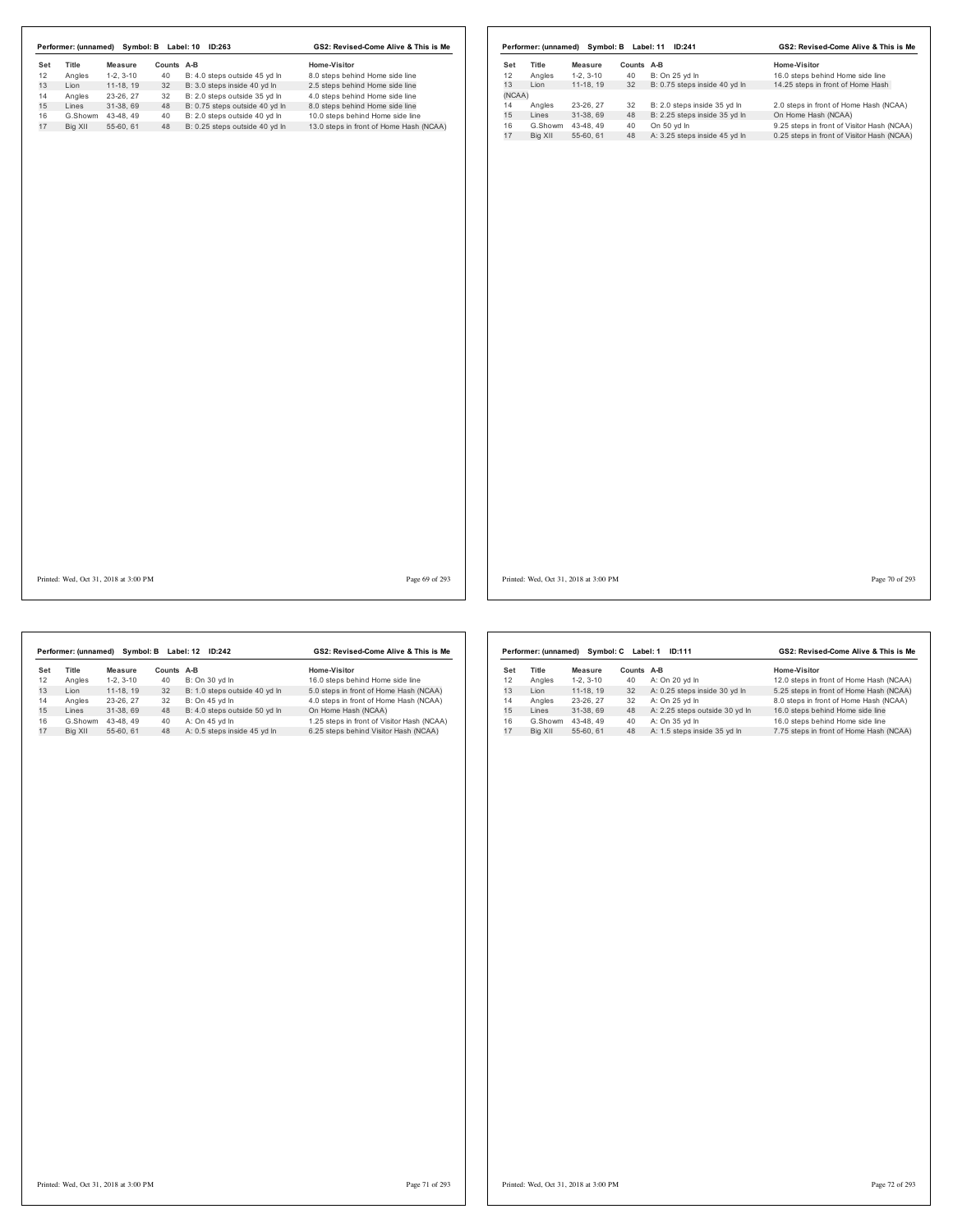| Performer: (unnamed) Symbol: C Label: 2 ID:110 |                |            |                                  | GS2: Revised-Come Alive & This is Me    |     |                                       |                   |            | Performer: (unnamed) Symbol: C Label: 3 ID:109 | GS2: Revised-Come Alive & This is Me    |                |
|------------------------------------------------|----------------|------------|----------------------------------|-----------------------------------------|-----|---------------------------------------|-------------------|------------|------------------------------------------------|-----------------------------------------|----------------|
| Title<br>Set                                   | <b>Measure</b> | Counts A-B |                                  | Home-Visitor                            | Set | Title                                 | Measure           | Counts A-B |                                                | Home-Visitor                            |                |
| 12<br>Angles                                   | $1-2, 3-10$    | 40         | A: 4.0 steps inside 15 yd In     | 12.0 steps in front of Home Hash (NCAA) | 12  | Angles                                | $1-2, 3-10$       | 40         | A: On 20 yd In                                 | 8.0 steps in front of Home Hash (NCAA)  |                |
| 13<br>Lion                                     | 11-18, 19      | 32         | A: 1.25 steps outside 30 yd In   | 4.25 steps in front of Home Hash (NCAA) | 13  | Lion                                  | 11-18, 19         | 32         | A: 1.5 steps inside 25 yd In                   | 1.25 steps in front of Home Hash (NCAA) |                |
| 14<br>Angles                                   | 23-26, 27      | 32         | A: 2.0 steps outside 25 yd In    | 6.0 steps in front of Home Hash (NCAA)  | 14  | Angles                                | 23-26, 27         | 32         | A: On 20 yd In                                 | On Home Hash (NCAA)                     |                |
| 15<br>Lines                                    | 31-38, 69      | 48         | A: 3.25 steps inside 25 yd In    | 16.0 steps behind Home side line        | 15  | Lines                                 | 31-38, 69         | 48         | A: 3.5 steps inside 20 yd In                   | 16.0 steps behind Home side line        |                |
| G.Showm 43-48, 49<br>16                        |                | 40         | A: On 35 yd In                   | 14.0 steps behind Home side line        | 16  |                                       | G.Showm 43-48, 49 | 40         | A: 2.0 steps inside 30 yd In                   | 16.0 steps behind Home side line        |                |
| 17<br>Big XII                                  | 55-60, 61      |            | 48 A: 3.5 steps outside 40 yd In | 7.5 steps in front of Home Hash (NCAA)  | 17  | Big XII                               | 55-60, 61         | 48         | A: 0.75 steps inside 30 yd In                  | 9.75 steps in front of Home Hash (NCAA) |                |
|                                                |                |            |                                  |                                         |     |                                       |                   |            |                                                |                                         |                |
| Printed: Wed, Oct 31, 2018 at 3:00 PM          |                |            |                                  | Page 73 of 293                          |     | Printed: Wed, Oct 31, 2018 at 3:00 PM |                   |            |                                                |                                         | Page 74 of 293 |

|     | Performer: (unnamed) |            | Symbol: C Label: 4 | <b>ID:108</b>                  | GS2: Revised-Come Alive & This is Me    |  |  |
|-----|----------------------|------------|--------------------|--------------------------------|-----------------------------------------|--|--|
| Set | Title                | Measure    | Counts             | $A-B$                          | Home-Visitor                            |  |  |
| 12  | Angles               | $1-2.3-10$ | 40                 | A: 4.0 steps inside 15 yd In   | 8.0 steps in front of Home Hash (NCAA)  |  |  |
| 13  | I ion                | 11-18.19   | 32                 | A: 0.25 steps outside 25 yd In | 0.25 steps in front of Home Hash (NCAA) |  |  |
| 14  | Angles               | 23-26.27   | 32                 | A: 2.0 steps outside 20 vd In  | 2.0 steps behind Home Hash (NCAA)       |  |  |
| 15  | I ines               | 31-38.69   | 48                 | A: 1.0 steps inside 20 yd In   | 16.0 steps behind Home side line        |  |  |
| 16  | G.Showm              | 43-48.49   | 40                 | A: 2.0 steps outside 25 vd In  | 8.0 steps behind Home side line         |  |  |
| 17  | Big XII              | 55-60.61   | 48                 | A: 2.75 steps outside 25 yd In | 13.5 steps behind Home side line        |  |  |

|     | Performer: (unnamed) | Symbol: C  | Label: 5 | ID:107                        | GS2: Revised-Come Alive & This is Me   |  |  |  |  |  |
|-----|----------------------|------------|----------|-------------------------------|----------------------------------------|--|--|--|--|--|
| Set | Title                | Measure    | Counts   | A-B                           | Home-Visitor                           |  |  |  |  |  |
| 12  | Angles               | $1-2.3-10$ | 40       | A: On 20 yd In                | 4.0 steps in front of Home Hash (NCAA) |  |  |  |  |  |
| 13  | I ion                | 11-18.19   | 32       | A: 4.0 steps inside 20 yd In  | 3.75 steps behind Home Hash (NCAA)     |  |  |  |  |  |
| 14  | Angles               | 23-26, 27  | 32       | A: 2.0 steps inside 30 vd In  | 6.0 steps in front of Home Hash (NCAA) |  |  |  |  |  |
| 15  | Lines                | 31-38.69   | 48       | A: 2.75 steps inside 30 yd In | 16.0 steps behind Home side line       |  |  |  |  |  |
| 16  | G.Showm              | 43-48.49   | 40       | A: 2.0 steps outside 40 vd In | 16.0 steps behind Home side line       |  |  |  |  |  |
| 17  | Bia XII              | 55-60.61   | 48       | A: 0.5 steps outside 40 yd In | 7.0 steps in front of Home Hash (NCAA) |  |  |  |  |  |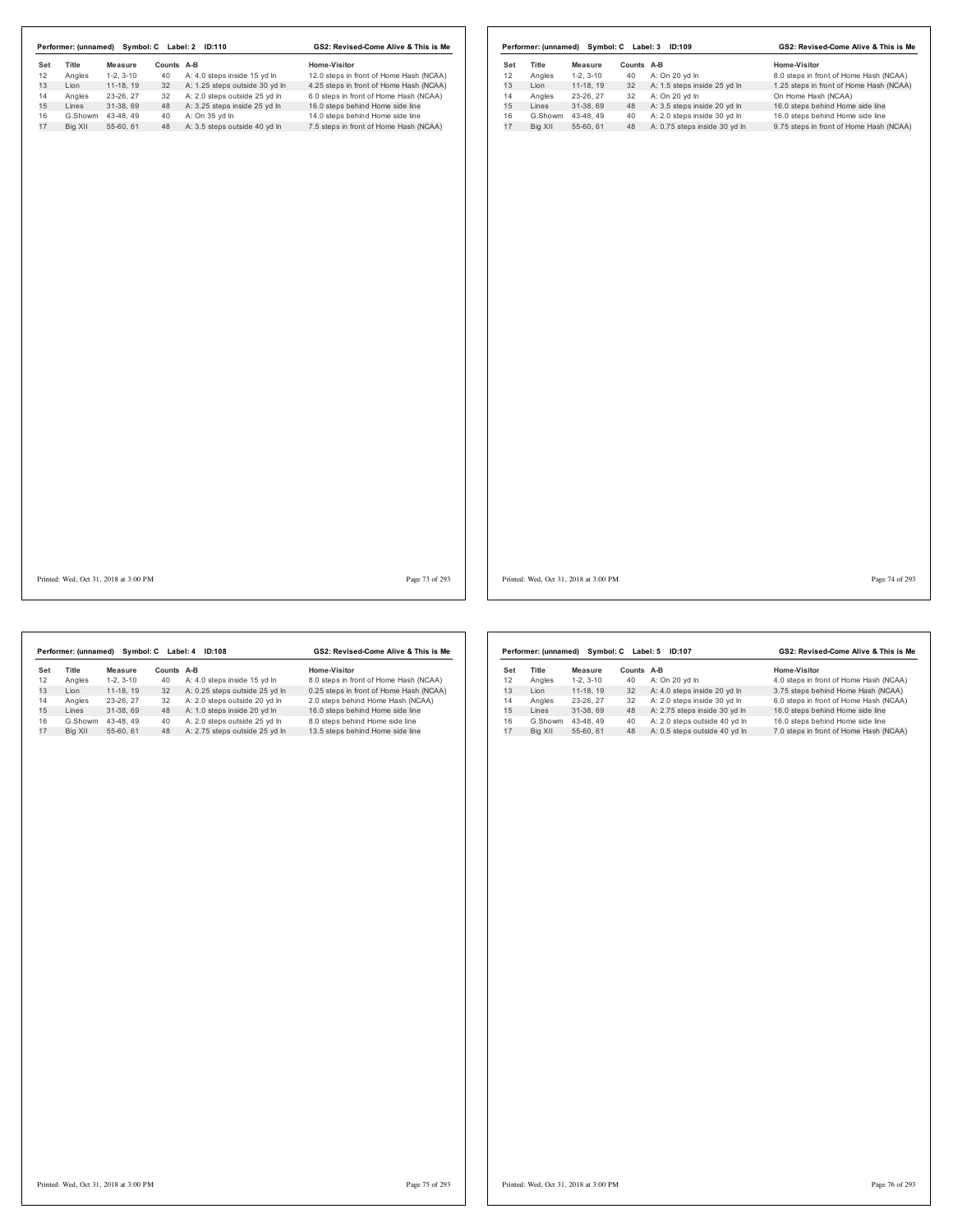|     |                                       |                   |            | Performer: (unnamed) Symbol: C Label: 6 ID:106 | GS2: Revised-Come Alive & This is Me       |                |     |                   |                                       |            | Performer: (unnamed) Symbol: C Label: 7 ID:105 | GS2: Revised-Come Alive & This is Me   |  |
|-----|---------------------------------------|-------------------|------------|------------------------------------------------|--------------------------------------------|----------------|-----|-------------------|---------------------------------------|------------|------------------------------------------------|----------------------------------------|--|
| Set | Title                                 | <b>Measure</b>    | Counts A-B |                                                | Home-Visitor                               |                | Set | Title             | Measure                               | Counts A-B |                                                | Home-Visitor                           |  |
| 12  | Angles                                | $1-2, 3-10$       | 40         | A: 4.0 steps inside 15 yd In                   | 4.0 steps in front of Home Hash (NCAA)     |                | 12  | Angles            | $1-2, 3-10$                           | 40         | A: 4.0 steps inside 30 yd In                   | 4.0 steps behind Home Hash (NCAA)      |  |
| 13  | Lion                                  | 11-18, 19         | 32         | A: 3.0 steps outside 25 yd In                  | 5.5 steps behind Home Hash (NCAA)          |                | 13  | Lion              | $11-18, 19$                           | 32         | A: 1.75 steps outside 35 yd In                 | 0.5 steps behind Visitor Hash (NCAA)   |  |
| 14  | Angles                                | 23-26, 27         | 32         | A: On 30 yd In                                 | 4.0 steps in front of Home Hash (NCAA)     |                | 14  | Angles            | 23-26, 27                             | 32         | A: On 25 yd In                                 | On Visitor Hash (NCAA)                 |  |
| 15  | Lines                                 | 31-38, 69         | 48         | A: 2.25 steps inside 35 yd In                  | 8.0 steps in front of Home Hash (NCAA)     |                | 15  | Lines             | 31-38, 69                             | 48         | A: 1.0 steps inside 20 yd In                   | On Home Hash (NCAA)                    |  |
| 16  |                                       | G.Showm 43-48, 49 | 40         | A: 2.0 steps inside 40 yd In                   | 8.0 steps in front of Home Hash (NCAA)     |                | 16  | G.Showm 43-48, 49 |                                       | 40         | A: 4.0 steps inside 20 yd In                   | 8.0 steps in front of Home Hash (NCAA) |  |
| 17  | Big XII                               | 55-60, 61         |            | 48 A: 1.75 steps outside 40 yd In              | 8.25 steps in front of Visitor Hash (NCAA) |                | 17  | Big XII           | 55-60, 61                             | 48         | A: 1.25 steps outside 25 yd In                 | 1.0 steps in front of Home Hash (NCAA) |  |
|     |                                       |                   |            |                                                |                                            |                |     |                   |                                       |            |                                                |                                        |  |
|     | Printed: Wed, Oct 31, 2018 at 3:00 PM |                   |            |                                                |                                            | Page 77 of 293 |     |                   | Printed: Wed, Oct 31, 2018 at 3:00 PM |            |                                                | Page 78 of 293                         |  |

|              | Performer: (unnamed) |            | Symbol: C Label: 8 | ID:104                        | GS2: Revised-Come Alive & This is Me       |  |  |  |  |
|--------------|----------------------|------------|--------------------|-------------------------------|--------------------------------------------|--|--|--|--|
| Set          | <b>Title</b>         | Measure    | Counts             | $A-B$                         | Home-Visitor                               |  |  |  |  |
| 12           | Angles               | $1-2.3-10$ | 40                 | A: On 30 yd In                | 4.0 steps behind Home Hash (NCAA)          |  |  |  |  |
| 13           | I ion                | 11-18.19   | 32                 | A: 3.0 steps outside 35 yd In | 0.75 steps in front of Visitor Hash (NCAA) |  |  |  |  |
| 14           | Angles               | 23-26.27   | 32                 | A: 2.0 steps outside 25 vd In | On Visitor Hash (NCAA)                     |  |  |  |  |
| 15           | I ines               | 31-38.69   | 48                 | A: 1.5 steps outside 20 yd In | On Home Hash (NCAA)                        |  |  |  |  |
| 16<br>(NCAA) | G.Showm              | 43-48.49   | 40                 | A: 2.0 steps inside 20 vd In  | 10.75 steps in front of Home Hash          |  |  |  |  |
| 17           | Big XII              | 55-60.61   | 48                 | A: 3.75 steps inside 20 yd In | 9.25 steps in front of Home Hash (NCAA)    |  |  |  |  |

|              | Performer: (unnamed) |            |            | Symbol: C Label: 9 ID:103    | GS2: Revised-Come Alive & This is Me      |  |  |  |  |
|--------------|----------------------|------------|------------|------------------------------|-------------------------------------------|--|--|--|--|
| Set          | <b>Title</b>         | Measure    | Counts A-B |                              | Home-Visitor                              |  |  |  |  |
| 12           | Angles               | $1-2.3-10$ | 40         | A: 4.0 steps inside 25 yd In | 4.0 steps behind Home Hash (NCAA)         |  |  |  |  |
| 13           | I ion                | 11-18.19   | 32         | A: 4.0 steps inside 30 yd In | 2.0 steps in front of Visitor Hash (NCAA) |  |  |  |  |
| 14           | Angles               | 23-26, 27  | 32         | A: 4.0 steps inside 20 yd In | On Visitor Hash (NCAA)                    |  |  |  |  |
| 15           | I ines               | 31-38.69   | 48         | A: 4.0 steps inside 15 yd In | On Home Hash (NCAA)                       |  |  |  |  |
| 16<br>(NCAA) | G.Showm              | 43-48.49   | 40         | A: 2.0 steps inside 20 yd In | 13.25 steps in front of Home Hash         |  |  |  |  |
| 17           | Big XII              | 55-60, 61  | 48         | A: 2.0 steps inside 20 yd In | 14.75 steps in front of Home Hash         |  |  |  |  |
| (NCAA)       |                      |            |            |                              |                                           |  |  |  |  |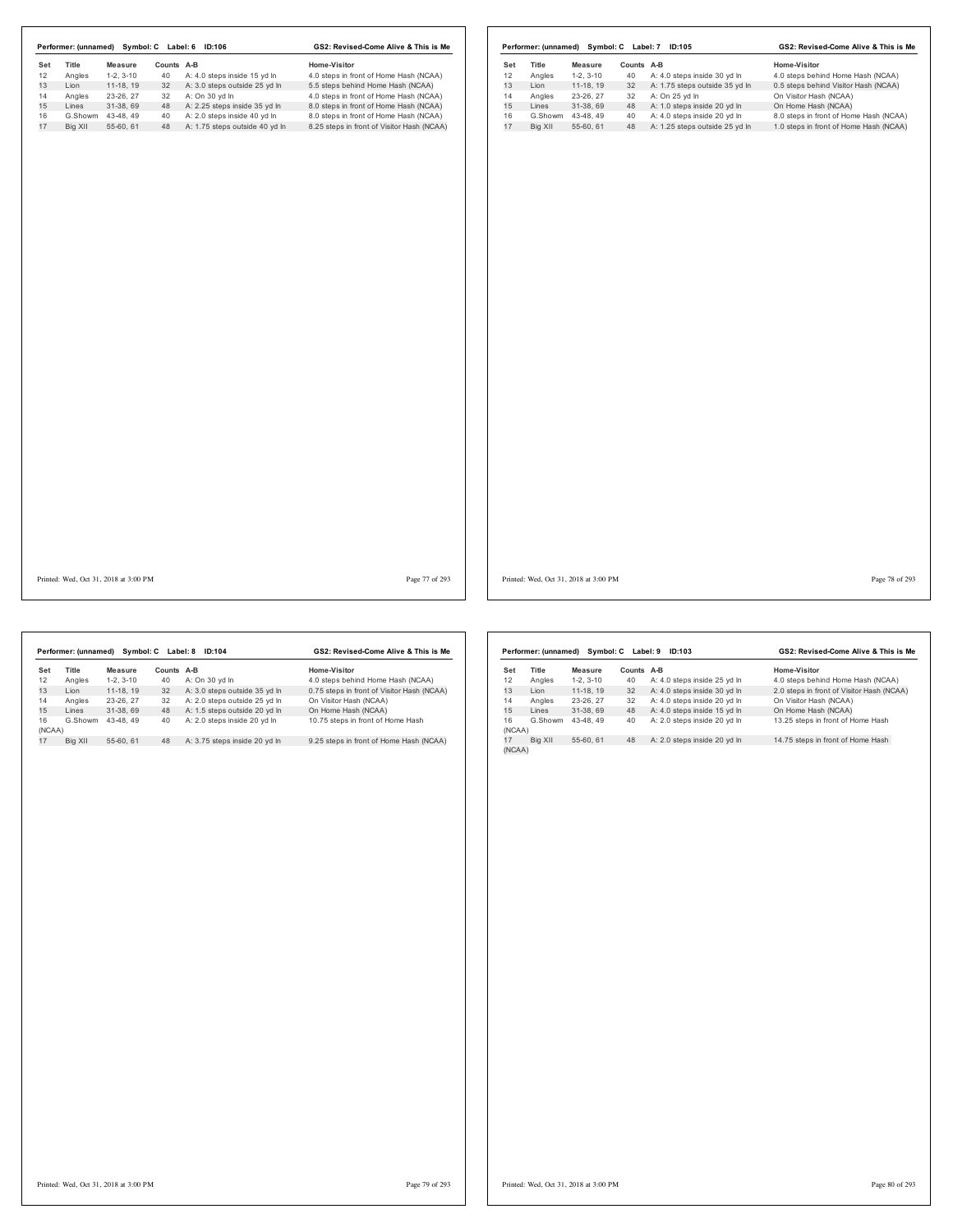|     |         |                                       |            | Performer: (unnamed) Symbol: C Label: 10 ID:102 | GS2: Revised-Come Alive & This is Me       |                | Performer: (unnamed) Symbol: C Label: 11 ID:101 |                   |            |                                  | GS2: Revised-Come Alive & This is Me       |                |
|-----|---------|---------------------------------------|------------|-------------------------------------------------|--------------------------------------------|----------------|-------------------------------------------------|-------------------|------------|----------------------------------|--------------------------------------------|----------------|
| Set | Title   | <b>Measure</b>                        | Counts A-B |                                                 | Home-Visitor                               |                | Title<br>Set                                    | Measure           | Counts A-B |                                  | Home-Visitor                               |                |
| 12  | Angles  | $1-2, 3-10$                           | 40         | A: On 25 yd In                                  | 4.0 steps behind Home Hash (NCAA)          |                | 12<br>Angles                                    | $1-2, 3-10$       | 40         | A: 4.0 steps inside 20 yd In     | 4.0 steps behind Home Hash (NCAA)          |                |
| 13  | Lion    | 11-18, 19                             | 32         | A: 3.25 steps inside 20 yd In                   | 5.75 steps in front of Visitor Hash (NCAA) |                | 13<br>Lion                                      | $11-18, 19$       |            | 32 A: 3.5 steps inside 20 yd In  | 3.75 steps in front of Visitor Hash (NCAA) |                |
| 14  | Angles  | 23-26, 27                             | 32         | A: 2.0 steps outside 25 yd In                   | 6.0 steps behind Home Hash (NCAA)          |                | 14<br>Angles                                    | 23-26, 27         | 32         | A: 4.0 steps inside 20 yd In     | 8.0 steps behind Home Hash (NCAA)          |                |
| 15  | Lines   | 31-38, 69                             | 48         | A: 2.25 steps outside 30 yd In                  | 8.0 steps in front of Home Hash (NCAA)     |                | 15<br>Lines                                     | 31-38, 69         | 48         | A: 3.25 steps inside 25 yd In    | 8.0 steps in front of Home Hash (NCAA)     |                |
| 16  |         | G.Showm 43-48, 49                     | 40         | A: On 35 yd In                                  | 12.0 steps in front of Home Hash (NCAA)    |                | 16                                              | G.Showm 43-48, 49 | 40         | A: On 30 yd In                   | 14.0 steps in front of Home Hash (NCAA)    |                |
| 17  | Big XII | 55-60, 61                             |            | 48 A: 0.5 steps outside 35 yd In                | 2.0 steps behind Home Hash (NCAA)          |                | 17<br>Big XII                                   | 55-60, 61         |            | 48 A: 3.5 steps outside 30 yd In | 8.0 steps in front of Home Hash (NCAA)     |                |
|     |         |                                       |            |                                                 |                                            |                |                                                 |                   |            |                                  |                                            |                |
|     |         | Printed: Wed, Oct 31, 2018 at 3:00 PM |            |                                                 |                                            | Page 81 of 293 | Printed: Wed, Oct 31, 2018 at 3:00 PM           |                   |            |                                  |                                            | Page 82 of 293 |

|        | Performer: (unnamed) |            | Symbol: C Label: 12 | <b>ID:100</b>                  | GS2: Revised-Come Alive & This is Me       |  |  |  |  |  |
|--------|----------------------|------------|---------------------|--------------------------------|--------------------------------------------|--|--|--|--|--|
| Set    | Title                | Measure    | Counts A-B          |                                | Home-Visitor                               |  |  |  |  |  |
| 12     | Angles               | $1-2.3-10$ | 40                  | A: On 20 yd In                 | 4.0 steps behind Home Hash (NCAA)          |  |  |  |  |  |
| 13     | I ion                | 11-18.19   | 32                  | A: 3.75 steps outside 25 yd In | 2.0 steps in front of Visitor Hash (NCAA)  |  |  |  |  |  |
| 14     | Angles               | 23-26.27   | 32                  | A: 2.0 steps inside 20 vd In   | 10.0 steps in front of Visitor Hash (NCAA) |  |  |  |  |  |
| 15     | Lines                | 31-38.69   | 48                  | A: 0.75 steps inside 25 yd In  | 8.0 steps in front of Home Hash (NCAA)     |  |  |  |  |  |
| 16     | G.Showm              | 43-48.49   | 40                  | A: On 30 vd In                 | 16.0 steps behind Home side line           |  |  |  |  |  |
| 17     | Big XII              | 55-60.61   | 48                  | A: 2.25 steps outside 30 yd In | 10.25 steps in front of Home Hash          |  |  |  |  |  |
| (NCAA) |                      |            |                     |                                |                                            |  |  |  |  |  |

|        | Performer: (unnamed) |            | Symbol: C Label: 13 | ID:99                          | GS2: Revised-Come Alive & This is Me      |  |  |  |  |
|--------|----------------------|------------|---------------------|--------------------------------|-------------------------------------------|--|--|--|--|
| Set    | <b>Title</b>         | Measure    | Counts A-B          |                                | Home-Visitor                              |  |  |  |  |
| 12     | Angles               | $1-2.3-10$ | 40                  | A: 4.0 steps inside 15 yd In   | 4.0 steps behind Home Hash (NCAA)         |  |  |  |  |
| 13     | Lion                 | 11-18.19   | 32                  | A: 3.25 steps outside 25 yd In | On Visitor Hash (NCAA)                    |  |  |  |  |
| 14     | Angles               | 23-26.27   | 32                  | A: On 20 vd In                 | 8.0 steps in front of Visitor Hash (NCAA) |  |  |  |  |
| 15     | Lines                | 31-38.69   | 48                  | A: 2.0 steps outside 25 yd In  | 8.0 steps in front of Home Hash (NCAA)    |  |  |  |  |
| 16     | G.Showm              | 43-48.49   | 40                  | A: On 30 yd In                 | 14.0 steps behind Home side line          |  |  |  |  |
| 17     | Big XII              | 55-60, 61  | 48                  | A: 3.0 steps inside 25 yd In   | 11.25 steps in front of Home Hash         |  |  |  |  |
| (NCAA) |                      |            |                     |                                |                                           |  |  |  |  |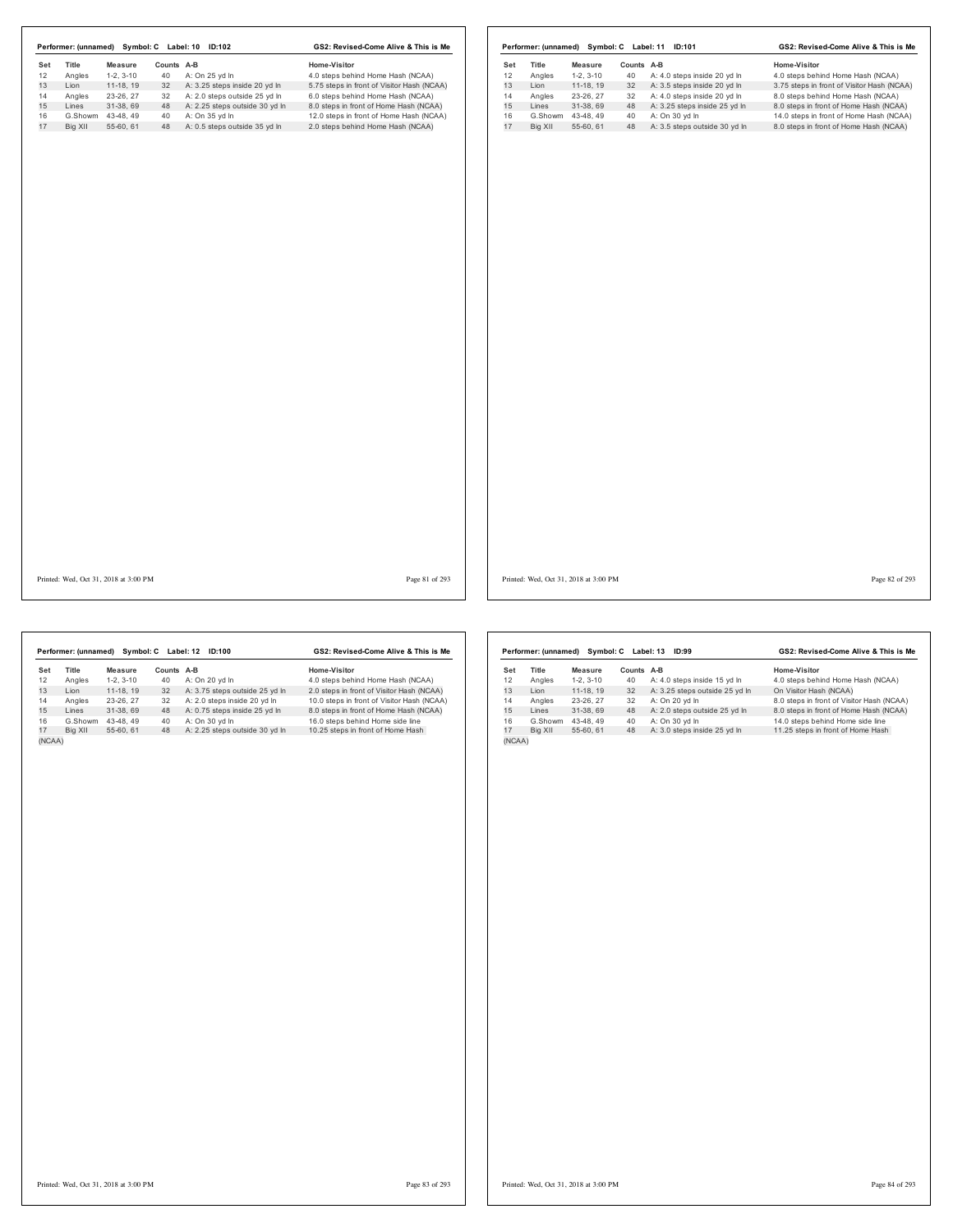| Set<br>12<br>13<br>14<br>15<br>16<br>17 | Title<br>Angles<br>Lion<br>Angles<br>Lines<br>G.Showm 43-48, 49<br>Big XII | Measure<br>$1-2, 3-10$<br>$11-18, 19$<br>23-26, 27<br>31-38, 69 | Counts A-B<br>40<br>32 | A: 4.0 steps inside 25 yd In<br>A: 4.0 steps inside 15 yd In | Home-Visitor<br>On Visitor Hash (NCAA)    | Set<br>12 | Title<br>Angles | <b>Measure</b>             | Counts A-B<br>40 | A: 4.0 steps inside 25 yd In  | Home-Visitor<br>8.0 steps behind Visitor Hash (NCAA) |  |
|-----------------------------------------|----------------------------------------------------------------------------|-----------------------------------------------------------------|------------------------|--------------------------------------------------------------|-------------------------------------------|-----------|-----------------|----------------------------|------------------|-------------------------------|------------------------------------------------------|--|
|                                         |                                                                            |                                                                 |                        |                                                              |                                           |           |                 |                            |                  |                               |                                                      |  |
|                                         |                                                                            |                                                                 |                        |                                                              | 8.0 steps behind Visitor Hash (NCAA)      | 13        | Lion            | $1-2, 3-10$<br>$11-18, 19$ | 32               | A: 1.5 steps outside 20 yd In | 9.75 steps behind Visitor Hash (NCAA)                |  |
|                                         |                                                                            |                                                                 | 32                     | A: 4.0 steps inside 15 yd In                                 | 16.0 steps in front of Visitor side line  | 14        | Angles          | 23-26, 27                  | 32               | A: 4.0 steps inside 15 yd In  | 12.0 steps in front of Visitor side line             |  |
|                                         |                                                                            |                                                                 | 48                     | A: 2.0 steps inside 25 yd In                                 | 2.0 steps in front of Visitor Hash (NCAA) | 15        | Lines           | 31-38, 69                  | 48               | A: On 25 yd In                | On Visitor Hash (NCAA)                               |  |
|                                         |                                                                            |                                                                 | 40                     | A: 2.0 steps outside 20 yd In                                | 4.0 steps in front of Visitor Hash (NCAA) | 16        |                 | G.Showm 43-48, 49          | 40               | A: 4.0 steps inside 15 yd In  | 4.0 steps in front of Visitor Hash (NCAA)            |  |
|                                         |                                                                            | 55-60, 61                                                       |                        | 48 A: 3.0 steps inside 20 yd In                              | 11.5 steps behind Visitor Hash (NCAA)     | 17        | Big XII         | 55-60, 61                  | 48               | A: 2.0 steps inside 20 yd In  | 14.25 steps behind Visitor Hash (NCAA)               |  |
|                                         |                                                                            |                                                                 |                        |                                                              |                                           |           |                 |                            |                  |                               |                                                      |  |
|                                         |                                                                            |                                                                 |                        |                                                              |                                           |           |                 |                            |                  |                               |                                                      |  |
|                                         |                                                                            |                                                                 |                        |                                                              |                                           |           |                 |                            |                  |                               |                                                      |  |

**Set Title Measure Counts A-B Home-Visitor Angles** 1-2, 3-10 **40 A**: 1.0 steps outside 30 yd in 1.75 steps bet 1.18 **Lion** 11-18, 19 32 **A:** 0.75 steps bet 1.18, 19 32 **A:** 4.0 steps in side 20 yd in 11.75 step 12 A: 1.0 steps outside 30 yd ln<br>32 A: 0.75 steps inside 20 yd ln 13 Lion 11-18, 19 32 A: 0.75 steps inside 20 yd ln 11.75 steps behind Visitor Hash (NCAA) 14 Angles 23-26, 27 32 A: 4.0 steps inside 15 yd ln 8.0 steps in front of Visitor side line 15 Lines 31-38, 69 48 A: 2.0 steps outside 25 yd ln 2.0 steps behind Visitor Hash (NCAA) **Performer: (unnamed) Symbol: C Label: 16 ID:350 GS2: Revised-Come Alive & This is Me**

16 G.Showm 43-48, 49 40 A: 4.0 steps inside 15 yd In On Visitor Hash (NCAA)<br>17 Big XII 55-60, 61 48 A: 1.0 steps inside 20 yd In 14.75 steps in front of Visitor side line

**Set Title Measure Counts A-B Home-Visitor**<br>12 Angles 1-2, 3-10 40 A: 1.0 steps outside 30 yd in 9.75 steps bef<br>13 Lion 11-18, 19 32 A: 3.25 steps inside 20 yd in 13.5 steps bef 12 Angles 1-2, 3-10 40 A: 1.0 steps outside 30 yd ln 9.75 steps behind Visitor Hash (NCAA) 13 Lion 11-18, 19 32 A: 3.25 steps inside 20 yd ln 13.5 steps behind Visitor Hash (NCAA) 14 Angles 23-26, 27 32 A: 4.0 steps inside 20 yd In 16.0 steps in front of Visitor side line<br>15 Lines 31-38, 69 48 A: 2.0 steps outside 30 yd In 2.0 steps behind Visitor Hash (NCAA)<br>16 G.Showm 43-48, 49 40 A: On 20 yd In 2 17 Big XII 55-60, 61 48 A: 4.0 steps outside 25 yd ln 8.75 steps behind Visitor Hash (NCAA) **Performer: (unnamed) Symbol: C Label: 17 ID:351 GS2: Revised-Come Alive & This is Me**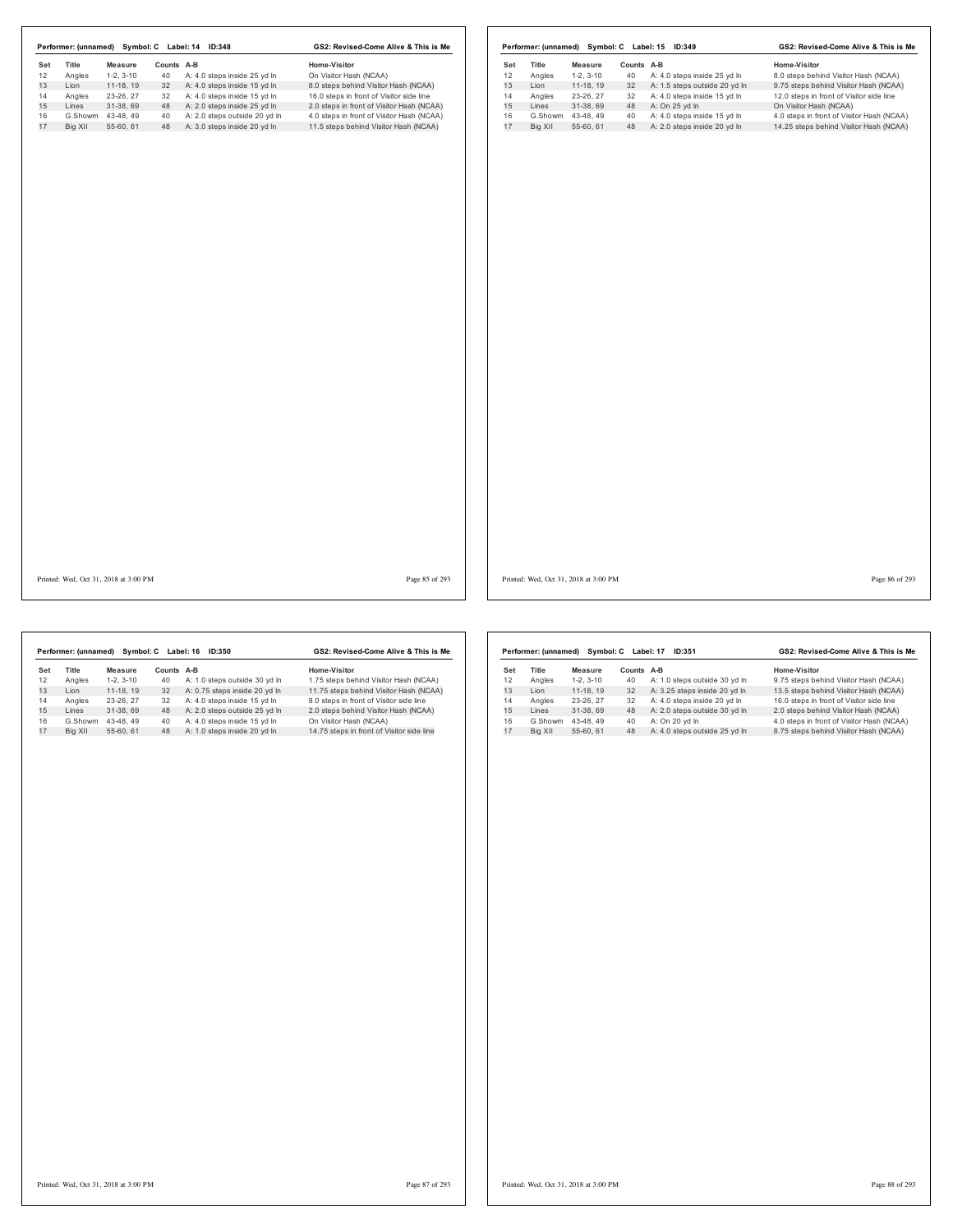|     |                   |                                       |            | Performer: (unnamed) Symbol: C Label: 18 ID:224 | GS2: Revised-Come Alive & This is Me      |                |     |         |                                       |            | Performer: (unnamed) Symbol: C Label: 19 ID:201 | GS2: Revised-Come Alive & This is Me       |                |
|-----|-------------------|---------------------------------------|------------|-------------------------------------------------|-------------------------------------------|----------------|-----|---------|---------------------------------------|------------|-------------------------------------------------|--------------------------------------------|----------------|
| Set | Title             | Measure                               | Counts A-B |                                                 | Home-Visitor                              |                | Set | Title   | Measure                               | Counts A-B |                                                 | Home-Visitor                               |                |
| 12  | Angles            | $1-2, 3-10$                           | 40         | On 50 yd In                                     | 8.0 steps in front of Visitor Hash (NCAA) |                | 12  | Angles  | $1-2, 3-10$                           | 40         | B: On 45 yd In                                  | 8.0 steps in front of Visitor Hash (NCAA)  |                |
| 13  | Lion              | 11-18, 19                             | 32         | B: 1.0 steps outside 40 yd In                   | 5.0 steps behind Visitor Hash (NCAA)      |                | 13  | Lion    | $11-18, 19$                           | 32         | B: 4.0 steps inside 35 yd In                    | 4.25 steps behind Visitor Hash (NCAA)      |                |
| 14  | Angles            | 23-26, 27                             | 32         | B: 4.0 steps outside 35 yd In                   | On Visitor Hash (NCAA)                    |                | 14  | Angles  | 23-26, 27                             | 32         | B: 2.0 steps inside 30 yd In                    | On Visitor Hash (NCAA)                     |                |
|     | Lines             | 31-38, 69                             | 48         | B: 2.0 steps outside 30 yd In                   | 6.0 steps in front of Visitor Hash (NCAA) |                | 15  | Lines   | 31-38, 69                             | 48         | B: 2.0 steps inside 25 yd In                    | 10.0 steps in front of Visitor Hash (NCAA) |                |
|     | G.Showm 43-48, 49 |                                       | 40         | B: 1.25 steps inside 35 yd In                   | 8.0 steps behind Home Hash (NCAA)         |                | 16  | G.Showm | 43-48, 49                             | 40         | B: 1.25 steps outside 35 yd In                  | 8.0 steps behind Home Hash (NCAA)          |                |
|     | Big XII           | 55-60, 61                             | 48         | B: 1.0 steps inside 35 yd In                    | 0.25 steps behind Visitor Hash (NCAA)     |                | 17  | Big XII | 55-60, 61                             | 48         | B: 1.0 steps inside 35 yd In                    | 3.0 steps behind Visitor Hash (NCAA)       |                |
|     |                   |                                       |            |                                                 |                                           |                |     |         |                                       |            |                                                 |                                            |                |
|     |                   | Printed: Wed, Oct 31, 2018 at 3:00 PM |            |                                                 |                                           | Page 89 of 293 |     |         | Printed: Wed, Oct 31, 2018 at 3:00 PM |            |                                                 |                                            | Page 90 of 293 |

|     | Performer: (unnamed) | Symbol: C  |            | Label: 20<br>ID:202           | GS2: Revised-Come Alive & This is Me       |  |  |  |  |
|-----|----------------------|------------|------------|-------------------------------|--------------------------------------------|--|--|--|--|
| Set | Title                | Measure    | Counts A-B |                               | Home-Visitor                               |  |  |  |  |
| 12  | Angles               | $1-2.3-10$ | 40         | B: 4.0 steps outside 45 vd In | 8.0 steps in front of Visitor Hash (NCAA)  |  |  |  |  |
| 13  | I ion                | 11-18.19   | 32         | B: 2.5 steps inside 35 vd In  | 3.75 steps behind Visitor Hash (NCAA)      |  |  |  |  |
| 14  | Angles               | 23-26.27   | 32         | B: 2.0 steps outside 30 vd In | On Visitor Hash (NCAA)                     |  |  |  |  |
| 15  | Lines                | 31-38.69   | 48         | B: 2.0 steps outside 25 yd In | 6.0 steps in front of Visitor Hash (NCAA)  |  |  |  |  |
| 16  | G.Showm              | 43-48.49   | 40         | B: 2.0 steps outside 25 vd In | 9.25 steps in front of Visitor Hash (NCAA) |  |  |  |  |
| 17  | Big XII              | 55-60.61   | 48         | B: 1.5 steps inside 25 vd In  | 1.25 steps in front of Visitor Hash (NCAA) |  |  |  |  |
|     |                      |            |            |                               |                                            |  |  |  |  |

|     | Performer: (unnamed) |            | Symbol: C Label: 21 | ID:203                         | GS2: Revised-Come Alive & This is Me   |  |  |  |  |  |
|-----|----------------------|------------|---------------------|--------------------------------|----------------------------------------|--|--|--|--|--|
| Set | Title                | Measure    | Counts              | A-B                            | Home-Visitor                           |  |  |  |  |  |
| 12  | Angles               | $1-2.3-10$ | 40                  | A: On 45 vd In                 | 16.0 steps behind Home side line       |  |  |  |  |  |
| 13  | I ion                | 11-18.19   | 32                  | A: 0.25 steps outside 45 yd In | 11.0 steps behind Home side line       |  |  |  |  |  |
| 14  | Angles               | 23-26, 27  | 32                  | A: 2.0 steps outside 40 vd In  | 14.0 steps behind Home side line       |  |  |  |  |  |
| 15  | Lines                | 31-38.69   | 48                  | A: 2.0 steps inside 40 yd In   | 16.0 steps behind Home side line       |  |  |  |  |  |
| 16  | G.Showm              | 43-48.49   | 40                  | A: 2.0 steps outside 50 vd In  | 13.25 steps behind Home side line      |  |  |  |  |  |
| 17  | Big XII              | 55-60.61   | 48                  | A: 1.5 steps outside 50 yd ln  | 6.0 steps in front of Home Hash (NCAA) |  |  |  |  |  |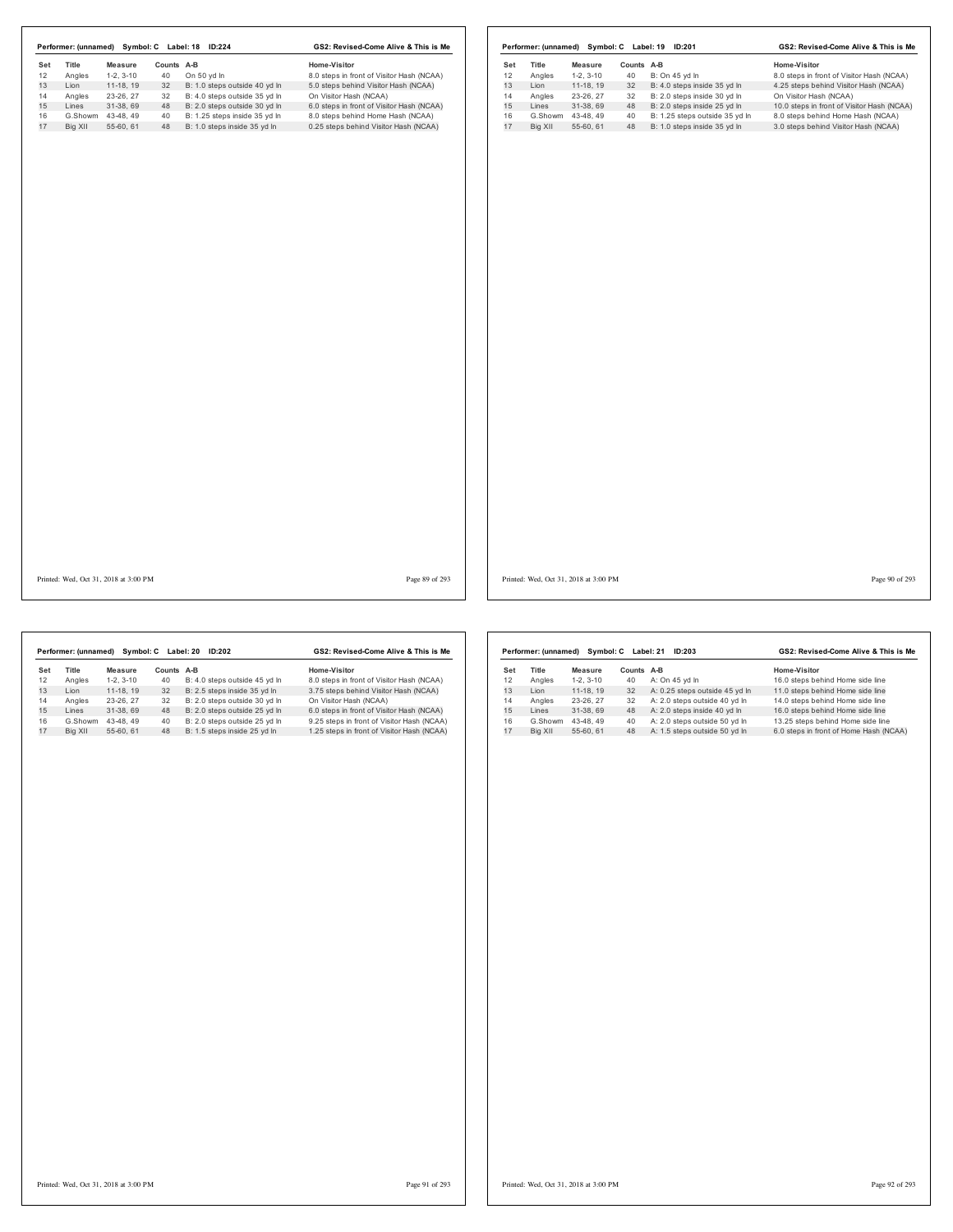|     |         |                                       |            | Performer: (unnamed) Symbol: C Label: 22 ID:180 | GS2: Revised-Come Alive & This is Me      |     |         |                                       |            | Performer: (unnamed) Symbol: C Label: 23 ID:200 | GS2: Revised-Come Alive & This is Me    |                |
|-----|---------|---------------------------------------|------------|-------------------------------------------------|-------------------------------------------|-----|---------|---------------------------------------|------------|-------------------------------------------------|-----------------------------------------|----------------|
| Set | Title   | <b>Measure</b>                        | Counts A-B |                                                 | Home-Visitor                              | Set | Title   | <b>Measure</b>                        | Counts A-B |                                                 | Home-Visitor                            |                |
| 12  | Angles  | $1-2, 3-10$                           | 40         | B: 4.0 steps outside 50 yd In                   | 8.0 steps in front of Visitor Hash (NCAA) | 12  | Angles  | $1-2, 3-10$                           | 40         | B: 4.0 steps outside 45 yd In                   | 16.0 steps behind Home side line        |                |
| 13  | Lion    | 11-18, 19                             | 32         | B: 2.5 steps outside 40 yd In                   | 4.75 steps behind Visitor Hash (NCAA)     | 13  | Lion    | $11-18, 19$                           | 32         | B: 3.0 steps outside 45 yd In                   | 14.0 steps behind Home side line        |                |
| 14  | Angles  | 23-26, 27                             | 32         | B: On 30 yd In                                  | On Visitor Hash (NCAA)                    | 14  | Angles  | 23-26, 27                             | 32         | B: 2.0 steps inside 35 yd In                    | 14.0 steps in front of Home Hash (NCAA) |                |
| 15  | Lines   | 31-38, 69                             | 48         | B: On 25 yd In                                  | 8.0 steps in front of Visitor Hash (NCAA) | 15  | Lines   | 31-38, 69                             | 48         | B: 3.25 steps outside 40 yd In                  | 16.0 steps behind Home side line        |                |
| 16  |         | G.Showm 43-48, 49                     | 40         | B: 4.0 steps outside 35 yd In                   | 8.0 steps behind Home Hash (NCAA)         | 16  |         | G.Showm 43-48, 49                     | 40         | B: 2.0 steps outside 40 yd In                   | 14.0 steps behind Home side line        |                |
| 17  | Big XII | 55-60, 61                             | 48         | B: 1.0 steps inside 35 yd In                    | 6.0 steps behind Visitor Hash (NCAA)      | 17  | Big XII | 55-60, 61                             | 48         | B: 2.5 steps inside 40 yd In                    | 6.75 steps in front of Home Hash (NCAA) |                |
|     |         |                                       |            |                                                 |                                           |     |         |                                       |            |                                                 |                                         |                |
|     |         | Printed: Wed, Oct 31, 2018 at 3:00 PM |            |                                                 | Page 93 of 293                            |     |         | Printed: Wed, Oct 31, 2018 at 3:00 PM |            |                                                 |                                         | Page 94 of 293 |

|     | Performer: (unnamed) | Symbol: C  |            | Label: 24<br>ID:219           | GS2: Revised-Come Alive & This is Me    |
|-----|----------------------|------------|------------|-------------------------------|-----------------------------------------|
| Set | <b>Title</b>         | Measure    | Counts A-B |                               | Home-Visitor                            |
| 12  | Angles               | $1-2.3-10$ | 40         | B: 4.0 steps outside 50 yd In | 16.0 steps behind Home side line        |
| 13  | I ion                | 11-18.19   | 32         | B: 3.0 steps inside 45 vd In  | 9.0 steps behind Home side line         |
| 14  | Angles               | 23-26.27   | 32         | B: 2.0 steps inside 40 vd In  | 10.0 steps behind Home side line        |
| 15  | Lines                | 31-38.69   | 48         | B: 1.0 steps outside 45 yd In | 16.0 steps behind Home side line        |
| 16  | G.Showm              | 43-48.49   | 40         | B: 4.0 steps outside 45 vd In | 10.5 steps in front of Home Hash (NCAA) |
| 17  | Big XII              | 55-60.61   | 48         | B: 1.0 steps outside 45 vd In | 5.25 steps behind Home Hash (NCAA)      |

|     | Performer: (unnamed) | Symbol: C  | Label: 25 | GS2: Revised-Come Alive & This is Me |                                         |  |
|-----|----------------------|------------|-----------|--------------------------------------|-----------------------------------------|--|
| Set | Title                | Measure    | Counts    | A-B                                  | Home-Visitor                            |  |
| 12  | Angles               | $1-2.3-10$ | 40        | On 50 vd In                          | 16.0 steps behind Home side line        |  |
| 13  | I ion                | 11-18.19   | 32        | A: 1.0 steps outside 50 yd In        | 8.0 steps behind Home side line         |  |
| 14  | Angles               | 23-26.27   | 32        | A: 2.0 steps outside 45 yd In        | 6.0 steps behind Home side line         |  |
| 15  | Lines                | 31-38.69   | 48        | A: 4.0 steps inside 45 yd In         | 16.0 steps behind Home side line        |  |
| 16  | G.Showm              | 43-48.49   | 40        | B: 2.0 steps outside 50 vd ln        | 8.0 steps in front of Home Hash (NCAA)  |  |
| 17  | Big XII              | 55-60.61   | 48        | A: 2.0 steps outside 50 yd In        | 2.25 steps in front of Home Hash (NCAA) |  |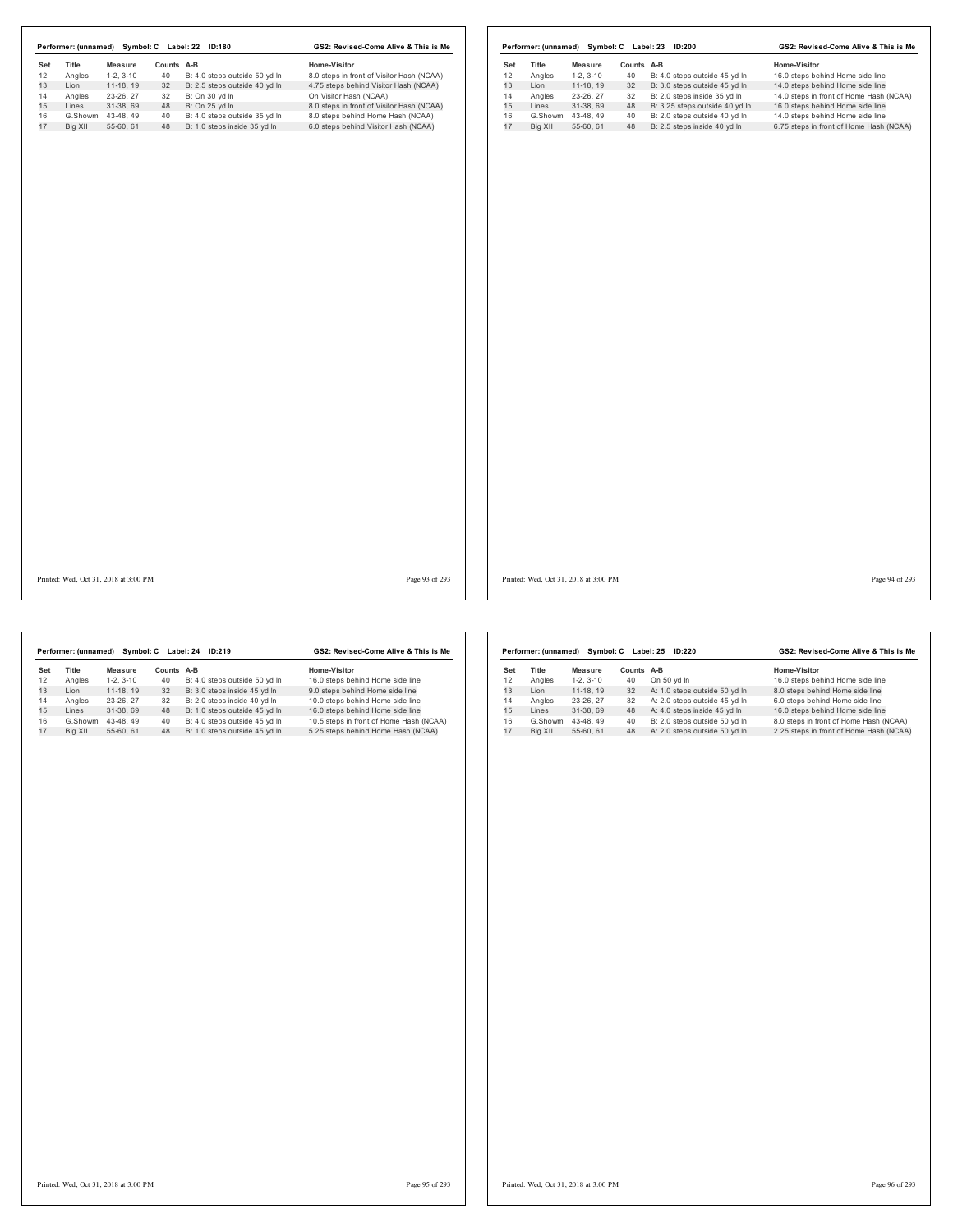| Set<br>Title | Measure                               | Counts A-B |                                | Home-Visitor                            | Set | Title   | <b>Measure</b>                        | Counts A-B |                                | Home-Visitor                            |
|--------------|---------------------------------------|------------|--------------------------------|-----------------------------------------|-----|---------|---------------------------------------|------------|--------------------------------|-----------------------------------------|
| Angles       | $1-2, 3-10$                           | 40         | B: On 45 yd In                 | 16.0 steps behind Home side line        | 12  | Angles  | $1-2, 3-10$                           | 40         | B: 4.0 steps outside 20 yd In  | 12.0 steps in front of Home Hash (NCAA) |
| Lion         | $11-18, 19$                           | 32         | B: 0.25 steps outside 45 yd In | 11.0 steps behind Home side line        | 13  | Lion    | 11-18, 19                             | 32         | B: 1.25 steps outside 30 yd In | 4.25 steps in front of Home Hash (NCAA) |
| Angles       | 23-26, 27                             | 32         | B: 2.0 steps outside 40 yd In  | 14.0 steps behind Home side line        | 14  | Angles  | 23-26, 27                             | 32         | B: 2.0 steps outside 25 yd In  | 6.0 steps in front of Home Hash (NCAA)  |
|              | 31-38, 69                             | 48         | B: 2.0 steps inside 40 yd In   | 16.0 steps behind Home side line        | 15  | Lines   | 31-38, 69                             | 48         | B: 3.25 steps inside 25 yd In  | 16.0 steps behind Home side line        |
| G.Showm      | 43-48, 49                             | 40         | B: 2.0 steps inside 40 yd In   | 16.0 steps in front of Home Hash (NCAA) | 16  | G.Showm | 43-48, 49                             | 40         | B: 2.0 steps inside 25 yd In   | 14.0 steps behind Home side line        |
| Big XII      | 55-60, 61                             | 48         | B: 2.5 steps outside 45 yd In  | 6.5 steps in front of Home Hash (NCAA)  | 17  | Big XII | 55-60, 61                             | 48         | B: On 25 yd In                 | 12.0 steps in front of Home Hash (NCAA) |
|              |                                       |            |                                |                                         |     |         |                                       |            |                                |                                         |
|              | Printed: Wed, Oct 31, 2018 at 3:00 PM |            |                                | Page 97 of 293                          |     |         | Printed: Wed, Oct 31, 2018 at 3:00 PM |            |                                | Page 98 of 293                          |

|              | Performer: (unnamed) |            | Symbol: C Label: 28 | ID:151                         | GS2: Revised-Come Alive & This is Me    |  |  |
|--------------|----------------------|------------|---------------------|--------------------------------|-----------------------------------------|--|--|
| Set          | Title                | Measure    | Counts              | $A-B$                          | Home-Visitor                            |  |  |
| 12           | Angles               | $1-2.3-10$ | 40                  | B: 4.0 steps outside 20 yd In  | 8.0 steps in front of Home Hash (NCAA)  |  |  |
| 13           | Lion                 | 11-18.19   | 32                  | B: 0.25 steps outside 25 vd In | 0.25 steps in front of Home Hash (NCAA) |  |  |
| 14           | Angles               | 23-26.27   | 32                  | B: 2.0 steps outside 20 yd In  | 2.0 steps behind Home Hash (NCAA)       |  |  |
| 15           | Lines                | 31-38.69   | 48                  | B: 1.0 steps inside 20 vd In   | 16.0 steps behind Home side line        |  |  |
| 16<br>(NCAA) | G.Showm              | 43-48.49   | 40                  | B: 2.0 steps inside 20 yd In   | 14.75 steps in front of Home Hash       |  |  |
| 17           | Big XII              | 55-60.61   | 48                  | B: 3.75 steps outside 25 vd In | 8.5 steps in front of Home Hash (NCAA)  |  |  |

|        | Performer: (unnamed) |            | Symbol: C Label: 29 | ID:150                         | GS2: Revised-Come Alive & This is Me    |  |  |
|--------|----------------------|------------|---------------------|--------------------------------|-----------------------------------------|--|--|
| Set    | <b>Title</b>         | Measure    | Counts              | $A-B$                          | Home-Visitor                            |  |  |
| 12     | Angles               | $1-2.3-10$ | 40                  | B: On 20 vd In                 | 12.0 steps in front of Home Hash (NCAA) |  |  |
| 13     | Lion                 | 11-18.19   | 32                  | B: 0.25 steps inside 30 yd In  | 5.25 steps in front of Home Hash (NCAA) |  |  |
| 14     | Angles               | 23-26.27   | 32                  | B: On 25 vd In                 | 8.0 steps in front of Home Hash (NCAA)  |  |  |
| 15     | Lines                | 31-38.69   | 48                  | B: 2.25 steps outside 30 yd In | 16.0 steps behind Home side line        |  |  |
| 16     | G.Showm              | 43-48.49   | 40                  | B: On 30 yd In                 | 16.0 steps behind Home side line        |  |  |
| 17     | Bia XII              | 55-60.61   | 48                  | B: 3.0 steps inside 25 yd In   | 11.25 steps in front of Home Hash       |  |  |
| (NCAA) |                      |            |                     |                                |                                         |  |  |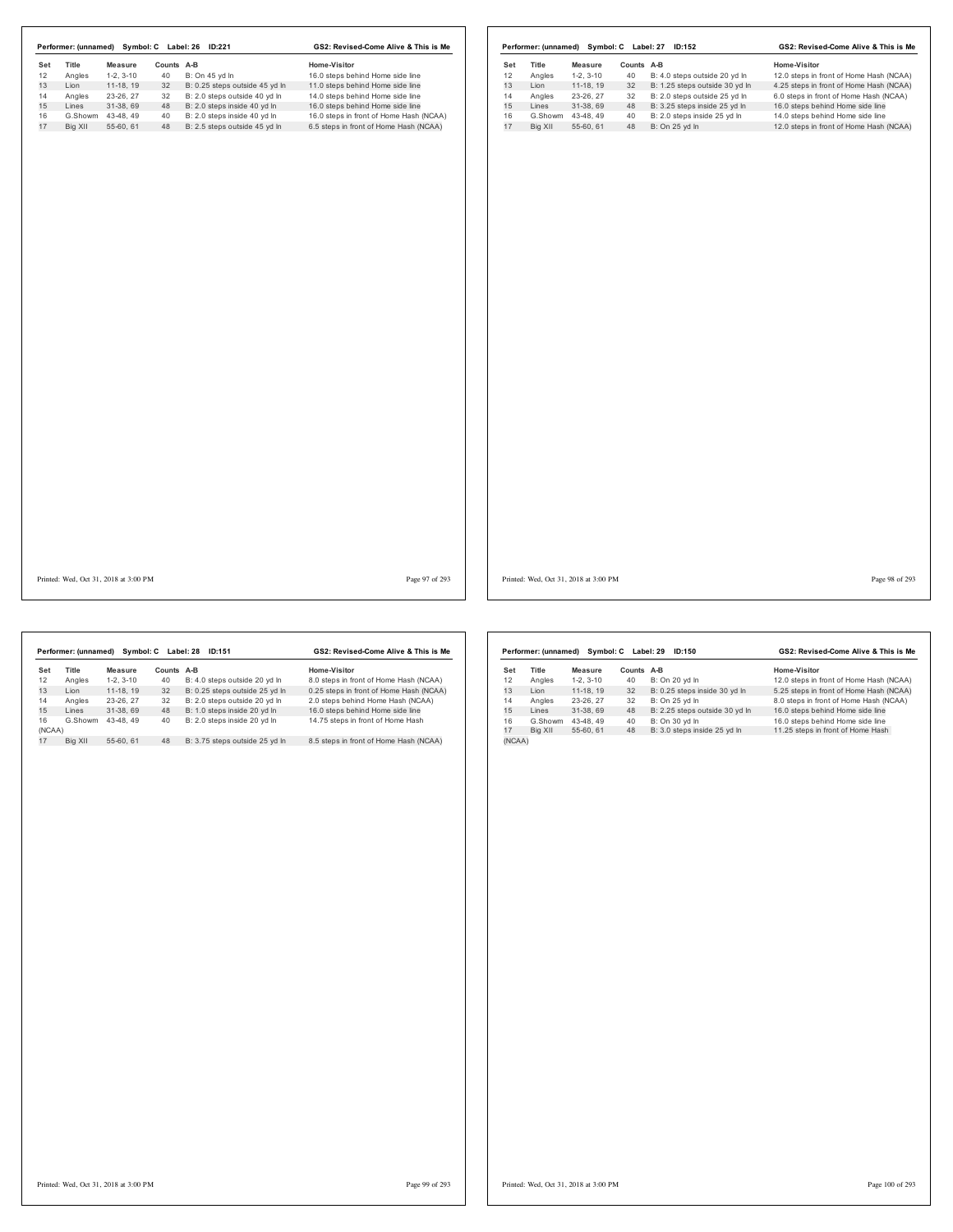|     |         |                                       |            | Performer: (unnamed) Symbol: C Label: 30 ID:149 | GS2: Revised-Come Alive & This is Me    |                 |     | Performer: (unnamed) Symbol: C Label: 31 ID:148 |                   |            |                                | GS2: Revised-Come Alive & This is Me    |                 |
|-----|---------|---------------------------------------|------------|-------------------------------------------------|-----------------------------------------|-----------------|-----|-------------------------------------------------|-------------------|------------|--------------------------------|-----------------------------------------|-----------------|
| Set | Title   | <b>Measure</b>                        | Counts A-B |                                                 | Home-Visitor                            |                 | Set | Title                                           | <b>Measure</b>    | Counts A-B |                                | Home-Visitor                            |                 |
| 12  | Angles  | $1-2, 3-10$                           | 40         | B: On 20 yd In                                  | 8.0 steps in front of Home Hash (NCAA)  |                 | 12  | Angles                                          | $1-2, 3-10$       | 40         | B: 4.0 steps outside 25 yd In  | 8.0 steps in front of Home Hash (NCAA)  |                 |
| 13  | Lion    | 11-18, 19                             | 32         | B: 1.5 steps inside 25 yd In                    | 1.25 steps in front of Home Hash (NCAA) |                 | 13  | Lion                                            | 11-18, 19         | 32         | B: 3.25 steps inside 25 yd In  | 2.25 steps in front of Home Hash (NCAA) |                 |
| 14  | Angles  | 23-26, 27                             | 32         | B: On 20 yd In                                  | On Home Hash (NCAA)                     |                 | 14  | Angles                                          | 23-26, 27         | 32         | B: 2.0 steps inside 20 yd In   | 2.0 steps in front of Home Hash (NCAA)  |                 |
| 15  | Lines   | 31-38, 69                             | 48         | B: 3.5 steps inside 20 yd In                    | 16.0 steps behind Home side line        |                 | 15  | Lines                                           | 31-38, 69         | 48         | B: 2.0 steps outside 25 yd In  | 16.0 steps behind Home side line        |                 |
| 16  |         | G.Showm 43-48, 49                     | 40         | B: 1.25 steps outside 25 yd In                  | 14.5 steps in front of Home Hash (NCAA) |                 | 16  |                                                 | G.Showm 43-48, 49 | 40         | B: 2.0 steps inside 25 yd In   | 14.0 steps in front of Home Hash (NCAA) |                 |
| 17  | Big XII | 55-60, 61                             | 48         | B: 2.75 steps outside 25 yd In                  | 5.75 steps in front of Home Hash (NCAA) |                 | 17  | Big XII                                         | 55-60, 61         | 48         | B: 1.75 steps outside 25 yd In | 2.75 steps in front of Home Hash (NCAA) |                 |
|     |         |                                       |            |                                                 |                                         |                 |     |                                                 |                   |            |                                |                                         |                 |
|     |         |                                       |            |                                                 |                                         |                 |     |                                                 |                   |            |                                |                                         |                 |
|     |         | Printed: Wed, Oct 31, 2018 at 3:00 PM |            |                                                 |                                         | Page 101 of 293 |     | Printed: Wed, Oct 31, 2018 at 3:00 PM           |                   |            |                                |                                         | Page 102 of 293 |
|     |         |                                       |            |                                                 |                                         |                 |     |                                                 |                   |            |                                |                                         |                 |

|     | Performer: (unnamed) |            | Symbol: C Label: 32 | <b>ID:147</b>                 | GS2: Revised-Come Alive & This is Me   |
|-----|----------------------|------------|---------------------|-------------------------------|----------------------------------------|
| Set | <b>Title</b>         | Measure    | <b>Counts</b>       | A-B                           | Home-Visitor                           |
| 12  | Angles               | $1-2.3-10$ | 40                  | B: On 20 yd In                | 4.0 steps in front of Home Hash (NCAA) |
| 13  | I ion                | 11-18.19   | 32                  | B: 4.0 steps inside 20 yd In  | 3.75 steps behind Home Hash (NCAA)     |
| 14  | Angles               | 23-26.27   | 32                  | B: 2.0 steps inside 30 vd In  | 6.0 steps in front of Home Hash (NCAA) |
| 15  | I ines               | 31-38.69   | 48                  | B: 2.75 steps inside 30 yd In | 16.0 steps behind Home side line       |
| 16  | G.Showm              | 43-48.49   | 40                  | B: On 35 yd In                | 13.25 steps behind Home side line      |
| 17  | Big XII              | 55-60.61   | 48                  | B: 3.5 steps outside 40 yd In | 7.5 steps in front of Home Hash (NCAA) |
|     |                      |            |                     |                               |                                        |

|              | Performer: (unnamed) |            | Symbol: C Label: 33 | ID:146                        | GS2: Revised-Come Alive & This is Me   |  |  |
|--------------|----------------------|------------|---------------------|-------------------------------|----------------------------------------|--|--|
| Set          | <b>Title</b>         | Measure    | Counts A-B          |                               | Home-Visitor                           |  |  |
| 12           | Angles               | $1-2.3-10$ | 40                  | B: 4.0 steps outside 20 yd In | 4.0 steps in front of Home Hash (NCAA) |  |  |
| 13           | I ion                | 11-18.19   | 32                  | B: 3.0 steps outside 25 yd In | 5.5 steps behind Home Hash (NCAA)      |  |  |
| 14           | Angles               | 23-26.27   | 32                  | B: On 30 vd In                | 4.0 steps in front of Home Hash (NCAA) |  |  |
| 15           | I ines               | 31-38.69   | 48                  | B: 0.25 steps inside 30 yd In | 16.0 steps behind Home side line       |  |  |
| 16<br>(NCAA) | G.Showm              | 43-48.49   | 40                  | B: On 30 vd In                | 13.25 steps in front of Home Hash      |  |  |
| 17           | Big XII              | 55-60, 61  | 48                  | B: 1.0 steps inside 35 yd In  | 2.75 steps behind Home Hash (NCAA)     |  |  |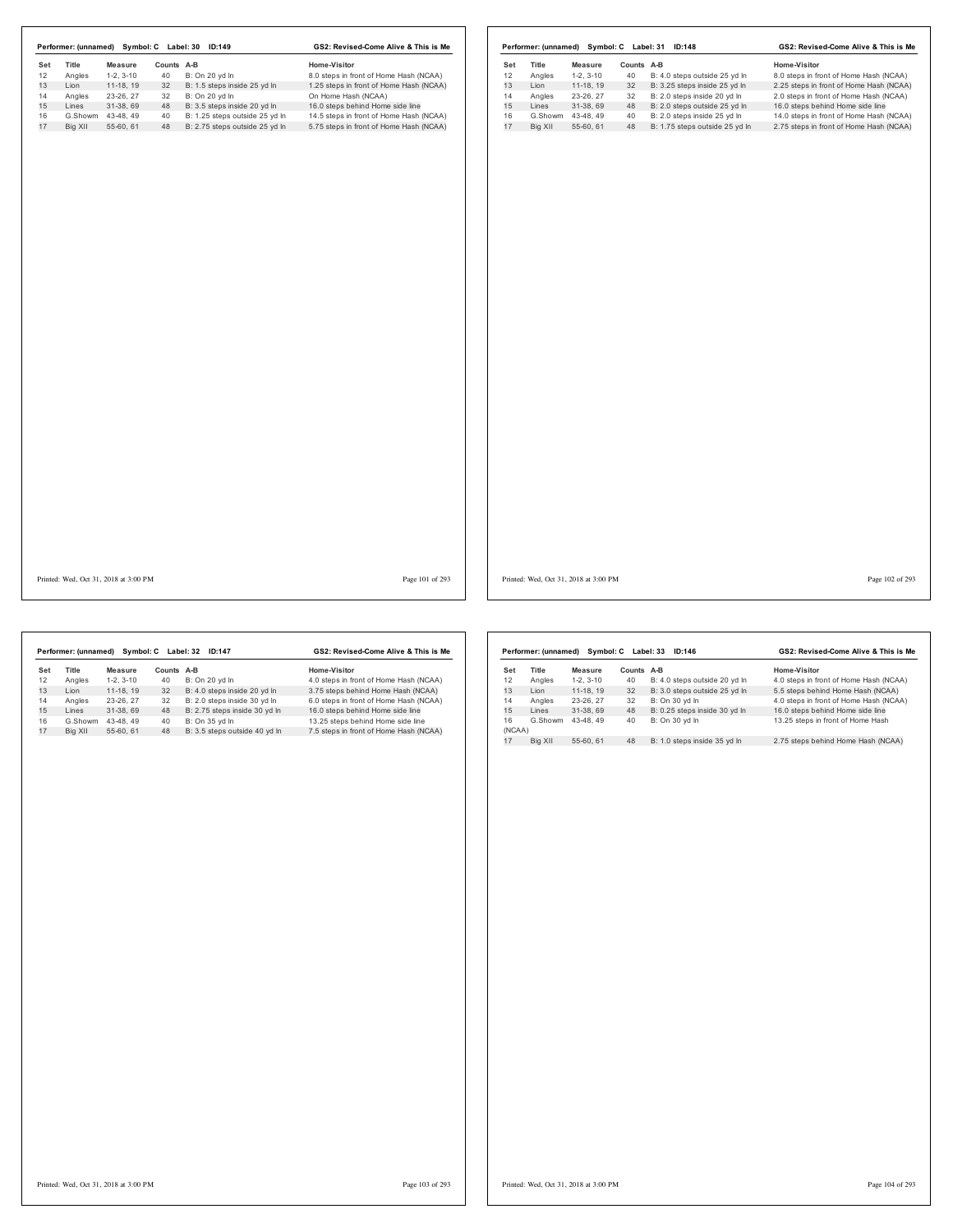|         | <b>Measure</b>                             |                                                                         |                            | Home-Visitor                                                                                                                                                                                                    |                                                                                                                                                                                          | Title   | <b>Measure</b>                                                               |                                                                         |                               | Home-Visitor                                                                                                                                                                   |
|---------|--------------------------------------------|-------------------------------------------------------------------------|----------------------------|-----------------------------------------------------------------------------------------------------------------------------------------------------------------------------------------------------------------|------------------------------------------------------------------------------------------------------------------------------------------------------------------------------------------|---------|------------------------------------------------------------------------------|-------------------------------------------------------------------------|-------------------------------|--------------------------------------------------------------------------------------------------------------------------------------------------------------------------------|
|         |                                            |                                                                         |                            |                                                                                                                                                                                                                 |                                                                                                                                                                                          |         |                                                                              |                                                                         |                               | 8.0 steps behind Home Hash (NCAA)                                                                                                                                              |
|         |                                            |                                                                         |                            |                                                                                                                                                                                                                 |                                                                                                                                                                                          |         |                                                                              |                                                                         |                               | 3.75 steps behind Visitor Hash (NCAA)                                                                                                                                          |
|         |                                            |                                                                         |                            |                                                                                                                                                                                                                 |                                                                                                                                                                                          |         |                                                                              |                                                                         |                               | 4.0 steps in front of Visitor Hash (NCAA)                                                                                                                                      |
|         |                                            |                                                                         |                            |                                                                                                                                                                                                                 |                                                                                                                                                                                          |         |                                                                              |                                                                         |                               | 8.0 steps in front of Home Hash (NCAA)                                                                                                                                         |
|         |                                            |                                                                         |                            |                                                                                                                                                                                                                 |                                                                                                                                                                                          |         |                                                                              |                                                                         |                               | 8.0 steps in front of Home Hash (NCAA)                                                                                                                                         |
| Big XII | 55-60, 61                                  | 48                                                                      |                            | 13.5 steps behind Home side line                                                                                                                                                                                |                                                                                                                                                                                          | Big XII | 55-60, 61                                                                    | 48                                                                      | B: 2.0 steps outside 30 yd In | 7.0 steps in front of Visitor Hash (NCAA)                                                                                                                                      |
|         |                                            |                                                                         |                            |                                                                                                                                                                                                                 |                                                                                                                                                                                          |         |                                                                              |                                                                         |                               |                                                                                                                                                                                |
|         |                                            |                                                                         |                            |                                                                                                                                                                                                                 |                                                                                                                                                                                          |         |                                                                              |                                                                         |                               |                                                                                                                                                                                |
|         |                                            |                                                                         |                            |                                                                                                                                                                                                                 |                                                                                                                                                                                          |         |                                                                              |                                                                         |                               |                                                                                                                                                                                |
|         | Title<br>Angles<br>Lion<br>Angles<br>Lines | $1-2, 3-10$<br>11-18, 19<br>23-26, 27<br>31-38, 69<br>G.Showm 43-48, 49 | 40<br>32<br>32<br>48<br>40 | Counts A-B<br>B: 4.0 steps outside 25 yd In<br>B: 3.5 steps outside 25 yd In<br>B: 2.0 steps inside 15 yd In<br>B: 4.0 steps outside 20 yd In<br>B: 2.0 steps inside 20 yd In<br>B: 2.75 steps outside 25 yd In | 4.0 steps in front of Home Hash (NCAA)<br>2.0 steps behind Home Hash (NCAA)<br>6.0 steps behind Home Hash (NCAA)<br>16.0 steps behind Home side line<br>12.5 steps behind Home side line |         | Set<br>12<br>Angles<br>13<br>Lion<br>14<br>Angles<br>15<br>Lines<br>16<br>17 | $1-2, 3-10$<br>11-18, 19<br>23-26, 27<br>31-38, 69<br>G.Showm 43-48, 49 | 40<br>32<br>32<br>48<br>40    | Counts A-B<br>B: 4.0 steps outside 25 yd In<br>B: 3.25 steps outside 25 yd In<br>B: 4.0 steps outside 20 yd In<br>B: 1.0 steps inside 20 yd In<br>B: 2.0 steps inside 20 yd In |

Printed: Wed, Oct 31, 2018 at 3:00 PM Page 105 of 293

Printed: Wed, Oct 31, 2018 at 3:00 PM Page 106 of 293

|        | Performer: (unnamed) |            | Symbol: C Label: 36 | ID:143                        | GS2: Revised-Come Alive & This is Me      |
|--------|----------------------|------------|---------------------|-------------------------------|-------------------------------------------|
| Set    | Title                | Measure    | Counts A-B          |                               | Home-Visitor                              |
| 12     | Angles               | $1-2.3-10$ | 40                  | B: On 20 yd In                | 8.0 steps behind Home Hash (NCAA)         |
| 13     | I ion                | 11-18.19   | 32                  | B: 3.0 steps inside 20 yd In  | 5.0 steps behind Visitor Hash (NCAA)      |
| 14     | Angles               | 23-26.27   | 32                  | B: 2.0 steps inside 15 yd In  | 2.0 steps in front of Visitor Hash (NCAA) |
| 15     | Lines                | 31-38.69   | 48                  | B: 1.5 steps outside 20 yd In | 8.0 steps in front of Home Hash (NCAA)    |
| 16     | G.Showm              | 43-48.49   | 40                  | B: 2.0 steps inside 20 vd In  | 10.25 steps in front of Home Hash         |
| (NCAA) |                      |            |                     |                               |                                           |
| 17     | Big XII              | 55-60.61   | 48                  | B: 2.0 steps outside 30 yd In | 7.0 steps behind Home Hash (NCAA)         |
|        |                      |            |                     |                               |                                           |

|     | Performer: (unnamed) |            | Symbol: C Label: 37 | ID:142                         | GS2: Revised-Come Alive & This is Me    |  |  |
|-----|----------------------|------------|---------------------|--------------------------------|-----------------------------------------|--|--|
| Set | <b>Title</b>         | Measure    | Counts              | $A-B$                          | Home-Visitor                            |  |  |
| 12  | Angles               | $1-2.3-10$ | 40                  | B: 4.0 steps outside 20 yd In  | 8.0 steps behind Home Hash (NCAA)       |  |  |
| 13  | I ion                | 11-18.19   | 32                  | B: 1.25 steps inside 20 yd In  | 6.0 steps behind Visitor Hash (NCAA)    |  |  |
| 14  | Angles               | 23-26.27   | 32                  | B: On 15 yd In                 | On Visitor Hash (NCAA)                  |  |  |
| 15  | I ines               | 31-38.69   | 48                  | B: 4.0 steps outside 20 yd In  | 8.0 steps in front of Home Hash (NCAA)  |  |  |
| 16  | G.Showm              | 43-48.49   | 40                  | B: 2.0 steps inside 20 vd In   | 12.5 steps in front of Home Hash (NCAA) |  |  |
| 17  | Big XII              | 55-60, 61  | 48                  | B: 0.75 steps outside 25 yd In | 0.25 steps behind Home Hash (NCAA)      |  |  |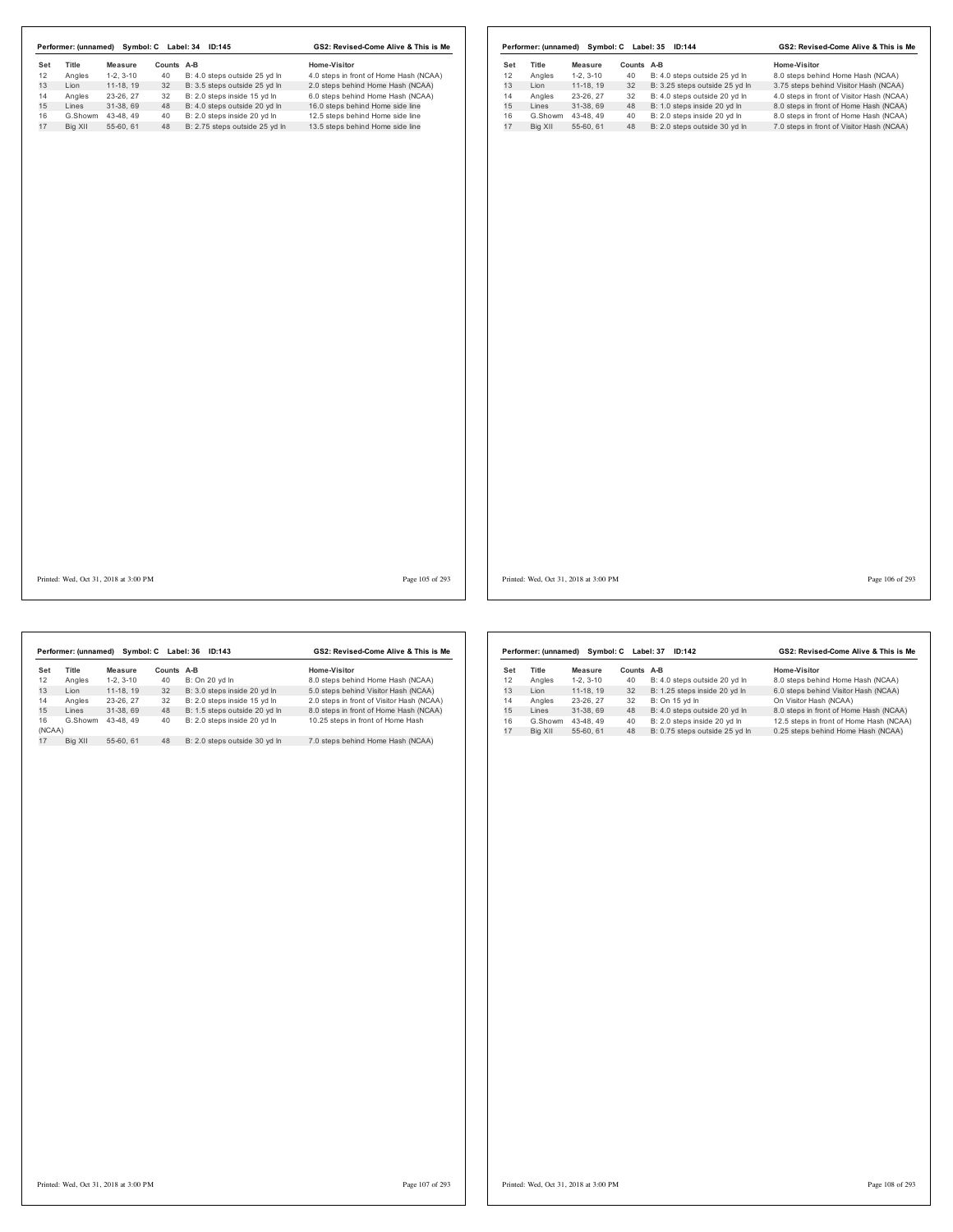|     | Performer: (unnamed) | Symbol: C  |            | ID:369<br>Label: 40            | GS2: Revised-Come Alive & This is Me     |  |  |  |
|-----|----------------------|------------|------------|--------------------------------|------------------------------------------|--|--|--|
| Set | Title                | Measure    | Counts A-B |                                | Home-Visitor                             |  |  |  |
| 12  | Angles               | $1-2.3-10$ | 40         | B: 4.0 steps outside 30 yd In  | 8.0 steps behind Visitor Hash (NCAA)     |  |  |  |
| 13  | I ion                | 11-18.19   | 32         | B: 3.25 steps inside 20 vd In  | 13.5 steps behind Visitor Hash (NCAA)    |  |  |  |
| 14  | Angles               | 23-26.27   | 32         | B: 4.0 steps outside 25 vd In  | 16.0 steps in front of Visitor side line |  |  |  |
| 15  | Lines                | 31-38.69   | 48         | B: 2.0 steps outside 30 yd In  | 2.0 steps behind Visitor Hash (NCAA)     |  |  |  |
| 16  | G.Showm              | 43-48.49   | 40         | B: 4.0 steps outside 35 vd In  | 4.0 steps behind Visitor Hash (NCAA)     |  |  |  |
| 17  | Big XII              | 55-60.61   | 48         | B: 0.25 steps outside 35 vd In | 14.0 steps behind Visitor Hash (NCAA)    |  |  |  |
|     |                      |            |            |                                |                                          |  |  |  |

|     | Performer: (unnamed) |            | Symbol: C Label: 41 | GS2: Revised-Come Alive & This is Me |                                           |  |  |
|-----|----------------------|------------|---------------------|--------------------------------------|-------------------------------------------|--|--|
| Set | Title                | Measure    | Counts              | A-B                                  | Home-Visitor                              |  |  |
| 12  | Angles               | $1-2.3-10$ | 40                  | B: 1.0 steps outside 30 yd In        | 1.75 steps behind Visitor Hash (NCAA)     |  |  |
| 13  | I ion                | 11-18.19   | 32                  | B: 1.5 steps outside 20 vd In        | 9.75 steps behind Visitor Hash (NCAA)     |  |  |
| 14  | Angles               | 23-26.27   | 32                  | B: 4.0 steps outside 20 vd In        | 12.0 steps in front of Visitor side line  |  |  |
| 15  | I ines               | 31-38.69   | 48                  | B: On 25 yd In                       | On Visitor Hash (NCAA)                    |  |  |
| 16  | G.Showm              | 43-48.49   | 40                  | B: On 25 vd In                       | 4.0 steps in front of Visitor Hash (NCAA) |  |  |
| 17  | Big XII              | 55-60.61   | 48                  | B: 3.0 steps outside 25 vd In        | 6.0 steps behind Visitor Hash (NCAA)      |  |  |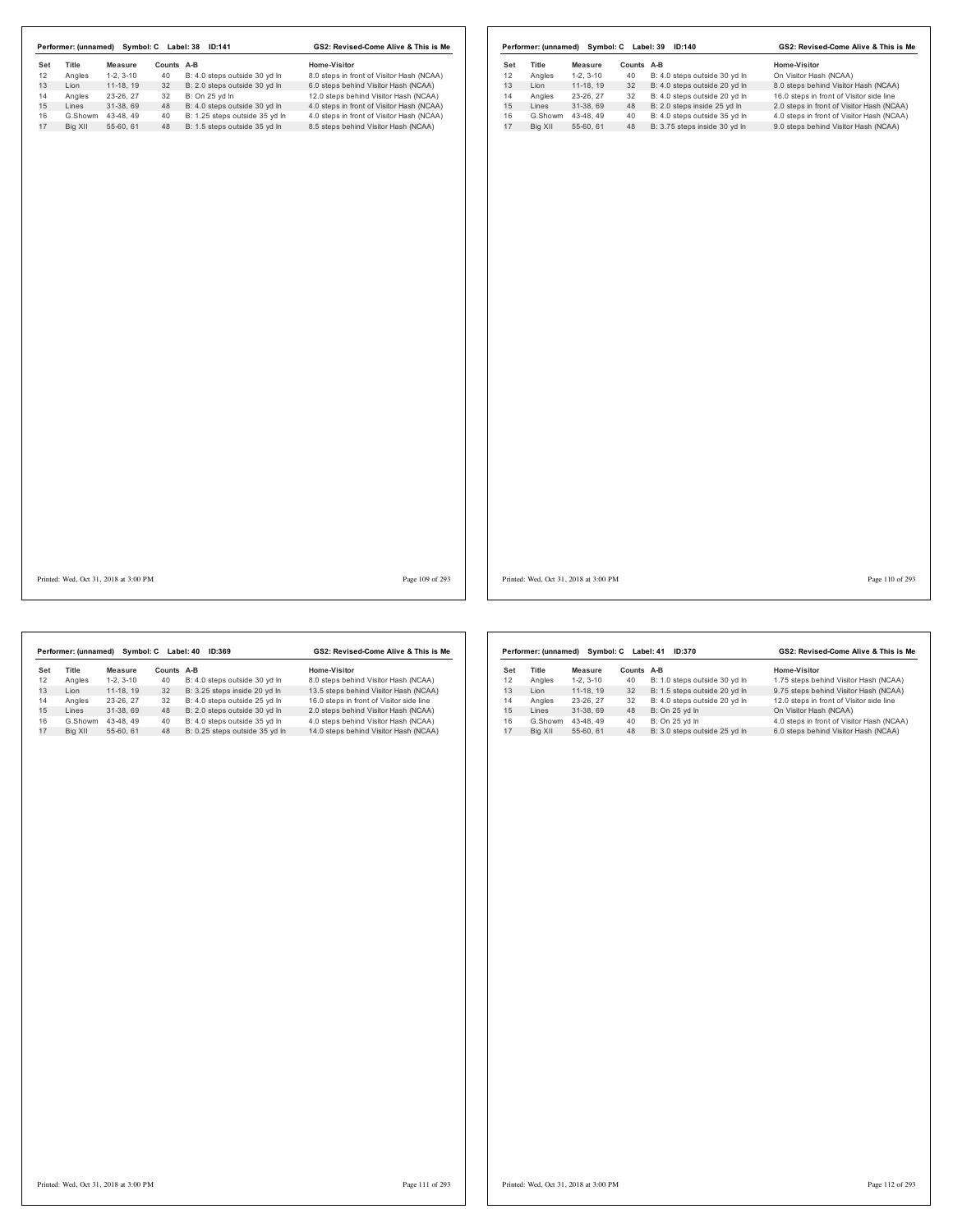| Title<br>Set<br>12<br>Angles<br>13<br>Lion<br>14<br>Angles<br>15<br>Lines<br>16<br>17<br>Big XII | Measure<br>$1-2, 3-10$<br>$11-18, 19$<br>23-26, 27<br>31-38, 69<br>G.Showm 43-48, 49<br>55-60, 61 | Counts A-B<br>40<br>32<br>32<br>48<br>40 | B: 1.0 steps outside 30 yd In<br>B: On 25 yd In<br>B: 4.0 steps outside 25 yd In | Home-Visitor<br>9.75 steps behind Visitor Hash (NCAA)<br>14.75 steps in front of Visitor side line | Set<br>12 | Title<br>Angles | Measure<br>$1-2, 3-10$ | Counts A-B<br>40 | A: 2.75 steps inside 30 yd In   | Home-Visitor<br>3.25 steps behind Visitor Hash (NCAA) |
|--------------------------------------------------------------------------------------------------|---------------------------------------------------------------------------------------------------|------------------------------------------|----------------------------------------------------------------------------------|----------------------------------------------------------------------------------------------------|-----------|-----------------|------------------------|------------------|---------------------------------|-------------------------------------------------------|
|                                                                                                  |                                                                                                   |                                          |                                                                                  |                                                                                                    |           |                 |                        |                  |                                 |                                                       |
|                                                                                                  |                                                                                                   |                                          |                                                                                  |                                                                                                    |           | Lion            | $11-18, 19$            | 32               | A: 2.25 steps outside 25 yd In  | 15.5 steps behind Visitor Hash (NCAA)                 |
|                                                                                                  |                                                                                                   |                                          |                                                                                  | 8.0 steps in front of Visitor side line                                                            | 13<br>14  | Angles          | 23-26, 27              | 32               | A: 4.0 steps inside 20 yd In    | 12.0 steps in front of Visitor side line              |
|                                                                                                  |                                                                                                   |                                          | B: 2.0 steps inside 25 yd In                                                     | 6.0 steps behind Visitor Hash (NCAA)                                                               | 15        | Lines           | 31-38, 69              |                  | 48 A: 4.0 steps inside 25 yd In | 4.0 steps behind Visitor Hash (NCAA)                  |
|                                                                                                  |                                                                                                   |                                          | B: 4.0 steps outside 20 yd In                                                    | 4.0 steps behind Visitor Hash (NCAA)                                                               | 16        | G.Showm         | 43-48, 49              | 40               | A: 1.25 steps outside 20 yd In  | 4.0 steps behind Visitor Hash (NCAA)                  |
|                                                                                                  |                                                                                                   | 48                                       | B: 2.75 steps outside 25 yd In                                                   | 13.75 steps in front of Visitor side line                                                          | 17        | Big XII         | 55-60, 61              |                  | 48 A: 2.5 steps inside 20 yd In | 12.75 steps in front of Visitor side line             |
|                                                                                                  |                                                                                                   |                                          |                                                                                  |                                                                                                    |           |                 |                        |                  |                                 |                                                       |
|                                                                                                  |                                                                                                   |                                          |                                                                                  |                                                                                                    |           |                 |                        |                  |                                 |                                                       |

|     | Performer: (unnamed) | Symbol: F  | Label: 2   | GS2: Revised-Come Alive & This is Me |                                           |  |  |
|-----|----------------------|------------|------------|--------------------------------------|-------------------------------------------|--|--|
| Set | Title                | Measure    | Counts A-B |                                      | Home-Visitor                              |  |  |
| 12  | Angles               | $1-2.3-10$ | 40         | A: 2.75 steps inside 30 vd In        | 11.25 steps behind Visitor Hash (NCAA)    |  |  |
| 13  | I ion                | 11-18.19   | 32         | A: On 25 vd In                       | 14.75 steps in front of Visitor side line |  |  |
| 14  | Angles               | 23-26.27   | 32         | A: 4.0 steps inside 20 vd In         | 8.0 steps in front of Visitor side line   |  |  |
| 15  | Lines                | 31-38.69   | 48         | A: 2.0 steps inside 25 yd In         | 6.0 steps behind Visitor Hash (NCAA)      |  |  |
| 16  | G.Showm              | 43-48.49   | 40         | A: 4.0 steps inside 15 yd In         | 4.0 steps behind Visitor Hash (NCAA)      |  |  |
| 17  | Big XII              | 55-60.61   | 48         | A: On 20 vd In                       | 12.0 steps in front of Visitor side line  |  |  |

|     | Performer: (unnamed) | Symbol: F  | Label: 3 | ID:354                         | GS2: Revised-Come Alive & This is Me      |  |  |  |
|-----|----------------------|------------|----------|--------------------------------|-------------------------------------------|--|--|--|
| Set | Title                | Measure    | Counts   | A-B                            | Home-Visitor                              |  |  |  |
| 12  | Angles               | $1-2.3-10$ | 40       | A: 1.75 steps outside 35 yd In | 5.0 steps behind Visitor Hash (NCAA)      |  |  |  |
| 13  | I ion                | 11-18.19   | 32       | A: 2.5 steps inside 25 vd In   | 13.0 steps in front of Visitor side line  |  |  |  |
| 14  | Angles               | 23-26.27   | 32       | A: 4.0 steps inside 25 vd In   | 16.0 steps in front of Visitor side line  |  |  |  |
| 15  | I ines               | 31-38.69   | 48       | A: 2.0 steps inside 30 yd In   | 6.0 steps behind Visitor Hash (NCAA)      |  |  |  |
| 16  | G.Showm              | 43-48.49   | 40       | A: 2.0 steps inside 20 vd In   | 4.0 steps in front of Visitor Hash (NCAA) |  |  |  |
| 17  | Big XII              | 55-60.61   | 48       | A: 3.0 steps outside 25 yd In  | 6.0 steps behind Visitor Hash (NCAA)      |  |  |  |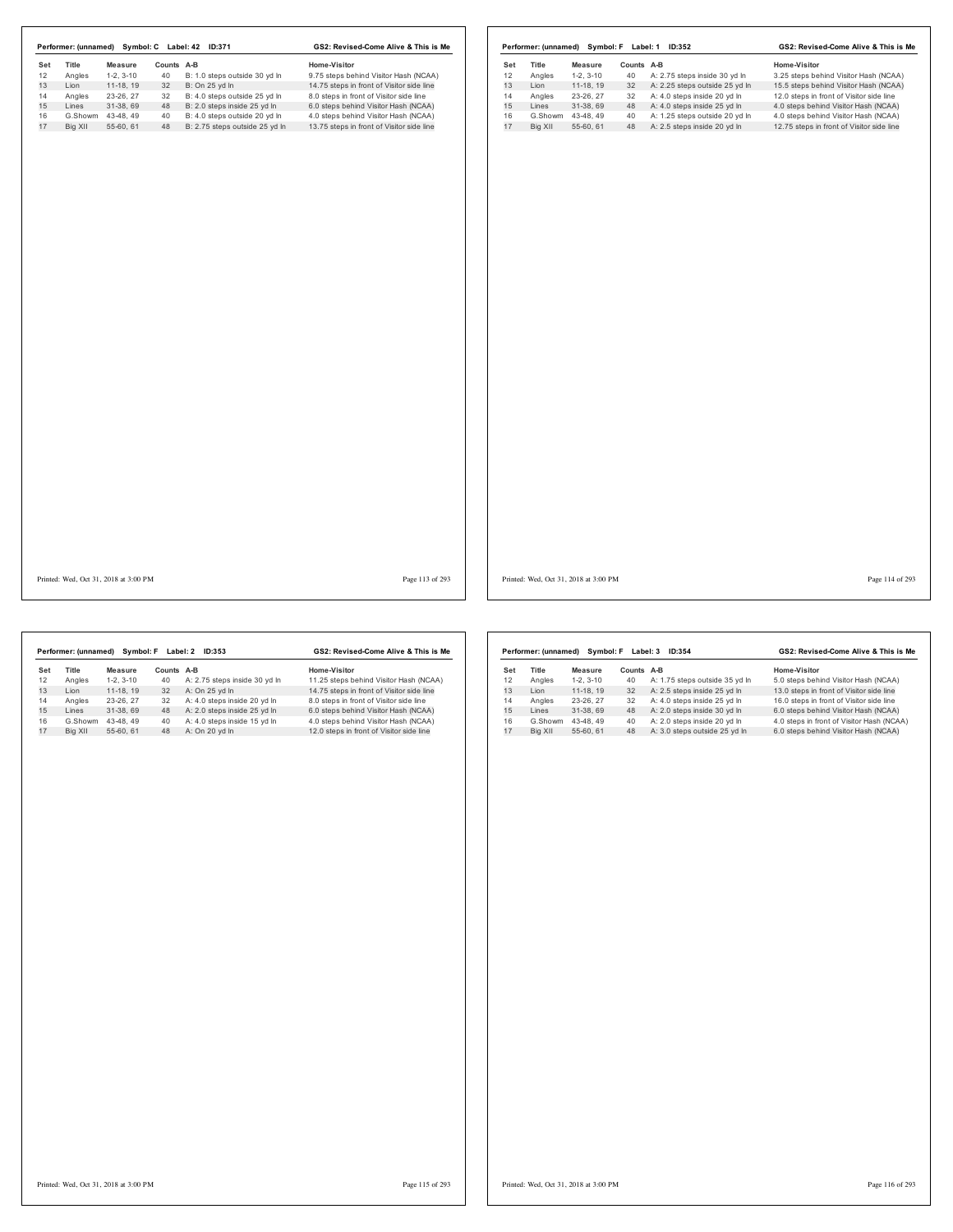| Title<br><b>Measure</b><br>Counts A-B<br>Angles<br>$1-2, 3-10$<br>40<br>A: 1.75 steps outside 35 yd In<br>A: 3.0 steps outside 30 yd In<br>Lion<br>11-18, 19<br>32<br>23-26, 27<br>A: 4.0 steps inside 25 yd In<br>Angles<br>32<br>31-38, 69<br>A: On 30 yd In<br>Lines<br>48<br>G.Showm 43-48, 49<br>40<br>A: 4.0 steps inside 20 yd In<br>Big XII<br>55-60, 61<br>48<br>A: 0.25 steps outside 25 yd In | Home-Visitor<br>13.0 steps behind Visitor Hash (NCAA)<br>11.25 steps in front of Visitor side line<br>12.0 steps in front of Visitor side line<br>8.0 steps behind Visitor Hash (NCAA)<br>4.0 steps behind Visitor Hash (NCAA)<br>14.5 steps in front of Visitor side line | Set<br>12<br>13<br>14<br>15<br>16<br>17 | Title<br>Angles<br>Lion<br>Angles<br>Lines | Measure<br>$1-2, 3-10$<br>$11-18, 19$<br>23-26, 27 | Counts A-B<br>40<br>32 | A: 2.0 steps inside 35 yd In   | <b>Home-Visitor</b><br>6.5 steps behind Visitor Hash (NCAA) |
|----------------------------------------------------------------------------------------------------------------------------------------------------------------------------------------------------------------------------------------------------------------------------------------------------------------------------------------------------------------------------------------------------------|----------------------------------------------------------------------------------------------------------------------------------------------------------------------------------------------------------------------------------------------------------------------------|-----------------------------------------|--------------------------------------------|----------------------------------------------------|------------------------|--------------------------------|-------------------------------------------------------------|
|                                                                                                                                                                                                                                                                                                                                                                                                          |                                                                                                                                                                                                                                                                            |                                         |                                            |                                                    |                        |                                |                                                             |
|                                                                                                                                                                                                                                                                                                                                                                                                          |                                                                                                                                                                                                                                                                            |                                         |                                            |                                                    |                        |                                |                                                             |
|                                                                                                                                                                                                                                                                                                                                                                                                          |                                                                                                                                                                                                                                                                            |                                         |                                            |                                                    |                        | A: 0.5 steps outside 30 yd In  | 9.25 steps in front of Visitor side line                    |
|                                                                                                                                                                                                                                                                                                                                                                                                          |                                                                                                                                                                                                                                                                            |                                         |                                            |                                                    | 32                     | A: 4.0 steps inside 25 yd In   | 8.0 steps in front of Visitor side line                     |
|                                                                                                                                                                                                                                                                                                                                                                                                          |                                                                                                                                                                                                                                                                            |                                         |                                            | 31-38, 69                                          | 48                     | A: 2.0 steps outside 30 yd In  | 10.0 steps behind Visitor Hash (NCAA)                       |
|                                                                                                                                                                                                                                                                                                                                                                                                          |                                                                                                                                                                                                                                                                            |                                         | G.Showm                                    | 43-48, 49                                          | 40                     | A: 1.25 steps inside 20 yd In  | 4.0 steps behind Visitor Hash (NCAA)                        |
|                                                                                                                                                                                                                                                                                                                                                                                                          |                                                                                                                                                                                                                                                                            |                                         | Big XII                                    | 55-60, 61                                          | 48                     | A: 2.75 steps outside 25 yd In | 13.75 steps in front of Visitor side line                   |
|                                                                                                                                                                                                                                                                                                                                                                                                          |                                                                                                                                                                                                                                                                            |                                         |                                            |                                                    |                        |                                |                                                             |
| Printed: Wed, Oct 31, 2018 at 3:00 PM                                                                                                                                                                                                                                                                                                                                                                    | Page 117 of 293                                                                                                                                                                                                                                                            |                                         |                                            | Printed: Wed, Oct 31, 2018 at 3:00 PM              |                        |                                | Page 118 of 293                                             |

|     | Performer: (unnamed) | Symbol: F  | Label: 6      | GS2: Revised-Come Alive & This is Me |                                          |  |  |
|-----|----------------------|------------|---------------|--------------------------------------|------------------------------------------|--|--|
| Set | Title                | Measure    | <b>Counts</b> | A-B                                  | Home-Visitor                             |  |  |
| 12  | Angles               | $1-2.3-10$ | 40            | A: 2.0 steps inside 35 yd In         | 14.5 steps behind Visitor Hash (NCAA)    |  |  |
| 13  | I ion                | 11-18.19   | 32            | A: 2.0 steps inside 30 yd In         | 7.5 steps in front of Visitor side line  |  |  |
| 14  | Angles               | 23-26.27   | 32            | A: 4.0 steps inside 30 yd In         | 16.0 steps in front of Visitor side line |  |  |
| 15  | I ines               | 31-38.69   | 48            | A: 2.0 steps outside 35 yd In        | 10.0 steps behind Visitor Hash (NCAA)    |  |  |
| 16  | G.Showm              | 43-48.49   | 40            | A: 2.0 steps inside 30 vd In         | On Visitor Hash (NCAA)                   |  |  |
| 17  | Big XII              | 55-60.61   | 48            | A: 1.5 steps outside 35 yd In        | 8.5 steps behind Visitor Hash (NCAA)     |  |  |

|         |            |                      | GS2: Revised-Come Alive & This is Me |                                          |  |  |  |
|---------|------------|----------------------|--------------------------------------|------------------------------------------|--|--|--|
| Title   | Measure    | Counts               | $A-B$                                | Home-Visitor                             |  |  |  |
| Angles  | $1-2.3-10$ | 40                   | A: 2.25 steps outside 40 yd In       | 8.0 steps behind Visitor Hash (NCAA)     |  |  |  |
| I ion   | 11-18.19   | 32                   | A: 3.75 steps outside 35 yd In       | 5.75 steps in front of Visitor side line |  |  |  |
| Angles  | 23-26.27   | 32                   | A: 4.0 steps inside 30 yd In         | 12.0 steps in front of Visitor side line |  |  |  |
| Lines   | 31-38.69   | 48                   | A: 4.0 steps inside 30 yd In         | 12.0 steps behind Visitor Hash (NCAA)    |  |  |  |
| G.Showm | 43-48.49   | 40                   | A: 2.0 steps inside 30 vd In         | 4.0 steps behind Visitor Hash (NCAA)     |  |  |  |
| Bia XII | 55-60.61   | 48                   | A: 0.25 steps outside 35 yd In       | 14.0 steps behind Visitor Hash (NCAA)    |  |  |  |
|         |            | Performer: (unnamed) | Symbol: F                            | Label: 7<br>ID:358                       |  |  |  |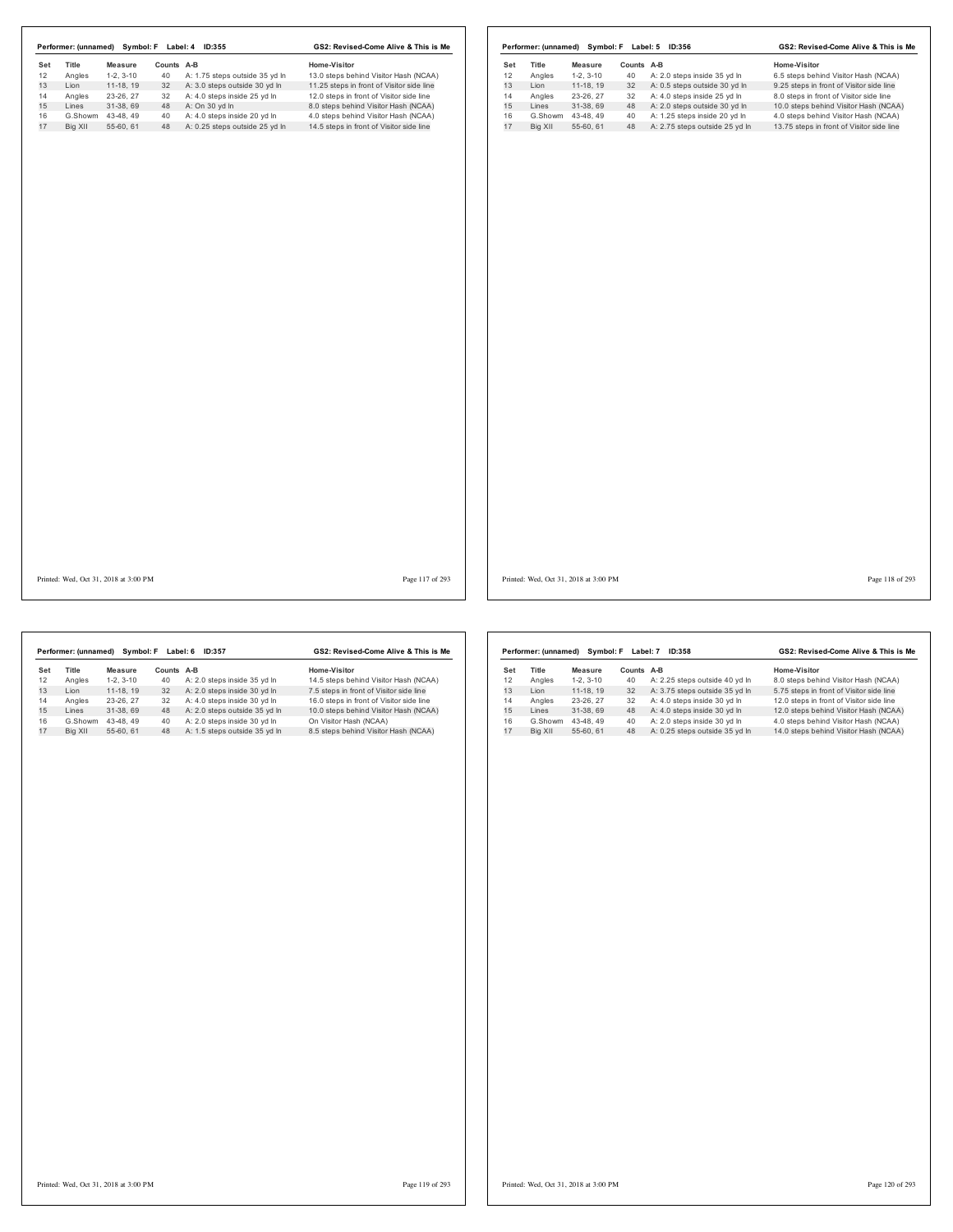| Set<br>12 | Title           | <b>Measure</b>           | Counts A-B |                                                               | Home-Visitor                                                                       | Set      | Title          | Measure                | Counts A-B |                                                              | Home-Visitor                                                                        |
|-----------|-----------------|--------------------------|------------|---------------------------------------------------------------|------------------------------------------------------------------------------------|----------|----------------|------------------------|------------|--------------------------------------------------------------|-------------------------------------------------------------------------------------|
| 13        | Angles          | $1-2, 3-10$              | 40         | A: 2.25 steps outside 40 yd In                                | 16.0 steps in front of Visitor side line                                           | 12       | Angles         | $1-2, 3-10$            | 40         | A: 1.25 steps inside 40 yd In                                | 9.75 steps behind Visitor Hash (NCAA)                                               |
| 14        | Lion            | $11-18, 19$<br>23-26, 27 | 32<br>32   | A: 1.0 steps outside 35 yd In<br>A: 4.0 steps inside 30 yd In | 4.0 steps in front of Visitor side line<br>8.0 steps in front of Visitor side line | 13<br>14 | Lion<br>Angles | 11-18, 19<br>23-26, 27 | 32<br>32   | A: 1.5 steps inside 35 yd In<br>A: 4.0 steps inside 35 yd In | 2.5 steps in front of Visitor side line<br>16.0 steps in front of Visitor side line |
|           | Angles<br>Lines | 31-38, 69                | 48         | A: 2.0 steps inside 30 yd In                                  | 14.0 steps behind Visitor Hash (NCAA)                                              | 15       | Lines          | 31-38, 69              | 48         | A: 2.0 steps inside 35 yd In                                 | 14.0 steps behind Visitor Hash (NCAA)                                               |
|           | G.Showm         | 43-48, 49                | 40         | A: On 30 yd In                                                | 4.0 steps behind Visitor Hash (NCAA)                                               | 16       |                | G.Showm 43-48, 49      | 40         | A: 2.75 steps inside 35 yd In                                | 4.0 steps in front of Visitor Hash (NCAA)                                           |
|           | Big XII         | 55-60, 61                | 48         | A: 3.0 steps outside 35 yd In                                 | 14.5 steps behind Visitor Hash (NCAA)                                              | 17       | Big XII        | 55-60, 61              | 48         | A: 0.5 steps outside 40 yd In                                | 7.0 steps behind Visitor Hash (NCAA)                                                |
|           |                 |                          |            |                                                               |                                                                                    |          |                |                        |            |                                                              |                                                                                     |
|           |                 |                          |            |                                                               |                                                                                    |          |                |                        |            |                                                              |                                                                                     |
|           |                 |                          |            |                                                               |                                                                                    |          |                |                        |            |                                                              |                                                                                     |
|           |                 |                          |            |                                                               |                                                                                    |          |                |                        |            |                                                              |                                                                                     |
|           |                 |                          |            |                                                               |                                                                                    |          |                |                        |            |                                                              |                                                                                     |

|     | Performer: (unnamed) |            | Symbol: F Label: 10 | ID:361                        | GS2: Revised-Come Alive & This is Me      |  |  |  |
|-----|----------------------|------------|---------------------|-------------------------------|-------------------------------------------|--|--|--|
| Set | Title                | Measure    | Counts A-B          |                               | Home-Visitor                              |  |  |  |
| 12  | Angles               | $1-2.3-10$ | 40                  | A: 1.25 steps inside 40 yd In | 14.25 steps in front of Visitor side line |  |  |  |
| 13  | I ion                | 11-18.19   | 32                  | A: 4.0 steps outside 40 yd In | 1.0 steps in front of Visitor side line   |  |  |  |
| 14  | Angles               | 23-26.27   | 32                  | A: 4.0 steps inside 35 vd In  | 12.0 steps in front of Visitor side line  |  |  |  |
| 15  | Lines                | 31-38.69   | 48                  | A: On 35 yd In                | 16.0 steps in front of Visitor side line  |  |  |  |
| 16  | G.Showm              | 43-48.49   | 40                  | A: On 35 vd In                | 4.0 steps in front of Visitor Hash (NCAA) |  |  |  |
| 17  | Big XII              | 55-60.61   | 48                  | A: 3.5 steps outside 40 yd In | 7.5 steps behind Visitor Hash (NCAA)      |  |  |  |

|     | Performer: (unnamed) | Symbol: F  | Label: 11  | GS2: Revised-Come Alive & This is Me |                                          |  |  |
|-----|----------------------|------------|------------|--------------------------------------|------------------------------------------|--|--|
| Set | <b>Title</b>         | Measure    | Counts A-B |                                      | Home-Visitor                             |  |  |
| 12  | Angles               | $1-2.3-10$ | 40         | A: 3.0 steps outside 45 yd In        | 11.25 steps behind Visitor Hash (NCAA)   |  |  |
| 13  | I ion                | 11-18, 19  | 32         | A: 1.25 steps outside 40 yd In       | 0.25 steps behind Visitor side line      |  |  |
| 14  | Angles               | 23-26.27   | 32         | A: 4.0 steps inside 35 yd In         | 8.0 steps in front of Visitor side line  |  |  |
| 15  | I ines               | 31-38.69   | 48         | A: 2.0 steps outside 35 yd In        | 14.0 steps in front of Visitor side line |  |  |
| 16  | G.Showm              | 43-48.49   | 40         | A: On 35 vd In                       | 4.0 steps behind Visitor Hash (NCAA)     |  |  |
| 17  | Bia XII              | 55-60.61   | 48         | A: 2.25 steps inside 35 yd In        | 13.5 steps behind Visitor Hash (NCAA)    |  |  |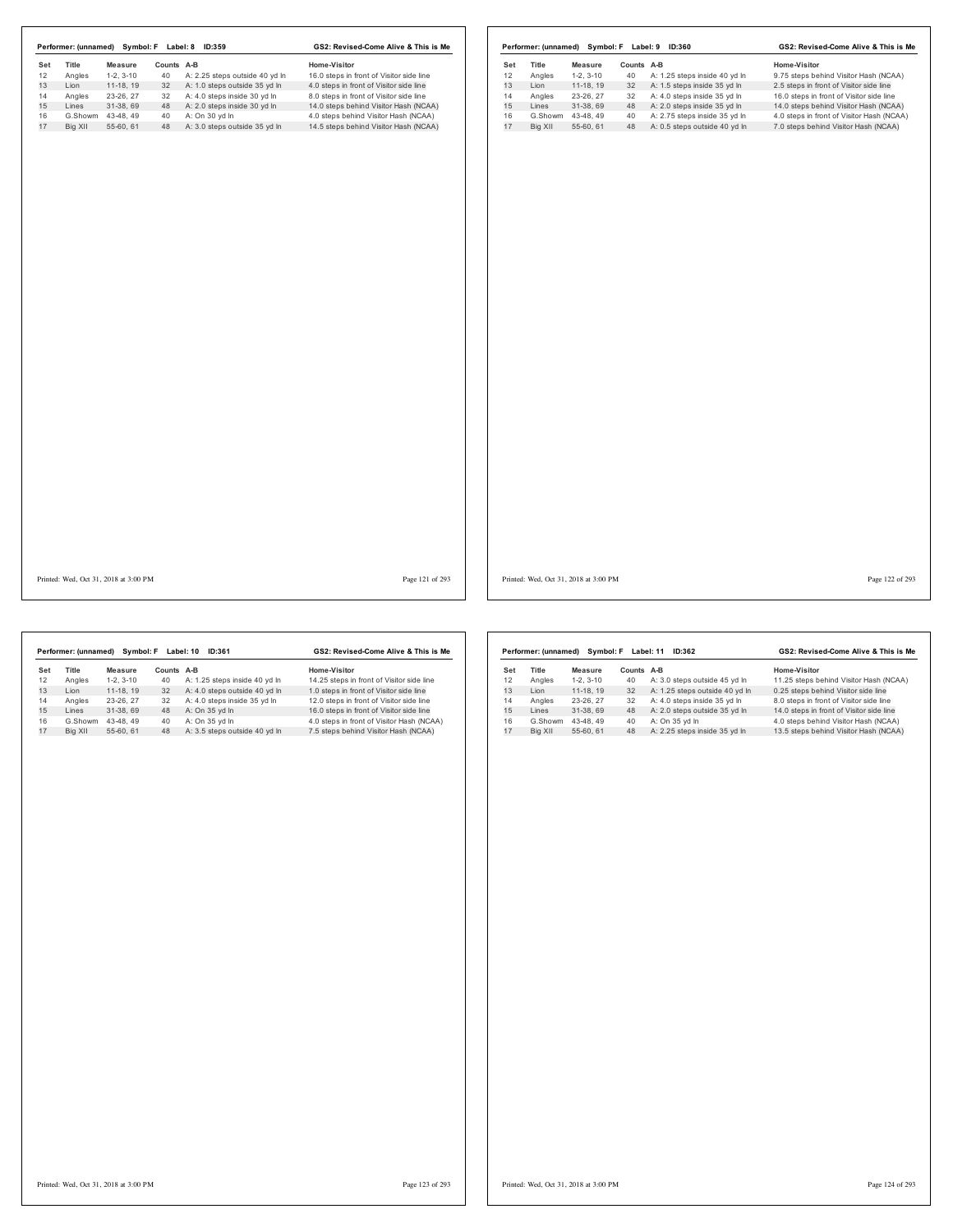|     |                                       |                |            | Performer: (unnamed) Symbol: F Label: 12 ID:363 | GS2: Revised-Come Alive & This is Me      |                 |     |         |                                       |            | Performer: (unnamed) Symbol: F Label: 13 ID:364 | GS2: Revised-Come Alive & This is Me     |
|-----|---------------------------------------|----------------|------------|-------------------------------------------------|-------------------------------------------|-----------------|-----|---------|---------------------------------------|------------|-------------------------------------------------|------------------------------------------|
| Set | Title                                 | <b>Measure</b> | Counts A-B |                                                 | Home-Visitor                              |                 | Set | Title   | Measure                               | Counts A-B |                                                 | Home-Visitor                             |
| 12  | Angles                                | $1-2, 3-10$    | 40         | A: 3.0 steps outside 45 yd In                   | 12.75 steps in front of Visitor side line |                 | 12  | Angles  | $1-2, 3-10$                           | 40         | A: 0.75 steps inside 45 yd In                   | 12.75 steps behind Visitor Hash (NCAA)   |
| 13  | Lion                                  | 11-18, 19      | 32         | A: 1.75 steps inside 40 yd In                   | 0.25 steps behind Visitor side line       |                 | 13  | Lion    | 11-18, 19                             | 32         | A: 3.5 steps inside 40 yd In                    | 2.25 steps in front of Visitor side line |
| 14  | Angles                                | 23-26, 27      | 32         | A: 4.0 steps inside 40 yd In                    | 8.0 steps in front of Visitor side line   |                 | 14  | Angles  | 23-26, 27                             | 32         | A: 4.0 steps inside 40 yd In                    | 12.0 steps in front of Visitor side line |
| 15  | Lines                                 | 31-38, 69      | 48         | A: 2.0 steps inside 35 yd In                    | 10.0 steps in front of Visitor side line  |                 | 15  | Lines   | 31-38, 69                             | 48         | A: 4.0 steps inside 35 yd In                    | 12.0 steps in front of Visitor side line |
| 16  | G.Showm 43-48, 49                     |                | 40         | A: 2.75 steps inside 35 yd In                   | 4.0 steps behind Visitor Hash (NCAA)      |                 | 16  |         | G.Showm 43-48, 49                     | 40         | A: On 35 yd In                                  | On Visitor Hash (NCAA)                   |
| 17  | Big XII                               | 55-60, 61      |            | 48 A: 3.0 steps outside 40 yd In                | 13.25 steps behind Visitor Hash (NCAA)    |                 | 17  | Big XII | 55-60, 61                             | 48         | A: 1.5 steps inside 35 yd In                    | 7.75 steps behind Visitor Hash (NCAA)    |
|     |                                       |                |            |                                                 |                                           |                 |     |         |                                       |            |                                                 |                                          |
|     | Printed: Wed, Oct 31, 2018 at 3:00 PM |                |            |                                                 |                                           | Page 125 of 293 |     |         | Printed: Wed, Oct 31, 2018 at 3:00 PM |            |                                                 | Page 126 of 293                          |

|     | Performer: (unnamed) | Symbol: F  |        | Label: 14<br>ID:365            | GS2: Revised-Come Alive & This is Me      |
|-----|----------------------|------------|--------|--------------------------------|-------------------------------------------|
| Set | Title                | Measure    | Counts | A-B                            | Home-Visitor                              |
| 12  | Angles               | $1-2.3-10$ | 40     | A: 0.75 steps inside 45 vd In  | 11.25 steps in front of Visitor side line |
| 13  | I ion                | 11-18.19   | 32     | A: 2.25 steps outside 45 yd In | 4.25 steps in front of Visitor side line  |
| 14  | Angles               | 23-26.27   | 32     | A: 4.0 steps inside 40 vd In   | 16.0 steps in front of Visitor side line  |
| 15  | Lines                | 31-38.69   | 48     | A: 2.0 steps outside 40 yd In  | 14.0 steps in front of Visitor side line  |
| 16  | G.Showm              | 43-48.49   | 40     | A: 2.75 steps outside 40 vd In | 4.0 steps in front of Visitor Hash (NCAA) |
| 17  | Big XII              | 55-60.61   | 48     | A: 2.5 steps inside 40 yd In   | 6.75 steps behind Visitor Hash (NCAA)     |

|     | Performer: (unnamed) |            | Symbol: F Label: 15 | ID:366                         | GS2: Revised-Come Alive & This is Me    |
|-----|----------------------|------------|---------------------|--------------------------------|-----------------------------------------|
| Set | Title                | Measure    | <b>Counts</b>       | A-B                            | Home-Visitor                            |
| 12  | Angles               | $1-2.3-10$ | 40                  | A: 3.75 steps outside 50 yd In | 14.5 steps behind Visitor Hash (NCAA)   |
| 13  | I ion                | 11-18.19   | 32                  | A: 0.25 steps inside 45 yd In  | 6.0 steps in front of Visitor side line |
| 14  | Angles               | 23-26.27   | 32                  | A: 4.0 steps inside 45 vd In   | 8.0 steps in front of Visitor side line |
| 15  | I ines               | 31-38.69   | 48                  | A: 2.0 steps outside 40 yd In  | 6.0 steps in front of Visitor side line |
| 16  | G.Showm              | 43-48.49   | 40                  | A: 2.75 steps outside 40 vd In | 4.0 steps behind Visitor Hash (NCAA)    |
| 17  | Big XII              | 55-60.61   | 48                  | A: 0.25 steps outside 40 yd In | 13.0 steps behind Visitor Hash (NCAA)   |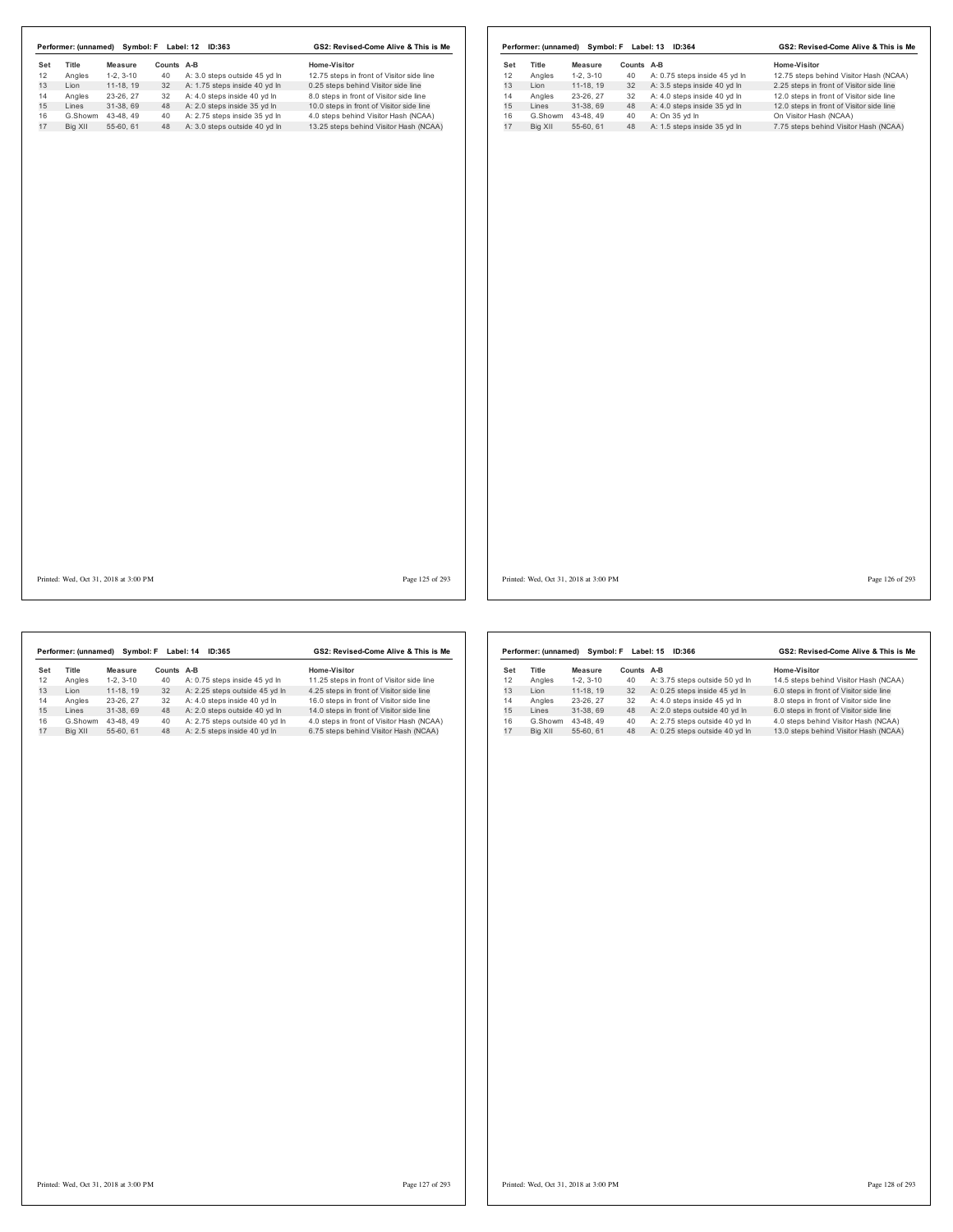| Angles<br>Lion<br>Angles<br>Lines<br>G.Showm 43-48, 49<br>Big XII | $1-2, 3-10$<br>$11-18, 19$<br>23-26, 27<br>31-38, 69 | 40<br>32 | A: 3.75 steps outside 50 yd In                    |                                                                                |          |                    |                        |          |                                                    |                                                                                   |
|-------------------------------------------------------------------|------------------------------------------------------|----------|---------------------------------------------------|--------------------------------------------------------------------------------|----------|--------------------|------------------------|----------|----------------------------------------------------|-----------------------------------------------------------------------------------|
|                                                                   |                                                      |          |                                                   | 9.5 steps in front of Visitor side line                                        | 12       | Angles             | $1-2, 3-10$            | 40       | On 50 yd In                                        | 16.0 steps in front of Visitor side line                                          |
|                                                                   |                                                      |          | A: 3.0 steps inside 45 yd In                      | 7.25 steps in front of Visitor side line                                       | 13       | Lion               | $11-18, 19$            | 32       | A: 2.25 steps outside 50 yd In                     | 8.5 steps in front of Visitor side line                                           |
|                                                                   |                                                      | 32<br>48 | A: 4.0 steps inside 45 yd In                      | 12.0 steps in front of Visitor side line                                       | 14<br>15 | Angles<br>Lines    | 23-26, 27<br>31-38, 69 | 32<br>48 | A: 4.0 steps inside 45 yd In                       | 16.0 steps in front of Visitor side line                                          |
|                                                                   |                                                      |          | A: On 40 yd In                                    | 8.0 steps in front of Visitor side line                                        |          |                    |                        |          | A: 2.0 steps inside 40 yd In                       | 10.0 steps in front of Visitor side line                                          |
|                                                                   | 55-60, 61                                            | 40       | A: On 40 yd In<br>48 A: 2.5 steps inside 40 yd In | 4.0 steps behind Visitor Hash (NCAA)<br>12.75 steps behind Visitor Hash (NCAA) | 16<br>17 | G.Showm<br>Big XII | 43-48, 49<br>55-60, 61 | 40       | A: On 40 yd In<br>48 A: 2.5 steps outside 45 yd In | 4.0 steps in front of Visitor Hash (NCAA)<br>6.5 steps behind Visitor Hash (NCAA) |
|                                                                   |                                                      |          |                                                   |                                                                                |          |                    |                        |          |                                                    |                                                                                   |
|                                                                   |                                                      |          |                                                   |                                                                                |          |                    |                        |          |                                                    |                                                                                   |
|                                                                   |                                                      |          |                                                   |                                                                                |          |                    |                        |          |                                                    |                                                                                   |

I

|     | Performer: (unnamed) |            | Symbol: F Label: 18 | ID:388                         | GS2: Revised-Come Alive & This is Me     |
|-----|----------------------|------------|---------------------|--------------------------------|------------------------------------------|
| Set | Title                | Measure    | Counts A-B          |                                | Home-Visitor                             |
| 12  | Angles               | $1-2.3-10$ | 40                  | On 50 vd In                    | 8.0 steps in front of Visitor side line  |
| 13  | I ion                | 11-18.19   | 32                  | B: 2.25 steps outside 50 yd In | 8.5 steps in front of Visitor side line  |
| 14  | Angles               | 23-26.27   | 32                  | B: 4.0 steps outside 50 yd In  | 16.0 steps in front of Visitor side line |
| 15  | Lines                | 31-38.69   | 48                  | B: 2.0 steps inside 40 yd In   | 10.0 steps in front of Visitor side line |
| 16  | G.Showm              | 43-48.49   | 40                  | B: On 45 vd In                 | 4.0 steps behind Visitor Hash (NCAA)     |
| 17  | Big XII              | 55-60.61   | 48                  | B: 2.75 steps outside 50 vd ln | 12.0 steps behind Visitor Hash (NCAA)    |

|     | Performer: (unnamed) |            | Symbol: F Label: 19 | ID:387                         | GS2: Revised-Come Alive & This is Me     |
|-----|----------------------|------------|---------------------|--------------------------------|------------------------------------------|
| Set | Title                | Measure    | Counts              | A-B                            | Home-Visitor                             |
| 12  | Angles               | $1-2.3-10$ | 40                  | B: 3.75 steps outside 50 yd In | 9.5 steps in front of Visitor side line  |
| 13  | I ion                | 11-18.19   | 32                  | B: 3.0 steps inside 45 yd In   | 7.25 steps in front of Visitor side line |
| 14  | Angles               | 23-26.27   | 32                  | B: 4.0 steps outside 50 yd In  | 12.0 steps in front of Visitor side line |
| 15  | Lines                | 31-38.69   | 48                  | B: On 40 yd In                 | 8.0 steps in front of Visitor side line  |
| 16  | G.Showm              | 43-48.49   | 40                  | B: 2.0 steps outside 30 vd In  | 1.25 steps behind Visitor Hash (NCAA)    |
| 17  | Big XII              | 55-60.61   | 48                  | B: 0.75 steps inside 30 yd In  | 9.75 steps behind Visitor Hash (NCAA)    |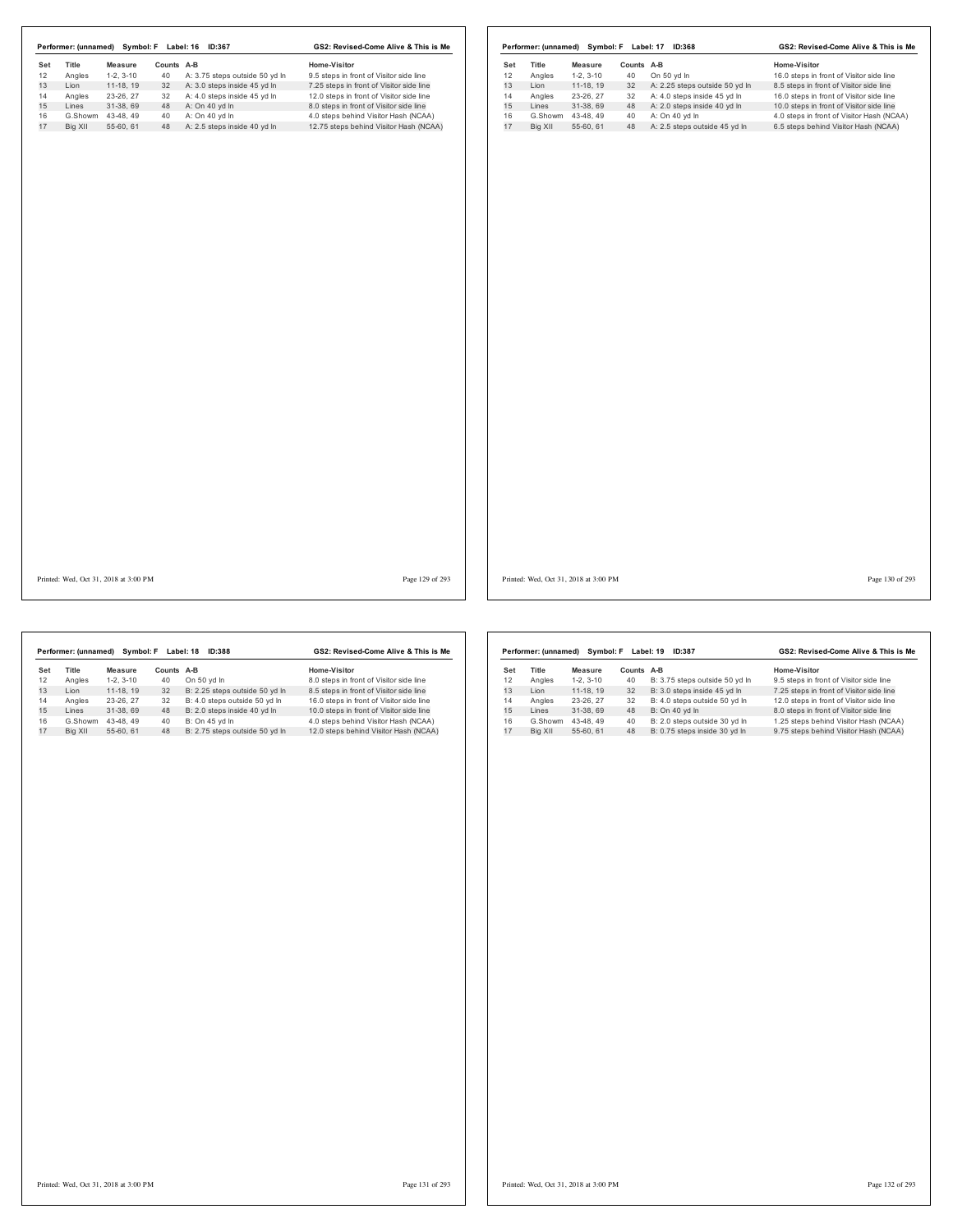|     |         |                                       |            | Performer: (unnamed) Symbol: F Label: 20 ID:386 | GS2: Revised-Come Alive & This is Me    |     |         |                                       |            | Performer: (unnamed) Symbol: F Label: 21 ID:385 | GS2: Revised-Come Alive & This is Me      |                 |
|-----|---------|---------------------------------------|------------|-------------------------------------------------|-----------------------------------------|-----|---------|---------------------------------------|------------|-------------------------------------------------|-------------------------------------------|-----------------|
| Set | Title   | <b>Measure</b>                        | Counts A-B |                                                 | Home-Visitor                            | Set | Title   | Measure                               | Counts A-B |                                                 | Home-Visitor                              |                 |
| 12  | Angles  | $1-2, 3-10$                           | 40         | B: 3.75 steps outside 50 yd In                  | 14.5 steps behind Visitor Hash (NCAA)   | 12  | Angles  | $1-2, 3-10$                           | 40         | B: 0.75 steps inside 45 yd In                   | 11.25 steps in front of Visitor side line |                 |
| 13  | Lion    | 11-18, 19                             | 32         | B: 0.25 steps inside 45 yd In                   | 6.0 steps in front of Visitor side line | 13  | Lion    | 11-18, 19                             | 32         | B: 2.25 steps outside 45 yd In                  | 4.25 steps in front of Visitor side line  |                 |
|     | Angles  | 23-26, 27                             | 32         | B: 4.0 steps outside 50 yd In                   | 8.0 steps in front of Visitor side line | 14  | Angles  | 23-26, 27                             | 32         | B: 4.0 steps outside 45 yd In                   | 16.0 steps in front of Visitor side line  |                 |
|     | Lines   | 31-38, 69                             | 48         | B: 2.0 steps outside 40 yd In                   | 6.0 steps in front of Visitor side line | 15  | Lines   | 31-38, 69                             | 48         | B: 2.0 steps outside 40 yd In                   | 14.0 steps in front of Visitor side line  |                 |
|     |         | G.Showm 43-48, 49                     | 40         | B: 4.0 steps outside 30 yd In                   | 4.0 steps behind Visitor Hash (NCAA)    | 16  |         | G.Showm 43-48, 49                     | 40         | B: 2.0 steps outside 45 yd In                   | 4.0 steps behind Visitor Hash (NCAA)      |                 |
|     | Big XII | 55-60, 61                             | 48         | B: 3.0 steps outside 35 yd In                   | 14.5 steps behind Visitor Hash (NCAA)   | 17  | Big XII | 55-60, 61                             | 48         | B: 0.25 steps outside 45 yd In                  | 12.25 steps behind Visitor Hash (NCAA)    |                 |
|     |         |                                       |            |                                                 |                                         |     |         |                                       |            |                                                 |                                           |                 |
|     |         | Printed: Wed, Oct 31, 2018 at 3:00 PM |            |                                                 | Page 133 of 293                         |     |         | Printed: Wed, Oct 31, 2018 at 3:00 PM |            |                                                 |                                           | Page 134 of 293 |

|     | Performer: (unnamed) | Symbol: F  |               | Label: 22<br><b>ID:384</b>     | GS2: Revised-Come Alive & This is Me       |
|-----|----------------------|------------|---------------|--------------------------------|--------------------------------------------|
| Set | Title                | Measure    | <b>Counts</b> | A-B                            | Home-Visitor                               |
| 12  | Angles               | $1-2.3-10$ | 40            | B: 0.75 steps inside 45 yd In  | 12.75 steps behind Visitor Hash (NCAA)     |
| 13  | I ion                | 11-18.19   | 32            | B: 3.5 steps inside 40 vd In   | 2.25 steps in front of Visitor side line   |
| 14  | Angles               | 23-26.27   | 32            | B: 4.0 steps outside 45 vd In  | 12.0 steps in front of Visitor side line   |
| 15  | Lines                | 31-38.69   | 48            | B: 4.0 steps outside 40 yd In  | 12.0 steps in front of Visitor side line   |
| 16  | G.Showm              | 43-48.49   | 40            | B: 2.0 steps outside 30 vd In  | 1.25 steps in front of Visitor Hash (NCAA) |
| 17  | Big XII              | 55-60.61   | 48            | B: 2.25 steps outside 30 yd In | 10.25 steps behind Visitor Hash (NCAA)     |
|     |                      |            |               |                                |                                            |

|     | Performer: (unnamed) |            | Symbol: F Label: 23 | ID:383                        | GS2: Revised-Come Alive & This is Me      |
|-----|----------------------|------------|---------------------|-------------------------------|-------------------------------------------|
| Set | Title                | Measure    | Counts              | A-B                           | Home-Visitor                              |
| 12  | Angles               | $1-2.3-10$ | 40                  | B: 3.0 steps outside 45 yd In | 12.75 steps in front of Visitor side line |
| 13  | I ion                | 11-18, 19  | 32                  | B: 1.75 steps inside 40 yd In | 0.25 steps behind Visitor side line       |
| 14  | Angles               | 23-26, 27  | 32                  | B: 4.0 steps outside 45 vd In | 8.0 steps in front of Visitor side line   |
| 15  | Lines                | 31-38.69   | 48                  | B: 2.0 steps inside 35 yd In  | 10.0 steps in front of Visitor side line  |
| 16  | G.Showm              | 43-48.49   | 40                  | B: 2.0 steps inside 25 vd In  | 4.0 steps behind Visitor Hash (NCAA)      |
| 17  | Big XII              | 55-60.61   | 48                  | B: 2.25 steps inside 30 yd In | 15.0 steps behind Visitor Hash (NCAA)     |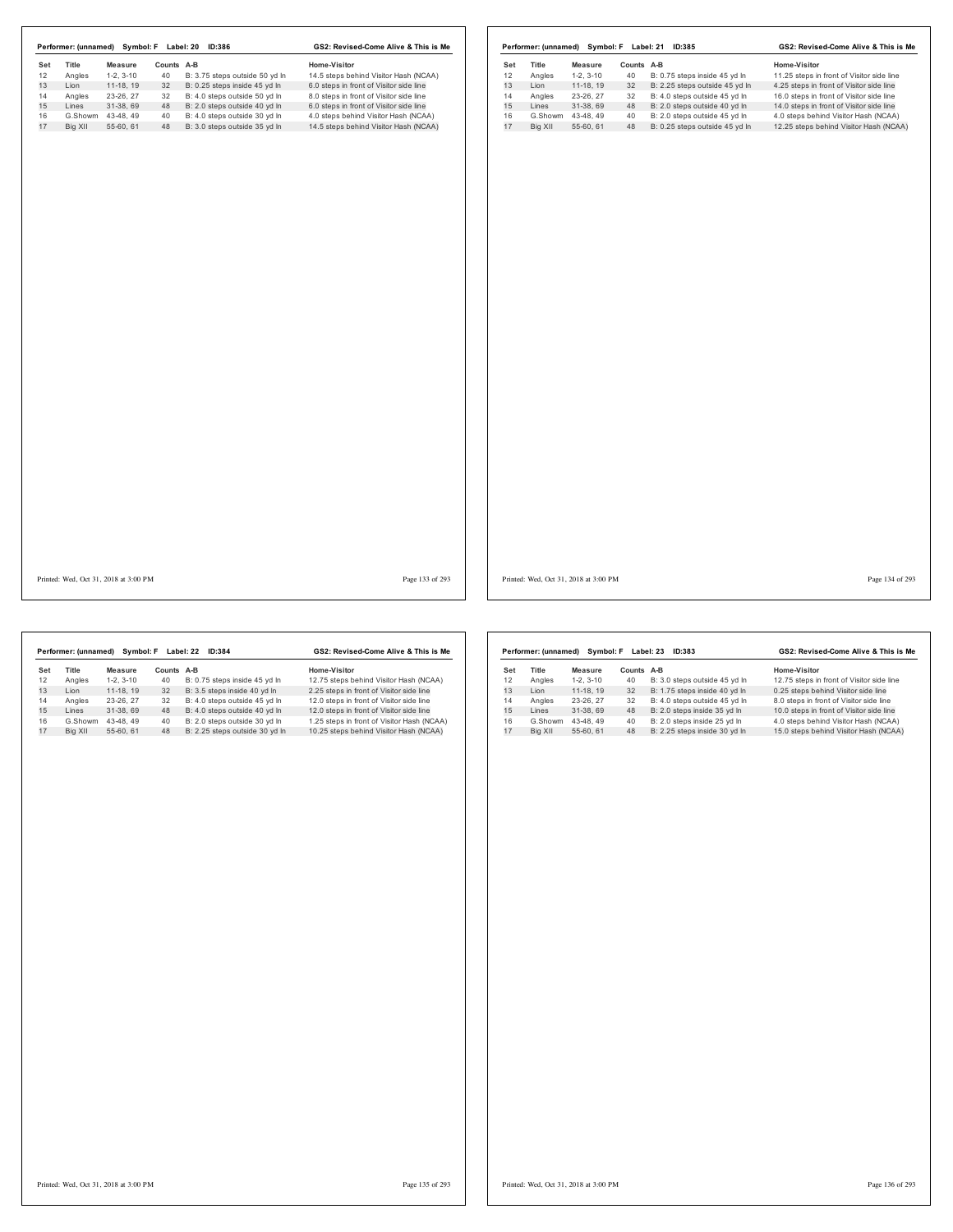|     |                   |                                       |            | Performer: (unnamed) Symbol: F Label: 24 ID:382 | GS2: Revised-Come Alive & This is Me     |     |         |                                       |            | Performer: (unnamed) Symbol: F Label: 25 ID:381 | GS2: Revised-Come Alive & This is Me      |
|-----|-------------------|---------------------------------------|------------|-------------------------------------------------|------------------------------------------|-----|---------|---------------------------------------|------------|-------------------------------------------------|-------------------------------------------|
| Set | Title             | Measure                               | Counts A-B |                                                 | Home-Visitor                             | Set | Title   | <b>Measure</b>                        | Counts A-B |                                                 | Home-Visitor                              |
| 12  | Angles            | $1-2, 3-10$                           | 40         | B: 3.0 steps outside 45 yd In                   | 11.25 steps behind Visitor Hash (NCAA)   | 12  | Angles  | $1-2, 3-10$                           | 40         | B: 1.25 steps inside 40 yd In                   | 14.25 steps in front of Visitor side line |
| 13  | Lion              | 11-18, 19                             | 32         | B: 1.25 steps outside 40 yd In                  | 0.25 steps behind Visitor side line      | 13  | Lion    | 11-18, 19                             | 32         | B: 4.0 steps outside 40 yd In                   | 1.0 steps in front of Visitor side line   |
| 14  | Angles            | 23-26, 27                             | 32         | B: 4.0 steps outside 40 yd In                   | 8.0 steps in front of Visitor side line  | 14  | Angles  | 23-26, 27                             | 32         | B: 4.0 steps outside 40 yd ln                   | 12.0 steps in front of Visitor side line  |
| 15  | Lines             | 31-38, 69                             | 48         | B: 2.0 steps outside 35 yd In                   | 14.0 steps in front of Visitor side line | 15  | Lines   | 31-38, 69                             | 48         | B: On 35 yd In                                  | 16.0 steps in front of Visitor side line  |
| 16  | G.Showm 43-48, 49 |                                       | 40         | B: On 25 yd In                                  | 4.0 steps behind Visitor Hash (NCAA)     | 16  |         | G.Showm 43-48, 49                     | 40         | B: 2.0 steps outside 25 yd In                   | 4.0 steps behind Visitor Hash (NCAA)      |
| 17  | Big XII           | 55-60, 61                             |            | 48 B: 0.25 steps outside 30 yd In               | 15.5 steps behind Visitor Hash (NCAA)    | 17  | Big XII | 55-60, 61                             | 48         | B: 3.0 steps outside 30 yd In                   | 15.75 steps in front of Visitor side line |
|     |                   |                                       |            |                                                 |                                          |     |         |                                       |            |                                                 |                                           |
|     |                   |                                       |            |                                                 |                                          |     |         |                                       |            |                                                 |                                           |
|     |                   |                                       |            |                                                 |                                          |     |         |                                       |            |                                                 |                                           |
|     |                   | Printed: Wed, Oct 31, 2018 at 3:00 PM |            |                                                 | Page 137 of 293                          |     |         | Printed: Wed, Oct 31, 2018 at 3:00 PM |            |                                                 | Page 138 of 293                           |

|     | Performer: (unnamed) | Symbol: F  |               | Label: 26<br><b>ID:380</b>     | GS2: Revised-Come Alive & This is Me     |
|-----|----------------------|------------|---------------|--------------------------------|------------------------------------------|
| Set | Title                | Measure    | <b>Counts</b> | A-B                            | Home-Visitor                             |
| 12  | Angles               | $1-2.3-10$ | 40            | B: 1.25 steps inside 40 yd In  | 9.75 steps behind Visitor Hash (NCAA)    |
| 13  | I ion                | 11-18.19   | 32            | B: 1.5 steps inside 35 yd In   | 2.5 steps in front of Visitor side line  |
| 14  | Angles               | 23-26.27   | 32            | B: 4.0 steps outside 40 vd In  | 16.0 steps in front of Visitor side line |
| 15  | I ines               | 31-38.69   | 48            | B: 2.0 steps inside 35 yd In   | 14.0 steps behind Visitor Hash (NCAA)    |
| 16  | G.Showm              | 43-48.49   | 40            | B: 4.0 steps outside 45 vd In  | 4.0 steps behind Visitor Hash (NCAA)     |
| 17  | Big XII              | 55-60.61   | 48            | B: 2.75 steps outside 45 yd In | 12.5 steps behind Visitor Hash (NCAA)    |
|     |                      |            |               |                                |                                          |

|     | Performer: (unnamed) | Svmbol: F  |        | Label: 27<br>ID:379            | GS2: Revised-Come Alive & This is Me      |
|-----|----------------------|------------|--------|--------------------------------|-------------------------------------------|
| Set | Title                | Measure    | Counts | $A-B$                          | Home-Visitor                              |
| 12  | Angles               | $1-2.3-10$ | 40     | B: 2.25 steps outside 40 yd In | 16.0 steps in front of Visitor side line  |
| 13  | Lion                 | 11-18.19   | 32     | B: 1.0 steps outside 35 vd In  | 4.0 steps in front of Visitor side line   |
| 14  | Angles               | 23-26.27   | 32     | B: 4.0 steps outside 35 yd In  | 8.0 steps in front of Visitor side line   |
| 15  | Lines                | 31-38.69   | 48     | B: 2.0 steps inside 30 yd In   | 14.0 steps behind Visitor Hash (NCAA)     |
| 16  | G.Showm              | 43-48.49   | 40     | B: On 20 vd In                 | 4.0 steps behind Visitor Hash (NCAA)      |
| 17  | Big XII              | 55-60.61   | 48     | B: 2.5 steps inside 25 yd In   | 15.25 steps in front of Visitor side line |
|     |                      |            |        |                                |                                           |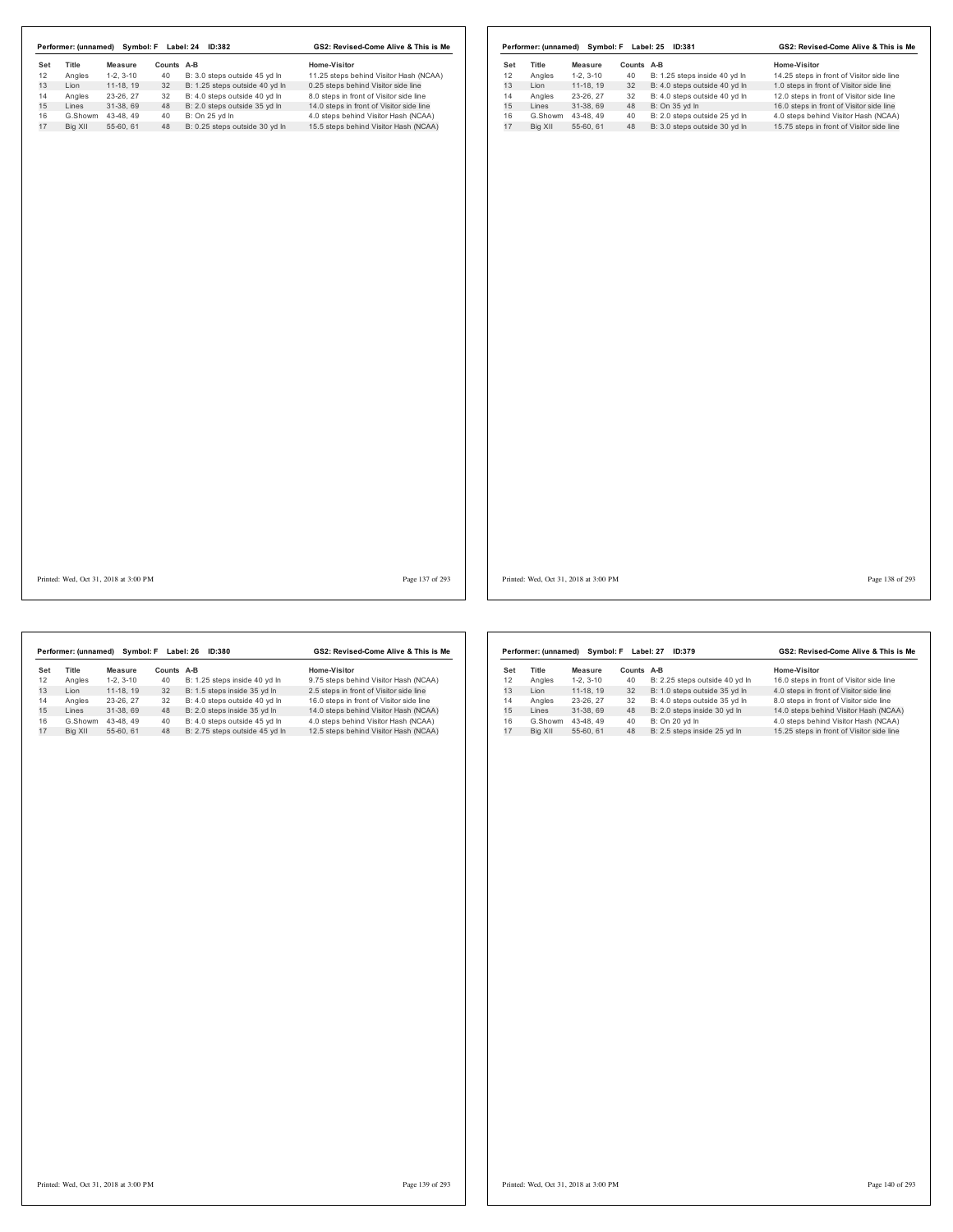|     |         |                                       |            | Performer: (unnamed) Symbol: F Label: 28 ID:378 | GS2: Revised-Come Alive & This is Me     |     |         |                                       |            | Performer: (unnamed) Symbol: F Label: 29 ID:377 | GS2: Revised-Come Alive & This is Me      |                 |
|-----|---------|---------------------------------------|------------|-------------------------------------------------|------------------------------------------|-----|---------|---------------------------------------|------------|-------------------------------------------------|-------------------------------------------|-----------------|
| Set | Title   | <b>Measure</b>                        | Counts A-B |                                                 | Home-Visitor                             | Set | Title   | <b>Measure</b>                        | Counts A-B |                                                 | Home-Visitor                              |                 |
| 12  | Angles  | $1-2, 3-10$                           | 40         | B: 2.25 steps outside 40 yd In                  | 8.0 steps behind Visitor Hash (NCAA)     | 12  | Angles  | $1-2, 3-10$                           | 40         | B: 2.0 steps inside 35 yd In                    | 14.5 steps behind Visitor Hash (NCAA)     |                 |
| 13  | Lion    | 11-18, 19                             | 32         | B: 2.0 steps inside 30 yd In                    | 7.5 steps in front of Visitor side line  | 13  | Lion    | 11-18, 19                             | 32         | B: 3.75 steps outside 35 yd In                  | 5.75 steps in front of Visitor side line  |                 |
|     | Angles  | 23-26, 27                             | 32         | B: 4.0 steps outside 35 yd In                   | 16.0 steps in front of Visitor side line | 14  | Angles  | 23-26, 27                             | 32         | B: 4.0 steps outside 35 yd In                   | 12.0 steps in front of Visitor side line  |                 |
|     | Lines   | 31-38, 69                             | 48         | B: 2.0 steps outside 35 yd In                   | 10.0 steps behind Visitor Hash (NCAA)    | 15  | Lines   | 31-38, 69                             | 48         | B: 4.0 steps outside 35 yd In                   | 12.0 steps behind Visitor Hash (NCAA)     |                 |
|     |         | G.Showm 43-48, 49                     | 40         | B: 1.25 steps inside 35 yd In                   | 4.0 steps behind Visitor Hash (NCAA)     | 16  | G.Showm | 43-48, 49                             | 40         | B: 2.0 steps outside 30 yd In                   | 4.0 steps in front of Visitor Hash (NCAA) |                 |
|     | Big XII | 55-60, 61                             | 48         | B: 3.0 steps outside 40 yd In                   | 13.25 steps behind Visitor Hash (NCAA)   | 17  | Big XII | 55-60, 61                             | 48         | B: 3.0 steps inside 25 yd In                    | 11.25 steps behind Visitor Hash (NCAA)    |                 |
|     |         |                                       |            |                                                 |                                          |     |         |                                       |            |                                                 |                                           |                 |
|     |         |                                       |            |                                                 |                                          |     |         |                                       |            |                                                 |                                           |                 |
|     |         | Printed: Wed, Oct 31, 2018 at 3:00 PM |            |                                                 | Page 141 of 293                          |     |         | Printed: Wed, Oct 31, 2018 at 3:00 PM |            |                                                 |                                           | Page 142 of 293 |

Set Title Measure Counts A-B<br>
12 Angles 1-2, 3-10 40 B: 2.0 steps inside 35 yd In 6.5 steps behind Visitor Hash (NCAA)<br>
13 Lion 11-18, 19 32 B: 3.0 steps outside 30 yd In 11.25 steps in front of Visitor side line<br>
14 Angle **Performer: (unnamed) Symbol: F Label: 30 ID:376 GS2: Revised-Come Alive & This is Me**

| Symbol: F Label: 31<br>Performer: (unnamed)<br>ID:375 |         |            |               |                                | GS2: Revised-Come Alive & This is Me     |
|-------------------------------------------------------|---------|------------|---------------|--------------------------------|------------------------------------------|
| Set                                                   | Title   | Measure    | <b>Counts</b> | $A-B$                          | Home-Visitor                             |
| 12                                                    | Angles  | $1-2.3-10$ | 40            | B: 1.75 steps outside 35 yd In | 13.0 steps behind Visitor Hash (NCAA)    |
| 13                                                    | I ion   | 11-18, 19  | 32            | B: 0.5 steps outside 30 yd In  | 9.25 steps in front of Visitor side line |
| 14                                                    | Angles  | 23-26.27   | 32            | B: 4.0 steps outside 30 yd In  | 8.0 steps in front of Visitor side line  |
| 15                                                    | I ines  | 31-38.69   | 48            | B: 2.0 steps outside 30 yd In  | 10.0 steps behind Visitor Hash (NCAA)    |
| 16                                                    | G.Showm | 43-48.49   | 40            | B: 2.0 steps outside 20 yd In  | 4.0 steps behind Visitor Hash (NCAA)     |
| 17                                                    | Big XII | 55-60.61   | 48            | B: 0.25 steps outside 25 vd In | 14.5 steps in front of Visitor side line |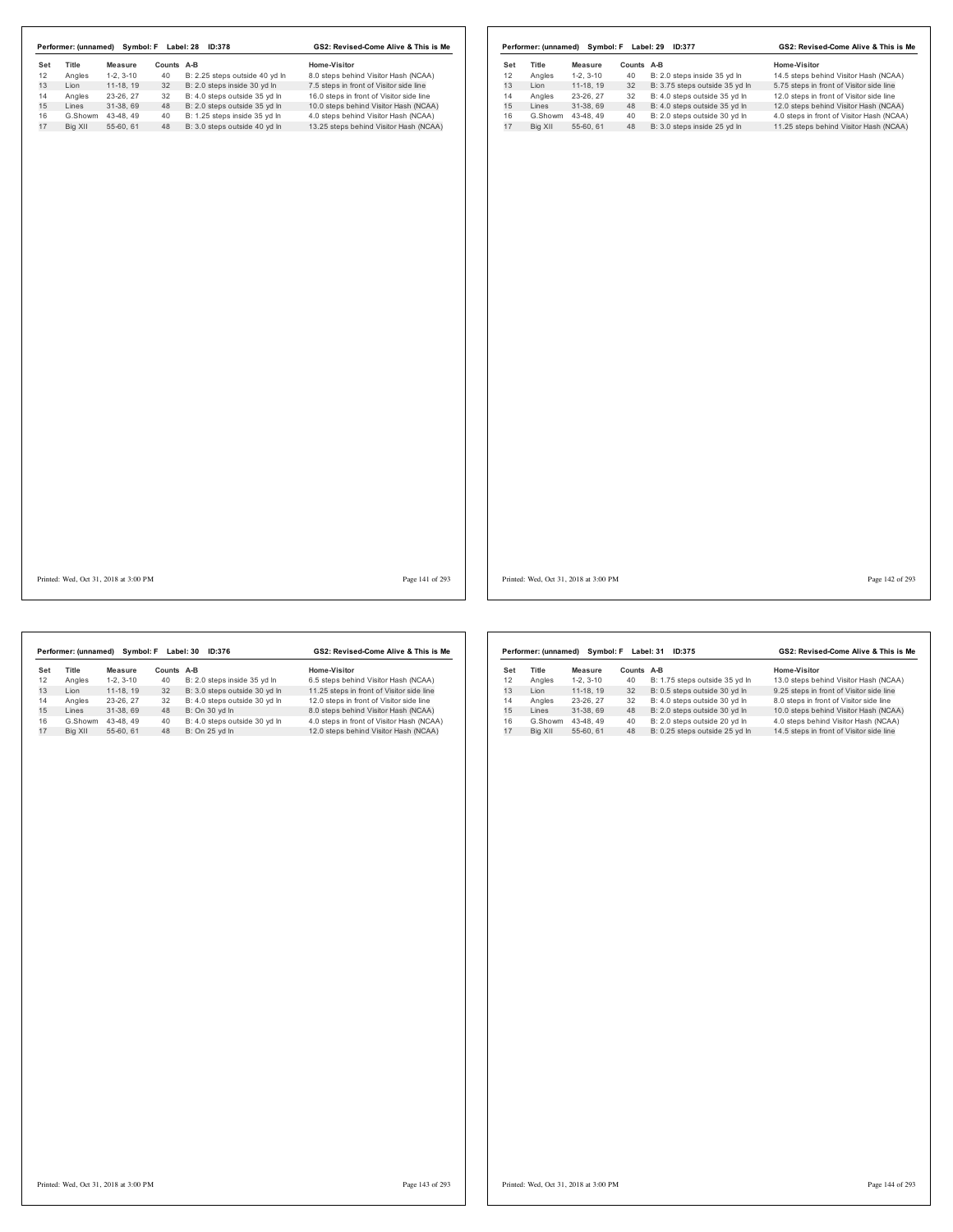| Performer: (unnamed) Symbol: F Label: 32 ID:374 |                                       |            |                                | GS2: Revised-Come Alive & This is Me      | Performer: (unnamed) Symbol: F Label: 33 ID:373 |                   |            |                                | GS2: Revised-Come Alive & This is Me     |
|-------------------------------------------------|---------------------------------------|------------|--------------------------------|-------------------------------------------|-------------------------------------------------|-------------------|------------|--------------------------------|------------------------------------------|
| Set<br>Title                                    | Measure                               | Counts A-B |                                | Home-Visitor                              | Title<br>Set                                    | Measure           | Counts A-B |                                | Home-Visitor                             |
| 12<br>Angles<br>13                              | $1-2, 3-10$                           | 40         | B: 1.75 steps outside 35 yd In | 5.0 steps behind Visitor Hash (NCAA)      | 12<br>Angles                                    | $1-2, 3-10$       | 40         | B: 2.75 steps inside 30 yd In  | 11.25 steps behind Visitor Hash (NCAA)   |
| Lion<br>14                                      | 11-18, 19                             | 32         | B: 2.25 steps outside 25 yd In | 15.5 steps behind Visitor Hash (NCAA)     | 13<br>Lion                                      | 11-18, 19         | 32         | B: 2.5 steps inside 25 yd In   | 13.0 steps in front of Visitor side line |
| Angles                                          | 23-26, 27                             | 32         | B: 4.0 steps outside 25 yd In  | 12.0 steps in front of Visitor side line  | 14<br>Angles                                    | 23-26, 27         | 32         | B: 4.0 steps outside 30 yd In  | 16.0 steps in front of Visitor side line |
| Lines                                           | 31-38, 69                             | 48         | B: 4.0 steps outside 30 yd In  | 4.0 steps behind Visitor Hash (NCAA)      | 15<br>Lines                                     | 31-38, 69         | 48         | B: 2.0 steps inside 30 yd In   | 6.0 steps behind Visitor Hash (NCAA)     |
| G.Showm 43-48, 49                               |                                       | 40         | B: 2.0 steps inside 25 yd In   | 4.0 steps in front of Visitor Hash (NCAA) | 16                                              | G.Showm 43-48, 49 | 40         | B: 1.25 steps outside 35 yd In | 4.0 steps behind Visitor Hash (NCAA)     |
| Big XII                                         | 55-60, 61                             | 48         | B: 1.75 steps outside 25 yd In | 3.0 steps behind Visitor Hash (NCAA)      | 17<br>Big XII                                   | 55-60, 61         | 48         | B: 2.25 steps inside 35 yd In  | 13.5 steps behind Visitor Hash (NCAA)    |
|                                                 |                                       |            |                                |                                           |                                                 |                   |            |                                |                                          |
|                                                 |                                       |            |                                |                                           |                                                 |                   |            |                                |                                          |
|                                                 | Printed: Wed, Oct 31, 2018 at 3:00 PM |            |                                | Page 145 of 293                           | Printed: Wed, Oct 31, 2018 at 3:00 PM           |                   |            |                                | Page 146 of 293                          |

|     | Performer: (unnamed) |            | Symbol: F Label: 34 | ID:372                        | GS2: Revised-Come Alive & This is Me      |  |  |  |
|-----|----------------------|------------|---------------------|-------------------------------|-------------------------------------------|--|--|--|
| Set | Title                | Measure    | Counts A-B          |                               | Home-Visitor                              |  |  |  |
| 12  | Angles               | $1-2.3-10$ | 40                  | B: 2.75 steps inside 30 yd In | 3.25 steps behind Visitor Hash (NCAA)     |  |  |  |
| 13  | I ion                | 11-18.19   | 32                  | B: 0.75 steps inside 20 yd In | 11.75 steps behind Visitor Hash (NCAA)    |  |  |  |
| 14  | Angles               | 23-26.27   | 32                  | B: 4.0 steps outside 20 vd In | 8.0 steps in front of Visitor side line   |  |  |  |
| 15  | I ines               | 31-38.69   | 48                  | B: 2.0 steps outside 25 yd In | 2.0 steps behind Visitor Hash (NCAA)      |  |  |  |
| 16  | G.Showm              | 43-48.49   | 40                  | B: 2.0 steps inside 15 vd In  | 4.0 steps behind Visitor Hash (NCAA)      |  |  |  |
| 17  | Big XII              | 55-60.61   | 48                  | B: 2.5 steps inside 20 vd In  | 12.75 steps in front of Visitor side line |  |  |  |

|        | Performer: (unnamed) | Svmbol: M  | GS2: Revised-Come Alive & This is Me |                                |                                   |
|--------|----------------------|------------|--------------------------------------|--------------------------------|-----------------------------------|
| Set    | <b>Title</b>         | Measure    | Counts                               | $A-B$                          | Home-Visitor                      |
| 12     | Angles               | $1-2.3-10$ | 40                                   | A: 2.0 steps outside 45 yd In  | 4.0 steps behind Home side line   |
| 13     | I ion                | 11-18.19   | 32                                   | A: 3.0 steps outside 45 yd In  | 1.75 steps behind Home side line  |
| 14     | Angles               | 23-26.27   | 32                                   | A: On 35 yd In                 | 4.0 steps behind Home side line   |
| 15     | Lines                | 31-38.69   | 48                                   | A: 0.75 steps outside 40 yd In | 8.0 steps behind Home side line   |
| 16     | G.Showm              | 43-48.49   | 40                                   | A: 4.0 steps inside 45 yd In   | 10.75 steps behind Home side line |
| 17     | Big XII              | 55-60.61   | 48                                   | A: 2.5 steps inside 45 yd In   | 12.25 steps in front of Home Hash |
| (NCAA) |                      |            |                                      |                                |                                   |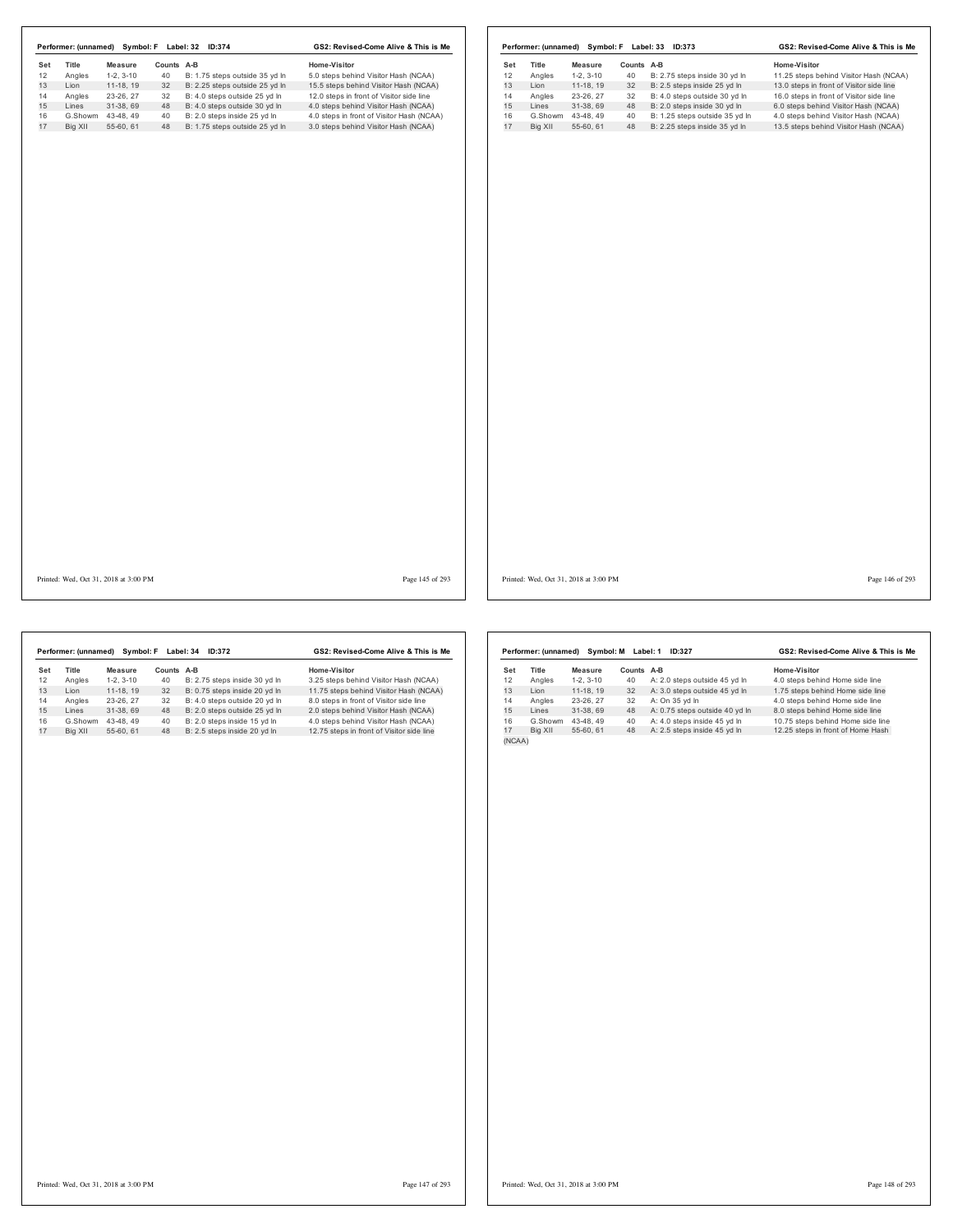|        | Performer: (unnamed) |            | Symbol: M Label: 2 | ID:328                         | GS2: Revised-Come Alive & This is Me |  |  |  |
|--------|----------------------|------------|--------------------|--------------------------------|--------------------------------------|--|--|--|
| Set    | Title                | Measure    | Counts A-B         |                                | Home-Visitor                         |  |  |  |
| 12     | Angles               | $1-2.3-10$ | 40                 | B: 2.0 steps outside 50 yd In  | 4.0 steps behind Home side line      |  |  |  |
| 13     | I ion                | 11-18.19   | 32                 | B: 2.25 steps outside 50 yd In | On Home side line                    |  |  |  |
| 14     | Angles               | 23-26.27   | 32                 | B: On 40 yd In                 | 4.0 steps behind Home side line      |  |  |  |
| 15     | Lines                | 31-38.69   | 48                 | B: 4.0 steps outside 50 yd In  | 8.0 steps behind Home side line      |  |  |  |
| 16     | G.Showm              | 43-48.49   | 40                 | B: 2.0 steps outside 45 vd In  | 12.0 steps behind Home side line     |  |  |  |
| 17     | Big XII              | 55-60.61   | 48                 | B: 2.5 steps inside 45 yd In   | 12.25 steps in front of Home Hash    |  |  |  |
| (NCAA) |                      |            |                    |                                |                                      |  |  |  |

|     | Performer: (unnamed) | Symbol: M  |        | Label: 3<br>ID:329            | GS2: Revised-Come Alive & This is Me    |  |  |  |
|-----|----------------------|------------|--------|-------------------------------|-----------------------------------------|--|--|--|
| Set | <b>Title</b>         | Measure    | Counts | $A-B$                         | Home-Visitor                            |  |  |  |
| 12  | Angles               | $1-2.3-10$ | 40     | B: 2.0 steps outside 45 yd In | 4.0 steps behind Home side line         |  |  |  |
| 13  | I ion                | 11-18.19   | 32     | B: 3.0 steps outside 45 vd In | 1.75 steps behind Home side line        |  |  |  |
| 14  | Angles               | 23-26.27   | 32     | B: On 35 yd In                | 4.0 steps behind Home side line         |  |  |  |
| 15  | Lines                | 31-38.69   | 48     | B: 2.0 steps inside 40 yd In  | 8.0 steps behind Home side line         |  |  |  |
| 16  | G.Showm              | 43-48.49   | 40     | B: 2.0 steps outside 45 vd In | 12.0 steps in front of Home Hash (NCAA) |  |  |  |
| 17  | Big XII              | 55-60.61   | 48     | B: 1.0 steps outside 45 vd In | 1.0 steps in front of Home Hash (NCAA)  |  |  |  |

Printed: Wed, Oct 31, 2018 at 3:00 PM Page 149 of 293

Printed: Wed, Oct 31, 2018 at 3:00 PM Page 150 of 293

|     | Performer: (unnamed) | Symbol: M  |               | Label: 4<br>ID:330             | GS2: Revised-Come Alive & This is Me    |
|-----|----------------------|------------|---------------|--------------------------------|-----------------------------------------|
| Set | Title                | Measure    | <b>Counts</b> | A-B                            | Home-Visitor                            |
| 12  | Angles               | $1-2.3-10$ | 40            | B: On 30 yd In                 | 4.0 steps behind Home side line         |
| 13  | I ion                | 11-18.19   | 32            | B: 1.0 steps inside 40 vd In   | 3.5 steps behind Home side line         |
| 14  | Angles               | 23-26.27   | 32            | B: 4.0 steps outside 35 vd In  | 4.0 steps behind Home side line         |
| 15  | Lines                | 31-38.69   | 48            | B: 3.25 steps outside 40 yd In | 8.0 steps behind Home side line         |
| 16  | G.Showm              | 43-48.49   | 40            | B: 2.0 steps outside 40 vd In  | 8.0 steps behind Home side line         |
| 17  | Big XII              | 55-60.61   | 48            | B: 3.0 steps outside 40 vd In  | 13.5 steps in front of Home Hash (NCAA) |
|     |                      |            |               |                                |                                         |

|     | Performer: (unnamed) | Symbol: M  | GS2: Revised-Come Alive & This is Me |                               |                                         |
|-----|----------------------|------------|--------------------------------------|-------------------------------|-----------------------------------------|
| Set | Title                | Measure    | Counts                               | A-B                           | Home-Visitor                            |
| 12  | Angles               | $1-2.3-10$ | 40                                   | B: 2.0 steps inside 45 yd In  | 4.0 steps behind Home side line         |
| 13  | I ion                | 11-18.19   | 32                                   | B: 1.5 steps inside 45 vd In  | 0.75 steps behind Home side line        |
| 14  | Angles               | 23-26.27   | 32                                   | B: 4.0 steps outside 40 yd ln | 4.0 steps behind Home side line         |
| 15  | Lines                | 31-38.69   | 48                                   | B: 1.0 steps outside 45 yd In | 8.0 steps behind Home side line         |
| 16  | G.Showm              | 43-48.49   | 40                                   | B: 2.0 steps outside 45 vd ln | 16.0 steps behind Home side line        |
| 17  | Big XII              | 55-60.61   | 48                                   | B: 0.5 steps inside 45 yd In  | 6.25 steps in front of Home Hash (NCAA) |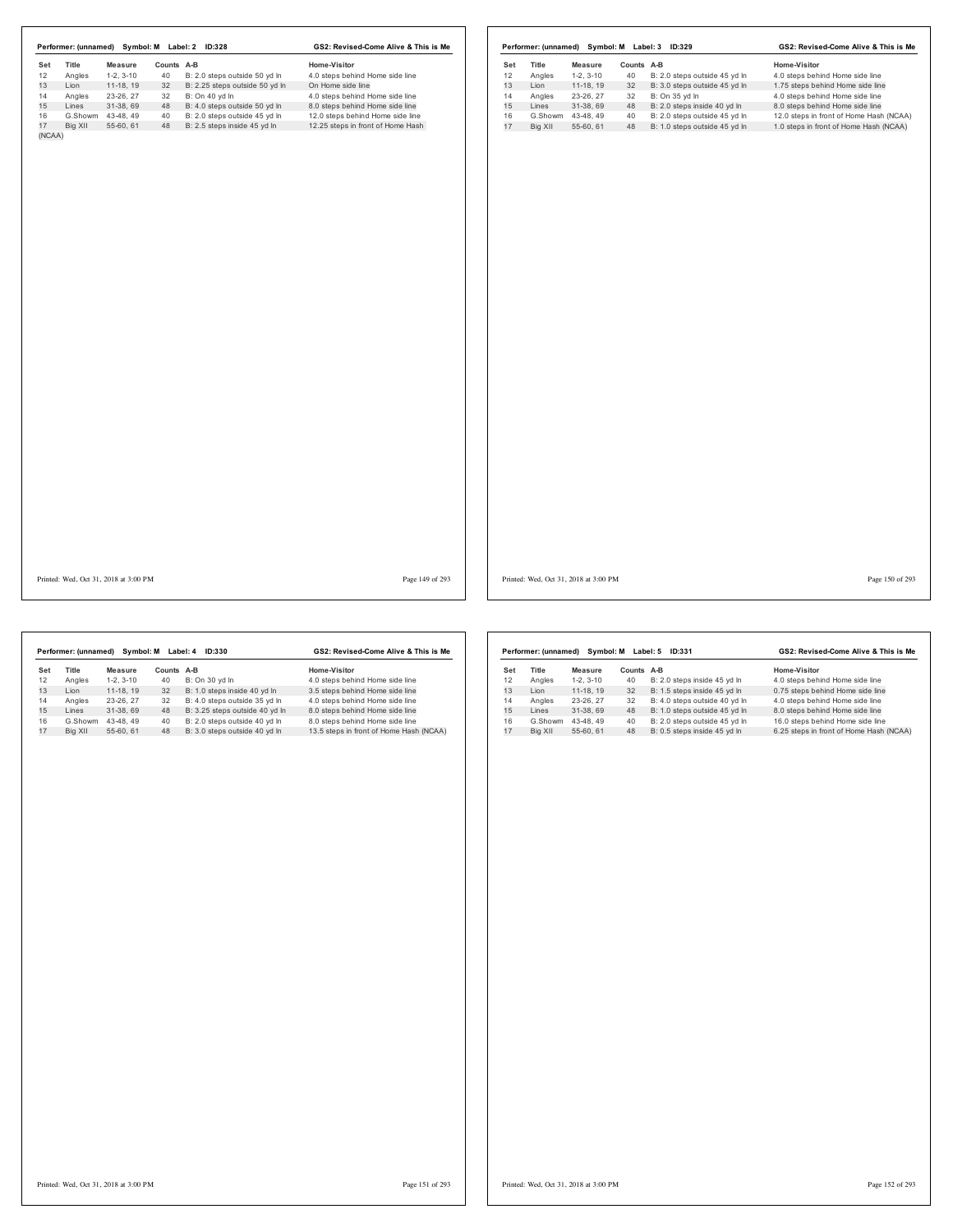| GS2: Revised-Come Alive & This is Me    |  |  |  |
|-----------------------------------------|--|--|--|
|                                         |  |  |  |
| 4.0 steps behind Home side line         |  |  |  |
| On Home side line                       |  |  |  |
| 4.0 steps behind Home side line         |  |  |  |
| 8.0 steps behind Home side line         |  |  |  |
| 8.0 steps behind Home side line         |  |  |  |
| 12.5 steps in front of Home Hash (NCAA) |  |  |  |
|                                         |  |  |  |

|     | Performer: (unnamed) | Symbol: M  |        | Label: 7<br>ID:306             | GS2: Revised-Come Alive & This is Me    |  |  |
|-----|----------------------|------------|--------|--------------------------------|-----------------------------------------|--|--|
| Set | <b>Title</b>         | Measure    | Counts | $A-B$                          | Home-Visitor                            |  |  |
| 12  | Angles               | $1-2.3-10$ | 40     | A: On 25 yd In                 | 4.0 steps behind Home side line         |  |  |
| 13  | I ion                | 11-18.19   | 32     | A: 2.75 steps outside 40 yd In | 5.75 steps behind Home side line        |  |  |
| 14  | Angles               | 23-26, 27  | 32     | A: On 30 vd In                 | 4.0 steps behind Home side line         |  |  |
| 15  | Lines                | 31-38.69   | 48     | A: 2.75 steps outside 35 yd In | 8.0 steps behind Home side line         |  |  |
| 16  | G.Showm              | 43-48.49   | 40     | A: 2.0 steps inside 40 vd In   | 8.0 steps behind Home side line         |  |  |
| 17  | Big XII              | 55-60.61   | 48     | A: 0.25 steps outside 40 yd In | 13.0 steps in front of Home Hash (NCAA) |  |  |

Printed: Wed, Oct 31, 2018 at 3:00 PM Page 153 of 293

Printed: Wed, Oct 31, 2018 at 3:00 PM Page 154 of 293

|     | Performer: (unnamed) | Symbol: M  |            | ID:307<br>Label: 8             | GS2: Revised-Come Alive & This is Me       |
|-----|----------------------|------------|------------|--------------------------------|--------------------------------------------|
| Set | Title                | Measure    | Counts A-B |                                | Home-Visitor                               |
| 12  | Angles               | $1-2.3-10$ | 40         | A: 4.0 steps inside 25 yd In   | 16.0 steps behind Home side line           |
| 13  | I ion                | 11-18.19   | 32         | A: 2.25 steps outside 40 yd In | 3.25 steps in front of Home Hash (NCAA)    |
| 14  | Angles               | 23-26.27   | 32         | A: 4.0 steps inside 40 vd In   | On Home Hash (NCAA)                        |
| 15  | Lines                | 31-38.69   | 48         | A: 1.0 steps outside 45 yd In  | On Home Hash (NCAA)                        |
| 16  | G.Showm              | 43-48.49   | 40         | A: 2.0 steps outside 30 vd In  | 6.75 steps in front of Visitor Hash (NCAA) |
| 17  | Big XII              | 55-60.61   | 48         | A: 2.25 steps inside 25 yd In  | 10.0 steps behind Visitor Hash (NCAA)      |

|        | Performer: (unnamed) | Symbol: M  | Label: 9 | GS2: Revised-Come Alive & This is Me |                                            |  |
|--------|----------------------|------------|----------|--------------------------------------|--------------------------------------------|--|
| Set    | Title                | Measure    | Counts   | A-B                                  | Home-Visitor                               |  |
| 12     | Angles               | $1-2.3-10$ | 40       | A: On 25 yd In                       | 12.0 steps behind Home side line           |  |
| 13     | I ion                | 11-18.19   | 32       | A: 2.5 steps inside 40 yd In         | 15.25 steps in front of Home Hash          |  |
| (NCAA) |                      |            |          |                                      |                                            |  |
| 14     | Angles               | 23-26.27   | 32       | A: 2.0 steps inside 35 yd In         | 2.0 steps in front of Home Hash (NCAA)     |  |
| 15     | I ines               | 31-38.69   | 48       | A: 2.25 steps inside 35 yd In        | On Home Hash (NCAA)                        |  |
| 16     | G.Showm              | 43-48.49   | 40       | A: 2.0 steps inside 25 vd In         | 8.0 steps behind Home Hash (NCAA)          |  |
| 17     | Big XII              | 55-60, 61  | 48       | A: 3.0 steps inside 30 yd In         | 10.0 steps in front of Visitor Hash (NCAA) |  |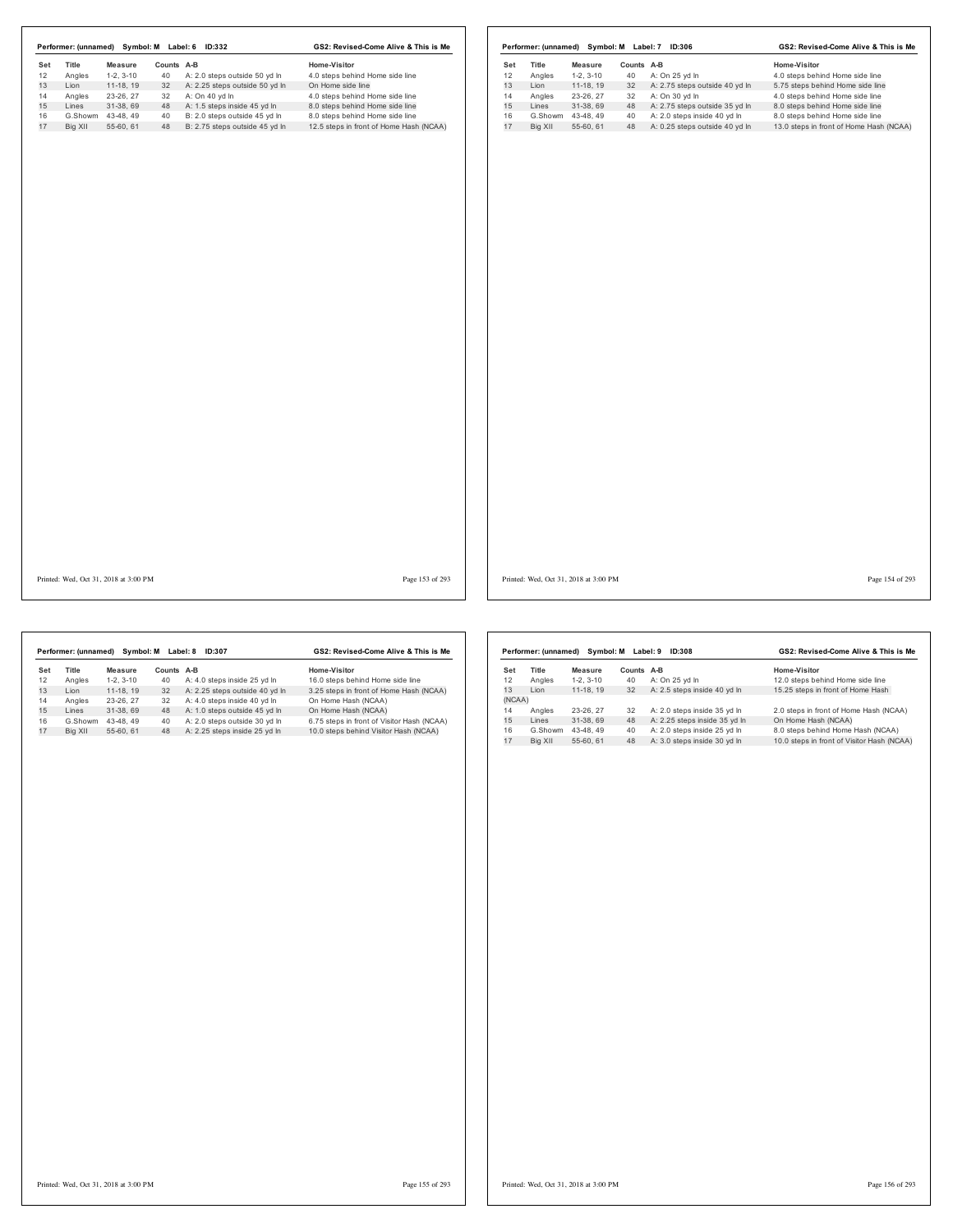|                   | Performer: (unnamed) Symbol: M Label: 10 ID:309 |            |                                | GS2: Revised-Come Alive & This is Me    |              |         |                                       |            | Performer: (unnamed) Symbol: M Label: 11 ID:310 | GS2: Revised-Come Alive & This is Me |
|-------------------|-------------------------------------------------|------------|--------------------------------|-----------------------------------------|--------------|---------|---------------------------------------|------------|-------------------------------------------------|--------------------------------------|
| Title<br>Set      | <b>Measure</b>                                  | Counts A-B |                                | Home-Visitor                            | Set          | Title   | Measure                               | Counts A-B |                                                 | Home-Visitor                         |
| 12<br>Angles      | $1-2, 3-10$                                     | 40         | A: 4.0 steps inside 20 yd In   | 8.0 steps behind Home side line         | 12           | Angles  | $1-2, 3-10$                           | 40         | A: On 20 yd In                                  | 12.0 steps behind Home side line     |
| 13<br>Lion        | 11-18, 19                                       | 32         | A: 1.0 steps outside 40 yd In  | 13.0 steps in front of Home Hash (NCAA) | 13           | Lion    | $11-18, 19$                           | 32         | A: 1.25 steps outside 35 yd In                  | 15.25 steps in front of Home Hash    |
| Angles<br>14      | 23-26, 27                                       | 32         | A: On 35 yd In                 | 12.0 steps in front of Home Hash (NCAA) | (NCAA)       |         |                                       |            |                                                 |                                      |
| 15<br>Lines<br>16 | 31-38, 69                                       | 48         | A: 2.25 steps inside 35 yd In  | 16.0 steps behind Home side line        | 14           | Angles  | 23-26, 27                             | 32         | A: 4.0 steps inside 30 yd In                    | 12.0 steps behind Home side line     |
|                   | G.Showm 43-48, 49                               | 40         | A: 2.0 steps outside 45 yd In  | 13.25 steps in front of Home Hash       | 15           | Lines   | 31-38, 69                             | 48         | A: 2.0 steps outside 25 yd In                   | 8.0 steps behind Home side line      |
| (NCAA)            |                                                 |            |                                |                                         | 16           |         | G.Showm 43-48, 49                     | 40         | A: On 30 yd In                                  | 10.0 steps behind Home side line     |
| Big XII           | 55-60, 61                                       | 48         | A: 0.75 steps outside 45 yd In | 3.75 steps behind Home Hash (NCAA)      | 17<br>(NCAA) | Big XII | 55-60, 61                             |            | 48 A: 0.25 steps outside 30 yd In               | 15.75 steps in front of Home Hash    |
|                   |                                                 |            |                                |                                         |              |         |                                       |            |                                                 |                                      |
|                   |                                                 |            |                                |                                         |              |         |                                       |            |                                                 |                                      |
|                   |                                                 |            |                                |                                         |              |         |                                       |            |                                                 |                                      |
|                   |                                                 |            |                                |                                         |              |         |                                       |            |                                                 |                                      |
|                   | Printed: Wed. Oct 31, 2018 at 3:00 PM           |            |                                | Page 157 of 293                         |              |         | Printed: Wed. Oct 31, 2018 at 3:00 PM |            |                                                 | Page 158 of 293                      |

|        | Performer: (unnamed) |            | Symbol: M Label: 12 | GS2: Revised-Come Alive & This is Me |                                   |  |
|--------|----------------------|------------|---------------------|--------------------------------------|-----------------------------------|--|
| Set    | Title                | Measure    | <b>Counts</b>       | $A-B$                                | Home-Visitor                      |  |
| 12     | Angles               | $1-2.3-10$ | 40                  | A: 4.0 steps inside 15 yd In         | 8.0 steps behind Home side line   |  |
| 13     | Lion                 | 11-18.19   | 32                  | A: 0.5 steps outside 35 vd In        | 15.0 steps behind Home side line  |  |
| 14     | Angles               | 23-26.27   | 32                  | A: 2.0 steps outside 35 yd In        | 10.0 steps behind Home side line  |  |
| 15     | Lines                | 31-38.69   | 48                  | A: 0.75 steps inside 25 yd In        | 8.0 steps behind Home side line   |  |
| 16     | G.Showm              | 43-48.49   | 40                  | A: On 30 vd In                       | 12.0 steps behind Home side line  |  |
| 17     | Big XII              | 55-60.61   | 48                  | A: 2.25 steps inside 30 yd In        | 15.25 steps in front of Home Hash |  |
| (NCAA) |                      |            |                     |                                      |                                   |  |

|        | Performer: (unnamed) | Symbol: M  |            | Label: 13<br>ID:285           | GS2: Revised-Come Alive & This is Me       |  |
|--------|----------------------|------------|------------|-------------------------------|--------------------------------------------|--|
| Set    | <b>Title</b>         | Measure    | Counts A-B |                               | Home-Visitor                               |  |
| 12     | Angles               | $1-2.3-10$ | 40         | A: On 30 yd In                | 8.0 steps behind Home side line            |  |
| 13     | I ion                | 11-18.19   | 32         | A: 2.5 steps inside 45 yd In  | 13.25 steps in front of Home Hash          |  |
| (NCAA) |                      |            |            |                               |                                            |  |
| 14     | Angles               | 23-26, 27  | 32         | A: 2.0 steps inside 40 yd In  | 10.0 steps in front of Home Hash (NCAA)    |  |
| 15     | Lines                | 31-38.69   | 48         | A: 3.5 steps outside 45 yd In | 8.0 steps in front of Home Hash (NCAA)     |  |
| 16     | G.Showm              | 43-48.49   | 40         | A: On 45 yd In                | 8.0 steps behind Home Hash (NCAA)          |  |
| 17     | Big XII              | 55-60, 61  | 48         | A: 2.5 steps inside 40 yd In  | 8.25 steps in front of Visitor Hash (NCAA) |  |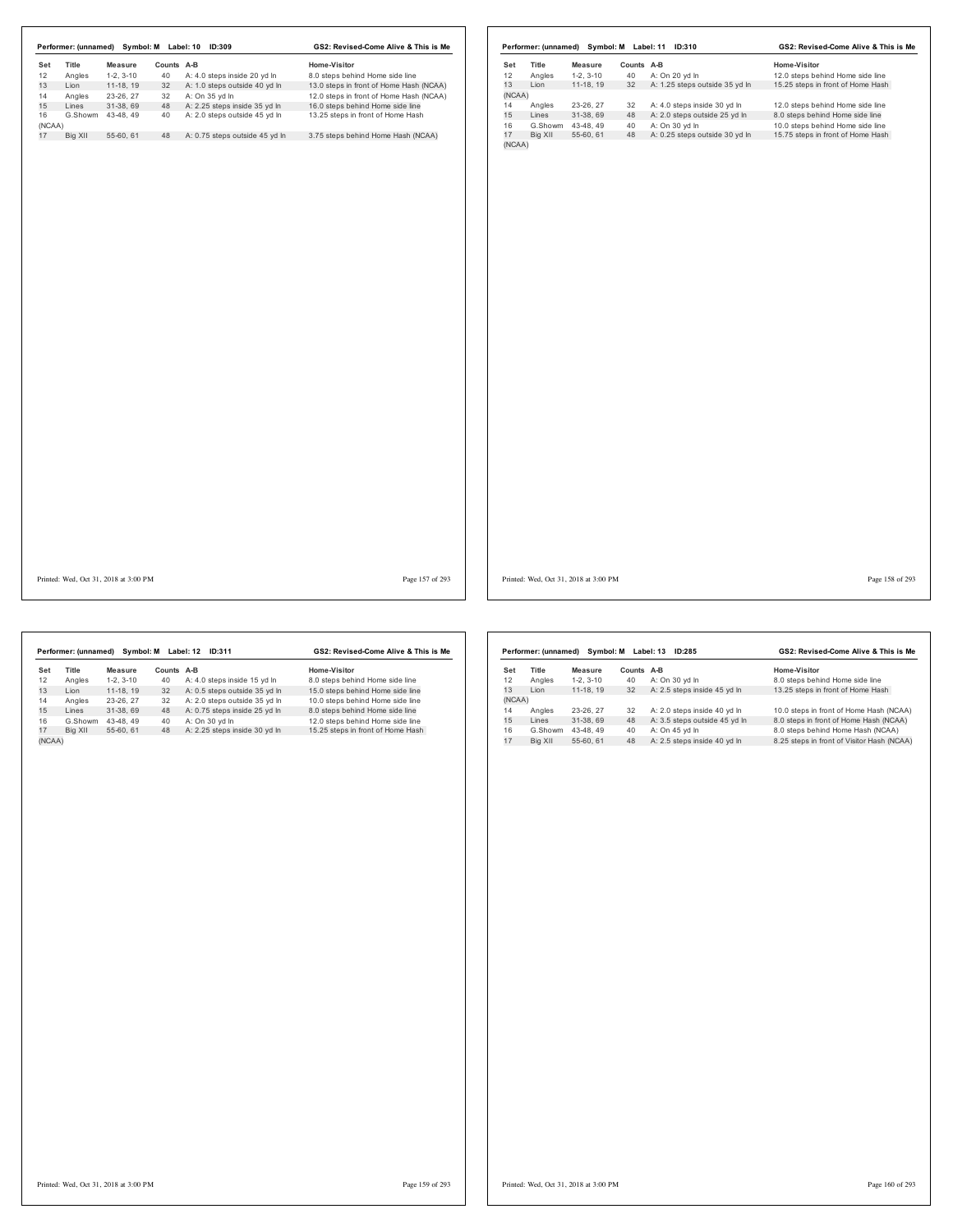|     |                                       |                |    | Performer: (unnamed) Symbol: M Label: 14 ID:342 | GS2: Revised-Come Alive & This is Me       |     |         |                                       |            | Performer: (unnamed) Symbol: M Label: 15 ID:343 | GS2: Revised-Come Alive & This is Me    |                 |
|-----|---------------------------------------|----------------|----|-------------------------------------------------|--------------------------------------------|-----|---------|---------------------------------------|------------|-------------------------------------------------|-----------------------------------------|-----------------|
| Set | Title                                 | <b>Measure</b> |    | Counts A-B                                      | Home-Visitor                               | Set | Title   | Measure                               | Counts A-B |                                                 | Home-Visitor                            |                 |
| 12  | Angles                                | $1-2, 3-10$    | 40 | B: 4.0 steps outside 35 yd In                   | On Home Hash (NCAA)                        | 12  | Angles  | $1-2, 3-10$                           | 40         | A: On 30 yd In                                  | 4.0 steps behind Home side line         |                 |
| 13  | Lion                                  | 11-18, 19      | 32 | B: 2.5 steps inside 30 yd In                    | 7.75 steps in front of Visitor Hash (NCAA) | 13  | Lion    | 11-18, 19                             | 32         | A: 1.0 steps inside 40 yd In                    | 3.5 steps behind Home side line         |                 |
| 14  | Angles                                | 23-26, 27      | 32 | B: 2.0 steps outside 30 yd In                   | 10.0 steps in front of Visitor Hash (NCAA) | 14  | Angles  | 23-26, 27                             | 32         | A: 4.0 steps inside 30 yd In                    | 4.0 steps behind Home side line         |                 |
| 15  | Lines                                 | 31-38, 69      | 48 | B: 3.25 steps inside 25 yd In                   | On Home Hash (NCAA)                        | 15  | Lines   | 31-38, 69                             | 48         | A: 2.25 steps inside 35 yd In                   | 8.0 steps behind Home side line         |                 |
| 16  | G.Showm                               | 43-48, 49      | 40 | B: 4.0 steps outside 30 yd In                   | 8.0 steps behind Home Hash (NCAA)          | 16  |         | G.Showm 43-48, 49                     | 40         | A: 2.0 steps outside 45 yd In                   | 13.25 steps behind Home side line       |                 |
| 17  | Big XII                               | 55-60, 61      | 48 | B: 1.0 steps inside 35 yd In                    | 2.75 steps in front of Visitor Hash (NCAA) | 17  | Big XII | 55-60, 61                             | 48         | A: 0.5 steps inside 45 yd In                    | 6.25 steps in front of Home Hash (NCAA) |                 |
|     |                                       |                |    |                                                 |                                            |     |         |                                       |            |                                                 |                                         |                 |
|     | Printed: Wed, Oct 31, 2018 at 3:00 PM |                |    |                                                 | Page 161 of 293                            |     |         | Printed: Wed, Oct 31, 2018 at 3:00 PM |            |                                                 |                                         | Page 162 of 293 |

|     | Performer: (unnamed) |            | Symbol: M Label: 16 | GS2: Revised-Come Alive & This is Me |                                         |  |
|-----|----------------------|------------|---------------------|--------------------------------------|-----------------------------------------|--|
| Set | <b>Title</b>         | Measure    | Counts              | A-B                                  | Home-Visitor                            |  |
| 12  | Angles               | $1-2.3-10$ | 40                  | A: 4.0 steps inside 20 vd In         | 4.0 steps behind Home side line         |  |
| 13  | I ion                | 11-18.19   | 32                  | A: 3.25 steps inside 35 yd In        | 7.0 steps behind Home side line         |  |
| 14  | Angles               | 23-26.27   | 32                  | A: 2.0 steps outside 30 vd In        | 4.0 steps behind Home side line         |  |
| 15  | Lines                | 31-38.69   | 48                  | A: 2.75 steps inside 30 yd In        | 8.0 steps behind Home side line         |  |
| 16  | G.Showm              | 43-48.49   | 40                  | A: On 40 vd In                       | 10.75 steps behind Home side line       |  |
| 17  | Big XII              | 55-60.61   | 48                  | A: 3.0 steps outside 40 yd In        | 13.5 steps in front of Home Hash (NCAA) |  |

|        | Performer: (unnamed) | Symbol: M  |        | ID:345<br>Label: 17           | GS2: Revised-Come Alive & This is Me |
|--------|----------------------|------------|--------|-------------------------------|--------------------------------------|
| Set    | Title                | Measure    | Counts | $A-B$                         | Home-Visitor                         |
| 12     | Angles               | $1-2.3-10$ | 40     | A: On 20 yd In                | 4.0 steps behind Home side line      |
| 13     | Lion                 | 11-18.19   | 32     | A: 1.5 steps inside 35 yd In  | 8.5 steps behind Home side line      |
| 14     | Angles               | 23-26.27   | 32     | A: 4.0 steps inside 25 yd In  | 4.0 steps behind Home side line      |
| 15     | Lines                | 31-38.69   | 48     | A: 0.25 steps inside 30 yd In | 8.0 steps behind Home side line      |
| 16     | G.Showm              | 43-48.49   | 40     | A: On 35 yd In                | 12.0 steps behind Home side line     |
| 17     | Big XII              | 55-60.61   | 48     | A: 3.0 steps outside 35 yd In | 14.75 steps in front of Home Hash    |
| (NCAA) |                      |            |        |                               |                                      |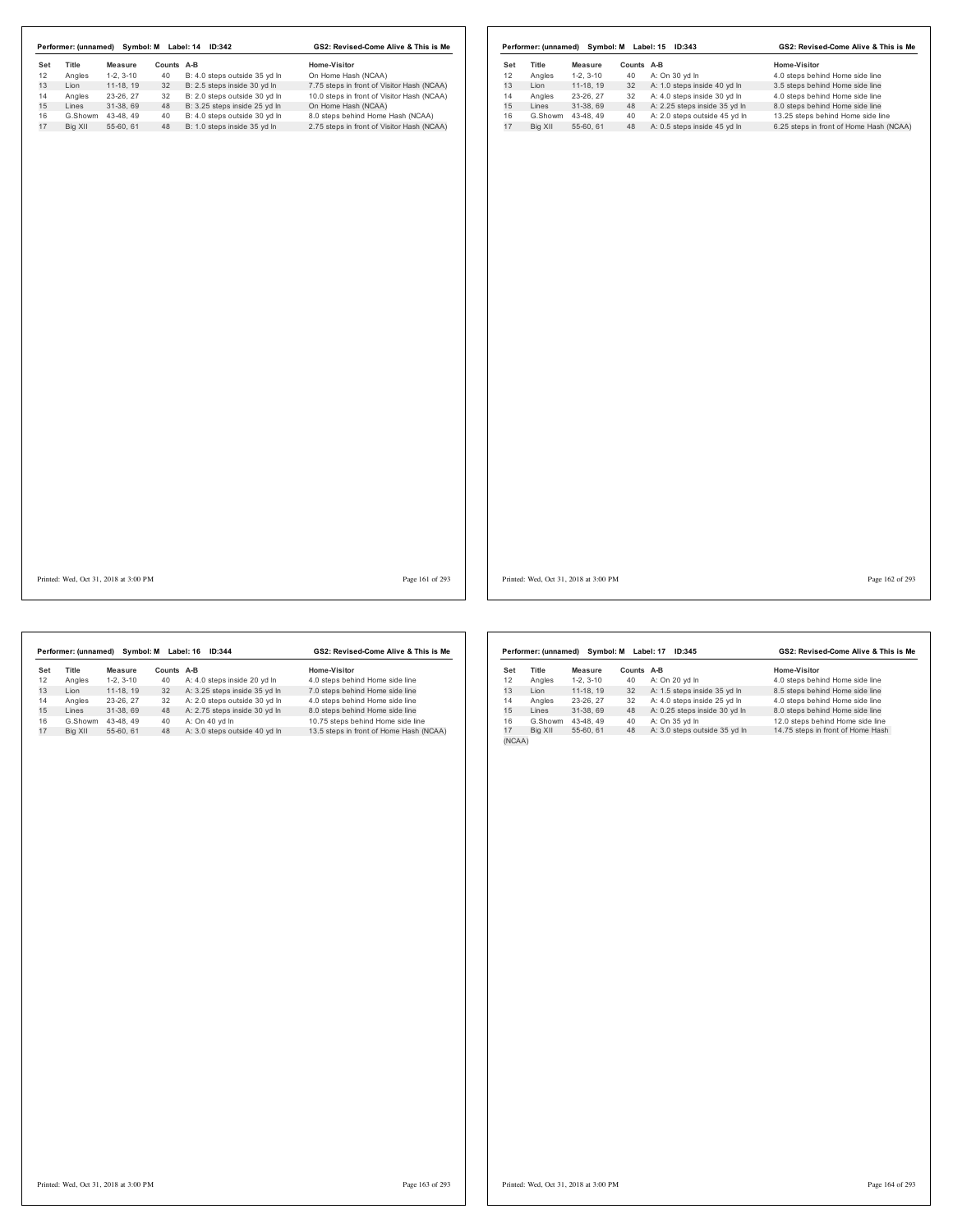|     | Performer: (unnamed) | Symbol: M  |               | Label: 18<br>ID:346            | GS2: Revised-Come Alive & This is Me |  |  |
|-----|----------------------|------------|---------------|--------------------------------|--------------------------------------|--|--|
| Set | Title                | Measure    | <b>Counts</b> | A-B                            | Home-Visitor                         |  |  |
| 12  | Angles               | $1-2.3-10$ | 40            | A: 4.0 steps inside 15 yd In   | 4.0 steps behind Home side line      |  |  |
| 13  | I ion                | 11-18.19   | 32            | A: On 35 yd In                 | 10.0 steps behind Home side line     |  |  |
| 14  | Angles               | 23-26.27   | 32            | A: 2.0 steps inside 25 yd In   | 4.0 steps behind Home side line      |  |  |
| 15  | Lines                | 31-38.69   | 48            | A: 2.25 steps outside 30 yd In | 8.0 steps behind Home side line      |  |  |
| 16  | G.Showm              | 43-48.49   | 40            | A: On 35 yd In                 | 10.0 steps behind Home side line     |  |  |
| 17  | Big XII              | 55-60.61   | 48            | A: 0.25 steps outside 35 yd In | 14.25 steps in front of Home Hash    |  |  |

|     | Performer: (unnamed) | Symbol: M  |        | Label: 19<br><b>ID:347</b>     | GS2: Revised-Come Alive & This is Me    |
|-----|----------------------|------------|--------|--------------------------------|-----------------------------------------|
| Set | Title                | Measure    | Counts | A-B                            | Home-Visitor                            |
| 12  | Angles               | $1-2.3-10$ | 40     | B: On 45 vd In                 | 8.0 steps behind Home side line         |
| 13  | I ion                | 11-18.19   | 32     | B: 0.75 steps outside 45 yd In | 1.25 steps behind Home side line        |
| 14  | Angles               | 23-26.27   | 32     | B: 2.0 steps inside 35 yd In   | 4.0 steps behind Home side line         |
| 15  | Lines                | 31-38.69   | 48     | B: 3.5 steps outside 45 yd In  | 8.0 steps behind Home side line         |
| 16  | G.Showm              | 43-48.49   | 40     | B: 2.0 steps outside 45 vd In  | 14.0 steps in front of Home Hash (NCAA) |
| 17  | Big XII              | 55-60.61   | 48     | B: 1.0 steps outside 45 vd In  | 4.0 steps in front of Home Hash (NCAA)  |

Printed: Wed, Oct 31, 2018 at 3:00 PM Page 165 of 293

Printed: Wed, Oct 31, 2018 at 3:00 PM Page 166 of 293

|     | Performer: (unnamed) | Svmbol: M  |            | Label: 20<br>ID:321           | GS2: Revised-Come Alive & This is Me    |
|-----|----------------------|------------|------------|-------------------------------|-----------------------------------------|
| Set | Title                | Measure    | Counts A-B |                               | Home-Visitor                            |
| 12  | Angles               | $1-2.3-10$ | 40         | B: On 30 vd In                | 12.0 steps in front of Home Hash (NCAA) |
| 13  | I ion                | 11-18.19   | 32         | B: 2.0 steps inside 35 yd In  | 1.5 steps in front of Home Hash (NCAA)  |
| 14  | Angles               | 23-26.27   | 32         | B: 2.0 steps inside 40 vd In  | 2.0 steps behind Home Hash (NCAA)       |
| 15  | Lines                | 31-38.69   | 48         | B: 3.5 steps outside 45 yd In | On Home Hash (NCAA)                     |
| 16  | G.Showm              | 43-48.49   | 40         | A: 2.0 steps outside 50 vd In | 1.25 steps behind Visitor Hash (NCAA)   |
| 17  | Big XII              | 55-60.61   | 48         | A: 2.5 steps inside 45 yd In  | 12.0 steps behind Visitor Hash (NCAA)   |
|     |                      |            |            |                               |                                         |

|        | Performer: (unnamed) | Svmbol: M  | GS2: Revised-Come Alive & This is Me |                               |                                   |
|--------|----------------------|------------|--------------------------------------|-------------------------------|-----------------------------------|
| Set    | Title                | Measure    | Counts                               | A-B                           | Home-Visitor                      |
| 12     | Angles               | $1-2.3-10$ | 40                                   | B: 4.0 steps outside 20 yd In | 4.0 steps behind Home side line   |
| 13     | I ion                | 11-18.19   | 32                                   | B: On 35 yd In                | 10.0 steps behind Home side line  |
| 14     | Angles               | 23-26, 27  | 32                                   | B: 2.0 steps inside 25 yd In  | 4.0 steps behind Home side line   |
| 15     | Lines                | 31-38.69   | 48                                   | B: 0.25 steps inside 30 yd In | 8.0 steps behind Home side line   |
| 16     | G.Showm              | 43-48.49   | 40                                   | B: On 30 yd In                | 10.75 steps behind Home side line |
| 17     | Big XII              | 55-60, 61  | 48                                   | B: 3.0 steps outside 35 yd In | 14.75 steps in front of Home Hash |
| (NCAA) |                      |            |                                      |                               |                                   |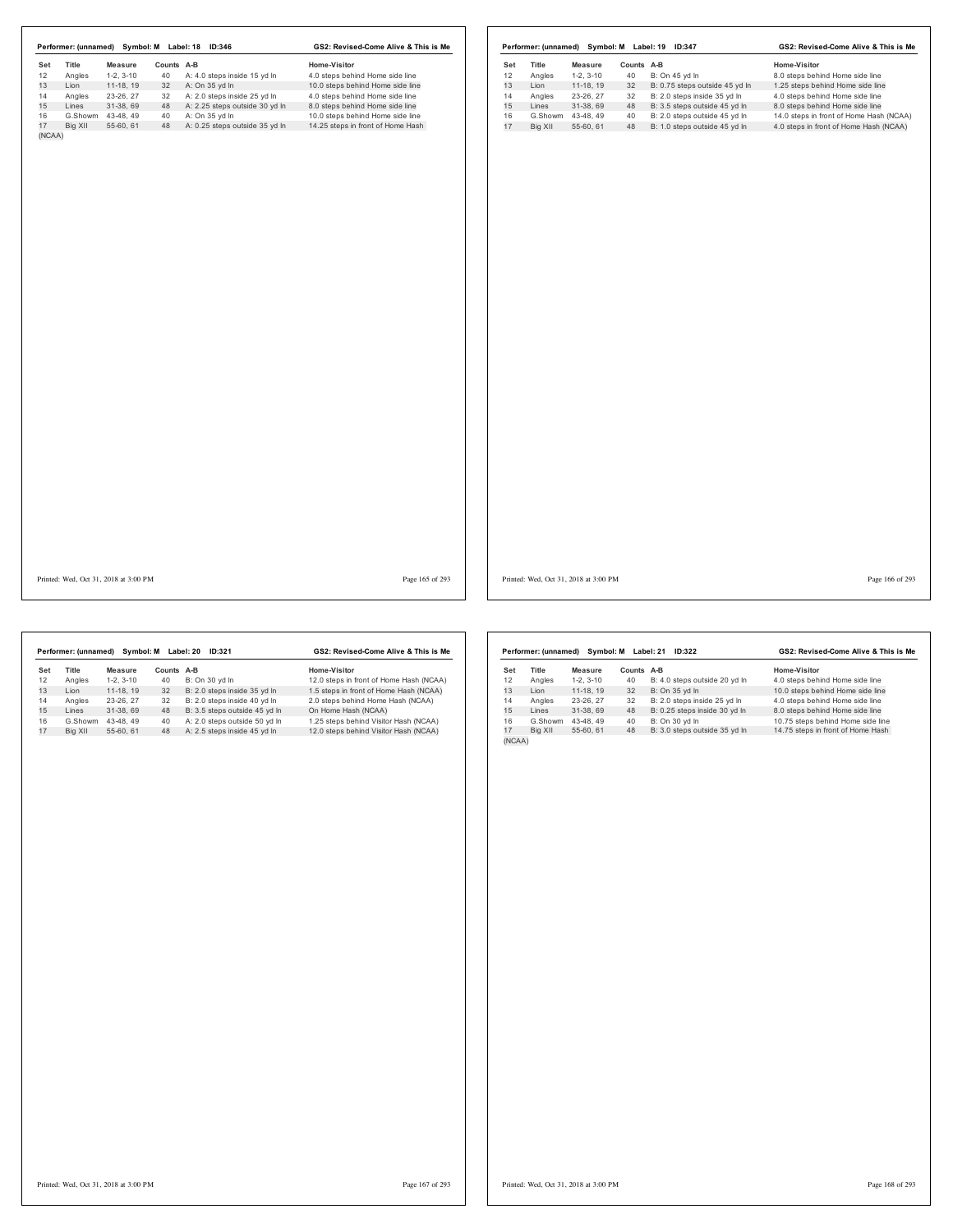|     | Performer: (unnamed) | Symbol: M  | Label: 22 | GS2: Revised-Come Alive & This is Me |                                         |  |
|-----|----------------------|------------|-----------|--------------------------------------|-----------------------------------------|--|
| Set | Title                | Measure    | Counts    | A-B                                  | Home-Visitor                            |  |
| 12  | Angles               | $1-2.3-10$ | 40        | B: 4.0 steps outside 25 yd In        | 4.0 steps behind Home side line         |  |
| 13  | I ion                | 11-18.19   | 32        | B: 3.25 steps inside 35 yd In        | 7.0 steps behind Home side line         |  |
| 14  | Angles               | 23-26.27   | 32        | B: 2.0 steps outside 30 vd In        | 4.0 steps behind Home side line         |  |
| 15  | Lines                | 31-38.69   | 48        | B: 2.75 steps outside 35 yd In       | 8.0 steps behind Home side line         |  |
| 16  | G.Showm              | 43-48.49   | 40        | B: 2.0 steps inside 30 vd In         | 13.25 steps behind Home side line       |  |
| 17  | Big XII              | 55-60.61   | 48        | B: 0.75 steps inside 30 yd In        | 9.75 steps in front of Home Hash (NCAA) |  |

|     | Performer: (unnamed) | Symbol: M  |            | Label: 23<br>ID:324           | GS2: Revised-Come Alive & This is Me   |
|-----|----------------------|------------|------------|-------------------------------|----------------------------------------|
| Set | Title                | Measure    | Counts A-B |                               | Home-Visitor                           |
| 12  | Angles               | $1-2.3-10$ | 40         | B: 4.0 steps outside 30 yd In | 4.0 steps behind Home side line        |
| 13  | I ion                | 11-18.19   | 32         | B: 1.0 steps outside 40 vd ln | 4.5 steps behind Home side line        |
| 14  | Angles               | 23-26.27   | 32         | B: 2.0 steps inside 30 vd In  | 4.0 steps behind Home side line        |
| 15  | Lines                | 31-38.69   | 48         | B: 2.25 steps inside 35 yd In | 8.0 steps behind Home side line        |
| 16  | G.Showm              | 43-48.49   | 40         | B: 2.0 steps outside 35 vd In | 13.25 steps behind Home side line      |
| 17  | Big XII              | 55-60.61   | 48         | B: 1.5 steps outside 35 yd In | 8.5 steps in front of Home Hash (NCAA) |

Printed: Wed, Oct 31, 2018 at 3:00 PM Page 169 of 293

Printed: Wed, Oct 31, 2018 at 3:00 PM Page 170 of 293

Set Title Measure Counts A-B<br>
12 Angles 1-2, 3-10 40 B: 4.0 steps outside 35 yd In 4.0 steps behind Home Hash (NCAA)<br>
13 Lion 11-18, 19 32 B: 2.25 steps outside 35 yd In 0.25 steps in front of Visitor Hash (NCAA)<br>
14 Angle **Performer: (unnamed) Symbol: M Label: 24 ID:325 GS2: Revised-Come Alive & This is Me**

|        | Performer: (unnamed) | Symbol: M  | GS2: Revised-Come Alive & This is Me |                                |                                   |
|--------|----------------------|------------|--------------------------------------|--------------------------------|-----------------------------------|
| Set    | Title                | Measure    | Counts                               | A-B                            | Home-Visitor                      |
| 12     | Angles               | $1-2.3-10$ | 40                                   | A: 2.0 steps inside 45 yd In   | 4.0 steps behind Home side line   |
| 13     | I ion                | 11-18.19   | 32                                   | A: 1.25 steps inside 45 yd In  | 0.75 steps behind Home side line  |
| 14     | Angles               | 23-26.27   | 32                                   | A: 4.0 steps inside 35 yd In   | 4.0 steps behind Home side line   |
| 15     | Lines                | 31-38.69   | 48                                   | A: 3.5 steps outside 45 yd In  | 8.0 steps behind Home side line   |
| 16     | G.Showm              | 43-48.49   | 40                                   | B: 2.0 steps outside 50 vd ln  | 8.0 steps behind Home side line   |
| 17     | Big XII              | 55-60.61   | 48                                   | B: 2.75 steps outside 50 yd In | 12.25 steps in front of Home Hash |
| (NCAA) |                      |            |                                      |                                |                                   |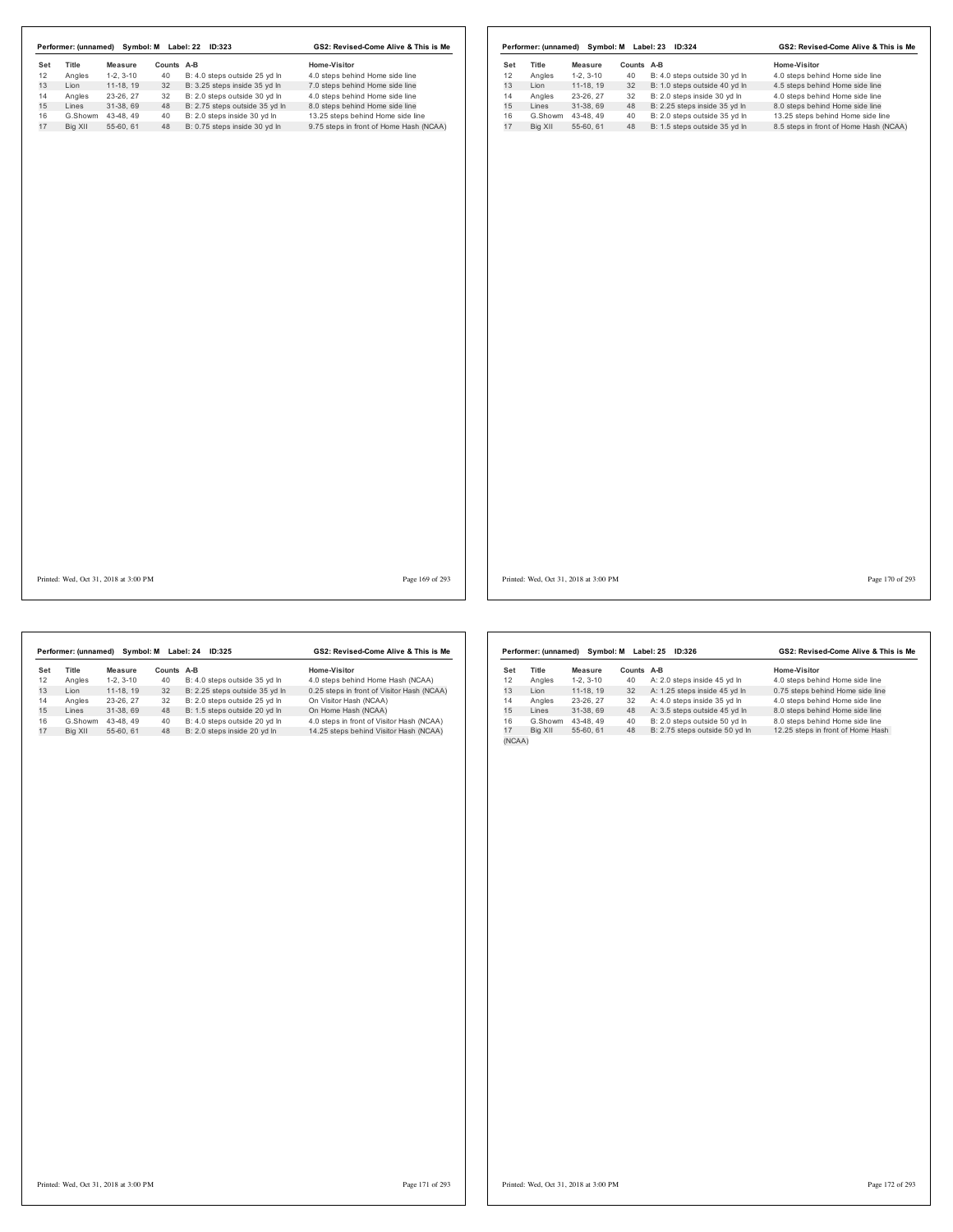|         |            |                      | ID:305                         | GS2: Revised-Come Alive & This is Me    |  |  |  |  |
|---------|------------|----------------------|--------------------------------|-----------------------------------------|--|--|--|--|
| Title   | Measure    |                      |                                | Home-Visitor                            |  |  |  |  |
| Angles  | $1-2.3-10$ | 40                   | A: 4.0 steps inside 40 yd In   | 8.0 steps behind Home side line         |  |  |  |  |
| I ion   | 11-18.19   | 32                   | A: 3.0 steps inside 40 yd In   | 2.5 steps behind Home side line         |  |  |  |  |
| Angles  | 23-26.27   | 32                   | A: 2.0 steps outside 35 vd In  | 4.0 steps behind Home side line         |  |  |  |  |
| Lines   | 31-38.69   | 48                   | A: 3.25 steps outside 40 yd In | 8.0 steps behind Home side line         |  |  |  |  |
| G.Showm | 43-48.49   | 40                   | A: 2.0 steps inside 45 vd In   | 8.0 steps behind Home side line         |  |  |  |  |
| Big XII | 55-60.61   | 48                   | A: 2.75 steps outside 45 yd In | 12.5 steps in front of Home Hash (NCAA) |  |  |  |  |
|         |            | Performer: (unnamed) | Symbol: M                      | Label: 26<br>Counts A-B                 |  |  |  |  |

|     | Performer: (unnamed) | Symbol: N  | Label: 1 | GS2: Revised-Come Alive & This is Me |                                           |  |
|-----|----------------------|------------|----------|--------------------------------------|-------------------------------------------|--|
| Set | Title                | Measure    | Counts   | A-B                                  | Home-Visitor                              |  |
| 12  | Angles               | $1-2.3-10$ | 40       | A: On 45 vd In                       | 8.0 steps in front of Visitor Hash (NCAA) |  |
| 13  | I ion                | 11-18.19   | 32       | A: 2.5 steps outside 40 yd In        | 4.5 steps behind Visitor Hash (NCAA)      |  |
| 14  | Angles               | 23-26, 27  | 32       | A: On 30 yd In                       | On Visitor Hash (NCAA)                    |  |
| 15  | I ines               | 31-38.69   | 48       | A: On 25 vd In                       | 8.0 steps in front of Visitor Hash (NCAA) |  |
| 16  | G.Showm              | 43-48.49   | 40       | A: 4.0 steps inside 20 vd In         | 8.0 steps behind Home Hash (NCAA)         |  |
| 17  | Big XII              | 55-60.61   | 48       | A: 0.75 steps inside 30 yd In        | 8.25 steps behind Home Hash (NCAA)        |  |

Printed: Wed, Oct 31, 2018 at 3:00 PM Page 173 of 293

Printed: Wed, Oct 31, 2018 at 3:00 PM Page 174 of 293

|     | Performer: (unnamed) | Symbol: N  |            | Label: 2<br><b>ID:226</b>      | GS2: Revised-Come Alive & This is Me      |
|-----|----------------------|------------|------------|--------------------------------|-------------------------------------------|
| Set | Title                | Measure    | Counts A-B |                                | Home-Visitor                              |
| 12  | Angles               | $1-2.3-10$ | 40         | A: On 30 vd In                 | 8.0 steps behind Home Hash (NCAA)         |
| 13  | I ion                | 11-18.19   | 32         | A: 0.75 steps inside 35 yd In  | 2.5 steps behind Visitor Hash (NCAA)      |
| 14  | Angles               | 23-26.27   | 32         | A: 4.0 steps inside 25 vd In   | On Visitor Hash (NCAA)                    |
| 15  | Lines                | 31-38.69   | 48         | A: 4.0 steps inside 20 yd In   | 4.0 steps in front of Visitor Hash (NCAA) |
| 16  | G.Showm              | 43-48.49   | 40         | A: 4.0 steps inside 15 yd In   | 8.0 steps behind Home Hash (NCAA)         |
| 17  | Big XII              | 55-60.61   | 48         | A: 3.75 steps outside 30 vd In | 5.0 steps behind Home Hash (NCAA)         |
|     |                      |            |            |                                |                                           |

|     | Performer: (unnamed) | Symbol: N  | GS2: Revised-Come Alive & This is Me |                                |                                        |  |
|-----|----------------------|------------|--------------------------------------|--------------------------------|----------------------------------------|--|
| Set | <b>Title</b>         | Measure    | Counts                               | A-B                            | Home-Visitor                           |  |
| 12  | Angles               | $1-2.3-10$ | 40                                   | B: 4.0 steps outside 45 vd ln  | 12.0 steps behind Home side line       |  |
| 13  | I ion                | 11-18, 19  | 32                                   | B: 1.75 steps outside 45 vd In | 12.5 steps behind Home side line       |  |
| 14  | Angles               | 23-26, 27  | 32                                   | B: 4.0 steps outside 40 yd In  | 16.0 steps behind Home side line       |  |
| 15  | I ines               | 31-38.69   | 48                                   | B: 0.75 steps outside 40 yd In | 16.0 steps behind Home side line       |  |
| 16  | G.Showm              | 43-48.49   | 40                                   | B: 2.0 steps outside 40 vd ln  | 16.0 steps behind Home side line       |  |
| 17  | Big XII              | 55-60.61   | 48                                   | B: 0.5 steps outside 40 vd ln  | 7.0 steps in front of Home Hash (NCAA) |  |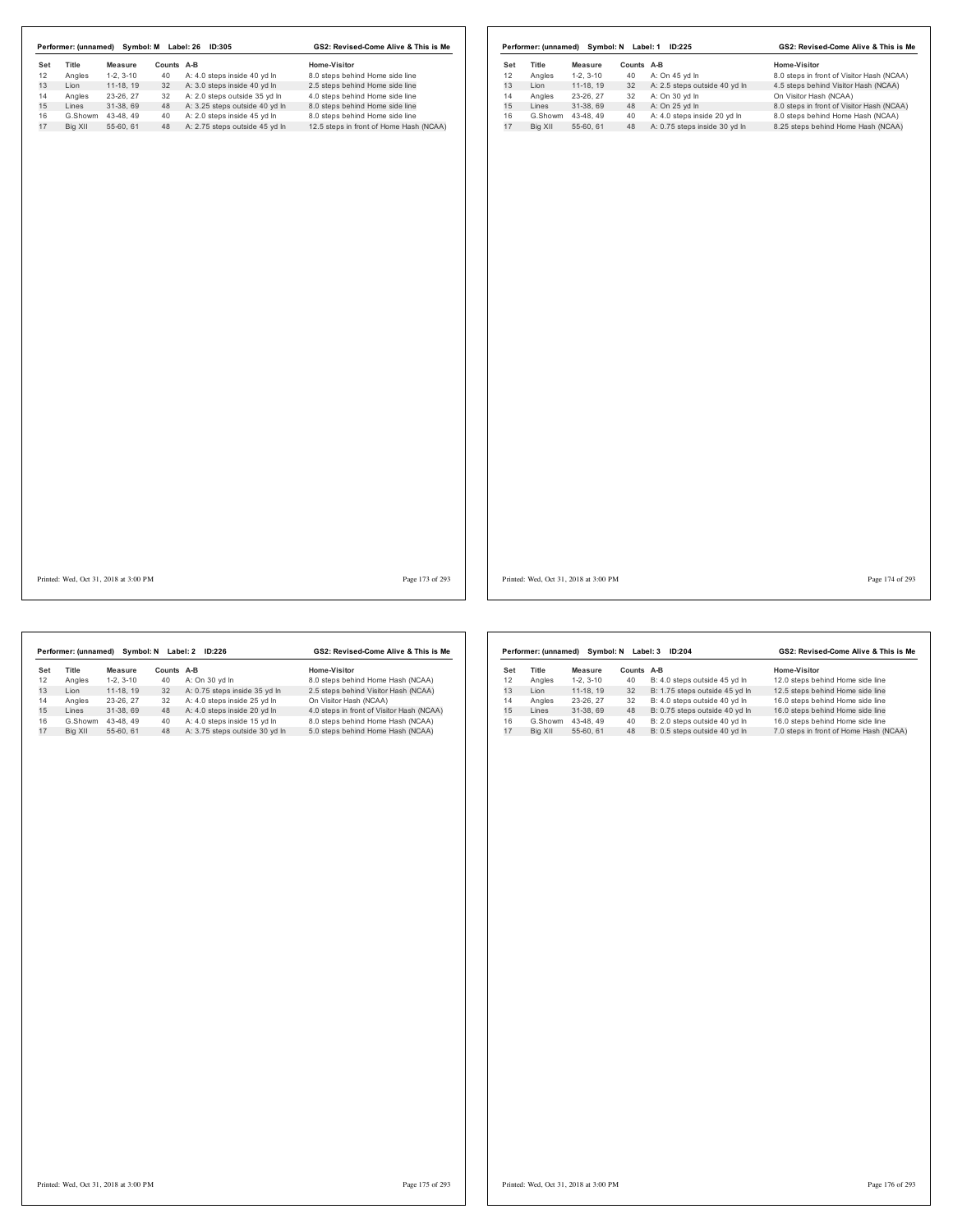| Set<br>Title<br><b>Measure</b>        | Counts A-B                          | Home-Visitor                               | Set | Title   | <b>Measure</b>                        | Counts A-B |                               | Home-Visitor                           |
|---------------------------------------|-------------------------------------|--------------------------------------------|-----|---------|---------------------------------------|------------|-------------------------------|----------------------------------------|
| 12<br>Angles<br>$1-2, 3-10$           | 40<br>B: 4.0 steps outside 35 yd In | 12.0 steps behind Home side line           | 12  | Angles  | $1-2, 3-10$                           | 40         | B: On 25 yd In                | 4.0 steps in front of Home Hash (NCAA) |
| 13<br>Lion<br>11-18, 19               | B: 1.0 steps outside 50 yd In<br>32 | 9.0 steps in front of Home Hash (NCAA)     | 13  | Lion    | 11-18, 19                             | 32         | B: 2.0 steps outside 25 yd In | 0.75 steps behind Home Hash (NCAA)     |
| 14<br>23-26, 27<br>Angles<br>15       | 32<br>B: 2.0 steps inside 45 yd In  | 14.0 steps behind Home side line           | 14  | Angles  | 23-26, 27                             | 32         | B: 4.0 steps outside 20 yd In | 4.0 steps behind Home Hash (NCAA)      |
| Lines<br>31-38, 69                    | 48<br>B: 4.0 steps outside 50 yd In | 8.0 steps in front of Home Hash (NCAA)     | 15  | Lines   | 31-38, 69                             | 48         | B: 1.5 steps outside 20 yd In | 16.0 steps behind Home side line       |
| G.Showm 43-48, 49                     | A: 2.0 steps inside 45 yd In<br>40  | 6.75 steps in front of Visitor Hash (NCAA) | 16  |         | G.Showm 43-48, 49                     | 40         | B: 2.0 steps inside 20 yd In  | 14.75 steps behind Home side line      |
| 55-60, 61<br>Big XII                  | 48<br>B: 1.5 steps outside 50 yd In | 6.0 steps behind Visitor Hash (NCAA)       | 17  | Big XII | 55-60, 61                             | 48         | B: 2.0 steps inside 20 yd In  | 14.25 steps in front of Home Hash      |
|                                       |                                     |                                            |     |         |                                       |            |                               |                                        |
| Printed: Wed, Oct 31, 2018 at 3:00 PM |                                     | Page 177 of 293                            |     |         | Printed: Wed, Oct 31, 2018 at 3:00 PM |            |                               | Page 178 of 293                        |

|     | Performer: (unnamed) | Symbol: N  | Label: 6 | GS2: Revised-Come Alive & This is Me |                                         |  |
|-----|----------------------|------------|----------|--------------------------------------|-----------------------------------------|--|
| Set | <b>Title</b>         | Measure    | Counts   | A-B                                  | Home-Visitor                            |  |
| 12  | Angles               | $1-2.3-10$ | 40       | B: On 25 vd In                       | 8.0 steps in front of Home Hash (NCAA)  |  |
| 13  | I ion                | 11-18.19   | 32       | B: 3.0 steps outside 30 yd In        | 3.25 steps in front of Home Hash (NCAA) |  |
| 14  | Angles               | 23-26.27   | 32       | B: 4.0 steps outside 25 vd In        | 4.0 steps in front of Home Hash (NCAA)  |  |
| 15  | I ines               | 31-38.69   | 48       | B: 0.75 steps inside 25 yd In        | 16.0 steps behind Home side line        |  |
| 16  | G.Showm              | 43-48.49   | 40       | B: 2.0 steps inside 25 vd In         | 16.0 steps behind Home side line        |  |
| 17  | Big XII              | 55-60.61   | 48       | B: 3.25 steps inside 20 yd In        | 11.5 steps in front of Home Hash (NCAA) |  |

|        | Performer: (unnamed) |            | Symbol: N Label: 7 | ID:217                         | GS2: Revised-Come Alive & This is Me   |  |  |
|--------|----------------------|------------|--------------------|--------------------------------|----------------------------------------|--|--|
| Set    | <b>Title</b>         | Measure    | Counts A-B         |                                | Home-Visitor                           |  |  |
| 12     | Angles               | $1-2.3-10$ | 40                 | B: 4.0 steps outside 35 yd In  | 16.0 steps behind Home side line       |  |  |
| 13     | Lion                 | 11-18.19   | 32                 | B: 1.25 steps outside 40 yd In | 7.0 steps in front of Home Hash (NCAA) |  |  |
| 14     | Angles               | 23-26.27   | 32                 | B: 4.0 steps outside 35 vd In  | 8.0 steps in front of Home Hash (NCAA) |  |  |
| 15     | Lines                | 31-38.69   | 48                 | B: 2.75 steps outside 35 yd In | 16.0 steps behind Home side line       |  |  |
| 16     | G.Showm              | 43-48.49   | 40                 | B: On 35 yd In                 | 10.75 steps behind Home side line      |  |  |
| 17     | Big XII              | 55-60.61   | 48                 | B: 2.25 steps inside 35 yd In  | 13.75 steps in front of Home Hash      |  |  |
| (NCAA) |                      |            |                    |                                |                                        |  |  |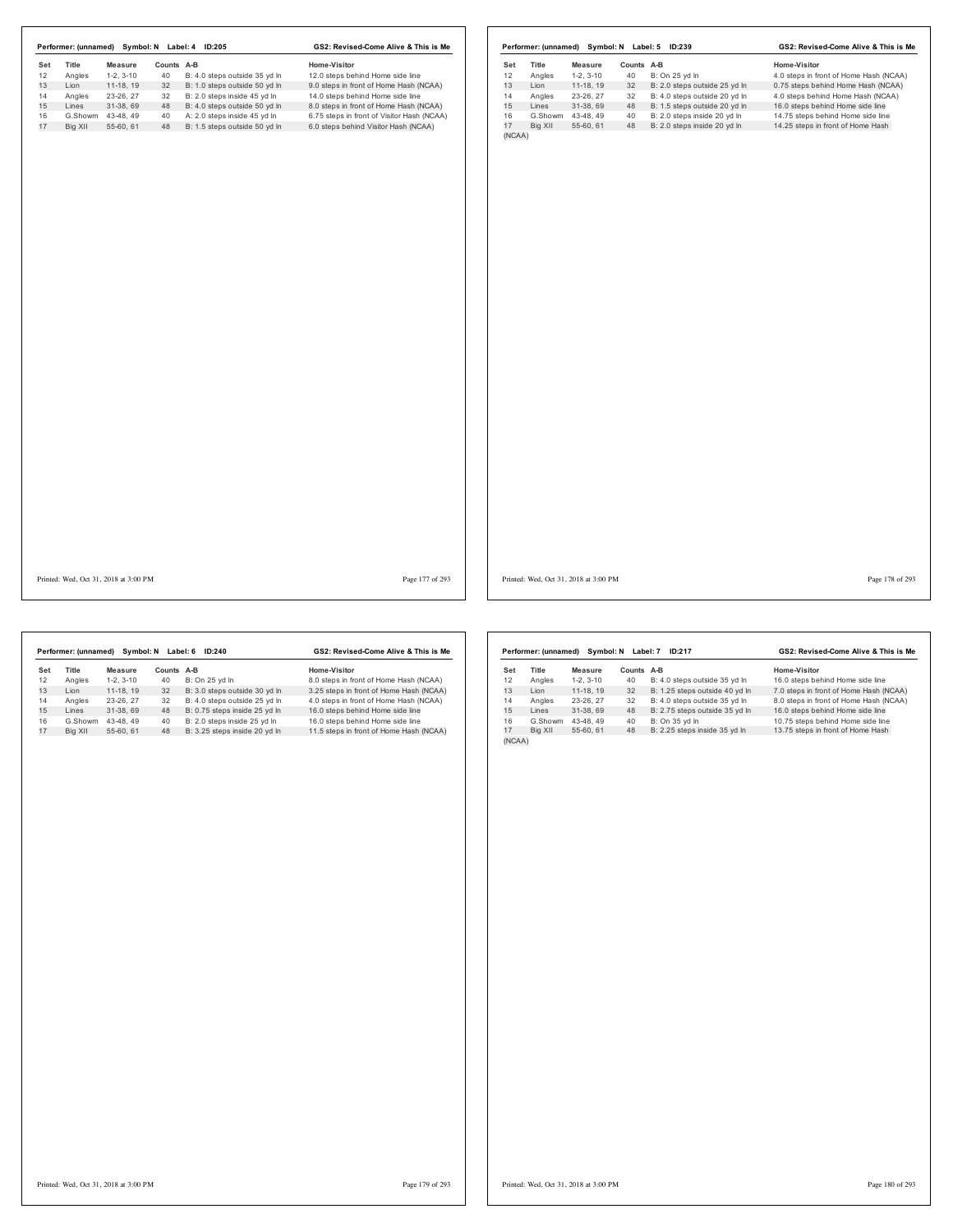|           |         |                                       |            | Performer: (unnamed) Symbol: N Label: 8 ID:218 | GS2: Revised-Come Alive & This is Me   |     |         |                                       |            | Performer: (unnamed) Symbol: q Label: 1 ID:404 | GS2: Revised-Come Alive & This is Me       |                 |
|-----------|---------|---------------------------------------|------------|------------------------------------------------|----------------------------------------|-----|---------|---------------------------------------|------------|------------------------------------------------|--------------------------------------------|-----------------|
| Set<br>12 | Title   | <b>Measure</b>                        | Counts A-B |                                                | Home-Visitor                           | Set | Title   | Measure                               | Counts A-B |                                                | Home-Visitor                               |                 |
|           | Angles  | $1-2, 3-10$                           | 40         | A: 4.0 steps inside 45 yd In                   | 16.0 steps behind Home side line       | 12  | Angles  | $1-2, 3-10$                           | 40         | A: 2.0 steps inside 45 yd In                   | On Home Hash (NCAA)                        |                 |
|           | Lion    | 11-18, 19                             | 32         | A: 3.0 steps inside 45 yd In                   | 9.0 steps behind Home side line        | 13  | Lion    | 11-18, 19                             | 32         | A: 2.0 steps inside 45 yd In                   | 4.0 steps behind Home Hash (NCAA)          |                 |
|           | Angles  | 23-26, 27                             | 32         | A: 2.0 steps inside 40 yd In                   | 10.0 steps behind Home side line       | 14  | Angles  | 23-26, 27                             | 32         | A: 2.0 steps inside 45 yd In                   | 10.0 steps in front of Visitor Hash (NCAA) |                 |
|           | Lines   | 31-38, 69                             | 48         | A: 1.0 steps outside 45 yd In                  | 16.0 steps behind Home side line       | 15  | Lines   | 31-38, 69                             | 48         | A: 2.0 steps inside 40 yd In                   | 14.0 steps behind Visitor Hash (NCAA)      |                 |
|           |         | G.Showm 43-48, 49                     | 40         | B: 2.0 steps outside 50 yd In                  | 16.0 steps behind Home side line       | 16  |         | G.Showm 43-48, 49                     | 40         | A: 2.0 steps inside 45 yd In                   | 8.0 steps in front of Visitor side line    |                 |
|           | Big XII | 55-60, 61                             | 48         | B: 1.5 steps outside 50 yd In                  | 6.0 steps in front of Home Hash (NCAA) | 17  | Big XII | 55-60, 61                             | 48         | B: 4.0 steps outside 50 yd In                  | 12.0 steps in front of Visitor side line   |                 |
|           |         |                                       |            |                                                |                                        |     |         |                                       |            |                                                |                                            |                 |
|           |         |                                       |            |                                                |                                        |     |         |                                       |            |                                                |                                            |                 |
|           |         |                                       |            |                                                |                                        |     |         |                                       |            |                                                |                                            |                 |
|           |         |                                       |            |                                                |                                        |     |         |                                       |            |                                                |                                            |                 |
|           |         |                                       |            |                                                |                                        |     |         |                                       |            |                                                |                                            |                 |
|           |         |                                       |            |                                                |                                        |     |         |                                       |            |                                                |                                            |                 |
|           |         | Printed: Wed, Oct 31, 2018 at 3:00 PM |            |                                                | Page 181 of 293                        |     |         | Printed: Wed, Oct 31, 2018 at 3:00 PM |            |                                                |                                            | Page 182 of 293 |

|     | Performer: (unnamed) | Symbol: a  |        | Label: 2<br>ID:405            | GS2: Revised-Come Alive & This is Me       |  |  |  |
|-----|----------------------|------------|--------|-------------------------------|--------------------------------------------|--|--|--|
| Set | Title                | Measure    | Counts | A-B                           | Home-Visitor                               |  |  |  |
| 12  | Angles               | $1-2.3-10$ | 40     | A: 3.0 steps outside 50 yd In | On Home Hash (NCAA)                        |  |  |  |
| 13  | I ion                | 11-18.19   | 32     | A: 3.0 steps outside 50 yd In | 4.0 steps behind Home Hash (NCAA)          |  |  |  |
| 14  | Angles               | 23-26.27   | 32     | A: 3.0 steps outside 50 yd In | 10.0 steps in front of Visitor Hash (NCAA) |  |  |  |
| 15  | I ines               | 31-38.69   | 48     | A: 4.0 steps inside 40 yd In  | 12.0 steps behind Visitor Hash (NCAA)      |  |  |  |
| 16  | G.Showm              | 43-48.49   | 40     | A: 3.0 steps outside 50 vd In | 8.0 steps in front of Visitor side line    |  |  |  |
| 17  | Big XII              | 55-60.61   | 48     | B: 1.0 steps inside 45 vd In  | 12.0 steps in front of Visitor side line   |  |  |  |
|     |                      |            |        |                               |                                            |  |  |  |

|     | Performer: (unnamed) | Symbol: a  | Label: 3   | ID:406                        | GS2: Revised-Come Alive & This is Me       |
|-----|----------------------|------------|------------|-------------------------------|--------------------------------------------|
| Set | <b>Title</b>         | Measure    | Counts A-B |                               | Home-Visitor                               |
| 12  | Angles               | $1-2.3-10$ | 40         | On 50 yd In                   | On Home Hash (NCAA)                        |
| 13  | I ion                | 11-18.19   | 32         | On 50 vd In                   | 4.0 steps behind Home Hash (NCAA)          |
| 14  | Angles               | 23-26.27   | 32         | On 50 vd In                   | 10.0 steps in front of Visitor Hash (NCAA) |
| 15  | Lines                | 31-38.69   | 48         | A: 2.0 steps outside 45 yd In | 10.0 steps behind Visitor Hash (NCAA)      |
| 16  | G.Showm              | 43-48.49   | 40         | On 50 vd In                   | 8.0 steps in front of Visitor side line    |
| 17  | Bia XII              | 55-60.61   | 48         | B: 2.0 steps outside 45 vd In | 12.0 steps in front of Visitor side line   |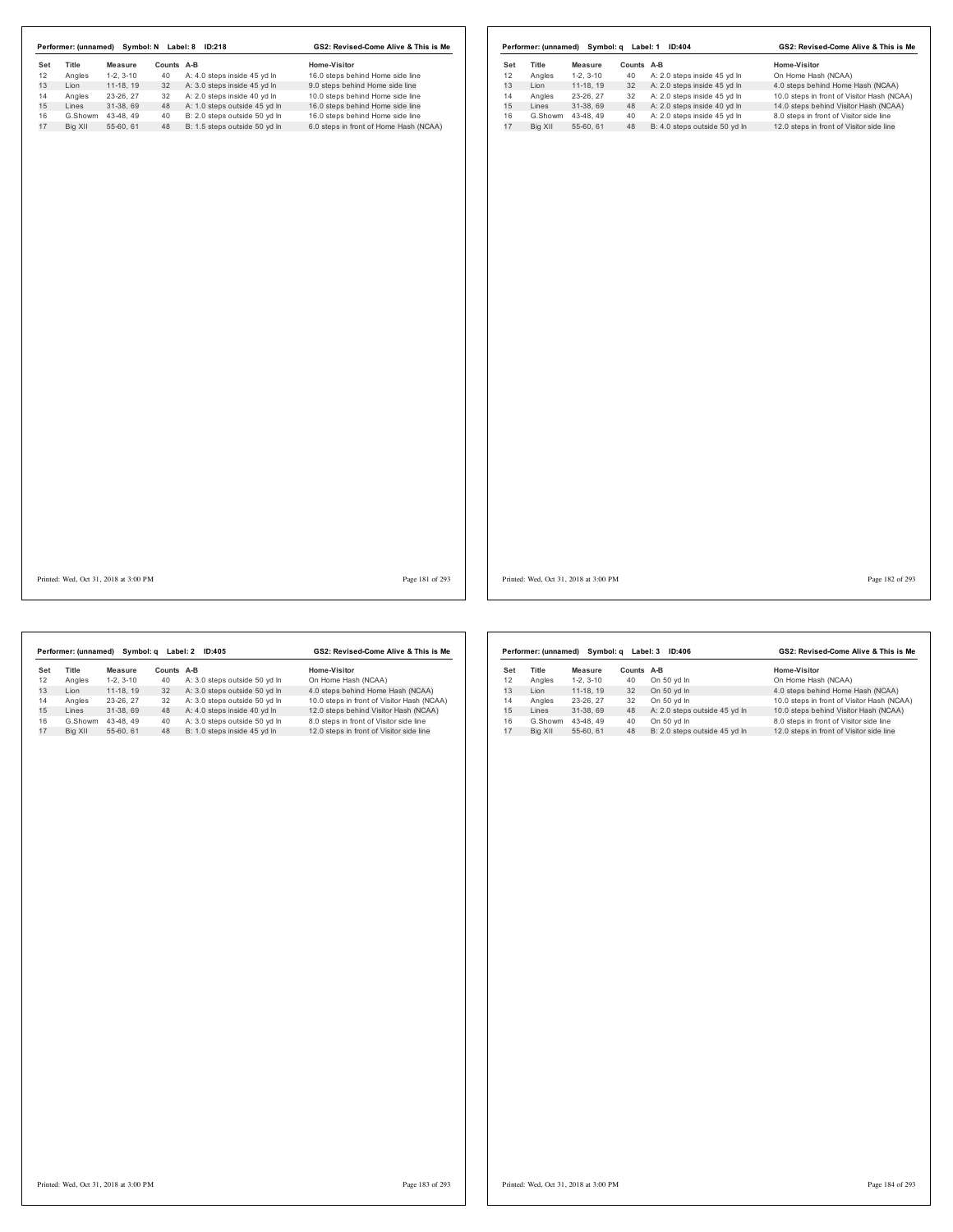|                    |                   |                                       |            | Performer: (unnamed) Symbol: q Label: 4 ID:407 | GS2: Revised-Come Alive & This is Me       |     |         |                                       |            | Performer: (unnamed) Symbol: q Label: 5 ID:408 | GS2: Revised-Come Alive & This is Me       |                 |
|--------------------|-------------------|---------------------------------------|------------|------------------------------------------------|--------------------------------------------|-----|---------|---------------------------------------|------------|------------------------------------------------|--------------------------------------------|-----------------|
| Title<br>Set<br>12 |                   | Measure                               | Counts A-B |                                                | Home-Visitor                               | Set | Title   | Measure                               | Counts A-B |                                                | Home-Visitor                               |                 |
| Angles             |                   | $1-2, 3-10$                           | 40         | B: 3.0 steps outside 50 yd In                  | On Home Hash (NCAA)                        | 12  | Angles  | $1-2, 3-10$                           | 40         | B: 2.0 steps inside 45 yd In                   | On Home Hash (NCAA)                        |                 |
| Lion               |                   | 11-18, 19                             | 32         | B: 3.0 steps outside 50 yd In                  | 4.0 steps behind Home Hash (NCAA)          | 13  | Lion    | 11-18, 19                             | 32         | B: 2.0 steps inside 45 yd In                   | 4.0 steps behind Home Hash (NCAA)          |                 |
| Angles             |                   | 23-26, 27                             | 32         | B: 3.0 steps outside 50 yd In                  | 10.0 steps in front of Visitor Hash (NCAA) | 14  | Angles  | 23-26, 27                             | 32         | B: 2.0 steps inside 45 yd In                   | 10.0 steps in front of Visitor Hash (NCAA) |                 |
| Lines              |                   | 31-38, 69                             | 48         | A: On 45 yd In                                 | 8.0 steps behind Visitor Hash (NCAA)       | 15  | Lines   | 31-38, 69                             |            | 48 A: 2.0 steps inside 45 yd In                | 6.0 steps behind Visitor Hash (NCAA)       |                 |
|                    | G.Showm 43-48, 49 |                                       | 40         | B: 3.0 steps outside 50 yd In                  | 8.0 steps in front of Visitor side line    | 16  |         | G.Showm 43-48, 49                     | 40         | B: 2.0 steps inside 45 yd In                   | 8.0 steps in front of Visitor side line    |                 |
|                    | Big XII           | 55-60, 61                             | 48         | B: 3.0 steps inside 40 yd In                   | 12.0 steps in front of Visitor side line   | 17  | Big XII | 55-60, 61                             | 48         | B: On 40 yd In                                 | 12.0 steps in front of Visitor side line   |                 |
|                    |                   |                                       |            |                                                |                                            |     |         |                                       |            |                                                |                                            |                 |
|                    |                   |                                       |            |                                                |                                            |     |         |                                       |            |                                                |                                            |                 |
|                    |                   |                                       |            |                                                |                                            |     |         |                                       |            |                                                |                                            |                 |
|                    |                   |                                       |            |                                                |                                            |     |         |                                       |            |                                                |                                            |                 |
|                    |                   | Printed: Wed, Oct 31, 2018 at 3:00 PM |            |                                                | Page 185 of 293                            |     |         | Printed: Wed, Oct 31, 2018 at 3:00 PM |            |                                                |                                            | Page 186 of 293 |

h  $\mathsf{r}$ 

|     | Performer: (unnamed) |            | Symbol: R Label: 1 | ID:286                         | GS2: Revised-Come Alive & This is Me   |  |  |  |
|-----|----------------------|------------|--------------------|--------------------------------|----------------------------------------|--|--|--|
| Set | Title                | Measure    | Counts A-B         |                                | Home-Visitor                           |  |  |  |
| 12  | Angles               | $1-2.3-10$ | 40                 | A: 4.0 steps inside 30 yd In   | 16.0 steps behind Home side line       |  |  |  |
| 13  | I ion                | 11-18.19   | 32                 | A: 1.25 steps outside 40 yd In | 7.0 steps in front of Home Hash (NCAA) |  |  |  |
| 14  | Angles               | 23-26.27   | 32                 | A: On 45 vd In                 | 4.0 steps in front of Home Hash (NCAA) |  |  |  |
| 15  | Lines                | 31-38.69   | 48                 | A: 4.0 steps inside 45 yd In   | On Home Hash (NCAA)                    |  |  |  |
| 16  | G.Showm              | 43-48.49   | 40                 | A: 2.0 steps inside 30 vd In   | 8.0 steps behind Home Hash (NCAA)      |  |  |  |
| 17  | Big XII              | 55-60.61   | 48                 | A: 1.25 steps outside 30 yd In | 6.0 steps behind Visitor Hash (NCAA)   |  |  |  |
|     |                      |            |                    |                                |                                        |  |  |  |

|     | Performer: (unnamed) | Symbol: R Label: 2 | GS2: Revised-Come Alive & This is Me |                               |                                            |
|-----|----------------------|--------------------|--------------------------------------|-------------------------------|--------------------------------------------|
| Set | <b>Title</b>         | Measure            | Counts A-B                           |                               | Home-Visitor                               |
| 12  | Angles               | $1-2.3-10$         | 40                                   | A: On 30 vd In                | 16.0 steps behind Home side line           |
| 13  | I ion                | 11-18.19           | 32                                   | A: 1.0 steps outside 40 yd In | 5.0 steps in front of Home Hash (NCAA)     |
| 14  | Angles               | 23-26.27           | 32                                   | A: 2.0 steps outside 45 yd In | 2.0 steps in front of Home Hash (NCAA)     |
| 15  | I ines               | 31-38.69           | 48                                   | A: 1.5 steps inside 45 yd In  | On Home Hash (NCAA)                        |
| 16  | G.Showm              | 43-48.49           | 40                                   | A: On 30 vd In                | 9.25 steps in front of Visitor Hash (NCAA) |
| 17  | Big XII              | 55-60, 61          | 48                                   | A: 3.5 steps outside 30 yd In | 8.0 steps behind Visitor Hash (NCAA)       |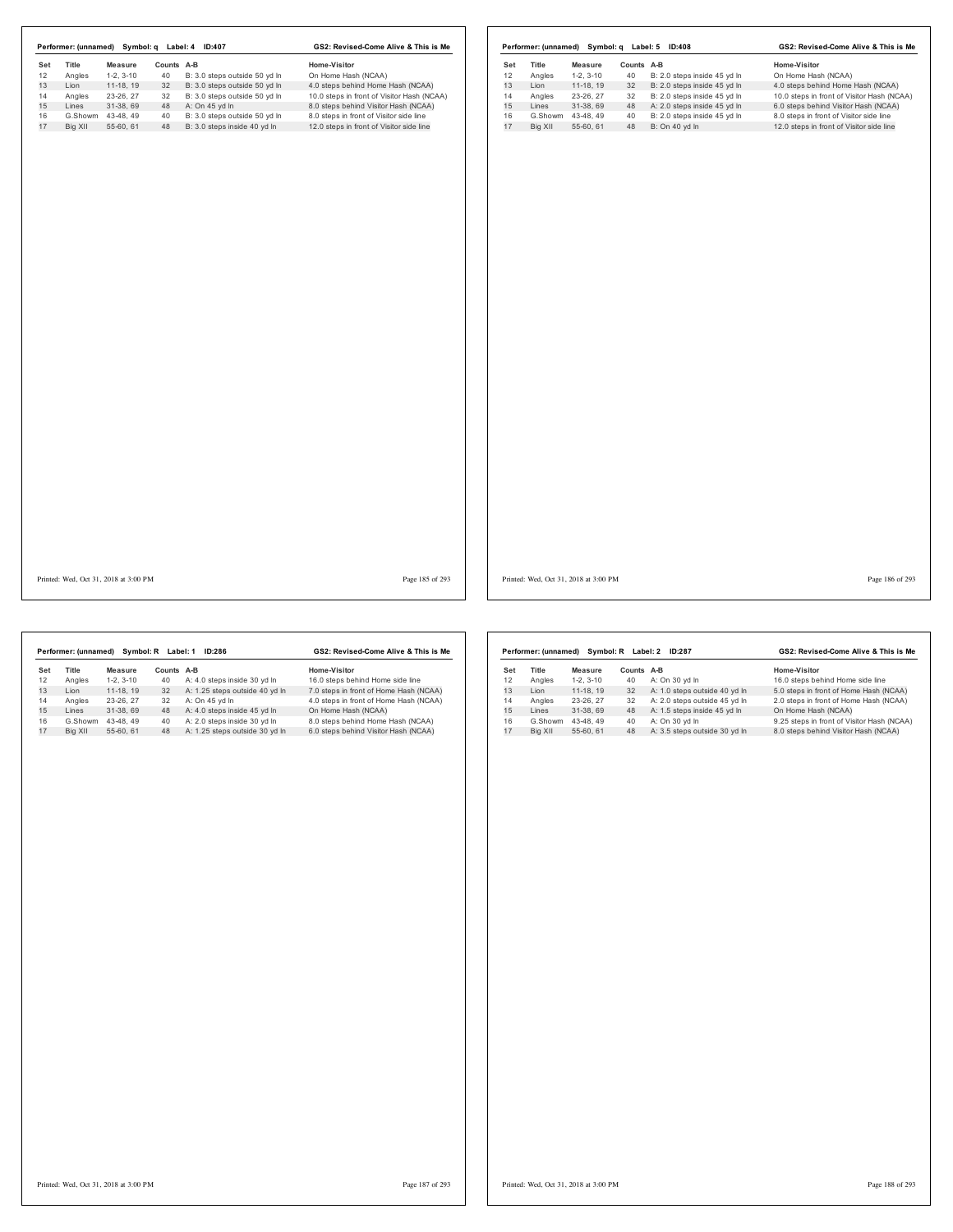| Symbol: R Label: 3<br>GS2: Revised-Come Alive & This is Me<br>Performer: (unnamed)<br><b>ID:288</b> |         |            |        |                                |                                        |  |  |  |
|-----------------------------------------------------------------------------------------------------|---------|------------|--------|--------------------------------|----------------------------------------|--|--|--|
| Set                                                                                                 | Title   | Measure    | Counts | A-B                            | Home-Visitor                           |  |  |  |
| 12                                                                                                  | Angles  | $1-2.3-10$ | 40     | A: 4.0 steps inside 40 yd In   | 12.0 steps behind Home side line       |  |  |  |
| 13                                                                                                  | I ion   | 11-18.19   | 32     | A: 1.75 steps outside 45 yd In | 12.5 steps behind Home side line       |  |  |  |
| 14                                                                                                  | Angles  | 23-26.27   | 32     | A: 4.0 steps inside 35 vd In   | 16.0 steps behind Home side line       |  |  |  |
| 15                                                                                                  | Lines   | 31-38.69   | 48     | A: 0.75 steps outside 40 yd In | 16.0 steps behind Home side line       |  |  |  |
| 16                                                                                                  | G.Showm | 43-48.49   | 40     | A: 2.0 steps inside 45 vd In   | 16.0 steps behind Home side line       |  |  |  |
| 17                                                                                                  | Big XII | 55-60.61   | 48     | A: 3.5 steps inside 45 vd In   | 6.0 steps in front of Home Hash (NCAA) |  |  |  |

|     | Performer: (unnamed) |            | Symbol: R Label: 4 | GS2: Revised-Come Alive & This is Me |                                         |  |  |
|-----|----------------------|------------|--------------------|--------------------------------------|-----------------------------------------|--|--|
| Set | <b>Title</b>         | Measure    | Counts             | A-B                                  | Home-Visitor                            |  |  |
| 12  | Angles               | $1-2.3-10$ | 40                 | A: 4.0 steps inside 40 yd In         | 16.0 steps behind Home side line        |  |  |
| 13  | I ion                | 11-18.19   | 32                 | A: 3.0 steps outside 45 vd In        | 14.0 steps behind Home side line        |  |  |
| 14  | Angles               | 23-26.27   | 32                 | A: 2.0 steps inside 35 vd In         | 14.0 steps in front of Home Hash (NCAA) |  |  |
| 15  | I ines               | 31-38.69   | 48                 | A: 3.25 steps outside 40 yd In       | 16.0 steps behind Home side line        |  |  |
| 16  | G.Showm              | 43-48.49   | 40                 | A: 2.0 steps inside 45 vd In         | 12.0 steps behind Home side line        |  |  |
| 17  | Big XII              | 55-60.61   | 48                 | A: 0.25 steps outside 45 yd In       | 12.5 steps in front of Home Hash (NCAA) |  |  |

Printed: Wed, Oct 31, 2018 at 3:00 PM Page 189 of 293

Printed: Wed, Oct 31, 2018 at 3:00 PM Page 190 of 293

|     | Performer: (unnamed) | Symbol: R  | Label: 5   | GS2: Revised-Come Alive & This is Me |                                           |  |  |
|-----|----------------------|------------|------------|--------------------------------------|-------------------------------------------|--|--|
| Set | Title                | Measure    | Counts A-B |                                      | Home-Visitor                              |  |  |
| 12  | Angles               | $1-2.3-10$ | 40         | A: 4.0 steps inside 30 yd In         | 12.0 steps behind Home side line          |  |  |
| 13  | I ion                | 11-18.19   | 32         | A: 1.0 steps outside 50 yd In        | 9.0 steps in front of Home Hash (NCAA)    |  |  |
| 14  | Angles               | 23-26.27   | 32         | A: On 45 vd In                       | 16.0 steps behind Home side line          |  |  |
| 15  | Lines                | 31-38.69   | 48         | A: 4.0 steps inside 45 yd In         | 8.0 steps in front of Home Hash (NCAA)    |  |  |
| 16  | G.Showm              | 43-48.49   | 40         | A: On 45 yd In                       | 4.0 steps in front of Visitor Hash (NCAA) |  |  |
| 17  | Big XII              | 55-60.61   | 48         | A: 3.5 steps inside 45 vd In         | 6.0 steps behind Visitor Hash (NCAA)      |  |  |
|     |                      |            |            |                                      |                                           |  |  |

|         |            |                      | GS2: Revised-Come Alive & This is Me |                                         |  |
|---------|------------|----------------------|--------------------------------------|-----------------------------------------|--|
| Title   | Measure    | Counts               |                                      | Home-Visitor                            |  |
| Angles  | $1-2.3-10$ | 40                   | A: 4.0 steps inside 25 yd In         | 8.0 steps behind Home side line         |  |
| I ion   | 11-18.19   | 32                   | A: 1.25 steps outside 45 vd In       | 15.5 steps in front of Home Hash (NCAA) |  |
| Angles  | 23-26, 27  | 32                   | A: 2.0 steps outside 40 vd ln        | 6.0 steps in front of Home Hash (NCAA)  |  |
| Lines   | 31-38.69   | 48                   | A: 0.75 steps outside 40 yd In       | 8.0 steps in front of Home Hash (NCAA)  |  |
| G.Showm | 43-48.49   | 40                   | A: 2.0 steps inside 45 vd In         | 8.0 steps in front of Home Hash (NCAA)  |  |
| Bia XII | 55-60.61   | 48                   | A: 2.75 steps inside 40 vd ln        | 7.75 steps behind Home Hash (NCAA)      |  |
|         |            | Performer: (unnamed) |                                      | Symbol: R Label: 6<br>ID:264<br>A-B     |  |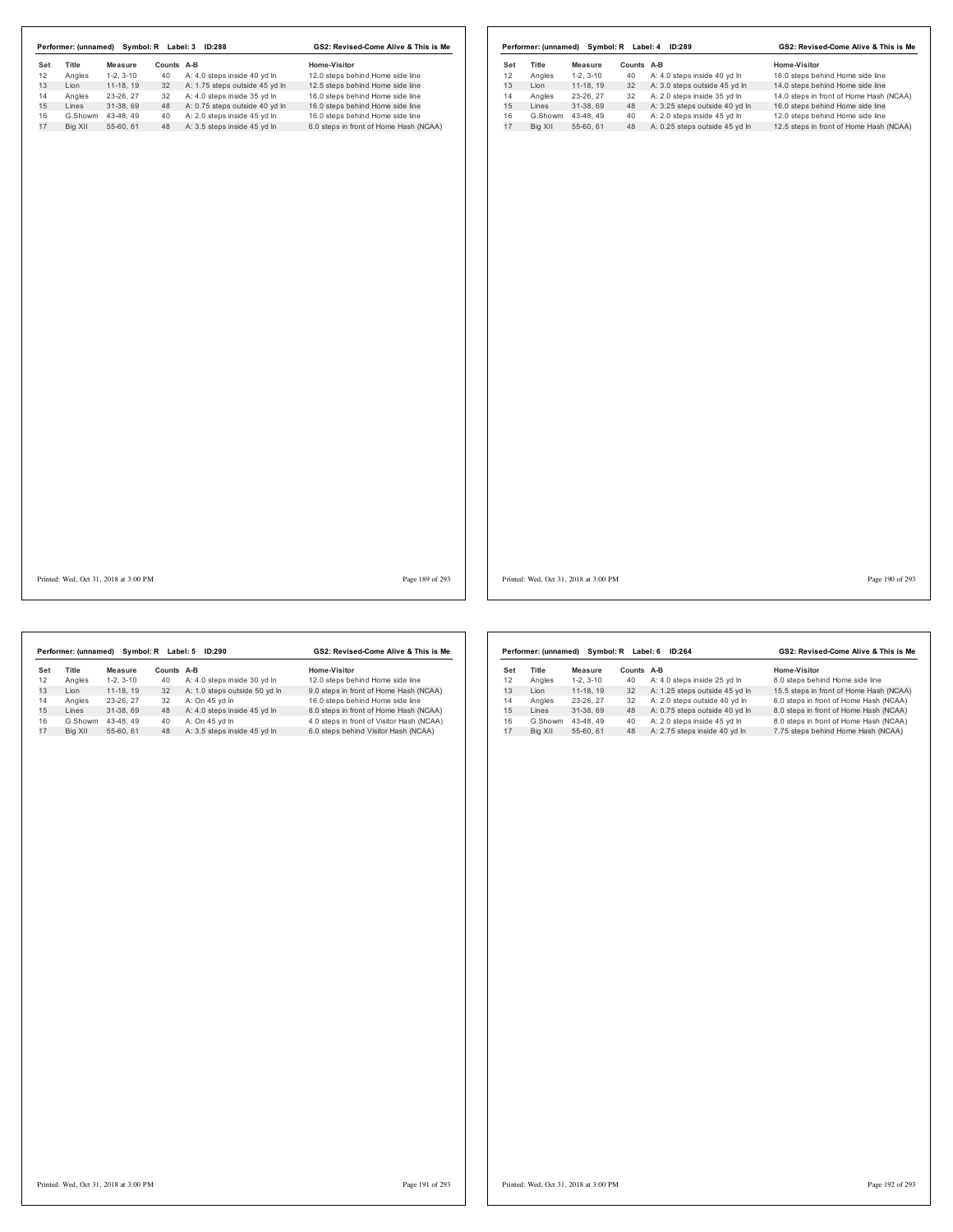| Set     | Title   | <b>Measure</b> | Counts A-B |                               | Home-Visitor                           | Set | Title   | <b>Measure</b> | Counts A-B |                               | Home-Visitor                            |
|---------|---------|----------------|------------|-------------------------------|----------------------------------------|-----|---------|----------------|------------|-------------------------------|-----------------------------------------|
| 12      | Angles  | $1-2, 3-10$    | 40         | A: 4.0 steps inside 30 yd In  | 4.0 steps in front of Home Hash (NCAA) | 12  | Angles  | $1-2, 3-10$    | 40         | A: On 25 yd In                | 8.0 steps in front of Home Hash (NCAA)  |
|         | Lion    | 11-18, 19      | 32         | A: 2.0 steps outside 35 yd In | 7.25 steps behind Home Hash (NCAA)     | 13  | Lion    | 11-18, 19      | 32         | A: 3.0 steps outside 30 yd In | 3.25 steps in front of Home Hash (NCAA) |
|         | Angles  | 23-26, 27      | 32         | A: 2.0 steps inside 30 yd In  | 6.0 steps behind Home Hash (NCAA)      | 14  | Angles  | 23-26, 27      | 32         | A: 4.0 steps inside 20 yd In  | 4.0 steps in front of Home Hash (NCAA)  |
|         | Lines   | 31-38, 69      | 48         | A: 0.25 steps inside 30 yd In | On Home Hash (NCAA)                    | 15  | Lines   | 31-38, 69      | 48         | A: 0.75 steps inside 25 yd In | 16.0 steps behind Home side line        |
|         | G.Showm | 43-48, 49      | 40         | A: On 30 yd In                | 8.0 steps in front of Home Hash (NCAA) | 16  | G.Showm | 43-48, 49      | 40         | A: 2.0 steps outside 35 yd In | 16.0 steps behind Home side line        |
| Big XII |         | 55-60, 61      | 48         | A: 3.0 steps inside 30 yd In  | 2.0 steps in front of Home Hash (NCAA) | 17  | Big XII | 55-60, 61      | 48         | A: 1.5 steps outside 35 yd In | 8.5 steps in front of Home Hash (NCAA)  |
|         |         |                |            |                               |                                        |     |         |                |            |                               |                                         |
|         |         |                |            |                               |                                        |     |         |                |            |                               |                                         |

Printed: Wed, Oct 31, 2018 at 3:00 PM Page 193 of 293

Printed: Wed, Oct 31, 2018 at 3:00 PM Page 194 of 293

|     | Performer: (unnamed) |            | Symbol: R Label: 9 | ID:267                         | GS2: Revised-Come Alive & This is Me    |  |  |  |
|-----|----------------------|------------|--------------------|--------------------------------|-----------------------------------------|--|--|--|
| Set | Title                | Measure    | Counts A-B         |                                | Home-Visitor                            |  |  |  |
| 12  | Angles               | $1-2.3-10$ | 40                 | A: On 20 vd In                 | 16.0 steps behind Home side line        |  |  |  |
| 13  | I ion                | 11-18.19   | 32                 | A: 2.75 steps outside 35 yd In | 11.5 steps in front of Home Hash (NCAA) |  |  |  |
| 14  | Angles               | 23-26.27   | 32                 | A: On 30 vd In                 | 16.0 steps behind Home side line        |  |  |  |
| 15  | Lines                | 31-38.69   | 48                 | A: 1.0 steps inside 20 yd In   | 8.0 steps behind Home side line         |  |  |  |
| 16  | G.Showm              | 43-48.49   | 40                 | A: 2.0 steps inside 25 yd In   | 13.25 steps behind Home side line       |  |  |  |
| 17  | Big XII              | 55-60.61   | 48                 | A: On 25 vd In                 | 12.0 steps in front of Home Hash (NCAA) |  |  |  |

| GS2: Revised-Come Alive & This is Me<br>Symbol: R Label: 10<br>Performer: (unnamed)<br><b>ID:268</b> |              |            |               |                               |                                            |  |  |  |
|------------------------------------------------------------------------------------------------------|--------------|------------|---------------|-------------------------------|--------------------------------------------|--|--|--|
| Set                                                                                                  | <b>Title</b> | Measure    | <b>Counts</b> | A-B                           | Home-Visitor                               |  |  |  |
| 12                                                                                                   | Angles       | $1-2.3-10$ | 40            | A: On 30 vd In                | On Home Hash (NCAA)                        |  |  |  |
| 13                                                                                                   | I ion        | 11-18.19   | 32            | A: 2.75 steps inside 30 yd In | 5.75 steps in front of Visitor Hash (NCAA) |  |  |  |
| 14                                                                                                   | Angles       | 23-26.27   | 32            | A: 2.0 steps inside 25 vd In  | 6.0 steps in front of Visitor Hash (NCAA)  |  |  |  |
| 15                                                                                                   | I ines       | 31-38.69   | 48            | A: 2.0 steps outside 25 yd In | On Home Hash (NCAA)                        |  |  |  |
| 16                                                                                                   | G.Showm      | 43-48.49   | 40            | A: On 25 vd In                | 8.0 steps in front of Home Hash (NCAA)     |  |  |  |
| 17                                                                                                   | Big XII      | 55-60, 61  | 48            | A: 2.0 steps inside 25 yd In  | 3.5 steps behind Home Hash (NCAA)          |  |  |  |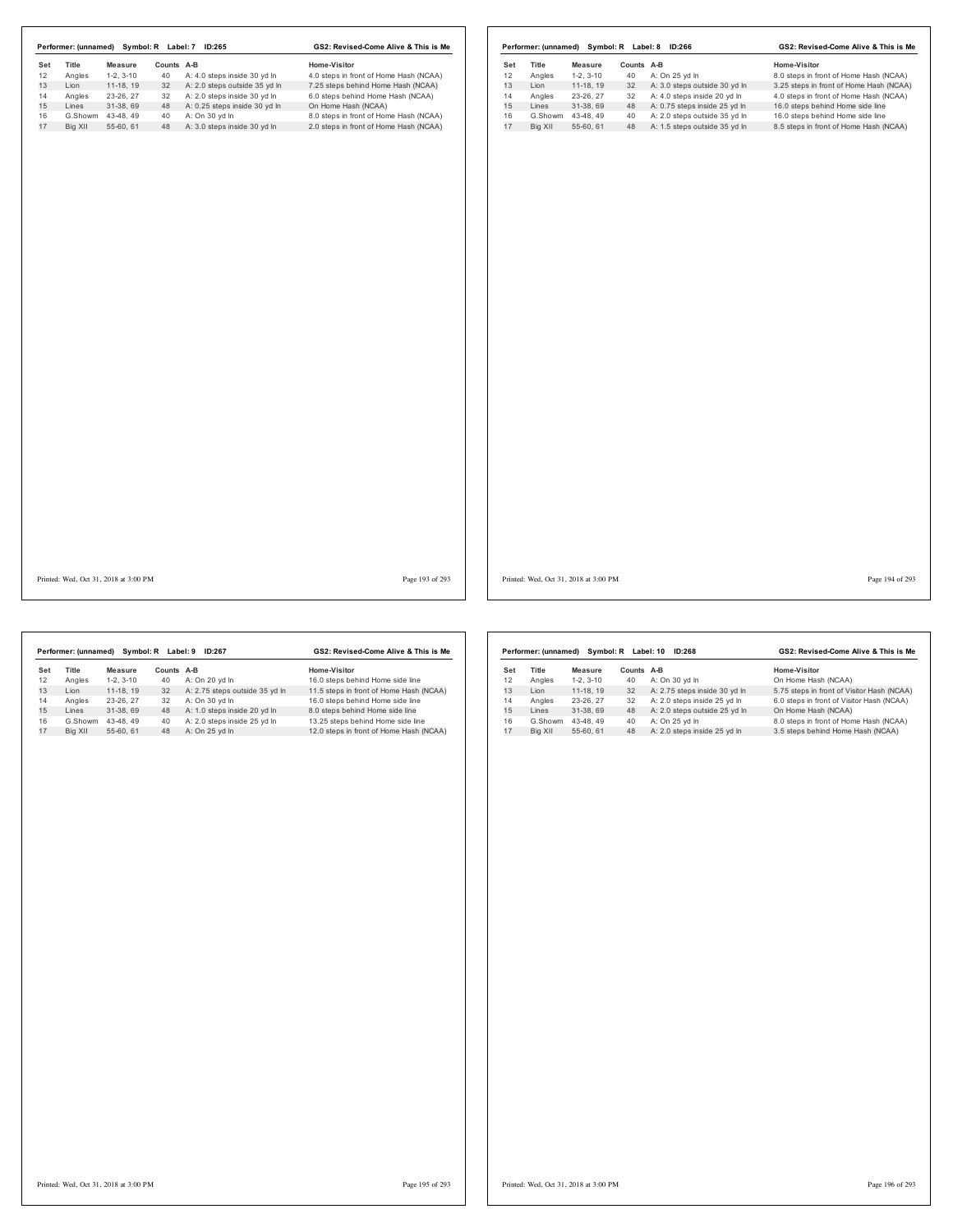| Performer: (unnamed) Symbol: R Label: 11 ID:269                                                            |                                                                                                 |                                          |                                                                                                                                                                          | GS2: Revised-Come Alive & This is Me                                                                                                                                                                                                            |                 |                                         |                                                                  |                                                                                           |                  | Performer: (unnamed) Symbol: R Label: 12 ID:270                                                                                                                                    | GS2: Revised-Come Alive & This is Me                                                                                                                                                                                                            |                 |
|------------------------------------------------------------------------------------------------------------|-------------------------------------------------------------------------------------------------|------------------------------------------|--------------------------------------------------------------------------------------------------------------------------------------------------------------------------|-------------------------------------------------------------------------------------------------------------------------------------------------------------------------------------------------------------------------------------------------|-----------------|-----------------------------------------|------------------------------------------------------------------|-------------------------------------------------------------------------------------------|------------------|------------------------------------------------------------------------------------------------------------------------------------------------------------------------------------|-------------------------------------------------------------------------------------------------------------------------------------------------------------------------------------------------------------------------------------------------|-----------------|
| Title<br>Set<br>12<br>Angles<br>13<br>Lion<br>14<br>Angles<br>15<br>Lines<br>16<br>(NCAA)<br>17<br>Big XII | Measure<br>$1-2, 3-10$<br>11-18, 19<br>23-26, 27<br>31-38, 69<br>G.Showm 43-48, 49<br>55-60, 61 | Counts A-B<br>40<br>32<br>32<br>48<br>40 | A: On 25 yd In<br>A: 2.0 steps outside 25 yd In<br>A: 2.0 steps outside 30 yd In<br>A: 0.25 steps outside 35 yd In<br>A: On 40 yd In<br>48 A: 4.0 steps outside 40 yd In | Home-Visitor<br>On Home Hash (NCAA)<br>7.0 steps behind Home Hash (NCAA)<br>2.0 steps in front of Home Hash (NCAA)<br>8.0 steps in front of Home Hash (NCAA)<br>10.75 steps in front of Home Hash<br>6.25 steps in front of Visitor Hash (NCAA) |                 | Set<br>12<br>13<br>14<br>15<br>16<br>17 | Title<br>Angles<br>Lion<br>Angles<br>Lines<br>G.Showm<br>Big XII | Measure<br>$1-2, 3-10$<br>$11-18, 19$<br>23-26, 27<br>31-38, 69<br>43-48, 49<br>55-60, 61 | Counts A-B<br>40 | 40 A: On 20 yd In<br>32 A: 3.0 steps outside 25 yd In<br>32 A: 2.0 steps inside 25 yd In<br>48 A: 2.75 steps inside 30 yd In<br>A: On 35 yd In<br>48 A: 3.75 steps inside 35 yd In | Home-Visitor<br>On Home Hash (NCAA)<br>9.25 steps in front of Visitor Hash (NCAA)<br>2.0 steps behind Home Hash (NCAA)<br>8.0 steps in front of Home Hash (NCAA)<br>8.0 steps in front of Home Hash (NCAA)<br>6.0 steps behind Home Hash (NCAA) |                 |
| Printed: Wed. Oct 31, 2018 at 3:00 PM                                                                      |                                                                                                 |                                          |                                                                                                                                                                          |                                                                                                                                                                                                                                                 | Page 197 of 293 |                                         | Printed: Wed, Oct 31, 2018 at 3:00 PM                            |                                                                                           |                  |                                                                                                                                                                                    |                                                                                                                                                                                                                                                 | Page 198 of 293 |

| Symbol: R Label: 13<br>GS2: Revised-Come Alive & This is Me<br>Performer: (unnamed)<br>ID:247 |              |            |               |                               |                                         |  |  |  |
|-----------------------------------------------------------------------------------------------|--------------|------------|---------------|-------------------------------|-----------------------------------------|--|--|--|
| Set                                                                                           | <b>Title</b> | Measure    | <b>Counts</b> | $A-B$                         | Home-Visitor                            |  |  |  |
| 12                                                                                            | Angles       | $1-2.3-10$ | 40            | A: 4.0 steps inside 45 vd In  | 12.0 steps behind Home side line        |  |  |  |
| 13                                                                                            | I ion        | 11-18.19   | 32            | A: 3.0 steps outside 50 yd In | 8.25 steps behind Home side line        |  |  |  |
| 14                                                                                            | Angles       | 23-26.27   | 32            | A: 4.0 steps inside 40 vd In  | 8.0 steps behind Home side line         |  |  |  |
| 15                                                                                            | Lines        | 31-38.69   | 48            | A: 1.5 steps inside 45 yd In  | 16.0 steps behind Home side line        |  |  |  |
| 16                                                                                            | G.Showm      | 43-48.49   | 40            | B: 2.0 steps outside 50 vd In | 12.0 steps in front of Home Hash (NCAA) |  |  |  |
| 17                                                                                            | Big XII      | 55-60.61   | 48            | A: 3.75 steps inside 45 yd In | 0.25 steps in front of Home Hash (NCAA) |  |  |  |

|     | Performer: (unnamed) |            | Symbol: R Label: 14 | <b>ID:248</b>                 | GS2: Revised-Come Alive & This is Me   |  |  |  |
|-----|----------------------|------------|---------------------|-------------------------------|----------------------------------------|--|--|--|
| Set | Title                | Measure    | Counts              | A-B                           | Home-Visitor                           |  |  |  |
| 12  | Angles               | $1-2.3-10$ | 40                  | On 50 vd In                   | 12.0 steps behind Home side line       |  |  |  |
| 13  | I ion                | 11-18.19   | 32                  | B: 1.0 steps outside 50 yd In | 8.0 steps behind Home side line        |  |  |  |
| 14  | Angles               | 23-26.27   | 32                  | B: 2.0 steps outside 45 vd In | 6.0 steps behind Home side line        |  |  |  |
| 15  | Lines                | 31-38.69   | 48                  | B: 4.0 steps outside 50 yd In | 16.0 steps behind Home side line       |  |  |  |
| 16  | G.Showm              | 43-48.49   | 40                  | B: 2.0 steps outside 45 vd In | 8.0 steps in front of Home Hash (NCAA) |  |  |  |
| 17  | Big XII              | 55-60.61   | 48                  | B: 1.0 steps outside 45 yd In | 8.5 steps behind Home Hash (NCAA)      |  |  |  |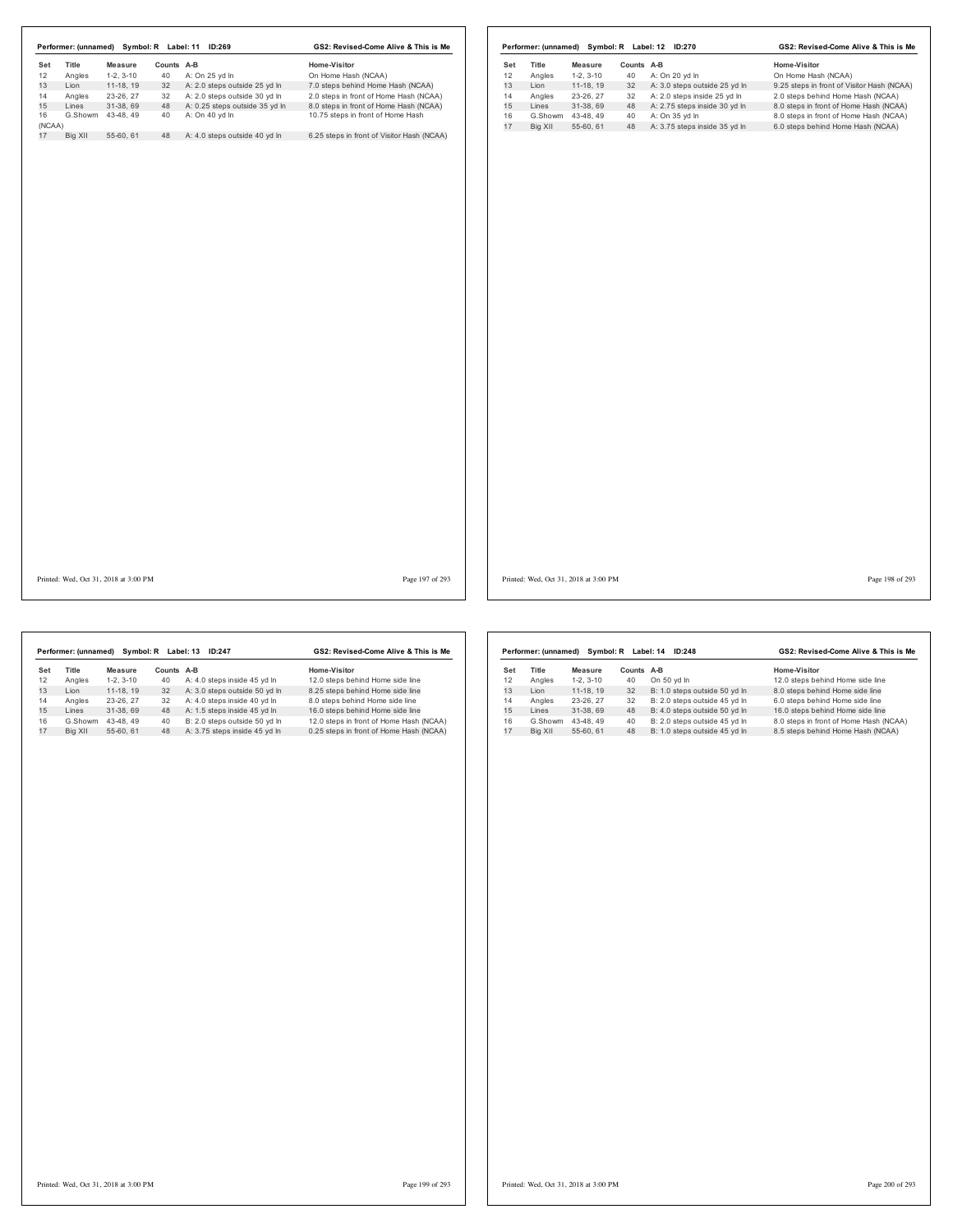| Set | Title   | <b>Measure</b> | Counts A-B |                                | Home-Visitor                            | Set | Title   | <b>Measure</b> | Counts A-B |        |
|-----|---------|----------------|------------|--------------------------------|-----------------------------------------|-----|---------|----------------|------------|--------|
| 12  | Angles  | $1-2, 3-10$    | 40         | B: 4.0 steps outside 50 yd In  | 12.0 steps behind Home side line        | 12  | Angles  | $1-2, 3-10$    | 40         | B: 4.0 |
| 13  | Lion    | 11-18, 19      | 32         | B: 3.0 steps outside 50 yd In  | 8.25 steps behind Home side line        | 13  | Lion    | $11-18, 19$    | 32         | B: 3.7 |
|     | Angles  | 23-26, 27      | 32         | B: 4.0 steps outside 45 yd In  | 8.0 steps behind Home side line         | 14  | Angles  | 23-26, 27      | 32         | B: 2.0 |
|     | Lines   | 31-38, 69      | 48         | B: 1.5 steps inside 45 yd In   | 16.0 steps behind Home side line        | 15  | Lines   | 31-38, 69      | 48         | B: 1.0 |
|     | G.Showm | 43-48.49       | 40         | B: 2.0 steps outside 45 yd In  | 10.0 steps in front of Home Hash (NCAA) | 16  | G.Showm | 43-48.49       | 40         | B: 3.5 |
| 17  | Big XII | 55-60, 61      | 48         | B: 0.25 steps outside 50 yd In | 4.25 steps in front of Home Hash (NCAA) | 17  | Big XII | 55-60, 61      | 48         | B: 0.2 |
|     |         |                |            |                                |                                         |     |         |                |            |        |
|     |         |                |            |                                |                                         |     |         |                |            |        |

|     | Performer: (unnamed) |            | Symbol: R Label: 16 | <b>ID:300</b>                  | GS2: Revised-Come Alive & This is Me    |
|-----|----------------------|------------|---------------------|--------------------------------|-----------------------------------------|
| Set | Title                | Measure    | Counts A-B          |                                | Home-Visitor                            |
| 12  | Angles               | $1-2.3-10$ | 40                  | B: 4.0 steps outside 20 yd In  | 16.0 steps behind Home side line        |
| 13  | Lion                 | 11-18.19   | 32                  | B: 3.75 steps outside 35 vd In | 9.75 steps in front of Home Hash (NCAA) |
| 14  | Angles               | 23-26, 27  | 32                  | B: 2.0 steps outside 30 vd In  | 14.0 steps in front of Home Hash (NCAA) |
| 15  | Lines                | 31-38.69   | 48                  | B: 1.0 steps inside 20 yd In   | 8.0 steps behind Home side line         |
| 16  | G.Showm              | 43-48.49   | 40                  | B: 3.5 steps inside 20 vd In   | 11.25 steps behind Home side line       |
| 17  | Big XII              | 55-60.61   | 48                  | B: 0.25 steps outside 25 vd In | 14.25 steps behind Home side line       |

Printed: Wed, Oct 31, 2018 at 3:00 PM Page 201 of 293

Printed: Wed, Oct 31, 2018 at 3:00 PM Page 202 of 293

Set Title Measure Counts A-B 10 Home-Visitor Counts Angles<br>
12 Angles 1-2, 3-10 40 A: 4-0 steps inside 45 yd in 8.0 steps behind Home side line<br>
13 Lion 11-18, 19 32 A: 3.5 steps inside 45 yd in 4.0 steps behind Home side **Performer: (unnamed) Symbol: R Label: 17 ID:301 GS2: Revised-Come Alive & This is Me<br>
19 Title Measure Counts A-B<br>
19 Angles 12, 3-10 40 A: 4.0 steps inside 45 yd in 8.0 steps behind Home side line<br>
14 Angles 23-26, 27 32** 

|     | Performer: (unnamed) |            | Symbol: R Label: 18 | ID:302                         | GS2: Revised-Come Alive & This is Me    |  |  |
|-----|----------------------|------------|---------------------|--------------------------------|-----------------------------------------|--|--|
| Set | <b>Title</b>         | Measure    | <b>Counts</b>       | A-B                            | <b>Home-Visitor</b>                     |  |  |
| 12  | Angles               | $1-2.3-10$ | 40                  | On 50 yd In                    | 8.0 steps behind Home side line         |  |  |
| 13  | I ion                | 11-18.19   | 32                  | On 50 vd In                    | On Home side line                       |  |  |
| 14  | Angles               | 23-26.27   | 32                  | A: 2.0 steps inside 40 yd In   | 4.0 steps behind Home side line         |  |  |
| 15  | Lines                | 31-38.69   | 48                  | A: 4.0 steps inside 45 yd In   | 8.0 steps behind Home side line         |  |  |
| 16  | G.Showm              | 43-48.49   | 40                  | B: 2.0 steps outside 45 vd In  | 10.0 steps behind Home side line        |  |  |
| 17  | Big XII              | 55-60.61   | 48                  | B: 0.25 steps outside 45 vd ln | 12.5 steps in front of Home Hash (NCAA) |  |  |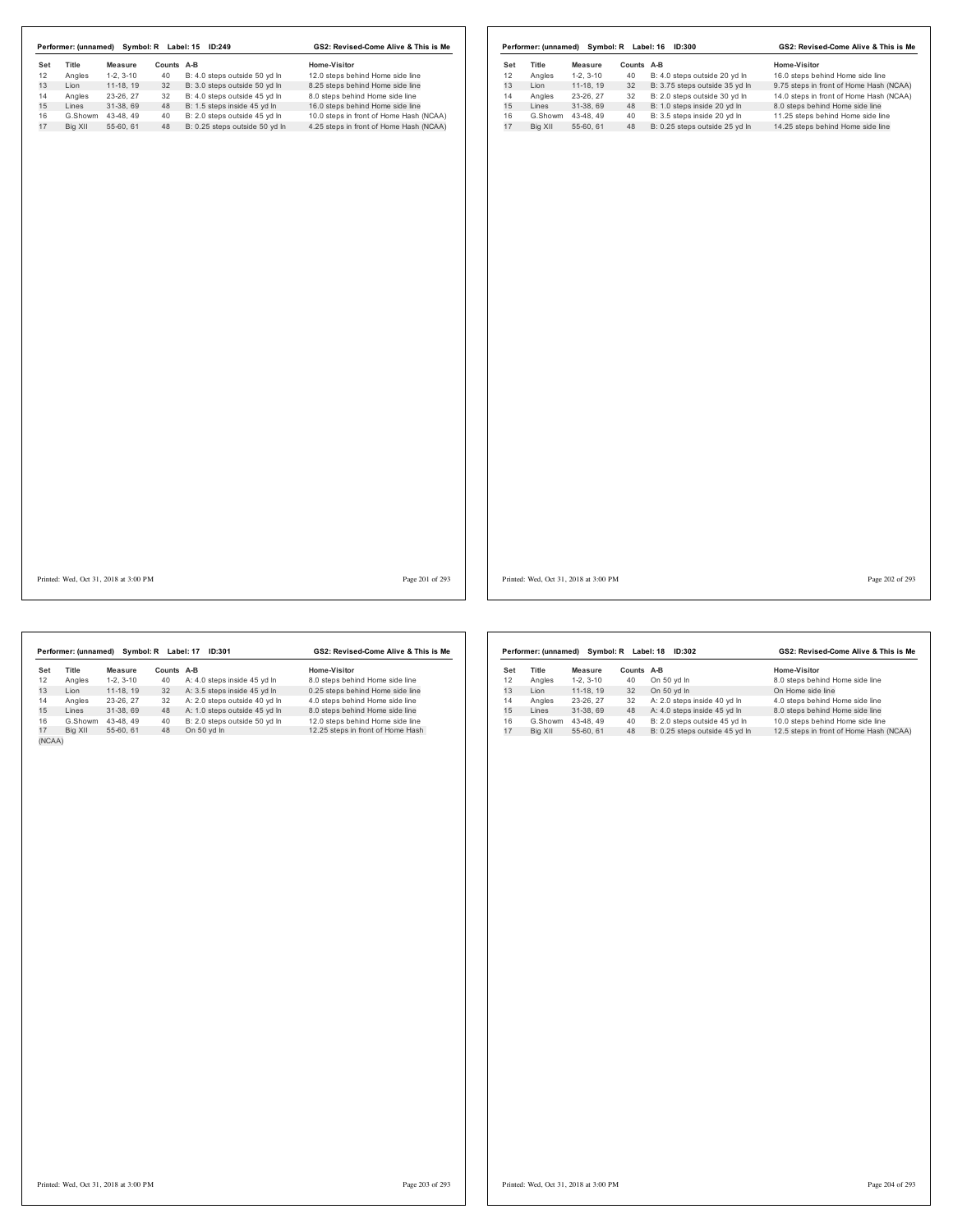| Set<br>12 | Title<br>Angles | <b>Measure</b><br>$1-2, 3-10$ | Counts A-B<br>40 | B: 4.0 steps outside 50 yd In | Home-Visitor<br>8.0 steps behind Home side line | Set<br>12 | Title<br>Angles | <b>Measure</b><br>$1-2, 3-10$ | Counts A-B<br>40 | A: On 45 yd In                                                 | Home-Visitor<br>8.0 steps behind Home side line                     |
|-----------|-----------------|-------------------------------|------------------|-------------------------------|-------------------------------------------------|-----------|-----------------|-------------------------------|------------------|----------------------------------------------------------------|---------------------------------------------------------------------|
| 13        |                 | 11-18, 19                     | 32               | B: 3.5 steps inside 45 yd In  | 0.25 steps behind Home side line                | 13        | Lion            | 11-18, 19                     |                  |                                                                |                                                                     |
| 14        | Lion<br>Angles  | 23-26, 27                     | 32               | B: 2.0 steps outside 40 yd In | 4.0 steps behind Home side line                 | 14        | Angles          | 23-26, 27                     | 32<br>32         | A: 0.75 steps outside 45 yd In<br>A: 2.0 steps inside 35 yd In | 1.25 steps behind Home side line<br>4.0 steps behind Home side line |
| 15        | Lines           | 31-38, 69                     | 48               | B: 1.5 steps inside 45 yd In  | 8.0 steps behind Home side line                 | 15        | Lines           | 31-38, 69                     | 48               | A: 2.0 steps inside 40 yd In                                   | 8.0 steps behind Home side line                                     |
|           | G.Showm         | 43-48.49                      | 40               | B: 2.0 steps outside 45 yd In | 14.0 steps behind Home side line                | 16        | G.Showm         | 43-48.49                      | 40               | A: On 50 yd In                                                 | 10.75 steps behind Home side line                                   |
| 16<br>17  | Big XII         | 55-60, 61                     | 48               | B: 3.5 steps inside 45 yd In  | 6.0 steps in front of Home Hash (NCAA)          | 17        | Big XII         | 55-60, 61                     | 48               | A: 2.75 steps outside 50 yd In                                 | 12.25 steps in front of Home Hash                                   |
|           |                 |                               |                  |                               |                                                 |           |                 |                               |                  |                                                                |                                                                     |

Printed: Wed, Oct 31, 2018 at 3:00 PM Page 205 of 293

Printed: Wed, Oct 31, 2018 at 3:00 PM Page 206 of 293

GS2: Revised-Come Alive & This is Me

|     | Performer: (unnamed) |            | Symbol: R Label: 21 | <b>ID:278</b>                  | GS2: Revised-Come Alive & This is Me       |
|-----|----------------------|------------|---------------------|--------------------------------|--------------------------------------------|
| Set | Title                | Measure    | Counts A-B          |                                | Home-Visitor                               |
| 12  | Angles               | $1-2.3-10$ | 40                  | B: 4.0 steps outside 30 yd In  | 4.0 steps in front of Home Hash (NCAA)     |
| 13  | I ion                | 11-18.19   | 32                  | B: 3.0 steps inside 30 yd In   | 9.75 steps in front of Visitor Hash (NCAA) |
| 14  | Angles               | 23-26.27   | 32                  | B: On 30 vd In                 | 8.0 steps behind Home Hash (NCAA)          |
| 15  | Lines                | 31-38.69   | 48                  | B: 2.25 steps outside 30 yd In | On Home Hash (NCAA)                        |
| 16  | G.Showm              | 43-48.49   | 40                  | B: 2.0 steps outside 30 vd In  | 8.0 steps behind Home Hash (NCAA)          |
| 17  | Big XII              | 55-60.61   | 48                  | B: 1.0 steps inside 35 yd In   | 5.75 steps in front of Visitor Hash (NCAA) |
|     |                      |            |                     |                                |                                            |

|     | Performer: (unnamed) |            | Symbol: R Label: 22 | GS2: Revised-Come Alive & This is Me |                                        |  |
|-----|----------------------|------------|---------------------|--------------------------------------|----------------------------------------|--|
| Set | <b>Title</b>         | Measure    | Counts              | $A-B$                                | Home-Visitor                           |  |
| 12  | Angles               | $1-2.3-10$ | 40                  | B: On 30 vd In                       | 4.0 steps in front of Home Hash (NCAA) |  |
| 13  | I ion                | 11-18.19   | 32                  | B: 3.5 steps outside 35 yd In        | 8.75 steps behind Home Hash (NCAA)     |  |
| 14  | Angles               | 23-26.27   | 32                  | B: 2.0 steps inside 30 vd In         | 6.0 steps behind Home Hash (NCAA)      |  |
| 15  | I ines               | 31-38.69   | 48                  | B: 0.25 steps inside 30 yd In        | On Home Hash (NCAA)                    |  |
| 16  | G.Showm              | 43-48.49   | 40                  | B: On 45 vd In                       | 8.0 steps behind Home Hash (NCAA)      |  |
| 17  | Big XII              | 55-60.61   | 48                  | A: 2.5 steps outside 50 yd In        | 1.75 steps behind Visitor Hash (NCAA)  |  |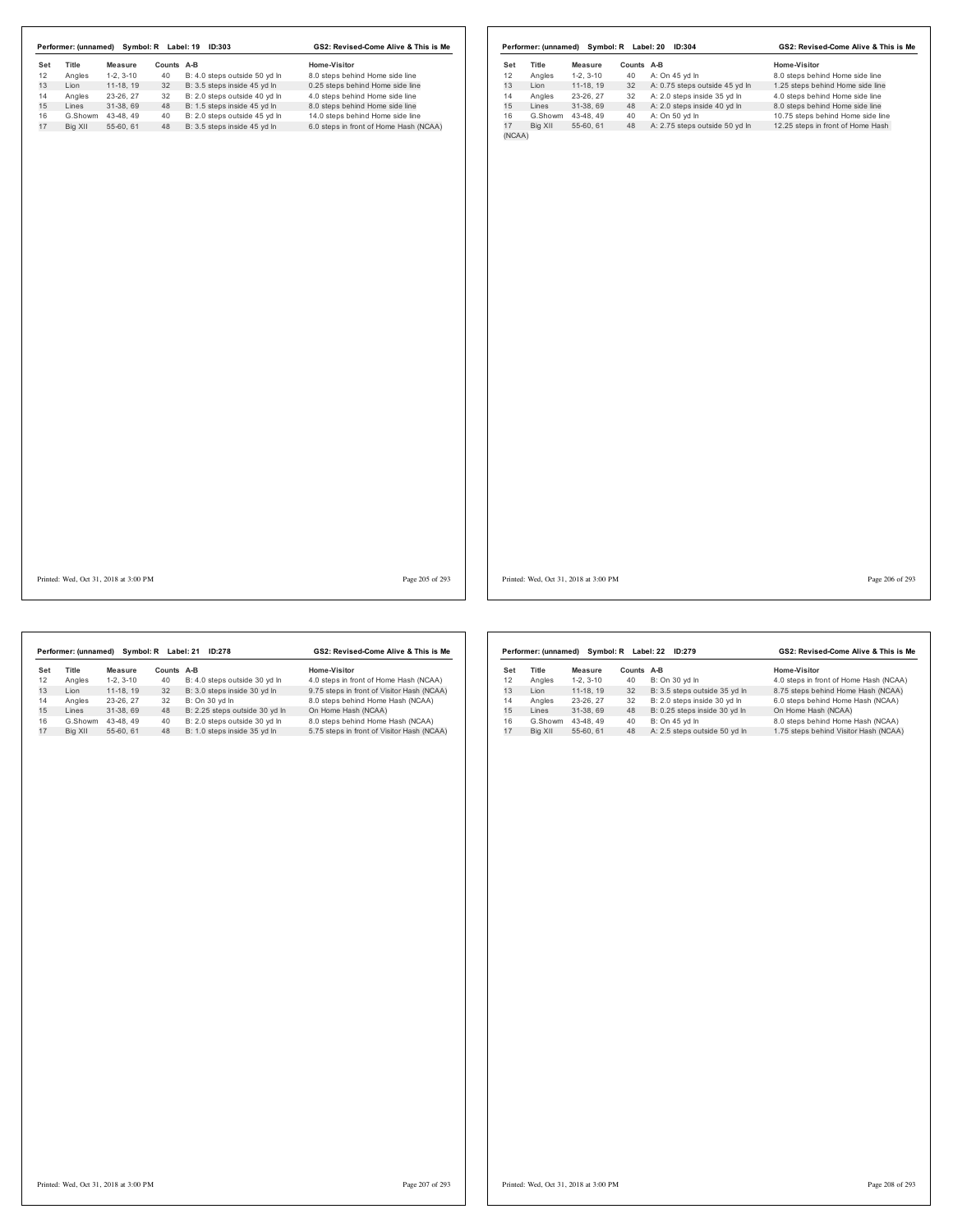|        | Performer: (unnamed) |            | Symbol: R Label: 23 | <b>ID:280</b>                  | GS2: Revised-Come Alive & This is Me |
|--------|----------------------|------------|---------------------|--------------------------------|--------------------------------------|
| Set    | Title                | Measure    | Counts A-B          |                                | Home-Visitor                         |
| 12     | Angles               | $1-2.3-10$ | 40                  | B: 4.0 steps outside 20 yd In  | 12.0 steps behind Home side line     |
| 13     | I ion                | 11-18.19   | 32                  | B: 1.75 steps outside 35 yd In | 13.25 steps in front of Home Hash    |
| (NCAA) |                      |            |                     |                                |                                      |
| 14     | Angles               | 23-26.27   | 32                  | B: 2.0 steps inside 30 yd In   | 14.0 steps behind Home side line     |
| 15     | Lines                | 31-38.69   | 48                  | B: 2.0 steps outside 25 yd In  | 8.0 steps behind Home side line      |
| 16     | G.Showm              | 43-48.49   | 40                  | B: 2.0 steps inside 25 yd In   | 12.0 steps behind Home side line     |
| 17     | Big XII              | 55-60.61   | 48                  | B: 0.25 steps outside 30 yd In | 15.75 steps in front of Home Hash    |
| (NCAA) |                      |            |                     |                                |                                      |

|        | Performer: (unnamed) |            | Symbol: R Label: 24 | <b>ID:281</b>                  | GS2: Revised-Come Alive & This is Me |  |  |
|--------|----------------------|------------|---------------------|--------------------------------|--------------------------------------|--|--|
| Set    | <b>Title</b>         | Measure    | Counts              | A-B                            | Home-Visitor                         |  |  |
| 12     | Angles               | $1-2.3-10$ | 40                  | B: On 20 vd In                 | 12.0 steps behind Home side line     |  |  |
| 13     | I ion                | 11-18.19   | 32                  | B: 1.25 steps outside 35 yd In | 15.25 steps in front of Home Hash    |  |  |
| (NCAA) |                      |            |                     |                                |                                      |  |  |
| 14     | Angles               | 23-26, 27  | 32                  | B: 4.0 steps outside 35 vd ln  | 12.0 steps behind Home side line     |  |  |
| 15     | Lines                | 31-38.69   | 48                  | B: 0.75 steps inside 25 yd In  | 8.0 steps behind Home side line      |  |  |
| 16     | G.Showm              | 43-48.49   | 40                  | B: 2.0 steps inside 25 vd In   | 10.0 steps behind Home side line     |  |  |
| 17     | Big XII              | 55-60.61   | 48                  | B: 3.0 steps outside 30 yd In  | 15.75 steps behind Home side line    |  |  |
|        |                      |            |                     |                                |                                      |  |  |

Printed: Wed, Oct 31, 2018 at 3:00 PM Page 209 of 293

Printed: Wed, Oct 31, 2018 at 3:00 PM Page 210 of 293

|        | Performer: (unnamed) |            | Symbol: R Label: 25 | ID:282                        | GS2: Revised-Come Alive & This is Me    |
|--------|----------------------|------------|---------------------|-------------------------------|-----------------------------------------|
| Set    | <b>Title</b>         | Measure    | Counts              | $A-B$                         | Home-Visitor                            |
| 12     | Angles               | $1-2.3-10$ | 40                  | B: 4.0 steps outside 25 yd In | 12.0 steps behind Home side line        |
| 13     | I ion                | 11-18.19   | 32                  | B: 2.0 steps outside 40 yd In | 11.25 steps in front of Home Hash       |
| (NCAA) |                      |            |                     |                               |                                         |
| 14     | Angles               | 23-26.27   | 32                  | B: On 35 yd In                | 12.0 steps in front of Home Hash (NCAA) |
| 15     | Lines                | 31-38.69   | 48                  | B: 2.25 steps inside 35 yd In | 16.0 steps behind Home side line        |
| 16     | G.Showm              | 43-48.49   | 40                  | B: 2.0 steps outside 40 yd In | 12.0 steps behind Home side line        |
| 17     | Big XII              | 55-60.61   | 48                  | B: 2.5 steps inside 40 yd In  | 12.75 steps in front of Home Hash       |
| (NCAA) |                      |            |                     |                               |                                         |

|     | Performer: (unnamed) |            | Symbol: R Label: 26 | GS2: Revised-Come Alive & This is Me |                                         |  |
|-----|----------------------|------------|---------------------|--------------------------------------|-----------------------------------------|--|
| Set | <b>Title</b>         | Measure    | Counts              | A-B                                  | <b>Home-Visitor</b>                     |  |
| 12  | Angles               | $1-2.3-10$ | 40                  | B: On 20 vd In                       | 16.0 steps behind Home side line        |  |
| 13  | I ion                | 11-18.19   | 32                  | B: 2.75 steps outside 35 yd In       | 11.5 steps in front of Home Hash (NCAA) |  |
| 14  | Angles               | 23-26, 27  | 32                  | B: On 30 vd In                       | 16.0 steps behind Home side line        |  |
| 15  | Lines                | 31-38.69   | 48                  | B: 3.5 steps inside 20 yd In         | 8.0 steps behind Home side line         |  |
| 16  | G.Showm              | 43-48.49   | 40                  | B: 2.75 steps outside 25 yd In       | 14.5 steps behind Home side line        |  |
| 17  | Big XII              | 55-60.61   | 48                  | B: 1.0 steps inside 20 vd In         | 14.75 steps behind Home side line       |  |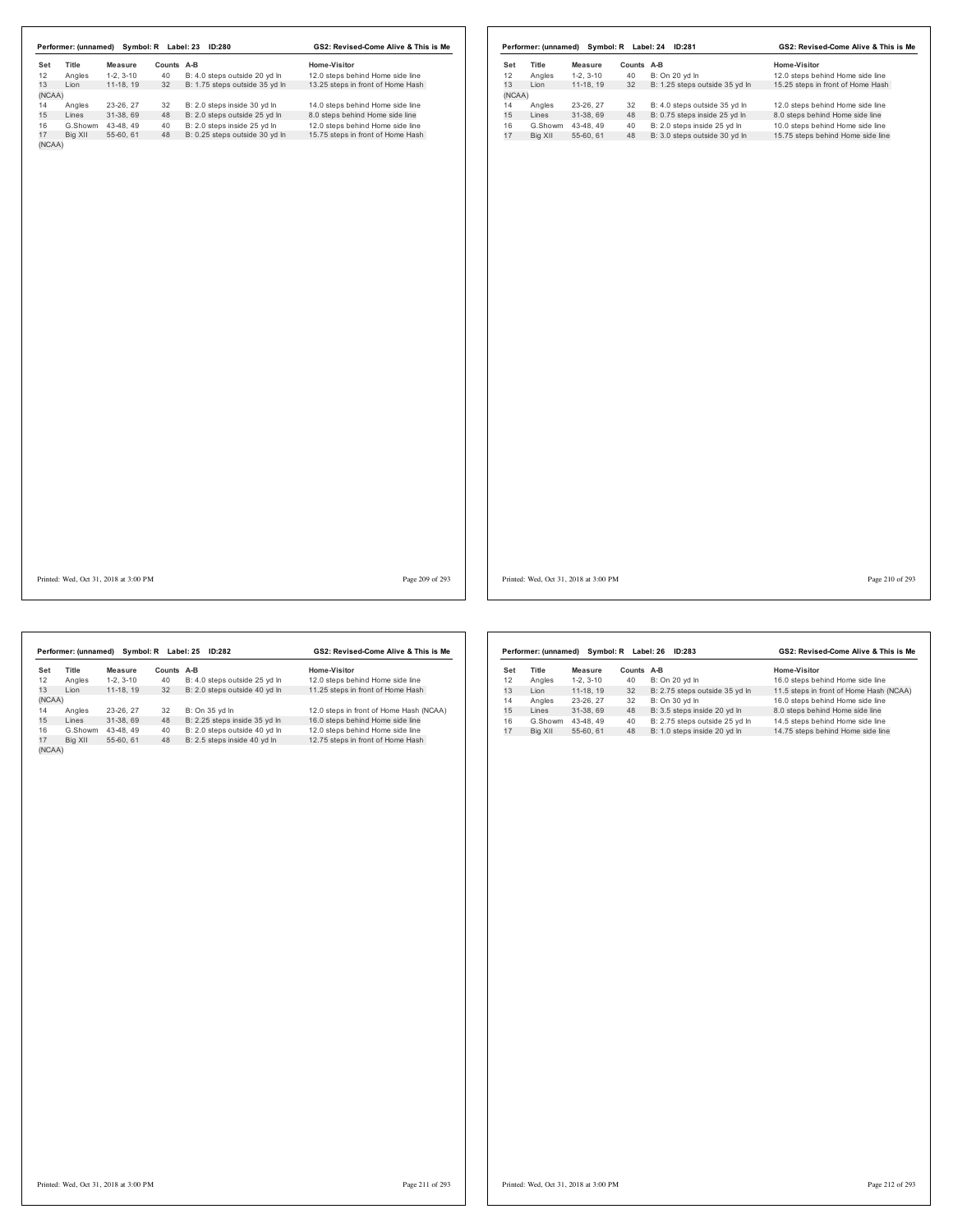| Performer: (unnamed) Symbol: R Label: 27 ID:284 |                   |            |                               | GS2: Revised-Come Alive & This is Me |                 |     |                   |                                       |            | Performer: (unnamed) Symbol: R Label: 28 ID:257 | GS2: Revised-Come Alive & This is Me      |
|-------------------------------------------------|-------------------|------------|-------------------------------|--------------------------------------|-----------------|-----|-------------------|---------------------------------------|------------|-------------------------------------------------|-------------------------------------------|
| Title<br>Set                                    | <b>Measure</b>    | Counts A-B |                               | Home-Visitor                         |                 | Set | Title             | Measure                               | Counts A-B |                                                 | Home-Visitor                              |
| 12<br>Angles                                    | $1-2, 3-10$       | 40         | B: On 45 yd In                | 12.0 steps behind Home side line     |                 | 12  | Angles            | $1-2, 3-10$                           | 40         | B: 4.0 steps outside 35 yd In                   | 4.0 steps in front of Home Hash (NCAA)    |
| 13<br>Lion                                      | 11-18, 19         | 32         | B: 1.25 steps inside 45 yd In | 9.75 steps behind Home side line     |                 | 13  | Lion              | 11-18, 19                             | 32         | B: 2.0 steps outside 35 yd In                   | 7.25 steps behind Home Hash (NCAA)        |
| 14<br>Angles                                    | 23-26, 27         | 32         | B: On 40 yd In                | 12.0 steps behind Home side line     |                 | 14  | Angles            | 23-26, 27                             | 32         | B: 4.0 steps outside 35 yd In                   | 4.0 steps behind Home Hash (NCAA)         |
| 15<br>Lines                                     | 31-38, 69         | 48         | B: 3.5 steps outside 45 yd In | 16.0 steps behind Home side line     |                 | 15  | Lines             | 31-38, 69                             | 48         | B: 2.75 steps inside 30 yd In                   | On Home Hash (NCAA)                       |
| 16                                              | G.Showm 43-48, 49 | 40         | B: 2.0 steps inside 40 yd In  | 13.25 steps in front of Home Hash    |                 | 16  | G.Showm 43-48, 49 |                                       | 40         | B: On 45 yd In                                  | 8.0 steps in front of Visitor Hash (NCAA) |
| (NCAA)                                          |                   |            |                               |                                      |                 | 17  | Big XII           | 55-60, 61                             | 48         | A: 0.25 steps outside 50 yd In                  | 3.75 steps behind Visitor Hash (NCAA)     |
| 17<br>Big XII                                   | 55-60, 61         | 48         | B: 1.0 steps outside 45 yd In | 2.25 steps behind Home Hash (NCAA)   |                 |     |                   |                                       |            |                                                 |                                           |
| Printed: Wed, Oct 31, 2018 at 3:00 PM           |                   |            |                               |                                      | Page 213 of 293 |     |                   | Printed: Wed, Oct 31, 2018 at 3:00 PM |            |                                                 | Page 214 of 293                           |

|        | Performer: (unnamed) |            | Symbol: R Label: 29 | <b>ID:258</b>                  | GS2: Revised-Come Alive & This is Me    |
|--------|----------------------|------------|---------------------|--------------------------------|-----------------------------------------|
| Set    | Title                | Measure    | Counts              | A-B                            | Home-Visitor                            |
| 12     | Angles               | $1-2.3-10$ | 40                  | B: 4.0 steps outside 25 yd In  | 16.0 steps behind Home side line        |
| 13     | Lion                 | 11-18.19   | 32                  | B: 1.75 steps outside 40 yd In | 9.0 steps in front of Home Hash (NCAA)  |
| 14     | Angles               | 23-26.27   | 32                  | B: 2.0 steps outside 35 vd In  | 10.0 steps in front of Home Hash (NCAA) |
| 15     | Lines                | 31-38.69   | 48                  | B: 0.25 steps outside 35 yd In | 16.0 steps behind Home side line        |
| 16     | G.Showm              | 43-48.49   | 40                  | B: On 35 vd In                 | 8.0 steps behind Home side line         |
| 17     | Big XII              | 55-60.61   | 48                  | B: 0.25 steps outside 35 yd In | 14.25 steps in front of Home Hash       |
| (NCAA) |                      |            |                     |                                |                                         |

|     | Performer: (unnamed) |            | Symbol: R Label: 30 | GS2: Revised-Come Alive & This is Me |                                         |  |
|-----|----------------------|------------|---------------------|--------------------------------------|-----------------------------------------|--|
| Set | <b>Title</b>         | Measure    | Counts              | A-B                                  | Home-Visitor                            |  |
| 12  | Angles               | $1-2.3-10$ | 40                  | B: 4.0 steps outside 30 yd In        | 16.0 steps behind Home side line        |  |
| 13  | Lion                 | 11-18.19   | 32                  | B: 2.25 steps outside 40 yd In       | 3.25 steps in front of Home Hash (NCAA) |  |
| 14  | Angles               | 23-26.27   | 32                  | B: 2.0 steps outside 45 vd ln        | 2.0 steps in front of Home Hash (NCAA)  |  |
| 15  | I ines               | 31-38.69   | 48                  | B: 1.5 steps inside 45 yd In         | On Home Hash (NCAA)                     |  |
| 16  | G.Showm              | 43-48.49   | 40                  | A: 2.0 steps inside 45 vd In         | 1.25 steps behind Visitor Hash (NCAA)   |  |
| 17  | Big XII              | 55-60, 61  | 48                  | A: 2.75 steps outside 45 vd In       | 12.5 steps behind Visitor Hash (NCAA)   |  |
|     |                      |            |                     |                                      |                                         |  |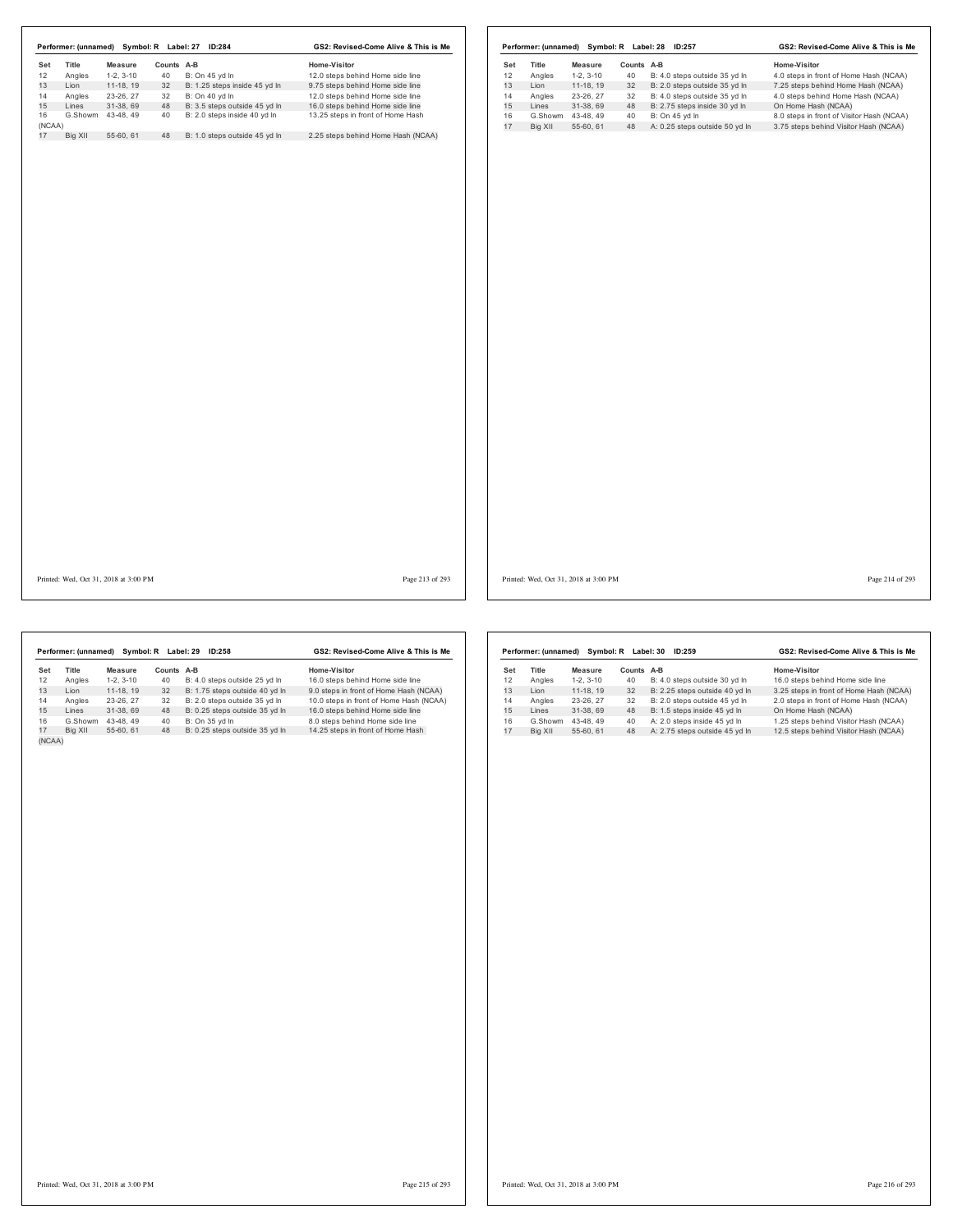|     |                                       |                   |            | Performer: (unnamed) Symbol: s Label: 1 ID:418 | GS2: Revised-Come Alive & This is Me     |     |         |                                       |            | Performer: (unnamed) Symbol: s Label: 2 ID:419 | GS2: Revised-Come Alive & This is Me     |
|-----|---------------------------------------|-------------------|------------|------------------------------------------------|------------------------------------------|-----|---------|---------------------------------------|------------|------------------------------------------------|------------------------------------------|
| Set | Title                                 | <b>Measure</b>    | Counts A-B |                                                | Home-Visitor                             | Set | Title   | <b>Measure</b>                        | Counts A-B |                                                | Home-Visitor                             |
| 12  | Angles                                | $1-2, 3-10$       | 40         | A: On 45 yd In                                 | 4.0 steps in front of Home Hash (NCAA)   | 12  | Angles  | $1-2, 3-10$                           | 40         | A: 1.75 steps inside 45 yd In                  | 4.0 steps in front of Home Hash (NCAA)   |
| 13  | Lion                                  | 11-18, 19         | 32         | On 50 yd In                                    | 8.0 steps in front of Home Hash (NCAA)   | 13  | Lion    | 11-18, 19                             | 32         | On 50 yd In                                    | 6.0 steps in front of Home Hash (NCAA)   |
| 14  | Angles                                | 23-26, 27         | 32         | A: On 45 yd In                                 | 5.0 steps behind Home Hash (NCAA)        | 14  | Angles  | 23-26, 27                             | 32         | A: 1.75 steps inside 45 yd In                  | 5.0 steps behind Home Hash (NCAA)        |
| 15  | Lines                                 | 31-38, 69         | 48         | A: 4.0 steps inside 45 yd In                   | 4.0 steps behind Visitor Hash (NCAA)     | 15  | Lines   | 31-38, 69                             | 48         | A: 2.0 steps outside 50 yd In                  | 2.0 steps behind Visitor Hash (NCAA)     |
| 16  |                                       | G.Showm 43-48, 49 | 40         | A: 1.0 steps outside 45 yd In                  | 12.0 steps in front of Visitor side line | 16  |         | G.Showm 43-48, 49                     | 40         | A: 1.0 steps inside 45 yd In                   | 12.0 steps in front of Visitor side line |
| 17  | Big XII                               | 55-60, 61         | 48         | A: 1.0 steps outside 40 yd In                  | 12.0 steps in front of Visitor side line | 17  | Big XII | 55-60, 61                             | 48         | A: 1.0 steps inside 40 yd In                   | 12.0 steps in front of Visitor side line |
|     |                                       |                   |            |                                                |                                          |     |         |                                       |            |                                                |                                          |
|     |                                       |                   |            |                                                |                                          |     |         |                                       |            |                                                |                                          |
|     |                                       |                   |            |                                                |                                          |     |         |                                       |            |                                                |                                          |
|     | Printed: Wed, Oct 31, 2018 at 3:00 PM |                   |            |                                                | Page 217 of 293                          |     |         | Printed: Wed, Oct 31, 2018 at 3:00 PM |            |                                                | Page 218 of 293                          |

|     | Performer: (unnamed) | Symbol: s  | Label: 3   | ID:420                       | GS2: Revised-Come Alive & This is Me     |
|-----|----------------------|------------|------------|------------------------------|------------------------------------------|
| Set | Title                | Measure    | Counts A-B |                              | Home-Visitor                             |
| 12  | Angles               | $1-2.3-10$ | 40         | A: 3.5 steps inside 45 yd In | 4.0 steps in front of Home Hash (NCAA)   |
| 13  | I ion                | 11-18.19   | 32         | On 50 yd In                  | 4.0 steps in front of Home Hash (NCAA)   |
| 14  | Angles               | 23-26.27   | 32         | A: 3.5 steps inside 45 yd In | 5.0 steps behind Home Hash (NCAA)        |
| 15  | I ines               | 31-38.69   | 48         | On 50 yd In                  | On Visitor Hash (NCAA)                   |
| 16  | G.Showm              | 43-48.49   | 40         | A: 3.0 steps inside 45 vd In | 12.0 steps in front of Visitor side line |
| 17  | Big XII              | 55-60.61   | 48         | A: 3.0 steps inside 40 yd In | 12.0 steps in front of Visitor side line |

|     | Performer: (unnamed) | Symbol: s  | Label: 4 | ID:421                         | GS2: Revised-Come Alive & This is Me     |
|-----|----------------------|------------|----------|--------------------------------|------------------------------------------|
| Set | Title                | Measure    | Counts   | A-B                            | Home-Visitor                             |
| 12  | Angles               | $1-2.3-10$ | 40       | A: 2.75 steps outside 50 yd In | 4.0 steps in front of Home Hash (NCAA)   |
| 13  | I ion                | 11-18.19   | 32       | On 50 vd In                    | 2.0 steps in front of Home Hash (NCAA)   |
| 14  | Angles               | 23-26, 27  | 32       | A: 2.75 steps outside 50 yd In | 5.0 steps behind Home Hash (NCAA)        |
| 15  | Lines                | 31-38.69   | 48       | B: 2.0 steps outside 50 yd In  | 2.0 steps behind Visitor Hash (NCAA)     |
| 16  | G.Showm              | 43-48.49   | 40       | A: 3.0 steps outside 50 vd In  | 12.0 steps in front of Visitor side line |
| 17  | Big XII              | 55-60.61   | 48       | A: 3.0 steps outside 45 yd In  | 12.0 steps in front of Visitor side line |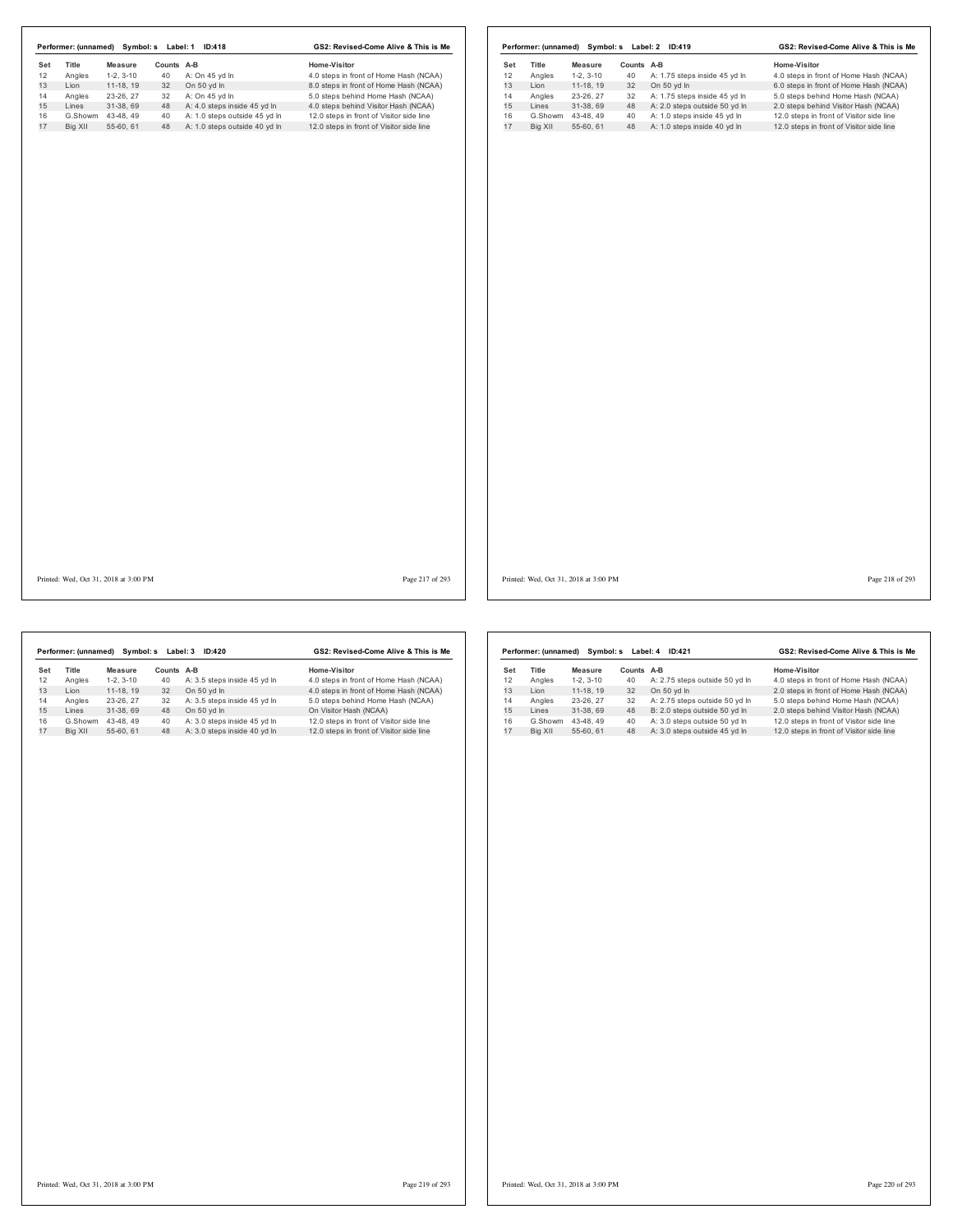|     |         |                                       |            | Performer: (unnamed) Symbol: s Label: 5 ID:422 | GS2: Revised-Come Alive & This is Me     |                 |     |         |                                       |            | Performer: (unnamed) Symbol: s Label: 6 ID:423 |                                          | GS2: Revised-Come Alive & This is Me |
|-----|---------|---------------------------------------|------------|------------------------------------------------|------------------------------------------|-----------------|-----|---------|---------------------------------------|------------|------------------------------------------------|------------------------------------------|--------------------------------------|
| Set | Title   | <b>Measure</b>                        | Counts A-B |                                                | Home-Visitor                             |                 | Set | Title   | Measure                               | Counts A-B |                                                | <b>Home-Visitor</b>                      |                                      |
| 12  | Angles  | $1-2, 3-10$                           | 40         | A: 1.0 steps outside 50 yd In                  | 4.0 steps in front of Home Hash (NCAA)   |                 | 12  | Angles  | $1-2, 3-10$                           | 40         | B: 1.0 steps outside 50 yd In                  | 4.0 steps in front of Home Hash (NCAA)   |                                      |
| 13  | Lion    | 11-18, 19                             | 32         | On 50 yd In                                    | On Home Hash (NCAA)                      |                 | 13  | Lion    | 11-18, 19                             | 32         | A: 3.5 steps outside 50 yd In                  | 2.0 steps behind Home Hash (NCAA)        |                                      |
| 14  | Angles  | 23-26, 27                             | 32         | A: 1.0 steps outside 50 yd In                  | 5.0 steps behind Home Hash (NCAA)        |                 | 14  | Angles  | 23-26, 27                             | 32         | B: 1.0 steps outside 50 yd In                  | 5.0 steps behind Home Hash (NCAA)        |                                      |
| 15  | Lines   | 31-38, 69                             | 48         | B: 4.0 steps outside 50 yd In                  | 4.0 steps behind Visitor Hash (NCAA)     |                 | 15  | Lines   | 31-38, 69                             | 48         | B: 2.0 steps inside 45 yd In                   | 6.0 steps behind Visitor Hash (NCAA)     |                                      |
| 16  |         | G.Showm 43-48, 49                     | 40         | A: 1.0 steps outside 50 yd In                  | 12.0 steps in front of Visitor side line |                 | 16  |         | G.Showm 43-48, 49                     | 40         | B: 1.0 steps outside 50 yd In                  | 12.0 steps in front of Visitor side line |                                      |
| 17  | Big XII | 55-60, 61                             |            | 48 A: 1.0 steps outside 45 yd In               | 12.0 steps in front of Visitor side line |                 | 17  | Big XII | 55-60, 61                             | 48         | A: 1.0 steps inside 45 yd In                   | 12.0 steps in front of Visitor side line |                                      |
|     |         |                                       |            |                                                |                                          |                 |     |         |                                       |            |                                                |                                          |                                      |
|     |         | Printed: Wed, Oct 31, 2018 at 3:00 PM |            |                                                |                                          | Page 221 of 293 |     |         | Printed: Wed, Oct 31, 2018 at 3:00 PM |            |                                                |                                          | Page 222 of 293                      |

|     | Performer: (unnamed) |            | Symbol: s Label: 7 | ID:424                         | GS2: Revised-Come Alive & This is Me     |
|-----|----------------------|------------|--------------------|--------------------------------|------------------------------------------|
| Set | Title                | Measure    | Counts             | $A-B$                          | Home-Visitor                             |
| 12  | Angles               | $1-2.3-10$ | 40                 | B: 2.75 steps outside 50 yd In | 4.0 steps in front of Home Hash (NCAA)   |
| 13  | I ion                | 11-18.19   | 32                 | A: 1.75 steps outside 50 yd In | 2.0 steps behind Home Hash (NCAA)        |
| 14  | Angles               | 23-26.27   | 32                 | B: 2.75 steps outside 50 vd In | 5.0 steps behind Home Hash (NCAA)        |
| 15  | Lines                | 31-38.69   | 48                 | B: On 45 yd In                 | 8.0 steps behind Visitor Hash (NCAA)     |
| 16  | G.Showm              | 43-48.49   | 40                 | B: 3.0 steps outside 50 yd In  | 12.0 steps in front of Visitor side line |
| 17  | Big XII              | 55-60.61   | 48                 | A: 3.0 steps inside 45 vd In   | 12.0 steps in front of Visitor side line |

|     | Performer: (unnamed) |            | Symbol: s Label: 8 | ID:425                        | GS2: Revised-Come Alive & This is Me     |
|-----|----------------------|------------|--------------------|-------------------------------|------------------------------------------|
| Set | <b>Title</b>         | Measure    | Counts             | $A-B$                         | Home-Visitor                             |
| 12  | Angles               | $1-2.3-10$ | 40                 | B: 3.5 steps inside 45 yd In  | 4.0 steps in front of Home Hash (NCAA)   |
| 13  | I ion                | 11-18.19   | 32                 | On 50 yd In                   | 2.0 steps behind Home Hash (NCAA)        |
| 14  | Angles               | 23-26, 27  | 32                 | B: 3.5 steps inside 45 yd In  | 5.0 steps behind Home Hash (NCAA)        |
| 15  | I ines               | 31-38.69   | 48                 | B: 2.0 steps outside 45 yd In | 10.0 steps behind Visitor Hash (NCAA)    |
| 16  | G.Showm              | 43-48.49   | 40                 | B: 3.0 steps inside 45 vd In  | 12.0 steps in front of Visitor side line |
| 17  | Big XII              | 55-60.61   | 48                 | A: 3.0 steps outside 50 yd In | 12.0 steps in front of Visitor side line |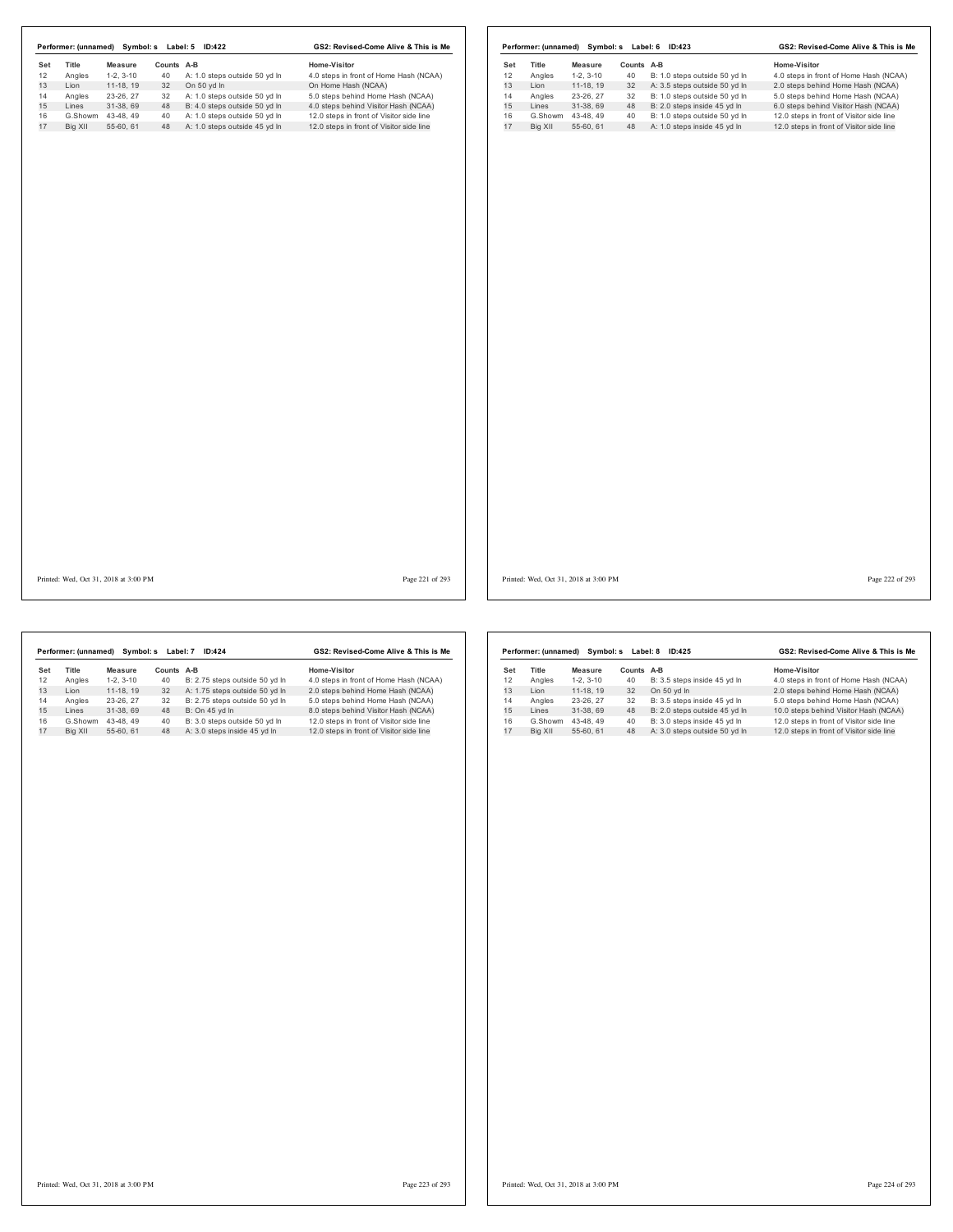|     |                                       |                |            | Performer: (unnamed) Symbol: s Label: 9 ID:426 | GS2: Revised-Come Alive & This is Me     |     |         |                                       |            | Performer: (unnamed) Symbol: s Label: 10 ID:427 | GS2: Revised-Come Alive & This is Me     |  |
|-----|---------------------------------------|----------------|------------|------------------------------------------------|------------------------------------------|-----|---------|---------------------------------------|------------|-------------------------------------------------|------------------------------------------|--|
| Set | Title                                 | <b>Measure</b> | Counts A-B |                                                | Home-Visitor                             | Set | Title   | <b>Measure</b>                        | Counts A-B |                                                 | Home-Visitor                             |  |
| 12  | Angles                                | $1-2, 3-10$    | 40         | B: 1.75 steps inside 45 yd In                  | 4.0 steps in front of Home Hash (NCAA)   | 12  | Angles  | $1-2, 3-10$                           | 40         | B: On 45 yd In                                  | 4.0 steps in front of Home Hash (NCAA)   |  |
| 13  | Lion                                  | 11-18, 19      | 32         | B: 1.75 steps outside 50 yd In                 | 2.0 steps behind Home Hash (NCAA)        | 13  | Lion    | 11-18, 19                             | 32         | B: 3.5 steps outside 50 yd In                   | 2.0 steps behind Home Hash (NCAA)        |  |
| 14  | Angles                                | 23-26, 27      | 32         | B: 1.75 steps inside 45 yd In                  | 5.0 steps behind Home Hash (NCAA)        | 14  | Angles  | 23-26, 27                             | 32         | B: On 45 yd In                                  | 5.0 steps behind Home Hash (NCAA)        |  |
| 15  | Lines                                 | 31-38, 69      | 48         | B: 4.0 steps outside 45 yd In                  | 12.0 steps behind Visitor Hash (NCAA)    | 15  | Lines   | 31-38, 69                             | 48         | B: 2.0 steps inside 40 yd In                    | 14.0 steps behind Visitor Hash (NCAA)    |  |
| 16  | G.Showm 43-48, 49                     |                | 40         | B: 1.0 steps inside 45 yd In                   | 12.0 steps in front of Visitor side line | 16  | G.Showm | 43-48, 49                             | 40         | B: 1.0 steps outside 45 yd In                   | 12.0 steps in front of Visitor side line |  |
| 17  | Big XII                               | 55-60, 61      |            | 48 A: 1.0 steps outside 50 yd In               | 12.0 steps in front of Visitor side line | 17  | Big XII | 55-60, 61                             | 48         | B: 1.0 steps outside 50 yd In                   | 12.0 steps in front of Visitor side line |  |
|     |                                       |                |            |                                                |                                          |     |         |                                       |            |                                                 |                                          |  |
|     | Printed: Wed, Oct 31, 2018 at 3:00 PM |                |            |                                                | Page 225 of 293                          |     |         | Printed: Wed, Oct 31, 2018 at 3:00 PM |            |                                                 | Page 226 of 293                          |  |

|        | Performer: (unnamed) |            | Symbol: T Label: | ID:337                        | GS2: Revised-Come Alive & This is Me |
|--------|----------------------|------------|------------------|-------------------------------|--------------------------------------|
| Set    | <b>Title</b>         | Measure    | Counts A-B       |                               | Home-Visitor                         |
| 12     | Angles               | $1-2.3-10$ | 40               | A: On 20 yd In                | 8.0 steps behind Home side line      |
| 13     | Lion                 | 11-18.19   | 32               | A: On 35 yd In                | 13.0 steps behind Home side line     |
| 14     | Angles               | 23-26.27   | 32               | A: On 35 vd In                | 8.0 steps behind Home side line      |
| 15     | Lines                | 31-38.69   | 48               | A: 3.25 steps inside 25 yd In | 8.0 steps behind Home side line      |
| 16     | G.Showm              | 43-48.49   | 40               | A: On 35 yd In                | 8.0 steps behind Home side line      |
| 17     | Big XII              | 55-60.61   | 48               | A: 2.25 steps inside 35 yd In | 13.75 steps in front of Home Hash    |
| (NCAA) |                      |            |                  |                               |                                      |

|        | Performer: (unnamed) | Symbol: T  | Label: 1   | ID:333                         | GS2: Revised-Come Alive & This is Me |
|--------|----------------------|------------|------------|--------------------------------|--------------------------------------|
| Set    | Title                | Measure    | Counts A-B |                                | Home-Visitor                         |
| 12     | Angles               | $1-2.3-10$ | 40         | A: 4.0 steps inside 25 yd In   | 4.0 steps behind Home side line      |
| 13     | I ion                | 11-18.19   | 32         | A: 1.0 steps outside 40 yd In  | 4.5 steps behind Home side line      |
| 14     | Angles               | 23-26.27   | 32         | A: 2.0 steps inside 30 yd In   | 4.0 steps behind Home side line      |
| 15     | Lines                | 31-38.69   | 48         | A: 0.25 steps outside 35 yd In | 8.0 steps behind Home side line      |
| 16     | G.Showm              | 43-48.49   | 40         | A: 4.0 steps inside 40 yd In   | 10.75 steps behind Home side line    |
| 17     | Bia XII              | 55-60, 61  | 48         | A: 2.5 steps inside 40 yd In   | 12.75 steps in front of Home Hash    |
| (NCAA) |                      |            |            |                                |                                      |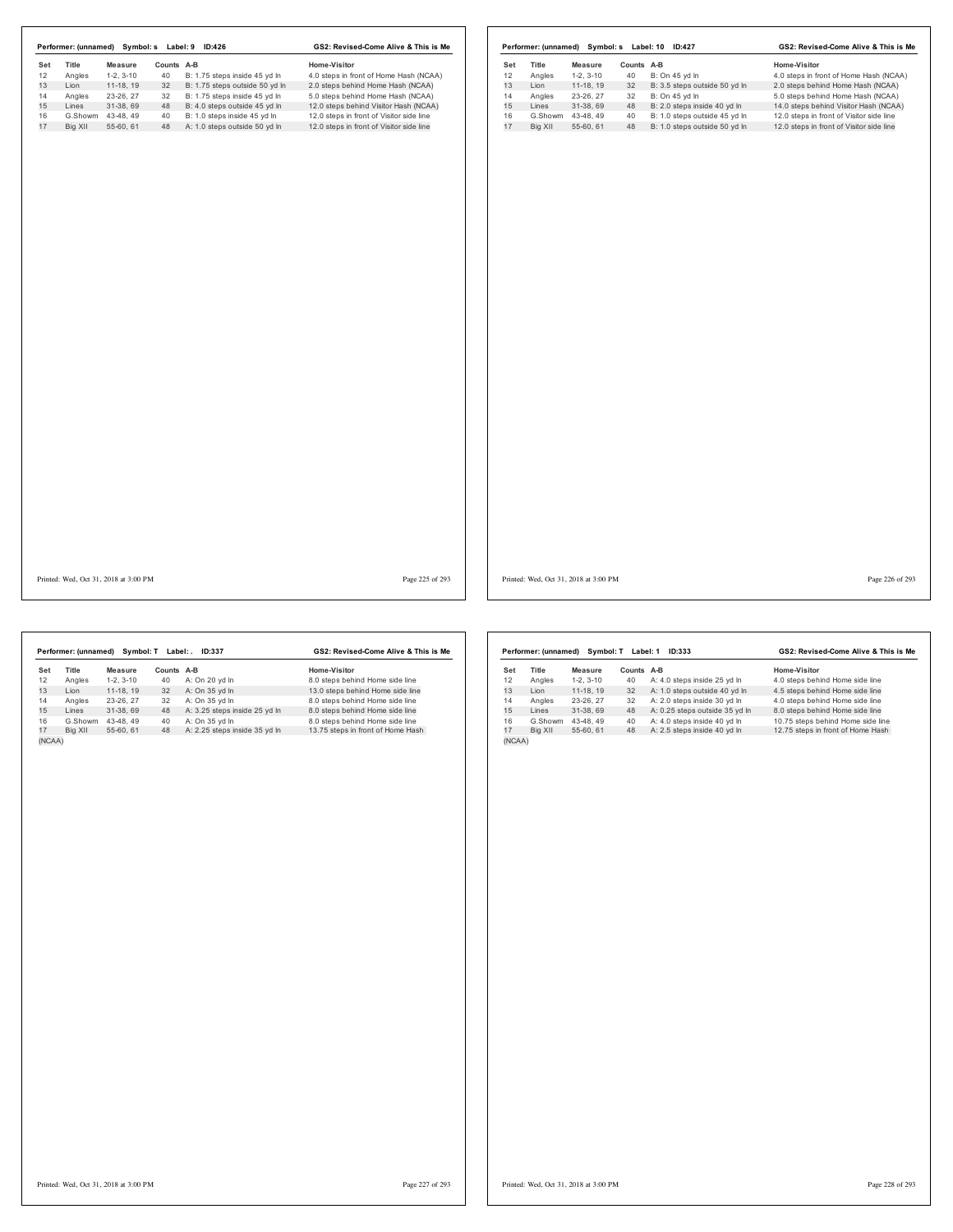|     |         | Performer: (unnamed) Symbol: T Label: 2 ID:334 |            |                                   | GS2: Revised-Come Alive & This is Me       |                 |              |         |                                       |            | Performer: (unnamed) Symbol: T Label: 3 ID:335 | GS2: Revised-Come Alive & This is Me    |                 |
|-----|---------|------------------------------------------------|------------|-----------------------------------|--------------------------------------------|-----------------|--------------|---------|---------------------------------------|------------|------------------------------------------------|-----------------------------------------|-----------------|
| Set | Title   | Measure                                        | Counts A-B |                                   | Home-Visitor                               |                 | Set          | Title   | Measure                               | Counts A-B |                                                | Home-Visitor                            |                 |
| 12  | Angles  | $1-2, 3-10$                                    | 40         | A: On 30 yd In                    | 12.0 steps behind Home side line           |                 | 12           | Angles  | $1-2, 3-10$                           | 40         | A: 4.0 steps inside 25 yd In                   | 12.0 steps behind Home side line        |                 |
| 13  | Lion    | 11-18, 19                                      | 32         | A: 4.0 steps inside 45 yd In      | 12.0 steps in front of Home Hash (NCAA)    |                 | 13           | Lion    | $11-18, 19$                           | 32         | A: 0.75 steps inside 45 yd In                  | 14.5 steps in front of Home Hash (NCAA) |                 |
| 14  | Angles  | 23-26, 27                                      | 32         | A: 4.0 steps inside 40 yd In      | 12.0 steps in front of Home Hash (NCAA)    |                 | 14           | Angles  | 23-26, 27                             |            | 32 A: On 40 yd In                              | 8.0 steps in front of Home Hash (NCAA)  |                 |
| 15  | Lines   | 31-38, 69                                      |            | 48 A: 1.0 steps outside 45 yd In  | 8.0 steps in front of Home Hash (NCAA)     |                 | 15           | Lines   | 31-38, 69                             |            | 48 A: 2.0 steps inside 40 yd In                | 8.0 steps in front of Home Hash (NCAA)  |                 |
| 16  |         | G.Showm 43-48, 49                              | 40         | A: On 45 yd In                    | 9.25 steps in front of Visitor Hash (NCAA) |                 | 16           | G.Showm | 43-48, 49                             | 40         | A: 4.0 steps inside 40 yd In                   | 10.75 steps in front of Home Hash       |                 |
| 17  | Big XII | 55-60, 61                                      |            | 48 A: 3.25 steps outside 45 yd In | 6.25 steps in front of Visitor Hash (NCAA) |                 | (NCAA)<br>17 | Big XII | 55-60, 61                             | 48         | A: 0.25 steps inside 40 yd In                  | 10.0 steps behind Home Hash (NCAA)      |                 |
|     |         |                                                |            |                                   |                                            |                 |              |         |                                       |            |                                                |                                         |                 |
|     |         | Printed: Wed, Oct 31, 2018 at 3:00 PM          |            |                                   |                                            | Page 229 of 293 |              |         | Printed: Wed, Oct 31, 2018 at 3:00 PM |            |                                                |                                         | Page 230 of 293 |

|        | Performer: (unnamed) | Symbol: T  | Label: 4      | ID:336                         | GS2: Revised-Come Alive & This is Me    |
|--------|----------------------|------------|---------------|--------------------------------|-----------------------------------------|
| Set    | Title                | Measure    | <b>Counts</b> | A-B                            | Home-Visitor                            |
| 12     | Angles               | $1-2.3-10$ | 40            | A: On 25 vd In                 | 8.0 steps behind Home side line         |
| 13     | I ion                | 11-18.19   | 32            | A: 3.25 steps outside 45 yd In | 15.75 steps in front of Home Hash       |
| (NCAA) |                      |            |               |                                |                                         |
| 14     | Angles               | 23-26.27   | 32            | A: 4.0 steps inside 35 yd In   | 4.0 steps in front of Home Hash (NCAA)  |
| 15     | Lines                | 31-38.69   | 48            | A: 3.25 steps outside 40 yd In | 8.0 steps in front of Home Hash (NCAA)  |
| 16     | G.Showm              | 43-48.49   | 40            | A: 2.0 steps inside 45 vd In   | 12.0 steps in front of Home Hash (NCAA) |
| 17     | Big XII              | 55-60.61   | 48            | A: 3.0 steps outside 45 vd In  | 5.75 steps behind Home Hash (NCAA)      |

|        | Performer: (unnamed) | Symbol: T  |            | Label: 6<br>ID:312             | GS2: Revised-Come Alive & This is Me |  |  |
|--------|----------------------|------------|------------|--------------------------------|--------------------------------------|--|--|
| Set    | <b>Title</b>         | Measure    | Counts A-B |                                | Home-Visitor                         |  |  |
| 12     | Angles               | $1-2.3-10$ | 40         | A: 4.0 steps inside 15 yd In   | 12.0 steps behind Home side line     |  |  |
| 13     | I ion                | 11-18.19   | 32         | A: 1.75 steps outside 35 yd In | 13.25 steps in front of Home Hash    |  |  |
| (NCAA) |                      |            |            |                                |                                      |  |  |
| 14     | Angles               | 23-26, 27  | 32         | A: 2.0 steps inside 30 yd In   | 14.0 steps behind Home side line     |  |  |
| 15     | I ines               | 31-38.69   | 48         | A: 3.5 steps inside 20 yd In   | 8.0 steps behind Home side line      |  |  |
| 16     | G.Showm              | 43-48.49   | 40         | A: On 30 yd In                 | 8.0 steps behind Home side line      |  |  |
| 17     | Big XII              | 55-60.61   | 48         | A: 3.0 steps outside 30 yd In  | 15.75 steps behind Home side line    |  |  |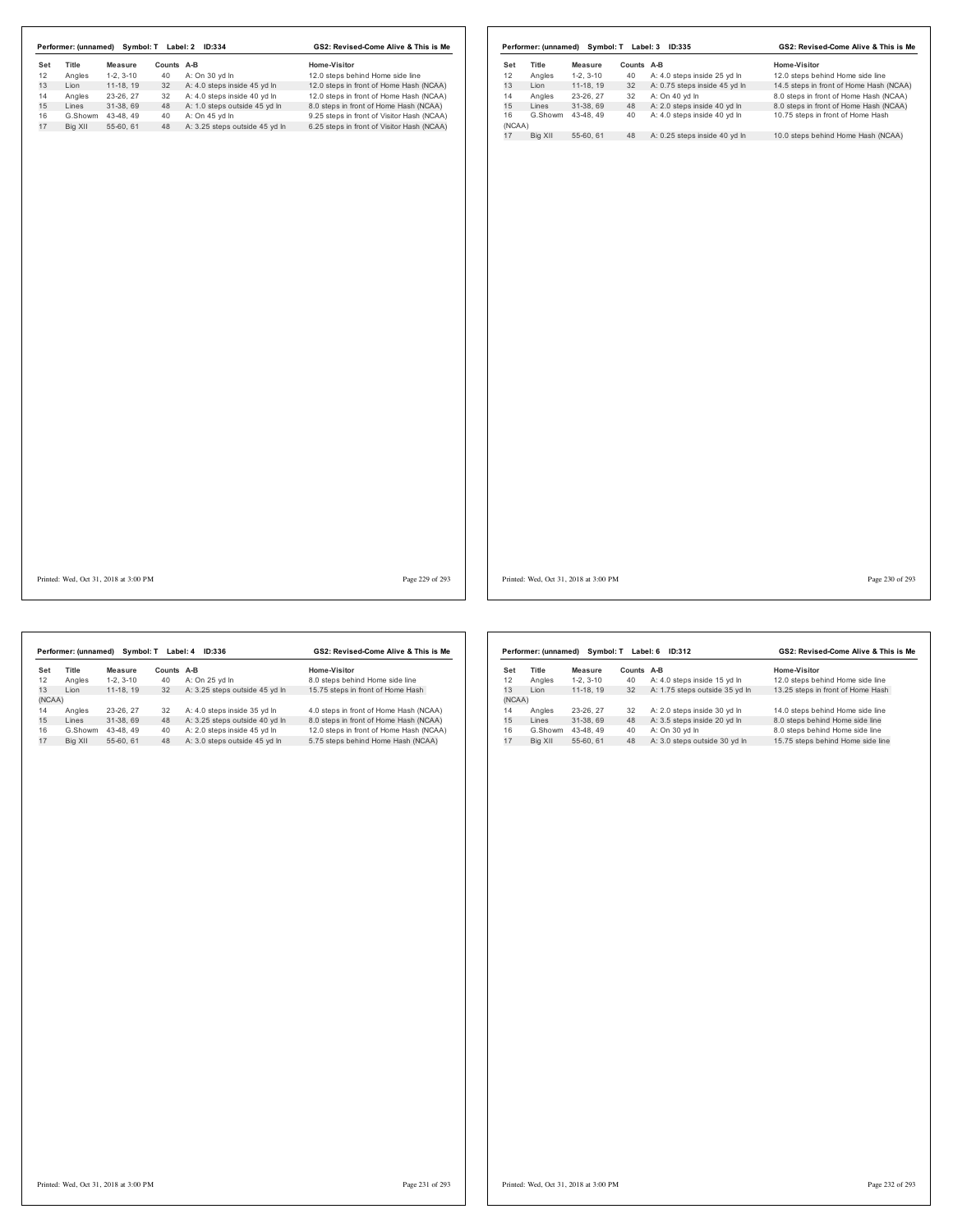|     |                                       |                |            | Performer: (unnamed) Symbol: T Label: 7 ID:313 | GS2: Revised-Come Alive & This is Me    |     | Performer: (unnamed) Symbol: T Label: 8 ID:314 |                   |            |                                | GS2: Revised-Come Alive & This is Me    |
|-----|---------------------------------------|----------------|------------|------------------------------------------------|-----------------------------------------|-----|------------------------------------------------|-------------------|------------|--------------------------------|-----------------------------------------|
| Set | Title                                 | <b>Measure</b> | Counts A-B |                                                | Home-Visitor                            | Set | Title                                          | <b>Measure</b>    | Counts A-B |                                | Home-Visitor                            |
| 12  | Angles                                | $1-2, 3-10$    | 40         | A: 4.0 steps inside 15 yd In                   | 16.0 steps behind Home side line        | 12  | Angles                                         | $1-2, 3-10$       | 40         | A: 4.0 steps inside 20 yd In   | 12.0 steps in front of Home Hash (NCAA) |
| 13  | Lion                                  | $11-18, 19$    | 32         | A: 3.75 steps outside 35 yd In                 | 9.75 steps in front of Home Hash (NCAA) | 13  | Lion                                           | $11-18, 19$       | 32         | A: 1.75 steps inside 30 yd In  | 6.75 steps in front of Home Hash (NCAA) |
| 14  | Angles                                | 23-26, 27      | 32         | A: 2.0 steps outside 30 yd In                  | 14.0 steps in front of Home Hash (NCAA) | 14  | Angles                                         | 23-26, 27         | 32         | A: 2.0 steps inside 25 yd In   | 10.0 steps in front of Home Hash (NCAA) |
| 15  | Lines                                 | 31-38, 69      | 48         | A: 1.5 steps outside 20 yd In                  | 8.0 steps behind Home side line         | 15  | Lines                                          | 31-38, 69         | 48         | A: 0.25 steps inside 30 yd In  | 16.0 steps behind Home side line        |
| 16  | G.Showm 43-48, 49                     |                | 40         | A: 2.0 steps inside 25 yd In                   | 10.75 steps behind Home side line       | 16  |                                                | G.Showm 43-48, 49 | 40         | A: On 35 yd In                 | 14.0 steps in front of Home Hash (NCAA) |
| 17  | Big XII                               | 55-60, 61      |            | 48 A: 2.5 steps inside 25 yd In                | 15.0 steps behind Home side line        | 17  | Big XII                                        | 55-60, 61         | 48         | A: 2.75 steps outside 35 yd In | On Home Hash (NCAA)                     |
|     |                                       |                |            |                                                |                                         |     |                                                |                   |            |                                |                                         |
|     | Printed: Wed, Oct 31, 2018 at 3:00 PM |                |            |                                                | Page 233 of 293                         |     | Printed: Wed, Oct 31, 2018 at 3:00 PM          |                   |            |                                | Page 234 of 293                         |

|     | Performer: (unnamed) | Symbol: T  | Label: 9 | ID:315                         | GS2: Revised-Come Alive & This is Me    |
|-----|----------------------|------------|----------|--------------------------------|-----------------------------------------|
| Set | <b>Title</b>         | Measure    | Counts   | A-B                            | Home-Visitor                            |
| 12  | Angles               | $1-2.3-10$ | 40       | A: On 25 yd In                 | 12.0 steps in front of Home Hash (NCAA) |
| 13  | I ion                | 11-18.19   | 32       | A: 3.25 steps inside 30 yd In  | 8.25 steps in front of Home Hash (NCAA) |
| 14  | Angles               | 23-26.27   | 32       | A: 4.0 steps inside 25 vd In   | 12.0 steps in front of Home Hash (NCAA) |
| 15  | Lines                | 31-38.69   | 48       | A: 4.0 steps inside 15 yd In   | 8.0 steps behind Home side line         |
| 16  | G.Showm              | 43-48.49   | 40       | A: On 25 vd In                 | 8.0 steps behind Home side line         |
| 17  | Big XII              | 55-60.61   | 48       | A: 0.25 steps outside 25 yd In | 14.25 steps behind Home side line       |

|     | Performer: (unnamed) | Symbol: T  |        | Label: 10<br>ID:316            | GS2: Revised-Come Alive & This is Me      |
|-----|----------------------|------------|--------|--------------------------------|-------------------------------------------|
| Set | <b>Title</b>         | Measure    | Counts | A-B                            | Home-Visitor                              |
| 12  | Angles               | $1-2.3-10$ | 40     | A: 4.0 steps inside 25 yd In   | 12.0 steps in front of Home Hash (NCAA)   |
| 13  | I ion                | 11-18, 19  | 32     | A: On 35 vd In                 | 0.25 steps in front of Home Hash (NCAA)   |
| 14  | Angles               | 23-26.27   | 32     | A: 2.0 steps outside 40 yd In  | 6.0 steps behind Home Hash (NCAA)         |
| 15  | I ines               | 31-38.69   | 48     | A: 0.75 steps outside 40 yd In | On Home Hash (NCAA)                       |
| 16  | G.Showm              | 43-48.49   | 40     | A: 2.0 steps outside 30 vd In  | 4.0 steps in front of Visitor Hash (NCAA) |
| 17  | Big XII              | 55-60.61   | 48     | A: 2.25 steps outside 30 vd In | 10.25 steps behind Visitor Hash (NCAA)    |
|     |                      |            |        |                                |                                           |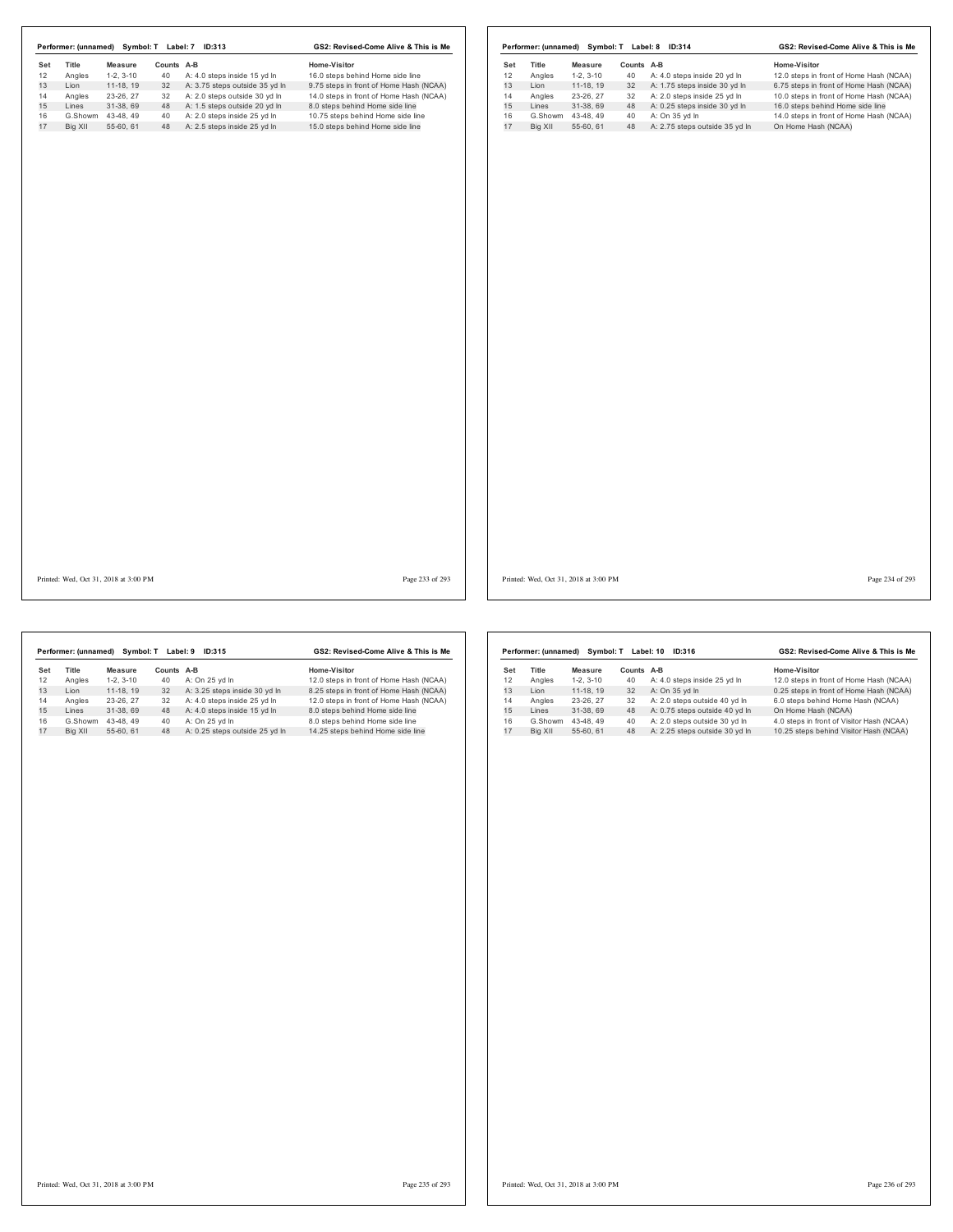|     |                   |                                       |            | Performer: (unnamed) Symbol: T Label: 11 ID:291 | GS2: Revised-Come Alive & This is Me       |                 |                                       |                                |            | Performer: (unnamed) Symbol: T Label: 12 ID:292               | GS2: Revised-Come Alive & This is Me                                                   |
|-----|-------------------|---------------------------------------|------------|-------------------------------------------------|--------------------------------------------|-----------------|---------------------------------------|--------------------------------|------------|---------------------------------------------------------------|----------------------------------------------------------------------------------------|
| Set | Title             | <b>Measure</b>                        | Counts A-B |                                                 | Home-Visitor                               |                 | Title<br>Set                          | Measure                        | Counts A-B |                                                               | Home-Visitor                                                                           |
| 12  | Angles            | $1-2, 3-10$                           |            | 40 A: 4.0 steps inside 30 yd In                 | 8.0 steps behind Home side line            |                 | 12<br>Angles                          | $1-2, 3-10$                    | 40         | A: On 25 yd In                                                | 16.0 steps behind Home side line                                                       |
| 13  | Lion              | 11-18, 19                             | 32         | A: 2.5 steps outside 50 yd In                   | 10.5 steps in front of Home Hash (NCAA)    |                 | 13<br>Lion                            | $11-18, 19$                    | 32         | A: 0.75 steps inside 40 yd In                                 | 14.25 steps in front of Home Hash                                                      |
| 14  | Angles            | 23-26, 27                             | 32         | A: 2.0 steps outside 45 yd In                   | 14.0 steps in front of Home Hash (NCAA)    |                 | (NCAA)                                |                                |            |                                                               |                                                                                        |
| 15  | Lines             | 31-38, 69                             | 48         | A: 1.5 steps inside 45 yd In                    | 8.0 steps in front of Home Hash (NCAA)     |                 | 14<br>Angles                          | 23-26, 27                      | 32         | A: On 35 yd In                                                | On Home Hash (NCAA)                                                                    |
| 16  | G.Showm 43-48, 49 |                                       |            | 40 A: On 45 yd In                               | 6.75 steps in front of Visitor Hash (NCAA) |                 | 15<br>Lines                           | 31-38, 69                      | 48         | A: 0.25 steps outside 35 yd In                                | On Home Hash (NCAA)                                                                    |
| 17  | Big XII           | 55-60, 61                             |            | 48 A: 1.5 steps outside 50 yd In                | 6.0 steps behind Visitor Hash (NCAA)       |                 | 16<br>17<br>Big XII                   | G.Showm 43-48, 49<br>55-60, 61 | 40<br>48   | A: 2.0 steps inside 25 yd In<br>A: 3.5 steps outside 30 yd In | 8.0 steps in front of Visitor Hash (NCAA)<br>5.5 steps in front of Visitor Hash (NCAA) |
|     |                   |                                       |            |                                                 |                                            |                 |                                       |                                |            |                                                               |                                                                                        |
|     |                   |                                       |            |                                                 |                                            |                 |                                       |                                |            |                                                               |                                                                                        |
|     |                   |                                       |            |                                                 |                                            |                 |                                       |                                |            |                                                               |                                                                                        |
|     |                   | Printed: Wed, Oct 31, 2018 at 3:00 PM |            |                                                 |                                            | Page 237 of 293 | Printed: Wed, Oct 31, 2018 at 3:00 PM |                                |            |                                                               | Page 238 of 293                                                                        |

|        | Performer: (unnamed) | Symbol: T  |        | Label: 13<br>ID:293            | GS2: Revised-Come Alive & This is Me    |
|--------|----------------------|------------|--------|--------------------------------|-----------------------------------------|
| Set    | Title                | Measure    | Counts | $A-B$                          | Home-Visitor                            |
| 12     | Angles               | $1-2.3-10$ | 40     | A: 4.0 steps inside 20 yd In   | 12.0 steps behind Home side line        |
| 13     | Lion                 | 11-18.19   | 32     | A: 2.0 steps outside 40 yd In  | 11.25 steps in front of Home Hash       |
| (NCAA) |                      |            |        |                                |                                         |
| 14     | Angles               | 23-26.27   | 32     | A: 2.0 steps outside 35 yd In  | 10.0 steps in front of Home Hash (NCAA) |
| 15     | Lines                | 31-38.69   | 48     | A: 0.25 steps outside 35 yd In | 16.0 steps behind Home side line        |
| 16     | G.Showm              | 43-48.49   | 40     | A: 2.0 steps outside 45 vd In  | 16.0 steps behind Home side line        |
| 17     | Big XII              | 55-60.61   | 48     | A: 2.5 steps outside 45 vd In  | 6.5 steps in front of Home Hash (NCAA)  |

|     | Performer: (unnamed) | Symbol: T  |        | Label: 14<br>ID:294            | GS2: Revised-Come Alive & This is Me    |
|-----|----------------------|------------|--------|--------------------------------|-----------------------------------------|
| Set | <b>Title</b>         | Measure    | Counts | $A-B$                          | Home-Visitor                            |
| 12  | Angles               | $1-2.3-10$ | 40     | A: 4.0 steps inside 20 yd In   | 16.0 steps behind Home side line        |
| 13  | I ion                | 11-18.19   | 32     | A: 1.75 steps outside 40 yd In | 9.0 steps in front of Home Hash (NCAA)  |
| 14  | Angles               | 23-26.27   | 32     | A: 4.0 steps inside 30 vd In   | 8.0 steps in front of Home Hash (NCAA)  |
| 15  | I ines               | 31-38.69   | 48     | A: 2.75 steps outside 35 yd In | 16.0 steps behind Home side line        |
| 16  | G.Showm              | 43-48.49   | 40     | A: 2.0 steps outside 40 yd In  | 13.25 steps behind Home side line       |
| 17  | Big XII              | 55-60.61   | 48     | A: 2.5 steps inside 40 yd In   | 6.75 steps in front of Home Hash (NCAA) |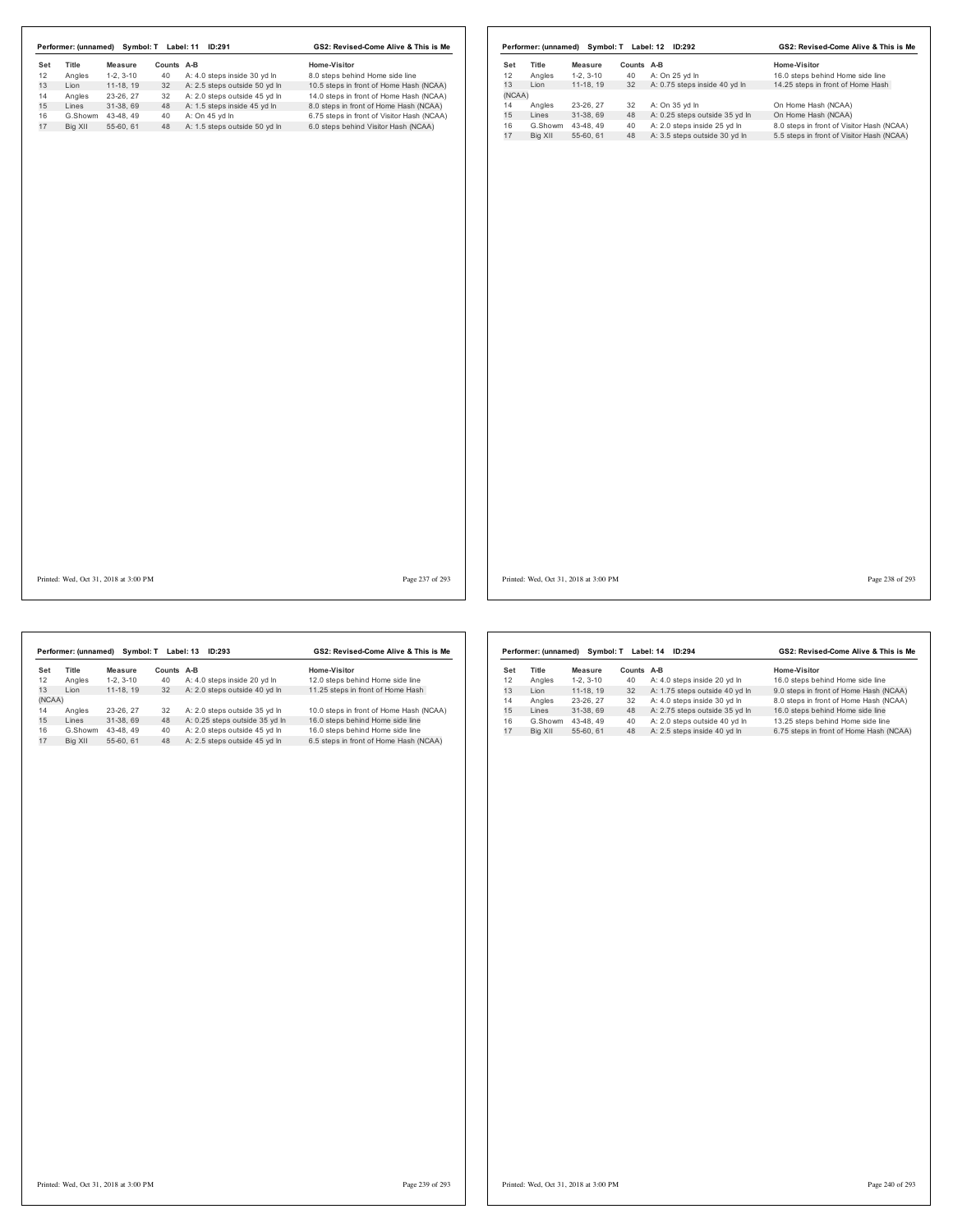|     |         |                                       |            | Performer: (unnamed) Symbol: T Label: 15 ID:295 | GS2: Revised-Come Alive & This is Me      |     |         |                                       |            | Performer: (unnamed) Symbol: T Label: 16 ID:271 | GS2: Revised-Come Alive & This is Me   |
|-----|---------|---------------------------------------|------------|-------------------------------------------------|-------------------------------------------|-----|---------|---------------------------------------|------------|-------------------------------------------------|----------------------------------------|
| Set | Title   | <b>Measure</b>                        | Counts A-B |                                                 | Home-Visitor                              | Set | Title   | Measure                               | Counts A-B |                                                 | Home-Visitor                           |
| 12  | Angles  | $1-2, 3-10$                           |            | 40 A: On 30 yd In                               | 12.0 steps in front of Home Hash (NCAA)   | 12  | Angles  | $1-2, 3-10$                           | 40         | A: 4.0 steps inside 20 yd In                    | 4.0 steps in front of Home Hash (NCAA) |
|     | Lion    | $11-18, 19$                           |            | 32 A: 2.0 steps inside 35 yd In                 | 1.5 steps in front of Home Hash (NCAA)    | 13  | Lion    | $11-18, 19$                           | 32         | A: 3.5 steps outside 25 yd In                   | 2.0 steps behind Home Hash (NCAA)      |
|     | Angles  | 23-26, 27                             |            | 32 A: On 40 yd In                               | 4.0 steps behind Home Hash (NCAA)         | 14  | Angles  | 23-26, 27                             | 32         | A: 2.0 steps inside 15 yd In                    | 6.0 steps behind Home Hash (NCAA)      |
|     | Lines   | 31-38, 69                             |            | 48 A: 2.0 steps inside 40 yd In                 | On Home Hash (NCAA)                       | 15  | Lines   | 31-38, 69                             | 48         | A: 4.0 steps inside 15 yd In                    | 16.0 steps behind Home side line       |
|     | G.Showm | 43-48, 49                             |            | 40 A: On 30 yd In                               | 4.0 steps in front of Visitor Hash (NCAA) | 16  |         | G.Showm 43-48, 49                     | 40         | A: 2.0 steps inside 20 yd In                    | 8.0 steps behind Home side line        |
|     | Big XII | 55-60, 61                             |            | 48 A: 0.75 steps inside 30 yd In                | 9.75 steps behind Visitor Hash (NCAA)     | 17  | Big XII | 55-60, 61                             |            | 48 A: On 20 yd In                               | 11.75 steps behind Home side line      |
|     |         |                                       |            |                                                 |                                           |     |         |                                       |            |                                                 |                                        |
|     |         | Printed: Wed, Oct 31, 2018 at 3:00 PM |            |                                                 | Page 241 of 293                           |     |         | Printed: Wed, Oct 31, 2018 at 3:00 PM |            |                                                 | Page 242 of 293                        |

|     | Performer: (unnamed) | Symbol: T  |            | Label: 17<br>ID:272           | GS2: Revised-Come Alive & This is Me       |
|-----|----------------------|------------|------------|-------------------------------|--------------------------------------------|
| Set | Title                | Measure    | Counts A-B |                               | Home-Visitor                               |
| 12  | Angles               | $1-2.3-10$ | 40         | A: 4.0 steps inside 15 yd In  | On Home Hash (NCAA)                        |
| 13  | I ion                | 11-18.19   | 32         | A: 4.0 steps inside 20 yd In  | 7.75 steps in front of Visitor Hash (NCAA) |
| 14  | Angles               | 23-26.27   | 32         | A: On 25 vd In                | 4.0 steps behind Home Hash (NCAA)          |
| 15  | Lines                | 31-38.69   | 48         | A: 0.25 steps inside 30 yd In | 8.0 steps in front of Home Hash (NCAA)     |
| 16  | G.Showm              | 43-48.49   | 40         | A: On 35 vd In                | 10.0 steps in front of Home Hash (NCAA)    |
| 17  | Big XII              | 55-60.61   | 48         | A: 1.5 steps inside 35 vd In  | 4.0 steps behind Home Hash (NCAA)          |
|     |                      |            |            |                               |                                            |

|              | Performer: (unnamed) | Symbol: T  |        | Label: 18<br>ID:273            | GS2: Revised-Come Alive & This is Me   |
|--------------|----------------------|------------|--------|--------------------------------|----------------------------------------|
| Set          | <b>Title</b>         | Measure    | Counts | A-B                            | Home-Visitor                           |
| 12           | Angles               | $1-2.3-10$ | 40     | A: 4.0 steps inside 20 yd In   | On Home Hash (NCAA)                    |
| 13           | I ion                | 11-18.19   | 32     | A: 2.0 steps outside 25 yd In  | 9.0 steps behind Home Hash (NCAA)      |
| 14           | Angles               | 23-26.27   | 32     | A: 4.0 steps inside 25 vd In   | On Home Hash (NCAA)                    |
| 15           | I ines               | 31-38.69   | 48     | A: 2.75 steps outside 35 yd In | 8.0 steps in front of Home Hash (NCAA) |
| 16<br>(NCAA) | G.Showm              | 43-48.49   | 40     | A: 2.0 steps outside 40 yd In  | 13.25 steps in front of Home Hash      |
| 17           | Big XII              | 55-60, 61  | 48     | A: 2.0 steps outside 40 vd ln  | 8.0 steps behind Home Hash (NCAA)      |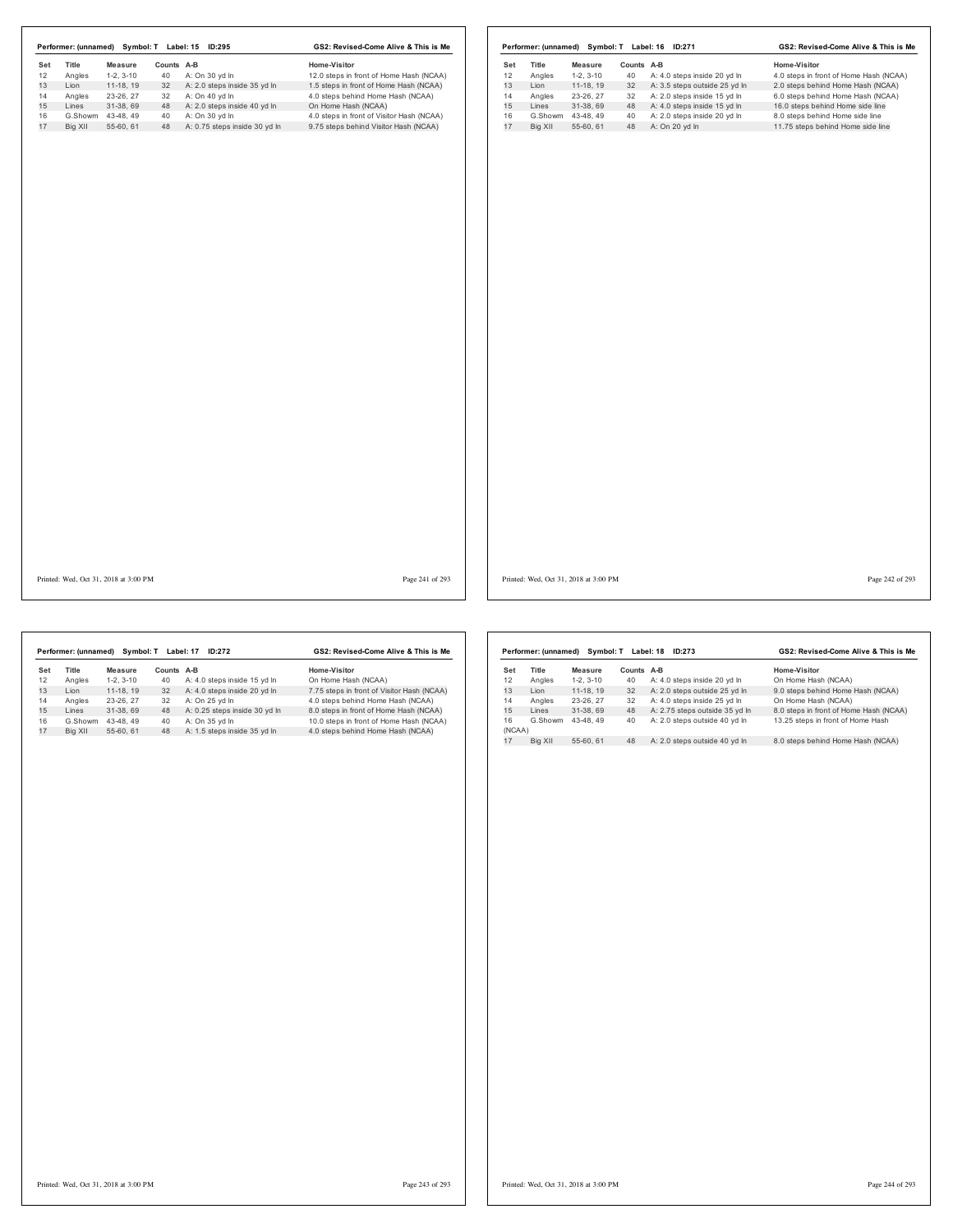| Set                  | Title<br>Angles<br>Lion | <b>Measure</b><br>$1-2, 3-10$ | Counts A-B |                                  |                                            |     |         |                   |            |                                  |                                         |
|----------------------|-------------------------|-------------------------------|------------|----------------------------------|--------------------------------------------|-----|---------|-------------------|------------|----------------------------------|-----------------------------------------|
| 12<br>13             |                         |                               |            |                                  | Home-Visitor                               | Set | Title   | Measure           | Counts A-B |                                  | Home-Visitor                            |
| 14<br>15<br>16<br>17 |                         |                               | 40         | A: 4.0 steps inside 25 yd In     | On Home Hash (NCAA)                        | 12  | Angles  | $1-2, 3-10$       | 40         | A: On 30 yd In                   | 4.0 steps in front of Home Hash (NCAA)  |
|                      |                         | 11-18, 19                     |            | 32 A: 2.5 steps inside 30 yd In  | 7.75 steps in front of Visitor Hash (NCAA) | 13  | Lion    | $11-18, 19$       | 32         | A: 3.5 steps outside 35 yd In    | 8.75 steps behind Home Hash (NCAA)      |
|                      | Angles                  | 23-26, 27                     | 32         | A: 4.0 steps inside 25 yd In     | 8.0 steps in front of Visitor Hash (NCAA)  | 14  | Angles  | 23-26, 27         | 32         | A: On 30 yd In                   | 8.0 steps behind Home Hash (NCAA)       |
|                      | Lines                   | 31-38, 69                     | 48         | A: 0.75 steps inside 25 yd In    | On Home Hash (NCAA)                        | 15  | Lines   | 31-38, 69         | 48         | A: 2.25 steps outside 30 yd In   | On Home Hash (NCAA)                     |
|                      | G.Showm 43-48, 49       |                               | 40         | A: 2.0 steps inside 25 yd In     | 8.0 steps in front of Home Hash (NCAA)     | 16  |         | G.Showm 43-48, 49 | 40         | A: On 30 yd In                   | 10.0 steps in front of Home Hash (NCAA) |
|                      | Big XII                 | 55-60, 61                     |            | 48 A: 2.25 steps inside 25 yd In | 10.0 steps in front of Home Hash (NCAA)    | 17  | Big XII | 55-60, 61         |            | 48 A: 0.75 steps inside 30 yd In | 4.0 steps in front of Home Hash (NCAA)  |
|                      |                         |                               |            |                                  |                                            |     |         |                   |            |                                  |                                         |
|                      |                         |                               |            |                                  |                                            |     |         |                   |            |                                  |                                         |
|                      |                         |                               |            |                                  |                                            |     |         |                   |            |                                  |                                         |
|                      |                         |                               |            |                                  |                                            |     |         |                   |            |                                  |                                         |
|                      |                         |                               |            |                                  |                                            |     |         |                   |            |                                  |                                         |
|                      |                         |                               |            |                                  |                                            |     |         |                   |            |                                  |                                         |
|                      |                         |                               |            |                                  |                                            |     |         |                   |            |                                  |                                         |
|                      |                         |                               |            |                                  |                                            |     |         |                   |            |                                  |                                         |
|                      |                         |                               |            |                                  |                                            |     |         |                   |            |                                  |                                         |

|     | Performer: (unnamed) | Symbol: T  |        | Label: 21<br>ID:251           | GS2: Revised-Come Alive & This is Me    |
|-----|----------------------|------------|--------|-------------------------------|-----------------------------------------|
| Set | Title                | Measure    | Counts | A-B                           | Home-Visitor                            |
| 12  | Angles               | $1-2.3-10$ | 40     | A: 4.0 steps inside 20 yd In  | 8.0 steps in front of Home Hash (NCAA)  |
| 13  | I ion                | 11-18.19   | 32     | A: 3.25 steps inside 25 yd In | 2.25 steps in front of Home Hash (NCAA) |
| 14  | Angles               | 23-26.27   | 32     | A: 2.0 steps inside 20 yd In  | 2.0 steps in front of Home Hash (NCAA)  |
| 15  | Lines                | 31-38.69   | 48     | A: 2.0 steps outside 25 yd In | 16.0 steps behind Home side line        |
| 16  | G.Showm              | 43-48.49   | 40     | A: 4.0 steps inside 30 yd In  | 16.0 steps behind Home side line        |
| 17  | Big XII              | 55-60.61   | 48     | A: 3.75 steps inside 30 yd In | 9.0 steps in front of Home Hash (NCAA)  |

|     | Performer: (unnamed) | Symbol: T  |        | Label: 22<br>ID:252           | GS2: Revised-Come Alive & This is Me   |
|-----|----------------------|------------|--------|-------------------------------|----------------------------------------|
| Set | Title                | Measure    | Counts | A-B                           | Home-Visitor                           |
| 12  | Angles               | $1-2.3-10$ | 40     | A: On 25 yd In                | 4.0 steps in front of Home Hash (NCAA) |
| 13  | I ion                | 11-18.19   | 32     | A: 2.0 steps outside 25 yd In | 0.75 steps behind Home Hash (NCAA)     |
| 14  | Angles               | 23-26, 27  | 32     | A: 4.0 steps inside 15 yd In  | 4.0 steps behind Home Hash (NCAA)      |
| 15  | Lines                | 31-38.69   | 48     | A: 1.5 steps outside 20 yd In | 16.0 steps behind Home side line       |
| 16  | G.Showm              | 43-48.49   | 40     | A: 4.0 steps inside 20 vd In  | 8.0 steps behind Home side line        |
| 17  | Big XII              | 55-60.61   | 48     | A: 2.5 steps inside 20 yd In  | 12.75 steps behind Home side line      |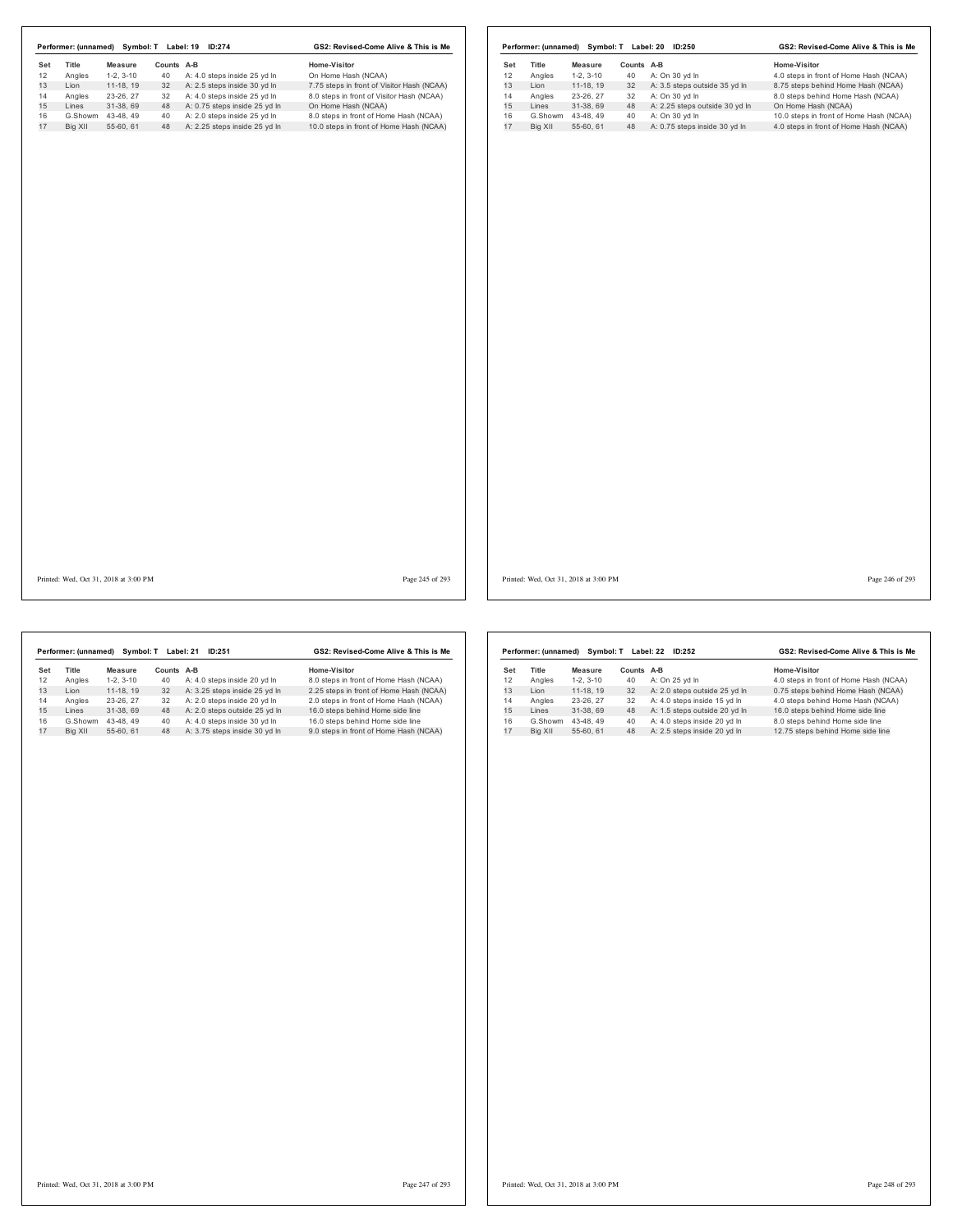|     |         | Performer: (unnamed) Symbol: T Label: 23 ID:253 |            |                                   | GS2: Revised-Come Alive & This is Me       |     |         |                                       |            | Performer: (unnamed) Symbol: T Label: 24 ID:338 | GS2: Revised-Come Alive & This is Me |
|-----|---------|-------------------------------------------------|------------|-----------------------------------|--------------------------------------------|-----|---------|---------------------------------------|------------|-------------------------------------------------|--------------------------------------|
| Set | Title   | Measure                                         | Counts A-B |                                   | Home-Visitor                               | Set | Title   | <b>Measure</b>                        | Counts A-B |                                                 | <b>Home-Visitor</b>                  |
|     | Angles  | $1-2, 3-10$                                     | 40         | A: 4.0 steps inside 30 yd In      | On Home Hash (NCAA)                        | 12  | Angles  | $1-2, 3-10$                           | 40         | B: 4.0 steps outside 20 yd In                   | 8.0 steps behind Home side line      |
|     | Lion    | 11-18, 19                                       |            | 32 A: 3.5 steps inside 30 yd In   | 3.75 steps in front of Visitor Hash (NCAA) | 13  | Lion    | $11-18, 19$                           | 32         | B: 0.5 steps outside 35 yd In                   | 15.0 steps behind Home side line     |
|     | Angles  | 23-26, 27                                       |            | 32 A: On 25 yd In                 | 4.0 steps in front of Visitor Hash (NCAA)  | 14  | Angles  | 23-26, 27                             | 32         | B: 2.0 steps outside 35 yd In                   | 10.0 steps behind Home side line     |
|     | Lines   | 31-38, 69                                       |            | 48 A: 3.5 steps inside 20 yd In   | On Home Hash (NCAA)                        | 15  | Lines   | 31-38, 69                             | 48         | B: 3.25 steps inside 25 yd In                   | 8.0 steps behind Home side line      |
|     |         | G.Showm 43-48, 49                               | 40         | A: 2.0 steps outside 25 yd In     | 8.0 steps in front of Home Hash (NCAA)     | 16  |         | G.Showm 43-48, 49                     | 40         | B: 2.0 steps inside 25 yd In                    | 8.0 steps behind Home side line      |
|     | Big XII | 55-60, 61                                       |            | 48 A: 0.25 steps outside 25 yd In | 1.75 steps behind Home Hash (NCAA)         | 17  | Big XII | 55-60, 61                             | 48         | B: 2.5 steps inside 25 yd In                    | 15.0 steps behind Home side line     |
|     |         |                                                 |            |                                   |                                            |     |         |                                       |            |                                                 |                                      |
|     |         | Printed: Wed, Oct 31, 2018 at 3:00 PM           |            |                                   | Page 249 of 293                            |     |         | Printed: Wed, Oct 31, 2018 at 3:00 PM |            |                                                 | Page 250 of 293                      |

|        | Performer: (unnamed) |                | Symbol: T Label: 25 | ID:339                         | GS2: Revised-Come Alive & This is Me |
|--------|----------------------|----------------|---------------------|--------------------------------|--------------------------------------|
| Set    | Title                | <b>Measure</b> | Counts A-B          |                                | Home-Visitor                         |
| 12     | Angles               | $1-2.3-10$     | 40                  | B: On 20 yd In                 | 8.0 steps behind Home side line      |
| 13     | Lion                 | 11-18.19       | 32                  | B: On 35 yd In                 | 13.0 steps behind Home side line     |
| 14     | Angles               | 23-26.27       | 32                  | B: On 35 vd In                 | 8.0 steps behind Home side line      |
| 15     | Lines                | 31-38.69       | 48                  | B: 2.25 steps outside 30 yd In | 8.0 steps behind Home side line      |
| 16     | G.Showm              | 43-48.49       | 40                  | B: On 30 vd In                 | 8.0 steps behind Home side line      |
| 17     | Big XII              | 55-60.61       | 48                  | B: 2.25 steps inside 30 yd In  | 15.25 steps in front of Home Hash    |
| (NCAA) |                      |                |                     |                                |                                      |

|        | Performer: (unnamed) | Svmbol: T  |        | Label: 26<br>ID:340            | GS2: Revised-Come Alive & This is Me |
|--------|----------------------|------------|--------|--------------------------------|--------------------------------------|
| Set    | <b>Title</b>         | Measure    | Counts | $A-B$                          | Home-Visitor                         |
| 12     | Angles               | $1-2.3-10$ | 40     | B: On 20 yd In                 | 4.0 steps behind Home side line      |
| 13     | I ion                | 11-18.19   | 32     | B: 1.75 steps inside 35 yd In  | 8.5 steps behind Home side line      |
| 14     | Angles               | 23-26, 27  | 32     | B: 4.0 steps outside 30 yd In  | 4.0 steps behind Home side line      |
| 15     | Lines                | 31-38.69   | 48     | B: 2.75 steps inside 30 yd In  | 8.0 steps behind Home side line      |
| 16     | G.Showm              | 43-48.49   | 40     | B: On 30 vd In                 | 13.25 steps behind Home side line    |
| 17     | Big XII              | 55-60.61   | 48     | B: 2.25 steps outside 30 yd In | 10.25 steps in front of Home Hash    |
| (NCAA) |                      |            |        |                                |                                      |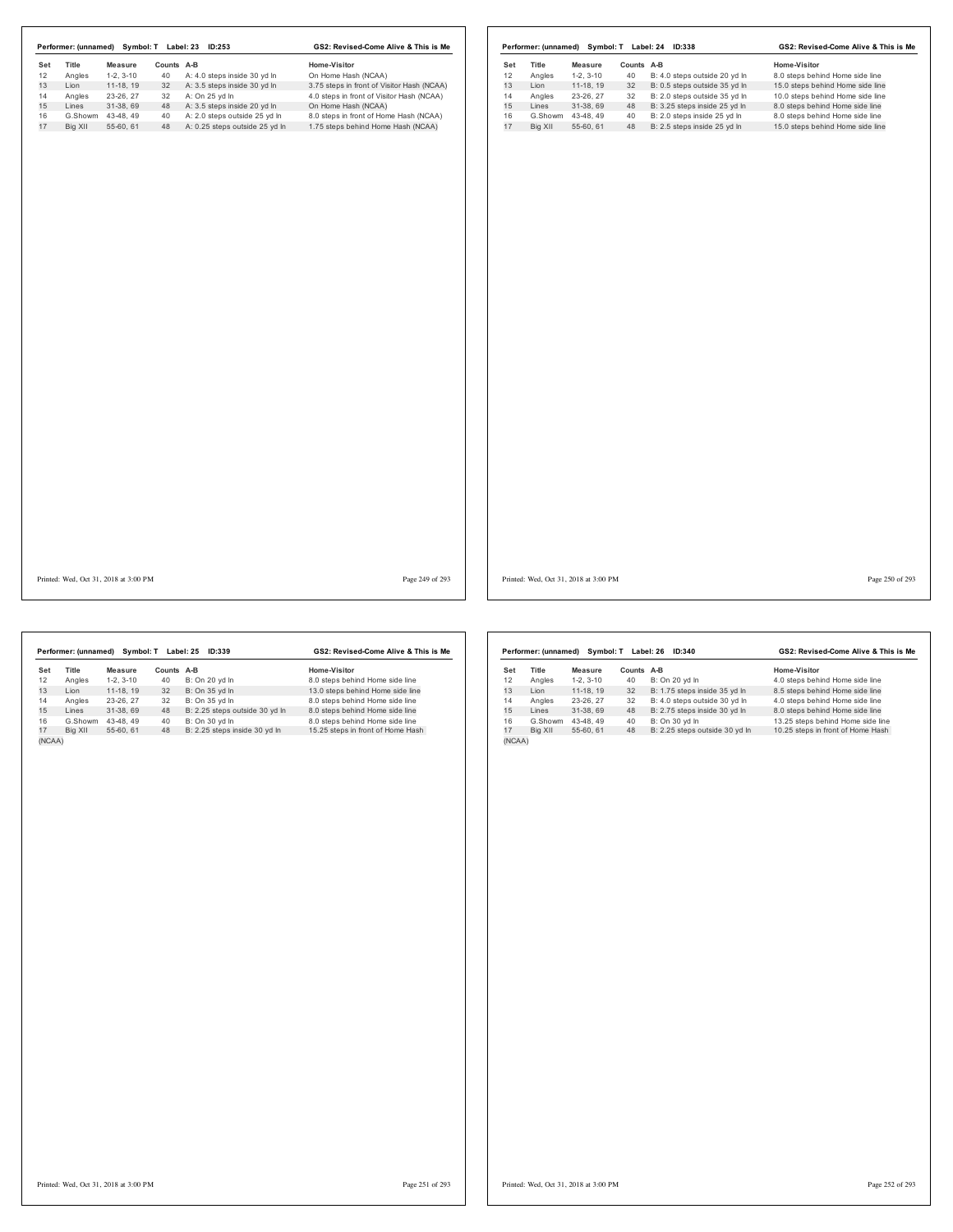| Title<br>Measure      |                  |                                | Home-Visitor                           | Set | Title   | Measure           | Counts A-B |                                | Home-Visitor                              |
|-----------------------|------------------|--------------------------------|----------------------------------------|-----|---------|-------------------|------------|--------------------------------|-------------------------------------------|
| Angles<br>$1-2, 3-10$ | Counts A-B<br>40 | B: On 25 yd In                 | 4.0 steps behind Home side line        | 12  | Angles  | $1-2, 3-10$       | 40         | B: 4.0 steps outside 30 yd In  | 8.0 steps in front of Home Hash (NCAA)    |
| Lion<br>11-18, 19     | 32               | B: 2.75 steps outside 40 yd In | 5.75 steps behind Home side line       | 13  | Lion    | 11-18, 19         | 32         | B: 2.0 steps outside 35 yd In  | 5.0 steps behind Home Hash (NCAA)         |
| Angles<br>23-26, 27   | 32               | B: On 30 yd In                 | 4.0 steps behind Home side line        | 14  | Angles  | 23-26, 27         | 32         | B: 2.0 steps outside 35 yd In  | 2.0 steps behind Home Hash (NCAA)         |
| Lines<br>31-38, 69    | 48               | B: 0.25 steps outside 35 yd In | 8.0 steps behind Home side line        | 15  | Lines   | 31-38, 69         | 48         | B: 2.75 steps outside 35 yd In | On Home Hash (NCAA)                       |
| G.Showm 43-48, 49     | 40               | B: 4.0 steps outside 35 yd In  | 13.25 steps behind Home side line      | 16  |         | G.Showm 43-48, 49 | 40         | B: On 45 yd In                 | 4.0 steps in front of Visitor Hash (NCAA) |
| Big XII<br>55-60, 61  | 48               | B: 3.75 steps inside 30 yd In  | 9.0 steps in front of Home Hash (NCAA) | 17  | Big XII | 55-60, 61         | 48         | B: 0.5 steps outside 40 yd In  | 7.0 steps behind Visitor Hash (NCAA)      |
|                       |                  |                                |                                        |     |         |                   |            |                                |                                           |

Printed: Wed, Oct 31, 2018 at 3:00 PM Page 253 of 293

Printed: Wed, Oct 31, 2018 at 3:00 PM Page 254 of 293

|     | Performer: (unnamed) | Symbol: T  |            | Label: 29<br>ID:318           | GS2: Revised-Come Alive & This is Me       |
|-----|----------------------|------------|------------|-------------------------------|--------------------------------------------|
| Set | Title                | Measure    | Counts A-B |                               | Home-Visitor                               |
| 12  | Angles               | $1-2.3-10$ | 40         | B: 4.0 steps outside 30 yd In | 4.0 steps behind Home Hash (NCAA)          |
| 13  | I ion                | 11-18.19   | 32         | B: 3.75 steps inside 30 yd In | 2.75 steps in front of Visitor Hash (NCAA) |
| 14  | Angles               | 23-26.27   | 32         | B: On 25 vd In                | 4.0 steps in front of Visitor Hash (NCAA)  |
| 15  | Lines                | 31-38.69   | 48         | B: 3.5 steps inside 20 yd In  | On Home Hash (NCAA)                        |
| 16  | G.Showm              | 43-48.49   | 40         | B: 4.0 steps outside 20 yd In | 8.0 steps behind Home Hash (NCAA)          |
| 17  | Big XII              | 55-60.61   | 48         | B: 4.0 steps outside 25 vd In | 8.75 steps behind Visitor Hash (NCAA)      |
|     |                      |            |            |                               |                                            |

|     | Performer: (unnamed) | Svmbol: T  | Label: 30 | GS2: Revised-Come Alive & This is Me |                                           |  |
|-----|----------------------|------------|-----------|--------------------------------------|-------------------------------------------|--|
| Set | <b>Title</b>         | Measure    | Counts    | A-B                                  | Home-Visitor                              |  |
| 12  | Angles               | $1-2.3-10$ | 40        | B: On 30 vd In                       | 4.0 steps behind Home Hash (NCAA)         |  |
| 13  | I ion                | 11-18, 19  | 32        | B: 3.25 steps outside 35 yd In       | 1.5 steps in front of Visitor Hash (NCAA) |  |
| 14  | Angles               | 23-26, 27  | 32        | B: 4.0 steps outside 25 vd In        | On Visitor Hash (NCAA)                    |  |
| 15  | Lines                | 31-38.69   | 48        | B: 4.0 steps outside 20 yd In        | On Home Hash (NCAA)                       |  |
| 16  | G.Showm              | 43-48.49   | 40        | B: 4.0 steps outside 20 yd In        | On Visitor Hash (NCAA)                    |  |
| 17  | Bia XII              | 55-60.61   | 48        | B: 1.0 steps inside 20 vd In         | 14.75 steps in front of Visitor side line |  |
|     |                      |            |           |                                      |                                           |  |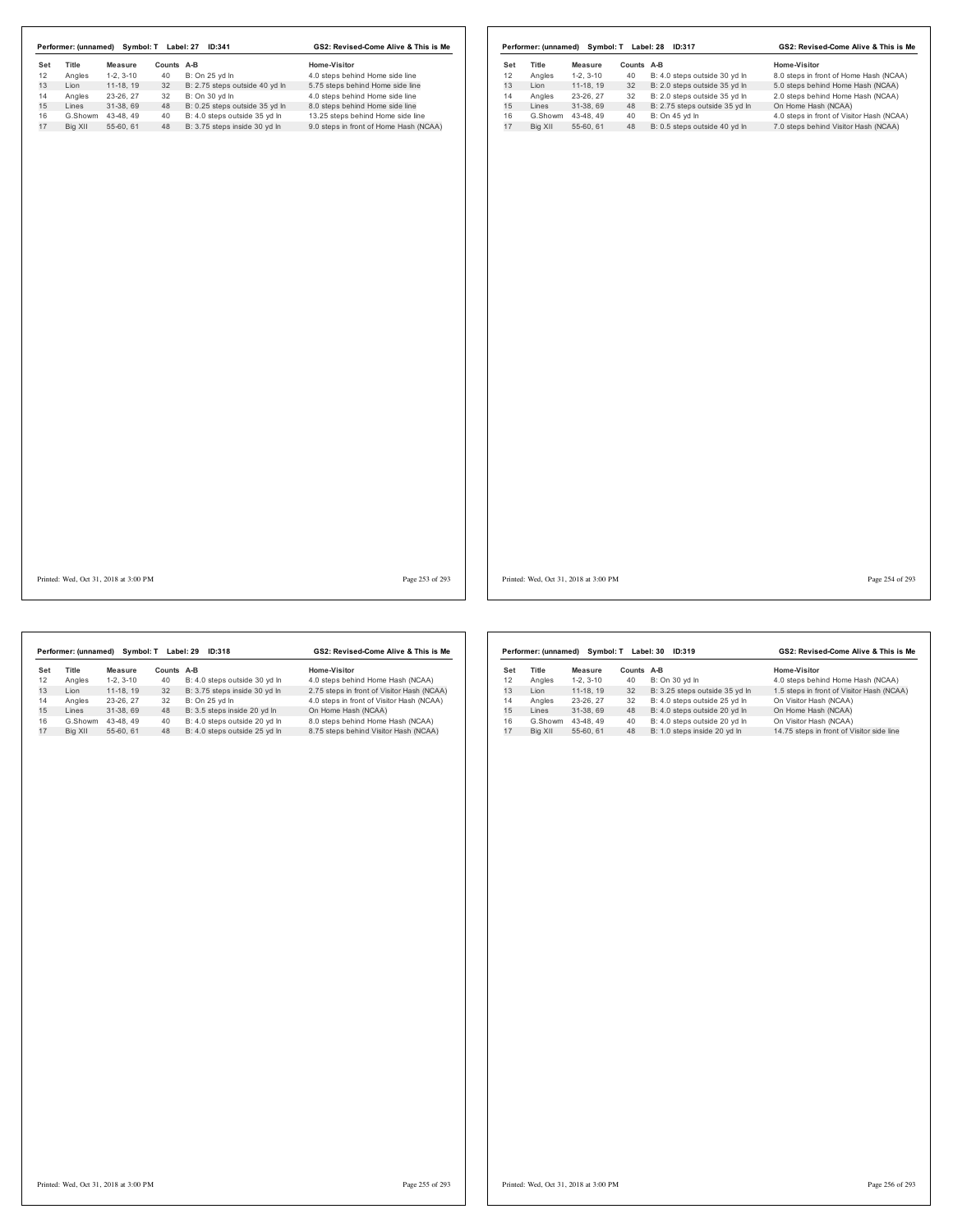|          |                    |                                       |            | Performer: (unnamed) Symbol: T Label: 31 ID:320 | GS2: Revised-Come Alive & This is Me                                                |          |         |                                       |            | Performer: (unnamed) Symbol: T Label: 32 ID:296 | GS2: Revised-Come Alive & This is Me                                                |
|----------|--------------------|---------------------------------------|------------|-------------------------------------------------|-------------------------------------------------------------------------------------|----------|---------|---------------------------------------|------------|-------------------------------------------------|-------------------------------------------------------------------------------------|
| Set      | Title              | <b>Measure</b>                        | Counts A-B |                                                 | Home-Visitor                                                                        | Set      | Title   | <b>Measure</b>                        | Counts A-B |                                                 | Home-Visitor                                                                        |
| 12       | Angles             | $1-2, 3-10$                           | 40         | B: 4.0 steps outside 30 yd In                   | 12.0 steps in front of Home Hash (NCAA)                                             | 12       | Angles  | $1-2, 3-10$                           | 40         | B: On 30 yd In                                  | 8.0 steps in front of Home Hash (NCAA)                                              |
| 13<br>14 | Lion               | $11-18, 19$                           | 32         | B: 0.25 steps inside 35 yd In                   | 0.25 steps in front of Home Hash (NCAA)                                             | 13       | Lion    | $11-18, 19$                           | 32         | B: 2.25 steps outside 35 yd In                  | 3.0 steps behind Home Hash (NCAA)                                                   |
|          | Angles             | 23-26, 27                             | 32         | B: On 40 yd In                                  | 4.0 steps behind Home Hash (NCAA)                                                   | 14       | Angles  | 23-26, 27                             | 32         | B: 4.0 steps outside 40 yd In                   | 8.0 steps behind Home Hash (NCAA)                                                   |
|          | Lines              | 31-38, 69                             | 48         | B: 2.0 steps inside 40 yd In                    | On Home Hash (NCAA)                                                                 | 15       | Lines   | 31-38, 69                             | 48         | B: 3.25 steps outside 40 yd In                  | On Home Hash (NCAA)                                                                 |
|          | G.Showm<br>Big XII | 43-48, 49<br>55-60, 61                | 40         | On 50 yd In<br>48 B: 2.5 steps inside 40 yd In  | 1.25 steps in front of Visitor Hash (NCAA)<br>6.75 steps behind Visitor Hash (NCAA) | 16<br>17 | Big XII | G.Showm 43-48, 49<br>55-60, 61        | 40<br>48   | On 50 yd In<br>B: 0.5 steps inside 45 yd In     | 6.75 steps in front of Visitor Hash (NCAA)<br>6.25 steps behind Visitor Hash (NCAA) |
|          |                    |                                       |            |                                                 |                                                                                     |          |         |                                       |            |                                                 |                                                                                     |
|          |                    |                                       |            |                                                 |                                                                                     |          |         |                                       |            |                                                 |                                                                                     |
|          |                    |                                       |            |                                                 |                                                                                     |          |         |                                       |            |                                                 |                                                                                     |
|          |                    |                                       |            |                                                 |                                                                                     |          |         |                                       |            |                                                 |                                                                                     |
|          |                    |                                       |            |                                                 |                                                                                     |          |         |                                       |            |                                                 |                                                                                     |
|          |                    |                                       |            |                                                 |                                                                                     |          |         |                                       |            |                                                 |                                                                                     |
|          |                    |                                       |            |                                                 |                                                                                     |          |         |                                       |            |                                                 |                                                                                     |
|          |                    |                                       |            |                                                 |                                                                                     |          |         |                                       |            |                                                 |                                                                                     |
|          |                    |                                       |            |                                                 |                                                                                     |          |         |                                       |            |                                                 |                                                                                     |
|          |                    |                                       |            |                                                 |                                                                                     |          |         |                                       |            |                                                 |                                                                                     |
|          |                    |                                       |            |                                                 |                                                                                     |          |         |                                       |            |                                                 |                                                                                     |
|          |                    |                                       |            |                                                 |                                                                                     |          |         |                                       |            |                                                 |                                                                                     |
|          |                    |                                       |            |                                                 |                                                                                     |          |         |                                       |            |                                                 |                                                                                     |
|          |                    |                                       |            |                                                 |                                                                                     |          |         |                                       |            |                                                 |                                                                                     |
|          |                    | Printed: Wed, Oct 31, 2018 at 3:00 PM |            |                                                 | Page 257 of 293                                                                     |          |         | Printed: Wed, Oct 31, 2018 at 3:00 PM |            |                                                 | Page 258 of 293                                                                     |

|        | Performer: (unnamed) | Symbol: T  |        | Label: 33<br>ID:297           | GS2: Revised-Come Alive & This is Me    |
|--------|----------------------|------------|--------|-------------------------------|-----------------------------------------|
| Set    | <b>Title</b>         | Measure    | Counts | A-B                           | Home-Visitor                            |
| 12     | Angles               | $1-2.3-10$ | 40     | B: On 25 vd In                | 12.0 steps behind Home side line        |
| 13     | I ion                | 11-18.19   | 32     | B: 2.5 steps inside 40 yd In  | 15.25 steps in front of Home Hash       |
| (NCAA) |                      |            |        |                               |                                         |
| 14     | Angles               | 23-26.27   | 32     | B: 4.0 steps outside 40 yd In | 4.0 steps in front of Home Hash (NCAA)  |
| 15     | Lines                | 31-38.69   | 48     | B: 2.25 steps inside 35 yd In | 8.0 steps in front of Home Hash (NCAA)  |
| 16     | G.Showm              | 43-48.49   | 40     | B: 2.0 steps outside 40 vd In | 14.0 steps in front of Home Hash (NCAA) |
| 17     | Big XII              | 55-60.61   | 48     | B: 1.0 steps inside 35 yd In  | 6.0 steps in front of Home Hash (NCAA)  |

|        | Performer: (unnamed) | Symbol: T  |            | Label: 34<br>ID:298            | GS2: Revised-Come Alive & This is Me    |  |  |
|--------|----------------------|------------|------------|--------------------------------|-----------------------------------------|--|--|
| Set    | <b>Title</b>         | Measure    | Counts A-B |                                | Home-Visitor                            |  |  |
| 12     | Angles               | $1-2.3-10$ | 40         | B: On 25 yd In                 | 8.0 steps behind Home side line         |  |  |
| 13     | I ion                | 11-18.19   | 32         | B: 3.25 steps outside 45 yd In | 15.75 steps in front of Home Hash       |  |  |
| (NCAA) |                      |            |            |                                |                                         |  |  |
| 14     | Angles               | 23-26, 27  | 32         | B: 2.0 steps outside 40 yd In  | 6.0 steps in front of Home Hash (NCAA)  |  |  |
| 15     | I ines               | 31-38.69   | 48         | B: 3.25 steps outside 40 yd In | 8.0 steps in front of Home Hash (NCAA)  |  |  |
| 16     | G.Showm              | 43-48.49   | 40         | B: 2.0 steps outside 40 yd In  | 12.0 steps in front of Home Hash (NCAA) |  |  |
| 17     | Big XII              | 55-60, 61  | 48         | B: 1.0 steps inside 35 yd In   | 3.0 steps in front of Home Hash (NCAA)  |  |  |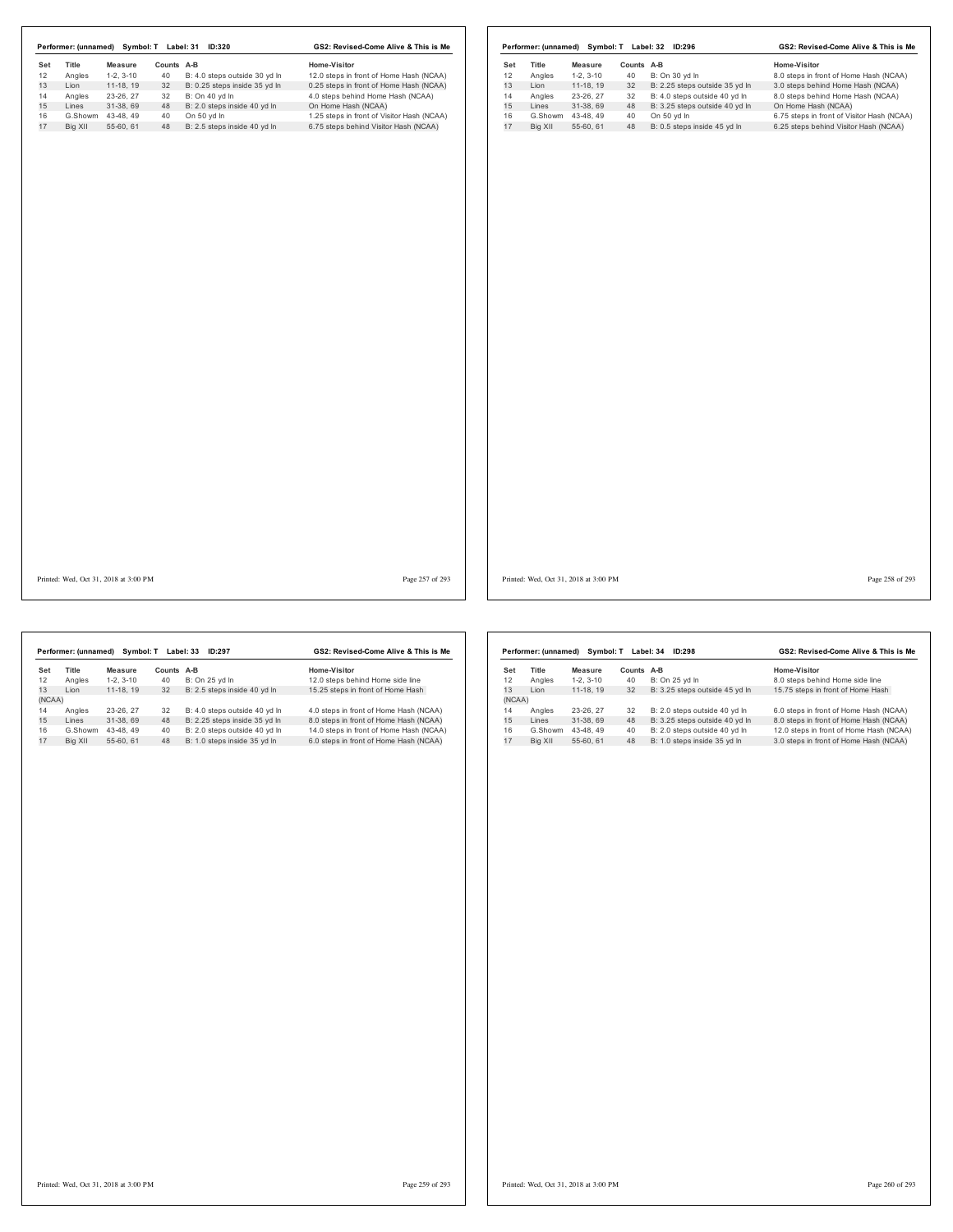| Set     | Title  | <b>Measure</b>    | Counts A-B |                                | Home-Visitor                               | Set | Title   | <b>Measure</b>    | Counts A-B |                               | Home-Visitor                               |
|---------|--------|-------------------|------------|--------------------------------|--------------------------------------------|-----|---------|-------------------|------------|-------------------------------|--------------------------------------------|
| 12      | Angles | $1-2, 3-10$       | 40         | B: 4.0 steps outside 25 yd In  | 8.0 steps behind Home side line            | 12  | Angles  | $1-2, 3-10$       | 40         | B: 4.0 steps outside 30 yd In | On Home Hash (NCAA)                        |
|         | Lion   | 11-18, 19         | 32         | B: 1.0 steps outside 40 yd In  | 13.0 steps in front of Home Hash (NCAA)    | 13  | Lion    | 11-18, 19         | 32         | B: 3.0 steps inside 30 yd In  | 4.0 steps in front of Visitor Hash (NCAA)  |
|         | Angles | 23-26, 27         | 32         | B: On 35 yd In                 | On Home Hash (NCAA)                        | 14  | Angles  | 23-26, 27         | 32         | B: 2.0 steps inside 25 yd In  | 6.0 steps in front of Visitor Hash (NCAA)  |
| Lines   |        | 31-38, 69         | 48         | B: 0.25 steps outside 35 yd In | On Home Hash (NCAA)                        | 15  | Lines   | 31-38, 69         | 48         | B: 2.0 steps outside 25 yd In | On Home Hash (NCAA)                        |
|         |        | G.Showm 43-48, 49 | 40         | On 50 yd In                    | 8.0 steps behind Home Hash (NCAA)          | 16  |         | G.Showm 43-48, 49 | 40         | B: On 25 yd In                | 8.0 steps behind Home Hash (NCAA)          |
| Big XII |        | 55-60, 61         | 48         | A: 1.0 steps inside 45 yd In   | 2.25 steps in front of Visitor Hash (NCAA) | 17  | Big XII | 55-60, 61         | 48         | B: 3.75 steps inside 25 yd In | 2.75 steps in front of Visitor Hash (NCAA) |
|         |        |                   |            |                                |                                            |     |         |                   |            |                               |                                            |

Printed: Wed, Oct 31, 2018 at 3:00 PM Page 261 of 293

Printed: Wed, Oct 31, 2018 at 3:00 PM Page 262 of 293

|     | Performer: (unnamed) | Symbol: T  |            | Label: 37<br>ID:276           | GS2: Revised-Come Alive & This is Me    |
|-----|----------------------|------------|------------|-------------------------------|-----------------------------------------|
| Set | Title                | Measure    | Counts A-B |                               | Home-Visitor                            |
| 12  | Angles               | $1-2.3-10$ | 40         | B: 4.0 steps outside 25 yd In | 12.0 steps in front of Home Hash (NCAA) |
| 13  | I ion                | 11-18.19   | 32         | B: 1.75 steps inside 30 yd In | 6.75 steps in front of Home Hash (NCAA) |
| 14  | Angles               | 23-26.27   | 32         | B: 2.0 steps inside 25 vd In  | 10.0 steps in front of Home Hash (NCAA) |
| 15  | Lines                | 31-38.69   | 48         | B: 4.0 steps outside 20 yd In | 8.0 steps behind Home side line         |
| 16  | G.Showm              | 43-48.49   | 40         | B: 2.0 steps inside 20 vd In  | 10.25 steps behind Home side line       |
| 17  | Big XII              | 55-60.61   | 48         | B: 2.5 steps inside 20 yd In  | 12.75 steps behind Home side line       |
|     |                      |            |            |                               |                                         |

|     | Performer: (unnamed) | Symbol: T  |        | Label: 38<br>ID:277           | GS2: Revised-Come Alive & This is Me    |
|-----|----------------------|------------|--------|-------------------------------|-----------------------------------------|
| Set | <b>Title</b>         | Measure    | Counts | A-B                           | Home-Visitor                            |
| 12  | Angles               | $1-2.3-10$ | 40     | B: On 25 vd In                | 12.0 steps in front of Home Hash (NCAA) |
| 13  | I ion                | 11-18, 19  | 32     | B: 3.25 steps inside 30 yd In | 8.25 steps in front of Home Hash (NCAA) |
| 14  | Angles               | 23-26.27   | 32     | B: 4.0 steps outside 30 yd In | 12.0 steps in front of Home Hash (NCAA) |
| 15  | I ines               | 31-38.69   | 48     | B: 1.5 steps outside 20 yd In | 8.0 steps behind Home side line         |
| 16  | G.Showm              | 43-48.49   | 40     | B: 2.0 steps inside 20 yd In  | 8.0 steps behind Home side line         |
| 17  | Big XII              | 55-60.61   | 48     | B: On 20 vd In                | 11.75 steps behind Home side line       |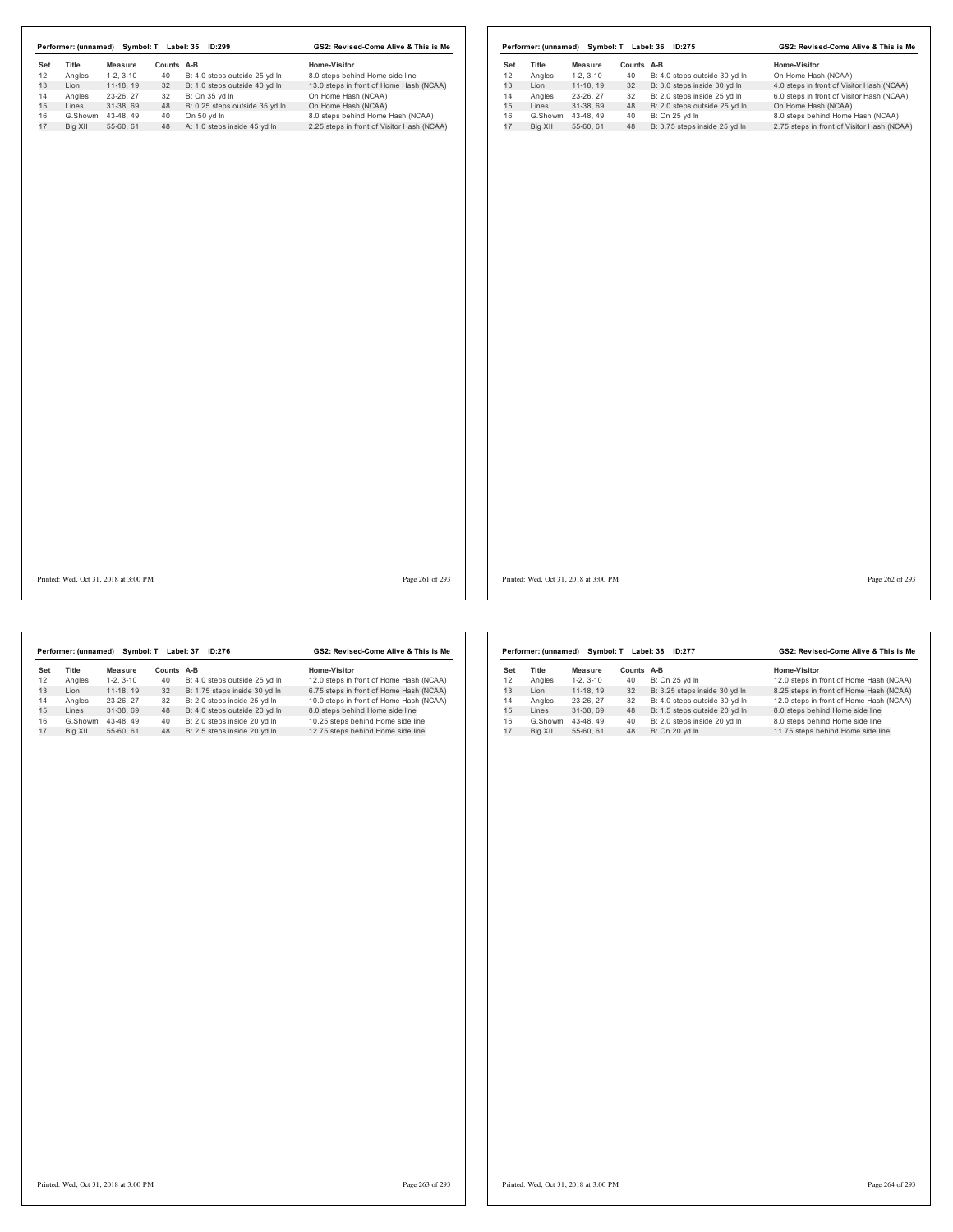|                    |                                       |            | Performer: (unnamed) Symbol: T Label: 39 ID:254 | GS2: Revised-Come Alive & This is Me       |                                       |                   |            | Performer: (unnamed) Symbol: T Label: 40 ID:255 | GS2: Revised-Come Alive & This is Me    |
|--------------------|---------------------------------------|------------|-------------------------------------------------|--------------------------------------------|---------------------------------------|-------------------|------------|-------------------------------------------------|-----------------------------------------|
| Set<br>Title<br>12 | <b>Measure</b>                        | Counts A-B |                                                 | Home-Visitor                               | Set<br>Title                          | Measure           | Counts A-B |                                                 | Home-Visitor                            |
| Angles             | $1-2, 3-10$                           | 40         | B: On 30 yd In                                  | On Home Hash (NCAA)                        | 12<br>Angles                          | $1-2, 3-10$       | 40         | B: 4.0 steps outside 35 yd In                   | 12.0 steps in front of Home Hash (NCAA) |
| Lion               | 11-18, 19                             | 32         | B: 2.75 steps inside 30 yd In                   | 5.75 steps in front of Visitor Hash (NCAA) | 13<br>Lion                            | 11-18, 19         | 32         | B: 3.75 steps inside 35 yd In                   | 2.5 steps in front of Home Hash (NCAA)  |
| Angles             | 23-26, 27                             | 32         | B: 4.0 steps outside 30 yd In                   | 8.0 steps in front of Visitor Hash (NCAA)  | 14<br>Angles                          | 23-26, 27         | 32         | B: 4.0 steps outside 45 yd In                   | On Home Hash (NCAA)                     |
| Lines              | 31-38, 69                             | 48         | B: 0.75 steps inside 25 yd In                   | On Home Hash (NCAA)                        | 15<br>Lines                           | 31-38, 69         | 48         | B: 1.0 steps outside 45 yd In                   | On Home Hash (NCAA)                     |
| G.Showm            | 43-48, 49                             | 40         | B: 2.0 steps inside 25 yd In                    | 8.0 steps behind Home Hash (NCAA)          | 16                                    | G.Showm 43-48, 49 | 40         | A: 4.0 steps inside 45 yd In                    | 4.0 steps behind Visitor Hash (NCAA)    |
| Big XII            | 55-60, 61                             | 48         | B: 2.0 steps outside 30 yd In                   | 4.0 steps in front of Visitor Hash (NCAA)  | 17<br>Big XII                         | 55-60, 61         | 48         | A: 0.25 steps outside 45 yd In                  | 12.25 steps behind Visitor Hash (NCAA)  |
|                    |                                       |            |                                                 |                                            |                                       |                   |            |                                                 |                                         |
|                    |                                       |            |                                                 |                                            |                                       |                   |            |                                                 |                                         |
|                    |                                       |            |                                                 |                                            |                                       |                   |            |                                                 |                                         |
|                    | Printed: Wed, Oct 31, 2018 at 3:00 PM |            |                                                 | Page 265 of 293                            | Printed: Wed, Oct 31, 2018 at 3:00 PM |                   |            |                                                 | Page 266 of 293                         |

|     | Performer: (unnamed) |                | Symbol: T Label: 41 | ID:256                         | GS2: Revised-Come Alive & This is Me      |
|-----|----------------------|----------------|---------------------|--------------------------------|-------------------------------------------|
| Set | Title                | <b>Measure</b> | Counts A-B          |                                | Home-Visitor                              |
| 12  | Angles               | $1-2.3-10$     | 40                  | B: 4.0 steps outside 35 vd In  | 8.0 steps in front of Home Hash (NCAA)    |
| 13  | I ion                | 11-18.19       | 32                  | B: 1.5 steps outside 35 yd In  | 1.0 steps behind Home Hash (NCAA)         |
| 14  | Angles               | 23-26.27       | 32                  | B: 2.0 steps outside 40 vd In  | 6.0 steps behind Home Hash (NCAA)         |
| 15  | Lines                | 31-38.69       | 48                  | B: 0.75 steps outside 40 yd In | On Home Hash (NCAA)                       |
| 16  | G.Showm              | 43-48.49       | 40                  | On 50 vd In                    | 4.0 steps in front of Visitor Hash (NCAA) |
| 17  | Big XII              | 55-60.61       | 48                  | B: 2.5 steps outside 45 yd In  | 6.5 steps behind Visitor Hash (NCAA)      |

|     | Performer: (unnamed) |            | Symbol: u Label: 1 | <b>ID:181</b>                 | GS2: Revised-Come Alive & This is Me       |  |  |  |
|-----|----------------------|------------|--------------------|-------------------------------|--------------------------------------------|--|--|--|
| Set | <b>Title</b>         | Measure    | Counts             | A-B                           | Home-Visitor                               |  |  |  |
| 12  | Angles               | $1-2.3-10$ | 40                 | On 50 yd In                   | 8.0 steps behind Visitor Hash (NCAA)       |  |  |  |
| 13  | I ion                | 11-18, 19  | 32                 | On 50 yd In                   | 9.0 steps behind Visitor Hash (NCAA)       |  |  |  |
| 14  | Angles               | 23-26, 27  | 32                 | On 50 yd In                   | 12.0 steps behind Visitor Hash (NCAA)      |  |  |  |
| 15  | Lines                | 31-38.69   | 48                 | A: On 40 yd In                | 16.0 steps in front of Visitor side line   |  |  |  |
| 16  | G.Showm              | 43-48.49   | 40                 | A: On 40 vd In                | 8.0 steps behind Home Hash (NCAA)          |  |  |  |
| 17  | Big XII              | 55-60, 61  | 48                 | A: 1.75 steps inside 35 yd In | 4.25 steps in front of Visitor Hash (NCAA) |  |  |  |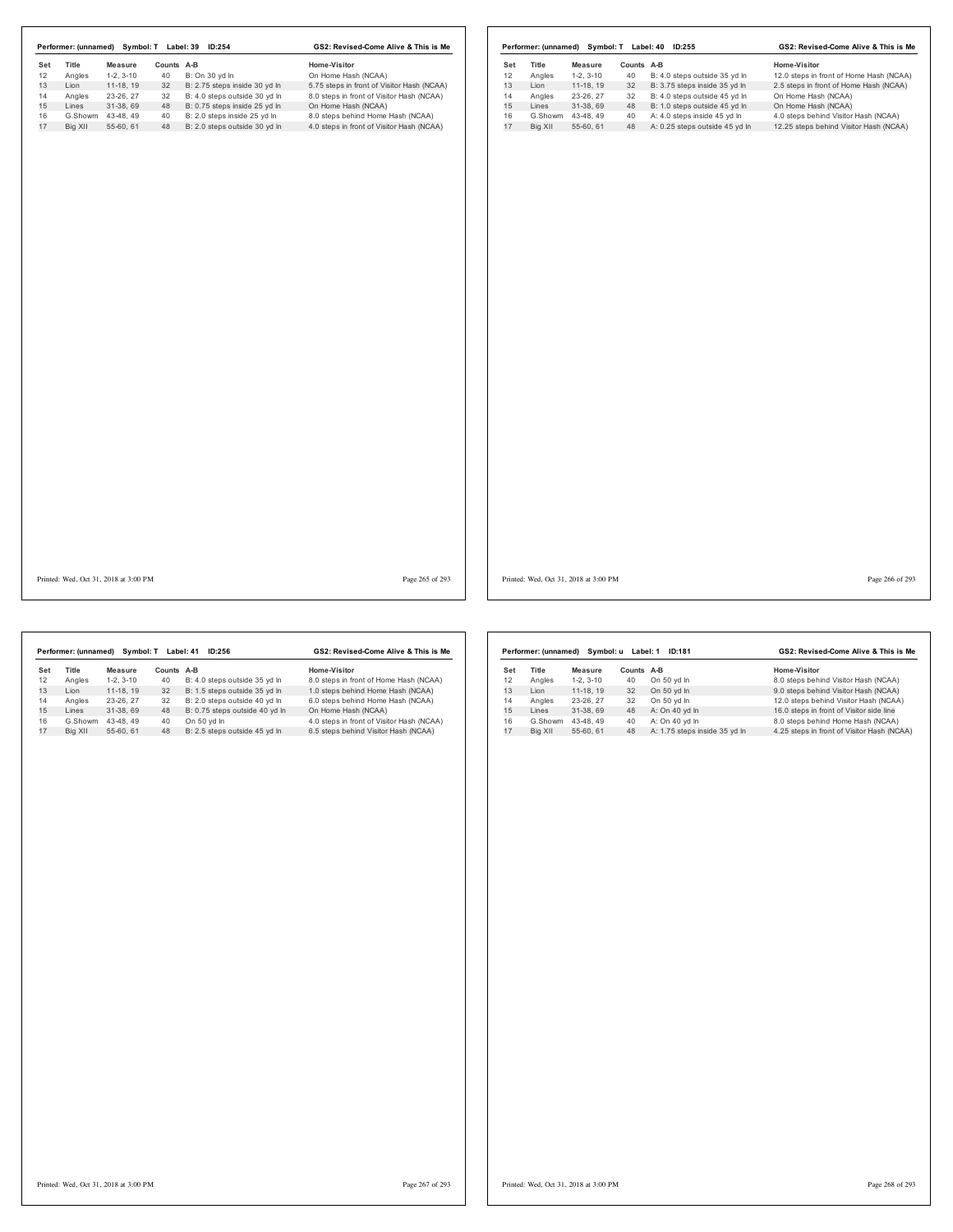|     | Performer: (unnamed) Symbol: u Label: 2 ID:182 |                                       |            |                                  | GS2: Revised-Come Alive & This is Me      |     |                                       |             |            | Performer: (unnamed) Symbol: u Label: 3 ID:183 | GS2: Revised-Come Alive & This is Me  |
|-----|------------------------------------------------|---------------------------------------|------------|----------------------------------|-------------------------------------------|-----|---------------------------------------|-------------|------------|------------------------------------------------|---------------------------------------|
| Set | Title                                          | Measure                               | Counts A-B |                                  | Home-Visitor                              | Set | Title                                 | Measure     | Counts A-B |                                                | Home-Visitor                          |
| 12  | Angles                                         | $1-2, 3-10$                           | 40         | A: 3.75 steps outside 50 yd In   | 6.5 steps behind Visitor Hash (NCAA)      | 12  | Angles                                | $1-2, 3-10$ | 40         | A: 0.75 steps inside 45 yd In                  | 4.75 steps behind Visitor Hash (NCAA) |
| 13  | Lion                                           | $11-18, 19$                           | 32         | A: 4.0 steps inside 45 yd In     | 9.0 steps behind Visitor Hash (NCAA)      | 13  | Lion                                  | 11-18, 19   | 32         | A: 0.25 steps inside 45 yd In                  | 10.0 steps behind Visitor Hash (NCAA) |
| 14  | Angles                                         | 23-26, 27                             | 32         | A: 4.0 steps inside 45 yd In     | 12.0 steps behind Visitor Hash (NCAA)     | 14  | Angles                                | 23-26, 27   | 32         | A: On 45 yd In                                 | 12.0 steps behind Visitor Hash (NCAA) |
| 15  | Lines                                          | 31-38, 69                             | 48         | A: 2.0 steps outside 40 yd In    | 14.0 steps behind Visitor Hash (NCAA)     | 15  | Lines                                 | 31-38, 69   | 48         | A: 4.0 steps inside 35 yd In                   | 12.0 steps behind Visitor Hash (NCAA) |
| 16  | G.Showm                                        | 43-48, 49                             | 40         | A: 2.75 steps outside 40 yd In   | 8.0 steps behind Home Hash (NCAA)         | 16  | G.Showm                               | 43-48, 49   | 40         | A: 2.75 steps inside 35 yd In                  | 8.0 steps behind Home Hash (NCAA)     |
| 17  | Big XII                                        | 55-60, 61                             |            | 48 A: 0.5 steps outside 35 yd In | 2.0 steps in front of Visitor Hash (NCAA) | 17  | Big XII                               | 55-60, 61   | 48         | A: 2.5 steps outside 35 yd In                  | On Visitor Hash (NCAA)                |
|     |                                                |                                       |            |                                  |                                           |     |                                       |             |            |                                                |                                       |
|     |                                                | Printed: Wed, Oct 31, 2018 at 3:00 PM |            |                                  | Page 269 of 293                           |     | Printed: Wed, Oct 31, 2018 at 3:00 PM |             |            |                                                | Page 270 of 293                       |

|     | Performer: (unnamed) | Symbol: u  | Label: 4 | ID:184                        | GS2: Revised-Come Alive & This is Me   |
|-----|----------------------|------------|----------|-------------------------------|----------------------------------------|
| Set | Title                | Measure    | Counts   | A-B                           | Home-Visitor                           |
| 12  | Angles               | $1-2.3-10$ | 40       | A: 3.0 steps outside 45 yd In | 3.25 steps behind Visitor Hash (NCAA)  |
| 13  | I ion                | 11-18.19   | 32       | A: 3.5 steps outside 45 vd In | 11.25 steps behind Visitor Hash (NCAA) |
| 14  | Angles               | 23-26.27   | 32       | A: 4.0 steps inside 40 vd In  | 12.0 steps behind Visitor Hash (NCAA)  |
| 15  | I ines               | 31-38.69   | 48       | A: 2.0 steps inside 35 yd In  | 10.0 steps behind Visitor Hash (NCAA)  |
| 16  | G.Showm              | 43-48.49   | 40       | A: On 35 vd In                | 8.0 steps behind Home Hash (NCAA)      |
| 17  | Big XII              | 55-60.61   | 48       | A: 3.25 steps inside 30 yd In | 2.0 steps behind Visitor Hash (NCAA)   |
|     |                      |            |          |                               |                                        |

|     | Performer: (unnamed) |            | Symbol: u Label: 5 | GS2: Revised-Come Alive & This is Me |                                           |  |
|-----|----------------------|------------|--------------------|--------------------------------------|-------------------------------------------|--|
| Set | Title                | Measure    | Counts             | $A-B$                                | Home-Visitor                              |  |
| 12  | Angles               | $1-2.3-10$ | 40                 | A: 1.25 steps inside 40 yd In        | 1.75 steps behind Visitor Hash (NCAA)     |  |
| 13  | I ion                | 11-18.19   | 32                 | A: 0.75 steps inside 40 yd In        | 12.75 steps behind Visitor Hash (NCAA)    |  |
| 14  | Angles               | 23-26, 27  | 32                 | A: On 40 vd In                       | 12.0 steps behind Visitor Hash (NCAA)     |  |
| 15  | I ines               | 31-38.69   | 48                 | A: On 35 yd In                       | 8.0 steps behind Visitor Hash (NCAA)      |  |
| 16  | G.Showm              | 43-48.49   | 40                 | A: On 35 vd In                       | 8.0 steps in front of Visitor Hash (NCAA) |  |
| 17  | Big XII              | 55-60, 61  | 48                 | A: 1.0 steps inside 30 yd In         | 4.0 steps behind Visitor Hash (NCAA)      |  |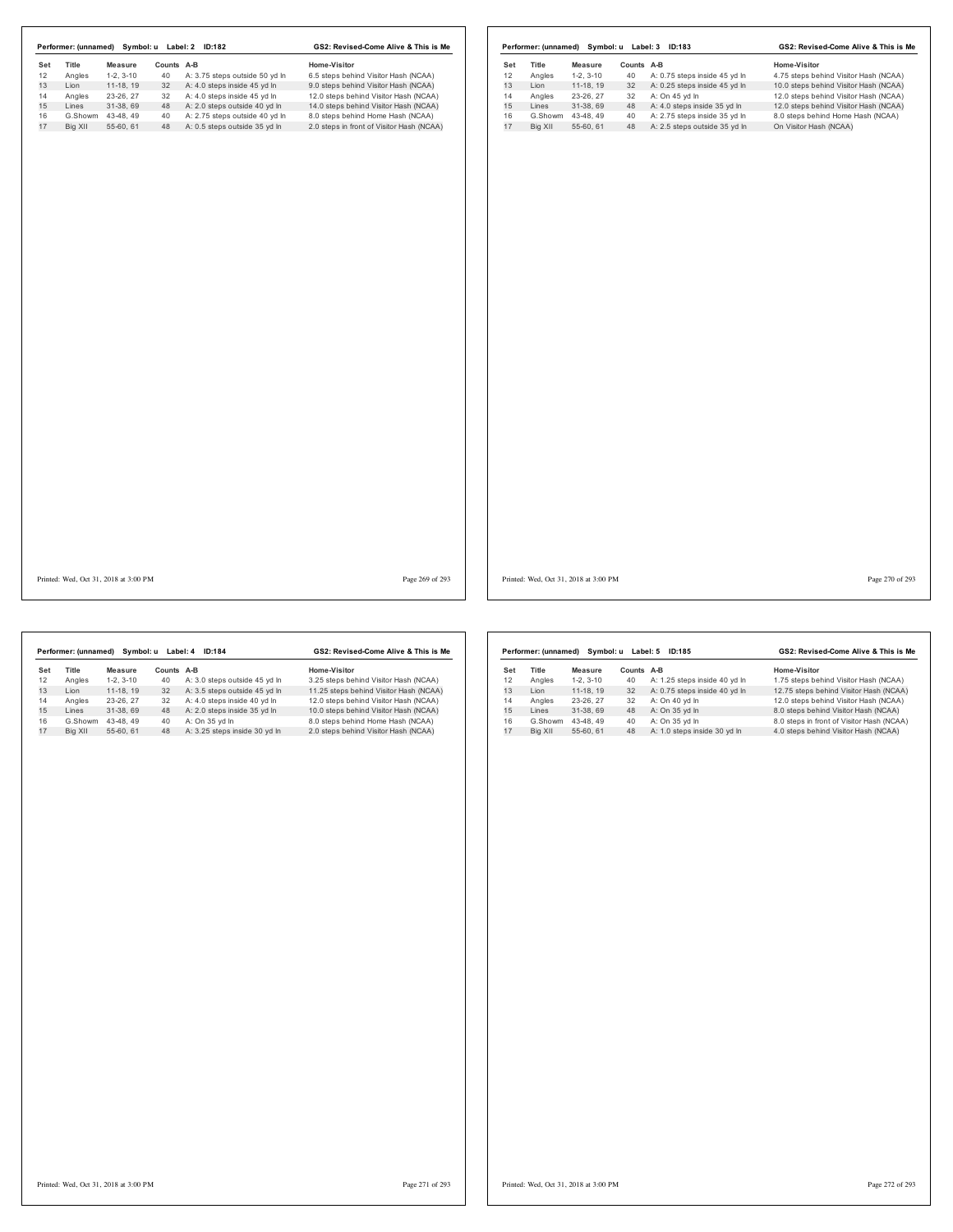|           |         |                                       |            | Performer: (unnamed) Symbol: u Label: 6 ID:186 | GS2: Revised-Come Alive & This is Me      |            |         |                                       |            | Performer: (unnamed) Symbol: u Label: 7 ID:187 | GS2: Revised-Come Alive & This is Me       |                 |
|-----------|---------|---------------------------------------|------------|------------------------------------------------|-------------------------------------------|------------|---------|---------------------------------------|------------|------------------------------------------------|--------------------------------------------|-----------------|
| Set<br>12 | Title   | Measure                               | Counts A-B |                                                | Home-Visitor                              | Set        | Title   | Measure                               | Counts A-B |                                                | Home-Visitor                               |                 |
|           | Angles  | $1-2, 3-10$                           | 40         | A: 2.0 steps inside 35 yd In                   | 1.5 steps in front of Visitor Hash (NCAA) | 12         | Angles  | $1-2, 3-10$                           | 40         | A: 2.75 steps inside 30 yd In                  | 4.75 steps in front of Visitor Hash (NCAA) |                 |
|           | Lion    | 11-18, 19                             | 32         | A: 1.0 steps inside 35 yd In                   | 14.75 steps behind Visitor Hash (NCAA)    | 13<br>Lion |         | 11-18, 19                             | 32         | A: 2.0 steps inside 30 yd In                   | 12.5 steps behind Visitor Hash (NCAA)      |                 |
|           | Angles  | 23-26, 27                             | 32         | A: On 35 yd In                                 | 12.0 steps behind Visitor Hash (NCAA)     | 14         | Angles  | 23-26, 27                             | 32         | A: On 30 yd In                                 | 12.0 steps behind Visitor Hash (NCAA)      |                 |
|           | Lines   | 31-38, 69                             |            | 48 A: 4.0 steps inside 30 yd In                | 4.0 steps behind Visitor Hash (NCAA)      | 15         | Lines   | 31-38, 69                             | 48         | A: On 30 yd In                                 | On Visitor Hash (NCAA)                     |                 |
|           |         | G.Showm 43-48, 49                     | 40         | A: 4.0 steps inside 25 yd In                   | 4.0 steps behind Visitor Hash (NCAA)      | 16         |         | G.Showm 43-48, 49                     | 40         | A: 2.0 steps inside 25 yd In                   | On Visitor Hash (NCAA)                     |                 |
|           | Big XII | 55-60, 61                             | 48         | A: 0.25 steps outside 30 yd In                 | 15.5 steps behind Visitor Hash (NCAA)     | 17         | Big XII | 55-60, 61                             | 48         | A: 2.5 steps inside 25 yd In                   | 15.25 steps in front of Visitor side line  |                 |
|           |         |                                       |            |                                                |                                           |            |         |                                       |            |                                                |                                            |                 |
|           |         | Printed: Wed, Oct 31, 2018 at 3:00 PM |            |                                                | Page 273 of 293                           |            |         | Printed: Wed, Oct 31, 2018 at 3:00 PM |            |                                                |                                            | Page 274 of 293 |

|     | Performer: (unnamed) | Symbol: u  | Label: 8   | <b>ID:188</b>                 | GS2: Revised-Come Alive & This is Me       |
|-----|----------------------|------------|------------|-------------------------------|--------------------------------------------|
| Set | Title                | Measure    | Counts A-B |                               | Home-Visitor                               |
| 12  | Angles               | $1-2.3-10$ | 40         | A: 1.0 steps outside 30 vd In | 6.25 steps in front of Visitor Hash (NCAA) |
| 13  | I ion                | 11-18.19   | 32         | A: On 30 vd In                | 9.0 steps behind Visitor Hash (NCAA)       |
| 14  | Angles               | 23-26.27   | 32         | A: 4.0 steps inside 25 vd In  | 12.0 steps behind Visitor Hash (NCAA)      |
| 15  | Lines                | 31-38.69   | 48         | A: 2.0 steps outside 30 yd In | 2.0 steps in front of Visitor Hash (NCAA)  |
| 16  | G.Showm              | 43-48.49   | 40         | A: 2.0 steps inside 25 vd In  | 4.0 steps in front of Visitor Hash (NCAA)  |
| 17  | Big XII              | 55-60.61   | 48         | A: On 25 yd In                | 12.0 steps behind Visitor Hash (NCAA)      |
|     |                      |            |            |                               |                                            |

|         |            |                      | ID:189                         | GS2: Revised-Come Alive & This is Me      |
|---------|------------|----------------------|--------------------------------|-------------------------------------------|
| Title   | Measure    | Counts               | A-B                            | Home-Visitor                              |
| Angles  | $1-2.3-10$ | 40                   | A: 1.75 steps outside 35 yd In | 3.0 steps in front of Visitor Hash (NCAA) |
| I ion   | 11-18.19   | 32                   | A: 2.75 steps outside 35 yd In | 14.75 steps behind Visitor Hash (NCAA)    |
| Angles  | 23-26, 27  | 32                   | A: 4.0 steps inside 30 vd In   | 12.0 steps behind Visitor Hash (NCAA)     |
| I ines  | 31-38.69   | 48                   | A: 2.0 steps inside 30 yd In   | 2.0 steps behind Visitor Hash (NCAA)      |
| G.Showm | 43-48.49   | 40                   | A: 2.0 steps inside 25 vd In   | 4.0 steps behind Visitor Hash (NCAA)      |
| Big XII | 55-60.61   | 48                   | A: 3.0 steps outside 30 yd In  | 15.75 steps in front of Visitor side line |
|         |            | Performer: (unnamed) | Symbol: u                      | Label: 9                                  |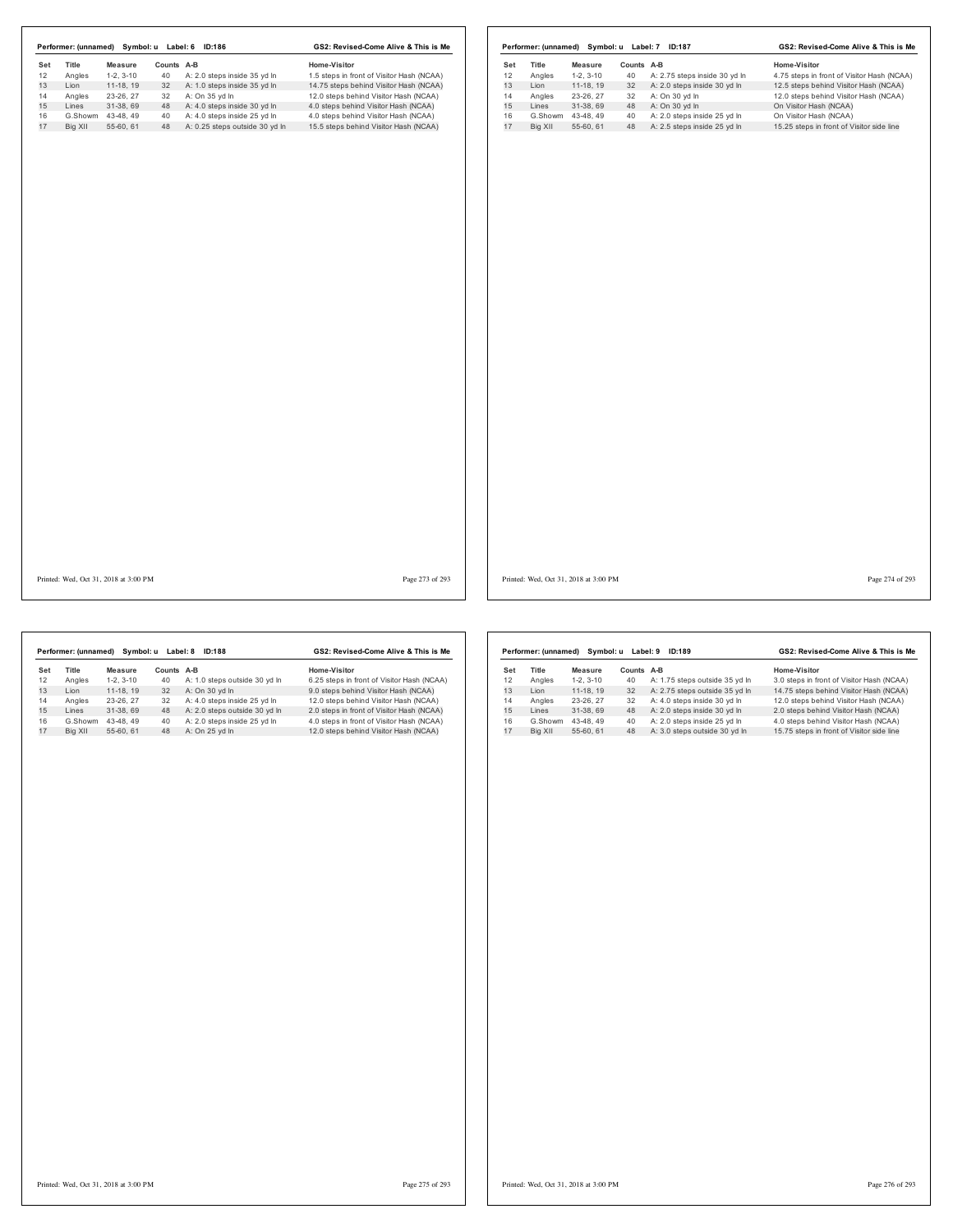| Set<br>Title<br>Counts A-B<br>Home-Visitor<br>Title<br>Counts A-B<br>Measure<br>Set<br>Measure<br>On Visitor Hash (NCAA)<br>12<br>Angles<br>$1-2, 3-10$<br>40<br>A: 2.25 steps outside 40 yd In<br>Angles<br>40<br>B: 3.75 steps outside 50 yd In<br>$1-2, 3-10$<br>A: 3.0 steps outside 40 yd In<br>13<br>Lion<br>11-18, 19<br>32<br>14.0 steps behind Visitor Hash (NCAA)<br>Lion<br>$11-18, 19$<br>32<br>B: 4.0 steps outside 50 yd In<br>A: 4.0 steps inside 35 yd In<br>12.0 steps behind Visitor Hash (NCAA)<br>Angles<br>23-26, 27<br>32<br>14<br>Angles<br>23-26, 27<br>32<br>B: 4.0 steps outside 50 yd In<br>31-38, 69<br>48<br>A: 2.0 steps outside 35 yd In<br>6.0 steps behind Visitor Hash (NCAA)<br>15<br>48<br>B: 2.0 steps outside 40 yd In<br>Lines<br>Lines<br>31-38, 69<br>A: 2.0 steps outside 30 yd In<br>4.0 steps behind Visitor Hash (NCAA)<br>16<br>B: On 45 yd In<br>G.Showm<br>43-48, 49<br>40<br>G.Showm 43-48, 49<br>40<br>55-60, 61<br>48<br>A: 2.25 steps inside 30 yd In<br>15.0 steps behind Visitor Hash (NCAA)<br>17<br>Big XII<br>48<br>B: 2.5 steps inside 45 yd In<br>Big XII<br>55-60, 61 | Home-Visitor<br>6.5 steps behind Visitor Hash (NCAA)<br>9.0 steps behind Visitor Hash (NCAA)<br>12.0 steps behind Visitor Hash (NCAA)<br>14.0 steps behind Visitor Hash (NCAA) |
|-----------------------------------------------------------------------------------------------------------------------------------------------------------------------------------------------------------------------------------------------------------------------------------------------------------------------------------------------------------------------------------------------------------------------------------------------------------------------------------------------------------------------------------------------------------------------------------------------------------------------------------------------------------------------------------------------------------------------------------------------------------------------------------------------------------------------------------------------------------------------------------------------------------------------------------------------------------------------------------------------------------------------------------------------------------------------------------------------------------------------------------|--------------------------------------------------------------------------------------------------------------------------------------------------------------------------------|
| 12<br>13<br>14<br>15<br>16<br>17                                                                                                                                                                                                                                                                                                                                                                                                                                                                                                                                                                                                                                                                                                                                                                                                                                                                                                                                                                                                                                                                                                  |                                                                                                                                                                                |
|                                                                                                                                                                                                                                                                                                                                                                                                                                                                                                                                                                                                                                                                                                                                                                                                                                                                                                                                                                                                                                                                                                                                   |                                                                                                                                                                                |
|                                                                                                                                                                                                                                                                                                                                                                                                                                                                                                                                                                                                                                                                                                                                                                                                                                                                                                                                                                                                                                                                                                                                   |                                                                                                                                                                                |
|                                                                                                                                                                                                                                                                                                                                                                                                                                                                                                                                                                                                                                                                                                                                                                                                                                                                                                                                                                                                                                                                                                                                   |                                                                                                                                                                                |
|                                                                                                                                                                                                                                                                                                                                                                                                                                                                                                                                                                                                                                                                                                                                                                                                                                                                                                                                                                                                                                                                                                                                   |                                                                                                                                                                                |
|                                                                                                                                                                                                                                                                                                                                                                                                                                                                                                                                                                                                                                                                                                                                                                                                                                                                                                                                                                                                                                                                                                                                   | On Visitor Hash (NCAA)                                                                                                                                                         |
|                                                                                                                                                                                                                                                                                                                                                                                                                                                                                                                                                                                                                                                                                                                                                                                                                                                                                                                                                                                                                                                                                                                                   | 12.0 steps behind Visitor Hash (NCAA)                                                                                                                                          |
|                                                                                                                                                                                                                                                                                                                                                                                                                                                                                                                                                                                                                                                                                                                                                                                                                                                                                                                                                                                                                                                                                                                                   |                                                                                                                                                                                |
| Printed: Wed, Oct 31, 2018 at 3:00 PM<br>Page 277 of 293<br>Printed: Wed, Oct 31, 2018 at 3:00 PM                                                                                                                                                                                                                                                                                                                                                                                                                                                                                                                                                                                                                                                                                                                                                                                                                                                                                                                                                                                                                                 | Page 278 of 293                                                                                                                                                                |

|     | Performer: (unnamed) | Symbol: u  |        | Label: 12<br>ID:192            | GS2: Revised-Come Alive & This is Me  |
|-----|----------------------|------------|--------|--------------------------------|---------------------------------------|
| Set | <b>Title</b>         | Measure    | Counts | A-B                            | Home-Visitor                          |
| 12  | Angles               | $1-2.3-10$ | 40     | B: 0.75 steps inside 45 yd In  | 4.75 steps behind Visitor Hash (NCAA) |
| 13  | I ion                | 11-18.19   | 32     | B: 0.25 steps inside 45 vd ln  | 10.0 steps behind Visitor Hash (NCAA) |
| 14  | Angles               | 23-26.27   | 32     | B: On 45 yd In                 | 12.0 steps behind Visitor Hash (NCAA) |
| 15  | I ines               | 31-38.69   | 48     | B: 4.0 steps outside 40 yd In  | 12.0 steps behind Visitor Hash (NCAA) |
| 16  | G.Showm              | 43-48.49   | 40     | B: 4.0 steps outside 50 yd In  | 4.0 steps behind Visitor Hash (NCAA)  |
| 17  | Big XII              | 55-60.61   | 48     | A: 2.75 steps outside 50 yd In | 12.0 steps behind Visitor Hash (NCAA) |
|     |                      |            |        |                                |                                       |

| Performer: (unnamed) | Symbol: u  | Label: 13 | GS2: Revised-Come Alive & This is Me |                                        |  |
|----------------------|------------|-----------|--------------------------------------|----------------------------------------|--|
| Title                | Measure    | Counts    | $A-B$                                | Home-Visitor                           |  |
| Angles               | $1-2.3-10$ | 40        | B: 3.0 steps outside 45 yd In        | 3.25 steps behind Visitor Hash (NCAA)  |  |
| I ion                | 11-18.19   | 32        | B: 3.5 steps outside 45 yd In        | 11.25 steps behind Visitor Hash (NCAA) |  |
| Angles               | 23-26.27   | 32        | B: 4.0 steps outside 45 yd In        | 12.0 steps behind Visitor Hash (NCAA)  |  |
| I ines               | 31-38.69   | 48        | B: 2.0 steps inside 35 yd In         | 10.0 steps behind Visitor Hash (NCAA)  |  |
| G.Showm              | 43-48.49   | 40        | B: 2.0 steps inside 45 vd In         | 4.0 steps behind Visitor Hash (NCAA)   |  |
| Bia XII              | 55-60.61   | 48        | On 50 yd In                          | 12.0 steps behind Visitor Hash (NCAA)  |  |
|                      |            |           |                                      |                                        |  |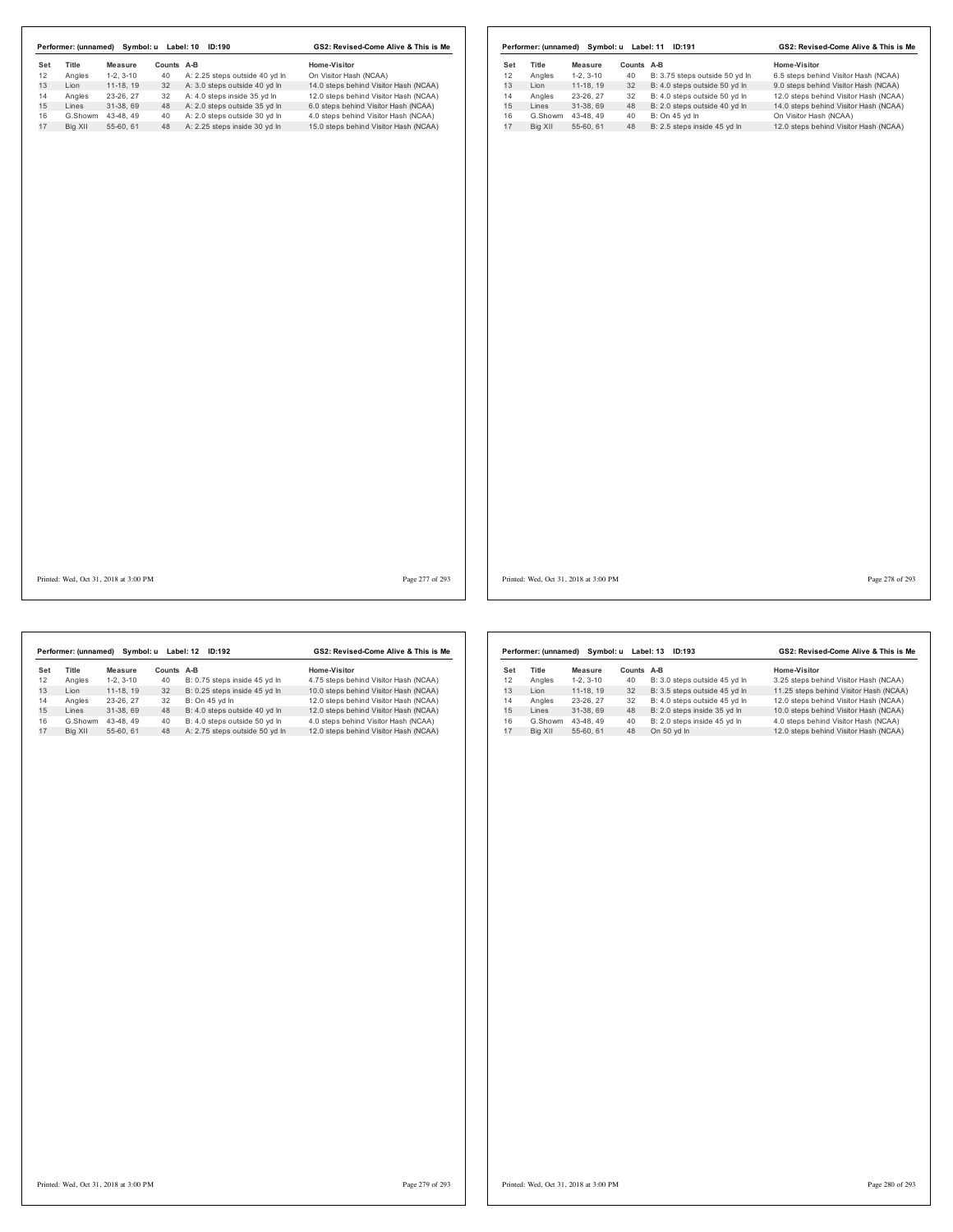|     |         |                                       |            | Performer: (unnamed) Symbol: u Label: 14 ID:194 | GS2: Revised-Come Alive & This is Me   |     |         |                                       |            | Performer: (unnamed) Symbol: u Label: 15 ID:195 | GS2: Revised-Come Alive & This is Me   |                 |
|-----|---------|---------------------------------------|------------|-------------------------------------------------|----------------------------------------|-----|---------|---------------------------------------|------------|-------------------------------------------------|----------------------------------------|-----------------|
| Set | Title   | Measure                               | Counts A-B |                                                 | Home-Visitor                           | Set | Title   | <b>Measure</b>                        | Counts A-B |                                                 | Home-Visitor                           |                 |
| 12  | Angles  | $1-2, 3-10$                           | 40         | B: 1.25 steps inside 40 yd In                   | 1.75 steps behind Visitor Hash (NCAA)  | 12  | Angles  | $1-2, 3-10$                           | 40         | B: 2.25 steps outside 40 yd In                  | On Visitor Hash (NCAA)                 |                 |
| 13  | Lion    | 11-18, 19                             | 32         | B: 0.75 steps inside 40 yd In                   | 12.75 steps behind Visitor Hash (NCAA) | 13  | Lion    | 11-18, 19                             | 32         | B: 3.0 steps outside 40 yd In                   | 14.0 steps behind Visitor Hash (NCAA)  |                 |
| 14  | Angles  | 23-26, 27                             | 32         | B: On 40 yd In                                  | 12.0 steps behind Visitor Hash (NCAA)  | 14  | Angles  | 23-26, 27                             | 32         | B: 4.0 steps outside 40 yd In                   | 12.0 steps behind Visitor Hash (NCAA)  |                 |
| 15  | Lines   | 31-38, 69                             | 48         | B: On 35 yd In                                  | 8.0 steps behind Visitor Hash (NCAA)   | 15  | Lines   | 31-38, 69                             | 48         | B: 2.0 steps outside 35 yd In                   | 6.0 steps behind Visitor Hash (NCAA)   |                 |
| 16  |         | G.Showm 43-48, 49                     | 40         | B: 4.0 steps outside 40 yd In                   | 4.0 steps behind Visitor Hash (NCAA)   | 16  | G.Showm | 43-48, 49                             | 40         | B: 4.0 steps outside 40 yd In                   | On Visitor Hash (NCAA)                 |                 |
| 17  | Big XII | 55-60, 61                             | 48         | B: 0.25 steps outside 40 yd In                  | 13.0 steps behind Visitor Hash (NCAA)  | 17  | Big XII | 55-60, 61                             | 48         | B: 2.5 steps inside 40 yd In                    | 12.75 steps behind Visitor Hash (NCAA) |                 |
|     |         |                                       |            |                                                 |                                        |     |         |                                       |            |                                                 |                                        |                 |
|     |         | Printed: Wed, Oct 31, 2018 at 3:00 PM |            |                                                 | Page 281 of 293                        |     |         | Printed: Wed, Oct 31, 2018 at 3:00 PM |            |                                                 |                                        | Page 282 of 293 |

|     | Performer: (unnamed) | Symbol: u  |        | Label: 16<br>ID:196           | GS2: Revised-Come Alive & This is Me      |
|-----|----------------------|------------|--------|-------------------------------|-------------------------------------------|
| Set | Title                | Measure    | Counts | A-B                           | Home-Visitor                              |
| 12  | Angles               | $1-2.3-10$ | 40     | B: 2.0 steps inside 35 vd In  | 1.5 steps in front of Visitor Hash (NCAA) |
| 13  | I ion                | 11-18.19   | 32     | B: 1.25 steps inside 35 yd In | 14.75 steps behind Visitor Hash (NCAA)    |
| 14  | Angles               | 23-26.27   | 32     | B: On 35 vd In                | 12.0 steps behind Visitor Hash (NCAA)     |
| 15  | Lines                | 31-38.69   | 48     | B: 4.0 steps outside 35 yd In | 4.0 steps behind Visitor Hash (NCAA)      |
| 16  | G.Showm              | 43-48.49   | 40     | B: 4.0 steps outside 40 vd In | 4.0 steps in front of Visitor Hash (NCAA) |
| 17  | Big XII              | 55-60.61   | 48     | B: 3.5 steps outside 40 yd In | 7.5 steps behind Visitor Hash (NCAA)      |
|     |                      |            |        |                               |                                           |

|     | Performer: (unnamed) | Symbol: u  | GS2: Revised-Come Alive & This is Me |                                |                                           |
|-----|----------------------|------------|--------------------------------------|--------------------------------|-------------------------------------------|
| Set | Title                | Measure    | Counts                               | A-B                            | Home-Visitor                              |
| 12  | Angles               | $1-2.3-10$ | 40                                   | B: 1.75 steps outside 35 yd In | 3.0 steps in front of Visitor Hash (NCAA) |
| 13  | I ion                | 11-18, 19  | 32                                   | B: 2.75 steps outside 35 yd In | 14.75 steps behind Visitor Hash (NCAA)    |
| 14  | Angles               | 23-26, 27  | 32                                   | B: 4.0 steps outside 35 vd In  | 12.0 steps behind Visitor Hash (NCAA)     |
| 15  | I ines               | 31-38.69   | 48                                   | B: 2.0 steps inside 30 yd In   | 2.0 steps behind Visitor Hash (NCAA)      |
| 16  | G.Showm              | 43-48.49   | 40                                   | B: 4.0 steps outside 40 vd In  | 8.0 steps in front of Visitor Hash (NCAA) |
| 17  | Bia XII              | 55-60.61   | 48                                   | B: 1.0 steps outside 45 vd In  | 4.0 steps behind Visitor Hash (NCAA)      |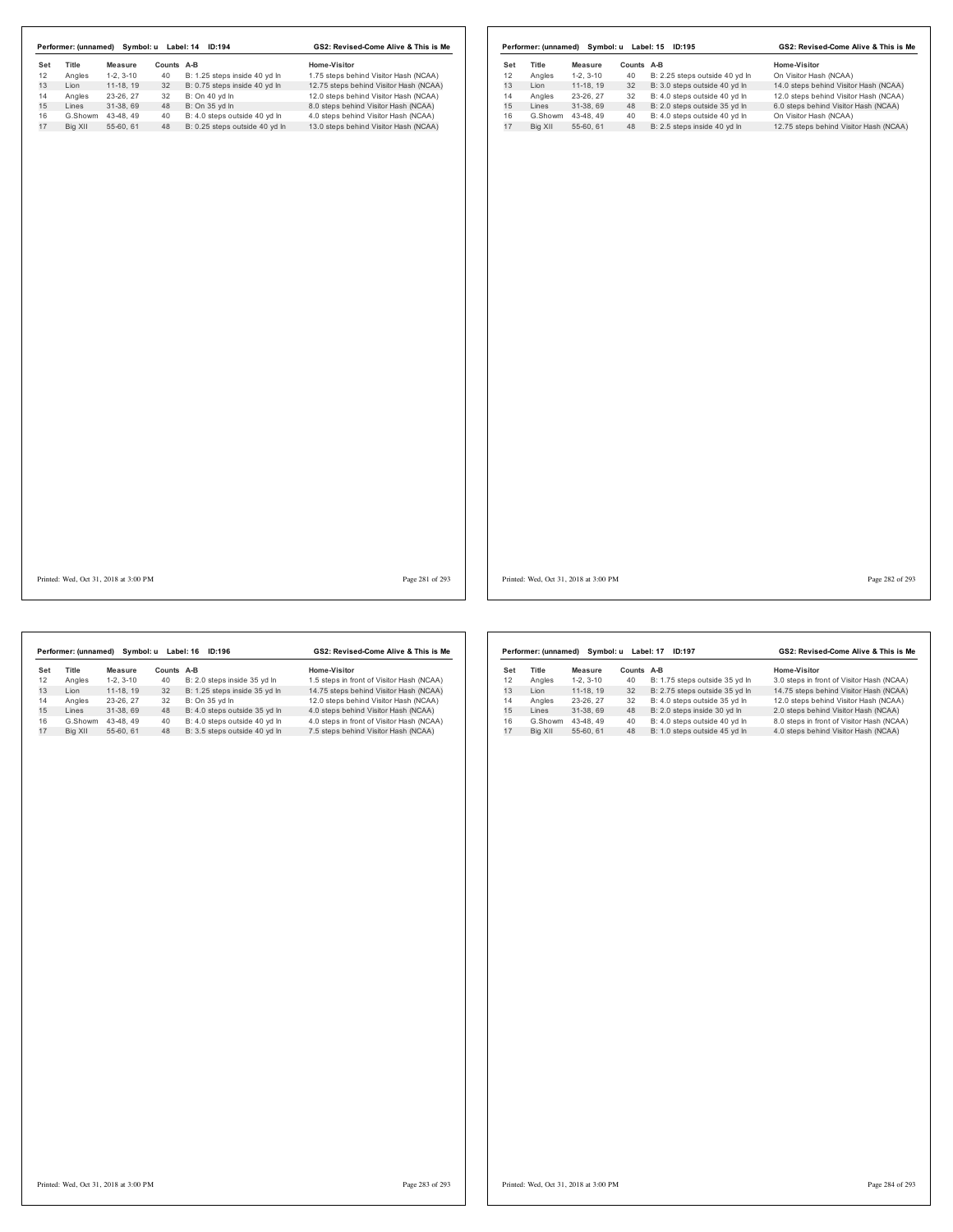| Set      | Title                        | <b>Measure</b> | Counts A-B |                                                                | Home-Visitor                                                              | Title<br>Set        | <b>Measure</b>                 | Counts A-B |                                                               | Home-Visitor                                                                       |
|----------|------------------------------|----------------|------------|----------------------------------------------------------------|---------------------------------------------------------------------------|---------------------|--------------------------------|------------|---------------------------------------------------------------|------------------------------------------------------------------------------------|
| 12       | Angles                       | $1-2, 3-10$    | 40         | B: 2.75 steps inside 30 yd In                                  | 4.75 steps in front of Visitor Hash (NCAA)                                | 12<br>Angles        | $1-2, 3-10$                    | 40         | B: 1.0 steps outside 30 yd In                                 | 6.25 steps in front of Visitor Hash (NCAA)                                         |
| 13       | Lion                         | $11-18, 19$    | 32         | B: 2.0 steps inside 30 yd In                                   | 12.5 steps behind Visitor Hash (NCAA)                                     | 13<br>Lion          | $11-18, 19$                    | 32         | B: On 30 yd In                                                | 9.0 steps behind Visitor Hash (NCAA)                                               |
| 14<br>15 | Angles                       | 23-26, 27      | 32         | B: On 30 yd In                                                 | 12.0 steps behind Visitor Hash (NCAA)                                     | 14<br>Angles        | 23-26, 27                      | 32         | B: 4.0 steps outside 30 yd In                                 | 12.0 steps behind Visitor Hash (NCAA)                                              |
|          | Lines                        | 31-38, 69      | 48         | B: On 30 yd In                                                 | On Visitor Hash (NCAA)                                                    | 15<br>Lines         | 31-38, 69                      | 48         | B: 2.0 steps outside 30 yd In                                 | 2.0 steps in front of Visitor Hash (NCAA)                                          |
|          | G.Showm 43-48, 49<br>Big XII | 55-60, 61      | 40<br>48   | B: 4.0 steps outside 40 yd In<br>B: 1.0 steps outside 45 yd In | 8.0 steps behind Home Hash (NCAA)<br>1.0 steps behind Visitor Hash (NCAA) | 16<br>17<br>Big XII | G.Showm 43-48, 49<br>55-60, 61 | 40<br>48   | B: 1.25 steps inside 35 yd In<br>B: 1.5 steps inside 35 yd In | 4.0 steps in front of Visitor Hash (NCAA)<br>7.75 steps behind Visitor Hash (NCAA) |
|          |                              |                |            |                                                                |                                                                           |                     |                                |            |                                                               |                                                                                    |
|          |                              |                |            |                                                                |                                                                           |                     |                                |            |                                                               |                                                                                    |
|          |                              |                |            |                                                                |                                                                           |                     |                                |            |                                                               |                                                                                    |

Printed: Wed, Oct 31, 2018 at 3:00 PM Page 285 of 293

Printed: Wed, Oct 31, 2018 at 3:00 PM Page 286 of 293

|     | Performer: (unnamed) | Symbol: z Label: 1 | GS2: Revised-Come Alive & This is Me |                               |                                           |
|-----|----------------------|--------------------|--------------------------------------|-------------------------------|-------------------------------------------|
| Set | Title                | Measure            | Counts A-B                           |                               | Home-Visitor                              |
| 12  | Angles               | $1-2.3-10$         | 40                                   | A: 4.0 steps inside 40 yd In  | 4.0 steps behind Home Hash (NCAA)         |
| 13  | I ion                | 11-18.19           | 32                                   | A: 0.5 steps inside 40 vd In  | 5.5 steps in front of Visitor Hash (NCAA) |
| 14  | Angles               | 23-26.27           | 32                                   | A: 1.0 steps outside 45 vd In | 5.0 steps in front of Visitor Hash (NCAA) |
| 15  | Lines                | 31-38.69           | 48                                   | A: 2.0 steps inside 45 yd In  | 12.0 steps behind Visitor Hash (NCAA)     |
| 16  | G.Showm              | 43-48.49           | 40                                   | A: 1.0 steps outside 45 vd In | 4.0 steps in front of Visitor side line   |
| 17  | Big XII              | 55-60.61           | 48                                   | A: 2.0 steps outside 40 yd In | 6.0 steps in front of Visitor side line   |
|     |                      |                    |                                      |                               |                                           |

|     | Performer: (unnamed) |            | Symbol: z Label: 2 | GS2: Revised-Come Alive & This is Me |                                            |
|-----|----------------------|------------|--------------------|--------------------------------------|--------------------------------------------|
| Set | <b>Title</b>         | Measure    | Counts A-B         |                                      | Home-Visitor                               |
| 12  | Angles               | $1-2.3-10$ | 40                 | A: On 45 vd In                       | 4.0 steps behind Home Hash (NCAA)          |
| 13  | I ion                | 11-18.19   | 32                 | A: 3.0 steps inside 40 yd In         | 6.25 steps in front of Visitor Hash (NCAA) |
| 14  | Angles               | 23-26.27   | 32                 | A: 2.0 steps inside 45 vd In         | 5.0 steps in front of Visitor Hash (NCAA)  |
| 15  | I ines               | 31-38.69   | 48                 | A: 4.0 steps inside 45 yd In         | 10.0 steps behind Visitor Hash (NCAA)      |
| 16  | G.Showm              | 43-48.49   | 40                 | A: 2.0 steps inside 45 vd In         | 4.0 steps in front of Visitor side line    |
| 17  | Big XII              | 55-60.61   | 48                 | A: 1.0 steps inside 40 yd In         | 6.0 steps in front of Visitor side line    |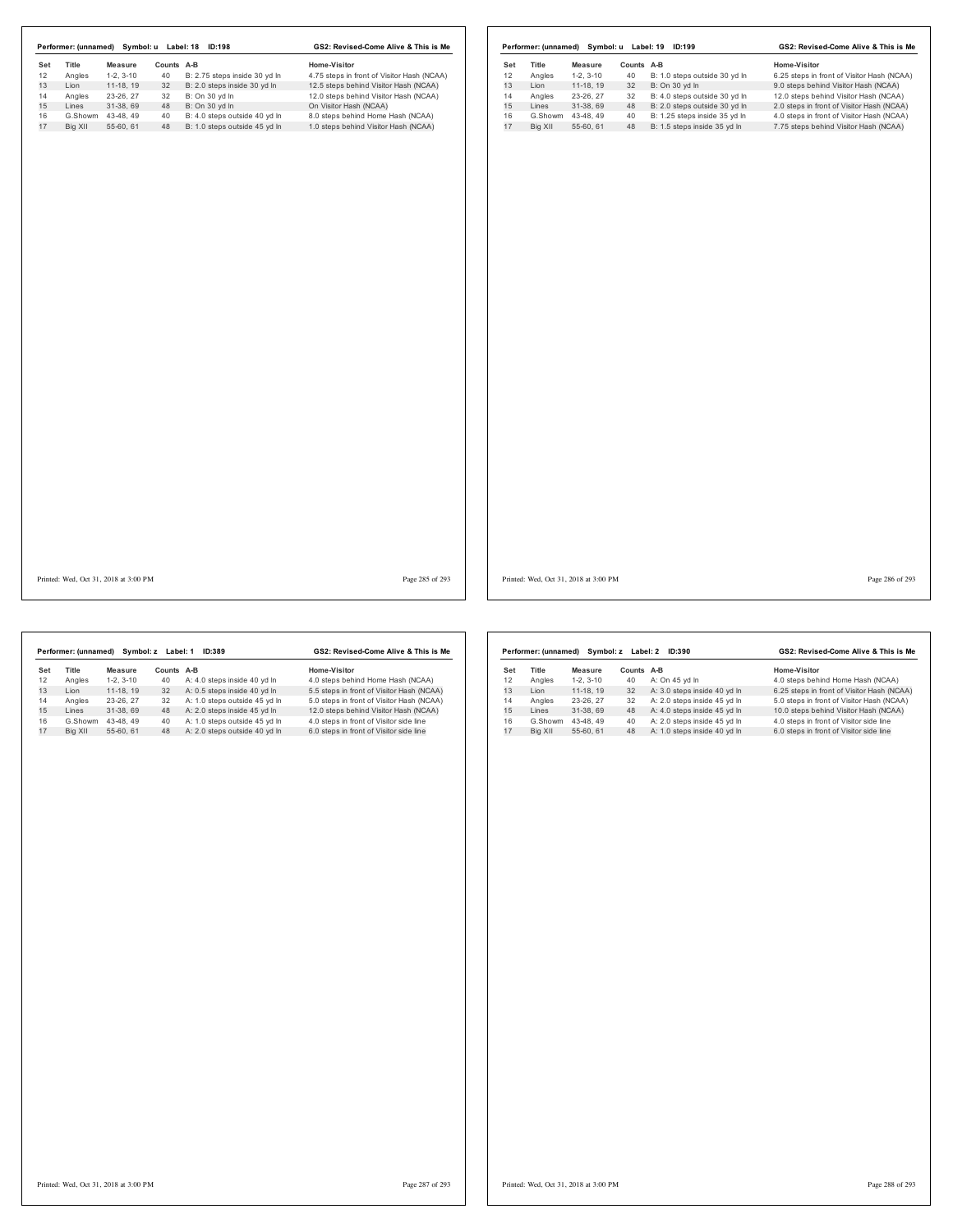|     |                                       |                   |            | Performer: (unnamed) Symbol: z Label: 3 ID:391 | GS2: Revised-Come Alive & This is Me       |     |         |                                       |            | Performer: (unnamed) Symbol: z Label: 4 ID:392 | GS2: Revised-Come Alive & This is Me      |                 |
|-----|---------------------------------------|-------------------|------------|------------------------------------------------|--------------------------------------------|-----|---------|---------------------------------------|------------|------------------------------------------------|-------------------------------------------|-----------------|
| Set | Title                                 | <b>Measure</b>    | Counts A-B |                                                | Home-Visitor                               | Set | Title   | Measure                               | Counts A-B |                                                | Home-Visitor                              |                 |
| 12  | Angles                                | $1-2, 3-10$       | 40         | A: 4.0 steps inside 45 yd In                   | 4.0 steps behind Home Hash (NCAA)          | 12  | Angles  | $1-2, 3-10$                           | 40         | On 50 yd In                                    | 4.0 steps behind Home Hash (NCAA)         |                 |
| 13  | Lion                                  | 11-18, 19         | 32         | A: 2.5 steps outside 45 yd In                  | 7.25 steps in front of Visitor Hash (NCAA) | 13  | Lion    | 11-18, 19                             | 32         | A: On 45 yd In                                 | 8.0 steps in front of Visitor Hash (NCAA) |                 |
| 14  | Angles                                | 23-26, 27         | 32         | A: 3.0 steps outside 50 yd In                  | 5.0 steps in front of Visitor Hash (NCAA)  | 14  | Angles  | 23-26, 27                             | 32         | On 50 yd In                                    | 5.0 steps in front of Visitor Hash (NCAA) |                 |
| 15  | Lines                                 | 31-38, 69         | 48         | A: 2.0 steps outside 50 yd In                  | 8.0 steps behind Visitor Hash (NCAA)       | 15  | Lines   | 31-38, 69                             | 48         | On 50 yd In                                    | 6.0 steps behind Visitor Hash (NCAA)      |                 |
| 16  |                                       | G.Showm 43-48, 49 | 40         | A: 3.0 steps outside 50 yd In                  | 4.0 steps in front of Visitor side line    | 16  |         | G.Showm 43-48, 49                     | 40         | On 50 yd In                                    | 4.0 steps in front of Visitor side line   |                 |
| 17  | Big XII                               | 55-60, 61         | 48         | A: 4.0 steps inside 40 yd In                   | 6.0 steps in front of Visitor side line    | 17  | Big XII | 55-60, 61                             | 48         | A: 1.0 steps outside 45 yd In                  | 6.0 steps in front of Visitor side line   |                 |
|     |                                       |                   |            |                                                |                                            |     |         |                                       |            |                                                |                                           |                 |
|     | Printed: Wed, Oct 31, 2018 at 3:00 PM |                   |            |                                                | Page 289 of 293                            |     |         | Printed: Wed, Oct 31, 2018 at 3:00 PM |            |                                                |                                           | Page 290 of 293 |

|     | Performer: (unnamed) | Symbol: z Label: 5 | GS2: Revised-Come Alive & This is Me |                               |                                            |
|-----|----------------------|--------------------|--------------------------------------|-------------------------------|--------------------------------------------|
| Set | <b>Title</b>         | Measure            | Counts                               | A-B                           | Home-Visitor                               |
| 12  | Angles               | $1-2.3-10$         | 40                                   | B: 4.0 steps outside 50 yd In | 4.0 steps behind Home Hash (NCAA)          |
| 13  | Lion                 | 11-18.19           | 32                                   | B: 2.5 steps outside 45 yd In | 7.25 steps in front of Visitor Hash (NCAA) |
| 14  | Angles               | 23-26.27           | 32                                   | B: 3.0 steps outside 50 yd In | 5.0 steps in front of Visitor Hash (NCAA)  |
| 15  | I ines               | 31-38.69           | 48                                   | B: 2.0 steps outside 50 yd In | 8.0 steps behind Visitor Hash (NCAA)       |
| 16  | G.Showm              | 43-48.49           | 40                                   | B: 3.0 steps outside 50 yd In | 4.0 steps in front of Visitor side line    |
| 17  | Big XII              | 55-60.61           | 48                                   | A: 2.0 steps inside 45 vd In  | 6.0 steps in front of Visitor side line    |
|     |                      |                    |                                      |                               |                                            |

| GS2: Revised-Come Alive & This is Me<br>Performer: (unnamed)<br>Symbol: z Label: 6<br><b>ID:394</b> |         |            |        |                               |                                            |  |  |
|-----------------------------------------------------------------------------------------------------|---------|------------|--------|-------------------------------|--------------------------------------------|--|--|
| Set                                                                                                 | Title   | Measure    | Counts | A-B                           | Home-Visitor                               |  |  |
| 12                                                                                                  | Angles  | $1-2.3-10$ | 40     | B: On 45 yd In                | 4.0 steps behind Home Hash (NCAA)          |  |  |
| 13                                                                                                  | I ion   | 11-18.19   | 32     | B: 3.0 steps inside 40 vd In  | 6.25 steps in front of Visitor Hash (NCAA) |  |  |
| 14                                                                                                  | Angles  | 23-26, 27  | 32     | B: 2.0 steps inside 45 vd In  | 5.0 steps in front of Visitor Hash (NCAA)  |  |  |
| 15                                                                                                  | Lines   | 31-38.69   | 48     | B: 4.0 steps outside 50 yd In | 10.0 steps behind Visitor Hash (NCAA)      |  |  |
| 16                                                                                                  | G.Showm | 43-48.49   | 40     | B: 2.0 steps inside 45 vd In  | 4.0 steps in front of Visitor side line    |  |  |
| 17                                                                                                  | Big XII | 55-60.61   | 48     | A: 3.0 steps outside 50 yd In | 6.0 steps in front of Visitor side line    |  |  |